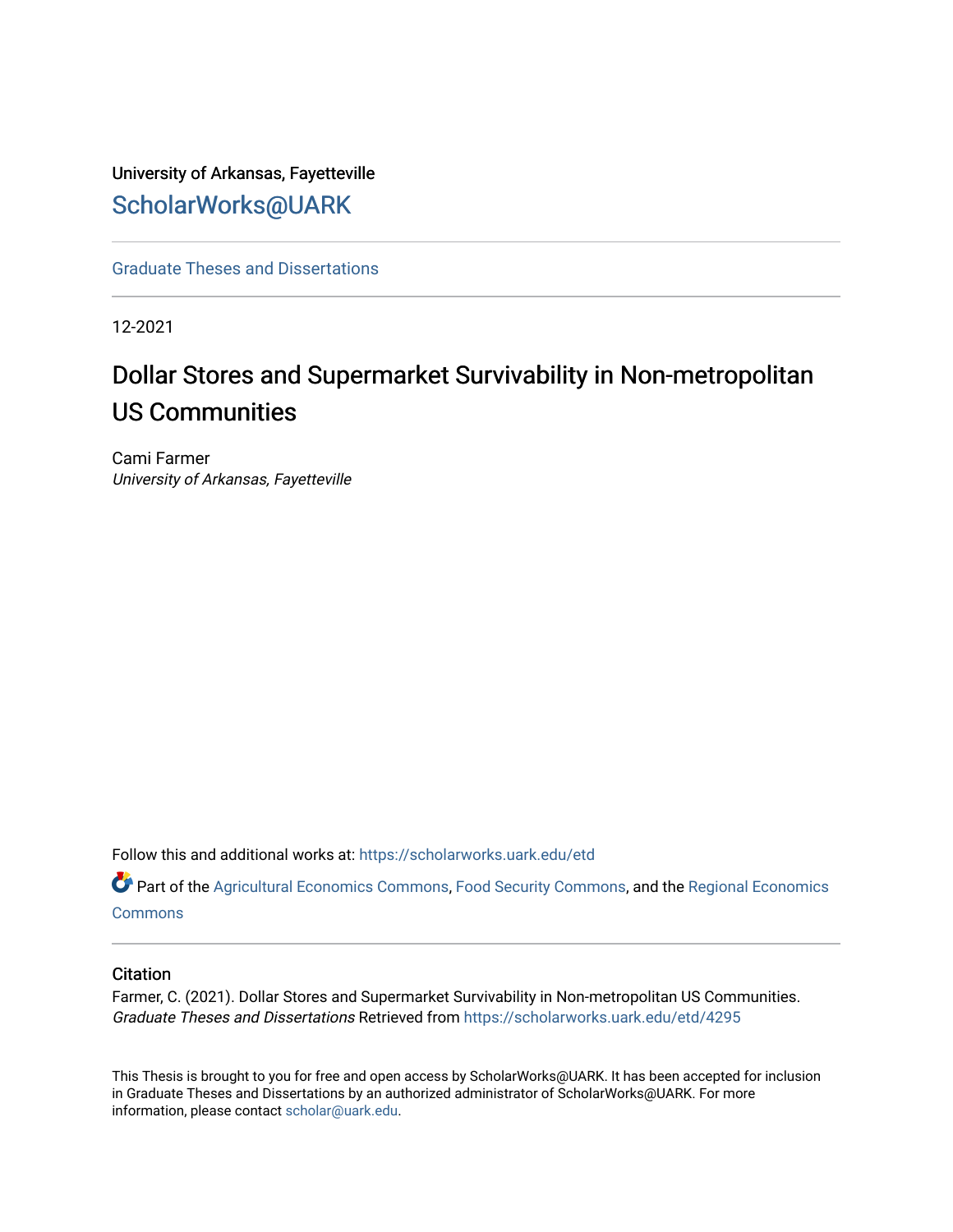Dollar Stores and Supermarket Survivability in Non-metropolitan US Communities

A thesis submitted in partial fulfillment of the requirements for the degree of Master of Science in Agriculture Economics

by

Cami Farmer Arkansas Tech University Bachelor of Science in Agriculture Business, 2018

# December 2021 University of Arkansas

\_\_\_\_\_\_\_\_\_\_\_\_\_\_\_\_\_\_\_\_\_\_\_\_\_\_\_\_\_\_\_ \_\_\_\_\_\_\_\_\_\_\_\_\_\_\_\_\_\_\_\_\_\_\_\_\_\_\_\_\_\_\_

This thesis is approved for recommendation to the Graduate Council.

Michael Thomsen, Ph.D. Thesis Director

\_\_\_\_\_\_\_\_\_\_\_\_\_\_\_\_\_\_\_\_\_\_\_\_\_\_\_\_\_\_\_

\_\_\_\_\_\_\_\_\_\_\_\_\_\_\_\_\_\_\_\_\_\_\_\_\_\_\_\_\_\_\_

Rodolfo Nayga, Ph.D. Di Fang, Ph.D. Committee Member Committee Member

James Lee Mitchell, Ph.D. Committee Member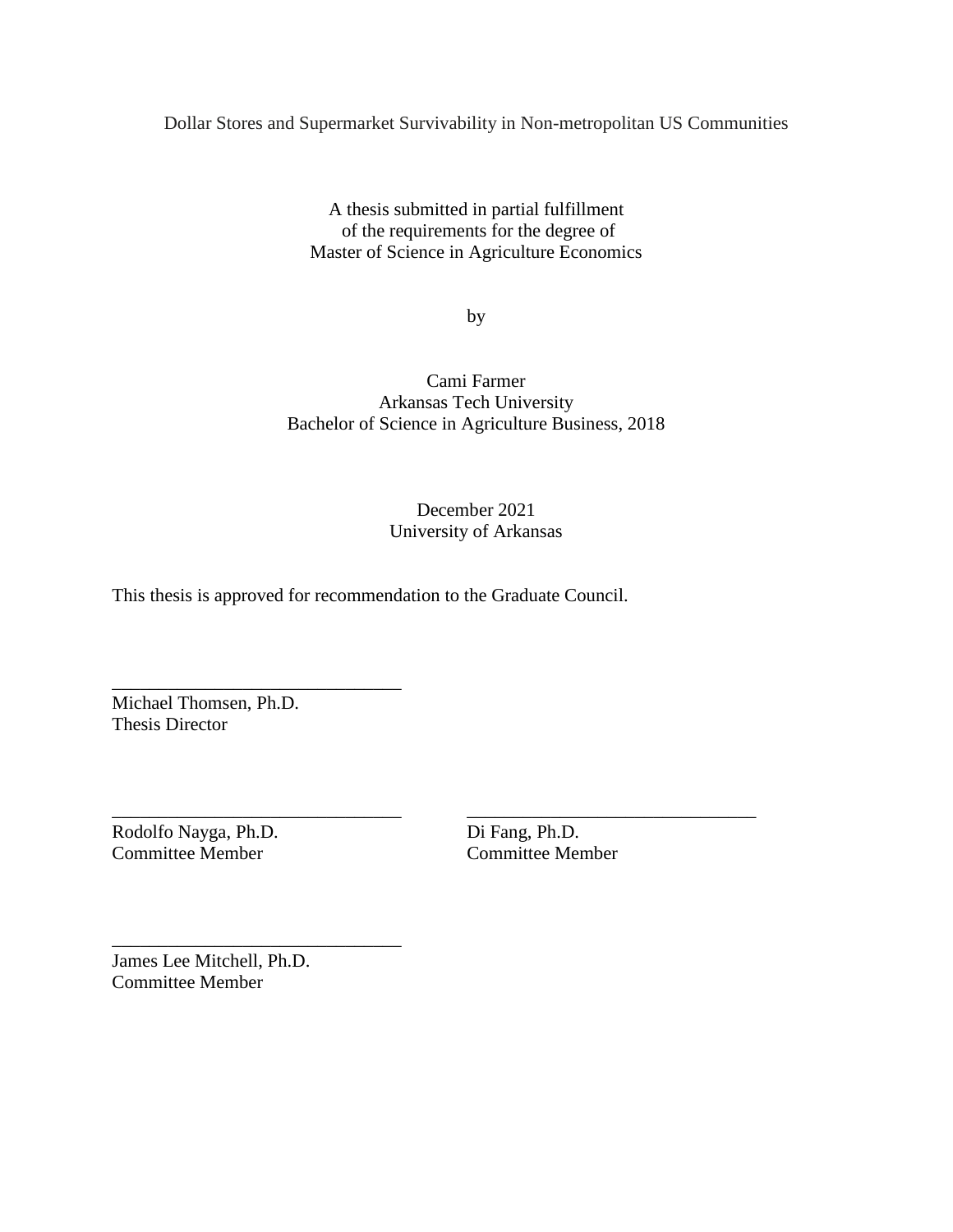#### **Abstract**

With the growing popularity of dollar stores, concerns have surfaced over the potential relationship between dollar stores and the closures of grocery stores. Healthy food accessibility for consumers, particularly those in rural areas, has additionally become of great interest. This thesis aims to investigate the potential relationship of dollar store presence and grocery store closures. Data used included County Business Patterns, Rural Urban Continuum Codes, American Community Survey, and authorized SNAP retailer data. The spatial distance between grocery stores and the number of dollar stores at various radii were calculated. Following the computation of the number of dollar stores surrounding grocery stores, Kaplan Meier curves and Cox proportional hazards models were used for survival analysis of grocery stores. The findings of the models used imply that the presence of dollar stores is not associated with increasing the likelihood of grocery store closures.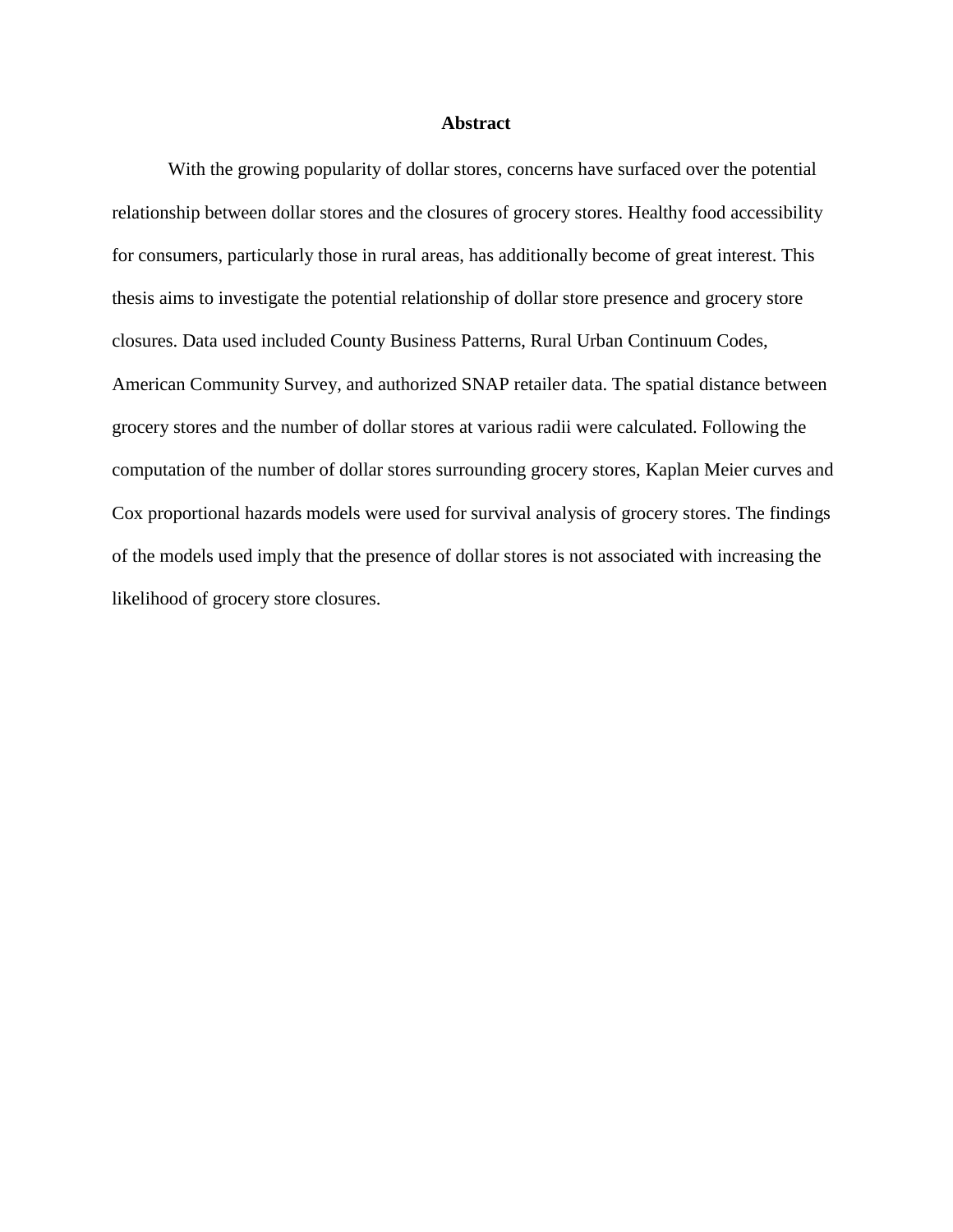# **Table of Contents**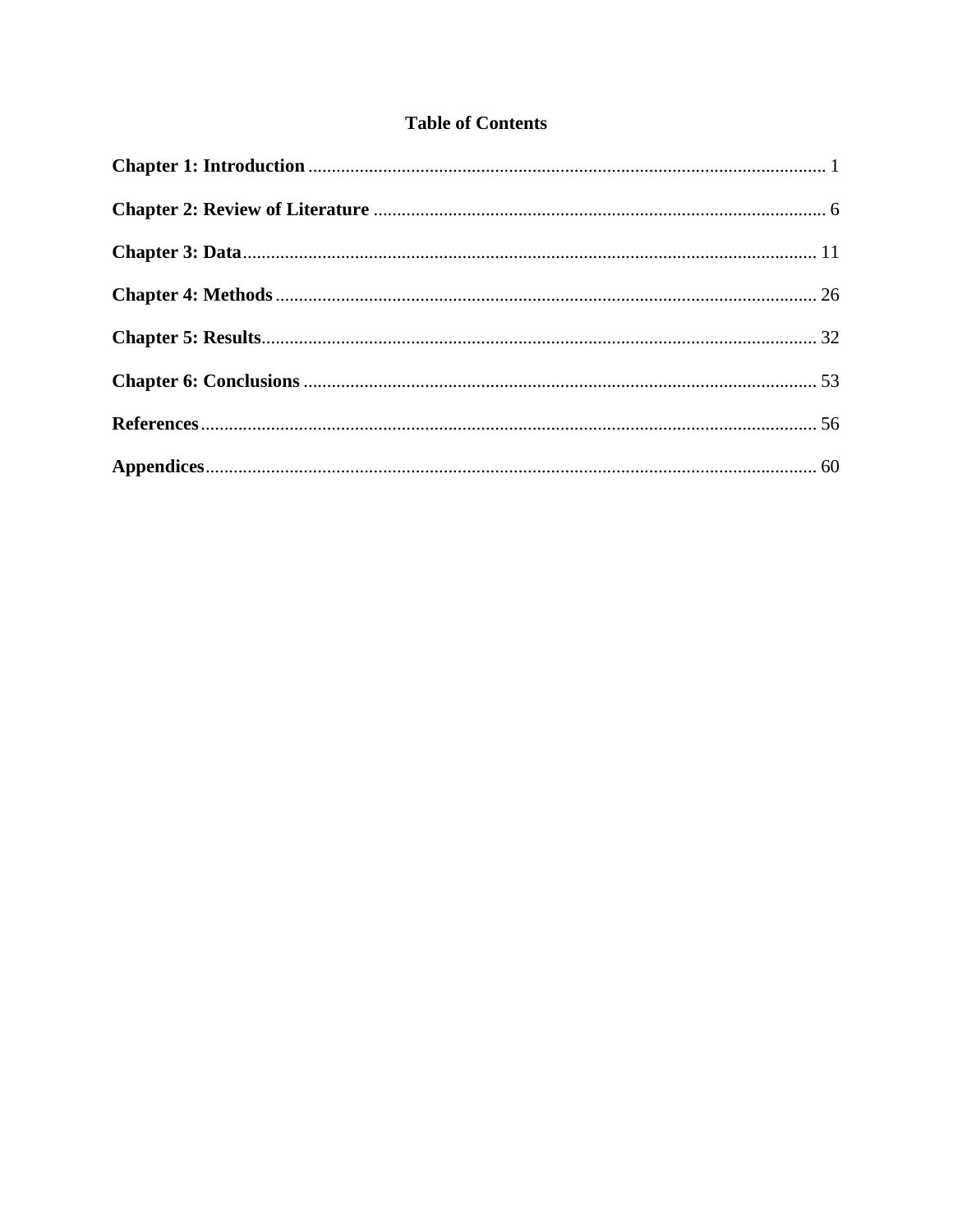#### **Chapter 1: Introduction**

<span id="page-4-0"></span>A recent report from the Economic Research Service found the number of grocery stores in rural areas have decreased between 1990 and 2015, while dollar stores have steadily increased over the years (Stevens, et al. 2021). The success of dollar stores has led to speculations on food availability, specifically how food availability has been affected by the growing entrance of dollar stores and the potential competition between dollar stores and grocery stores? To some, the question of how dollar stores affect grocery store sales may seem a bit out of the ordinary. But, this research question became more relevant after dollar stores began expanding their line of products to include more grocery items. Concerns over this issue were investigated by Kaufman in 1998. He concluded that grocery sales declined between 1992 and 1997 due to increasing food sales in retail stores. Competition from retail stores has become a concern for the survival of grocery stores in light of Kaufman's findings.

In many rural areas of the United States, dollar stores add convenience for residents to purchase food and other products without driving to a larger town. From this perspective, it would appear that dollar stores are increasing the convenience and accessibility of food for many people. But, in the long term how would the competition between dollar stores and grocery stores for food sales affect consumers? One concern from the long-term competition is the decrease in food sales in grocery stores due to the convenience of food availability in dollar stores. A study by Warren and Gordon-Larson (2018) found that sales volumes for grocery stores were generally a good measure for survival. Therefore, decreasing food sales could mean a reduced likelihood of survivability for grocery stores. Increased food sales from dollar stores could potentially result in decreasing food sales in grocery stores and ultimately contribute to store closures. With this scenario, will consumers still have plentiful access to healthy food

1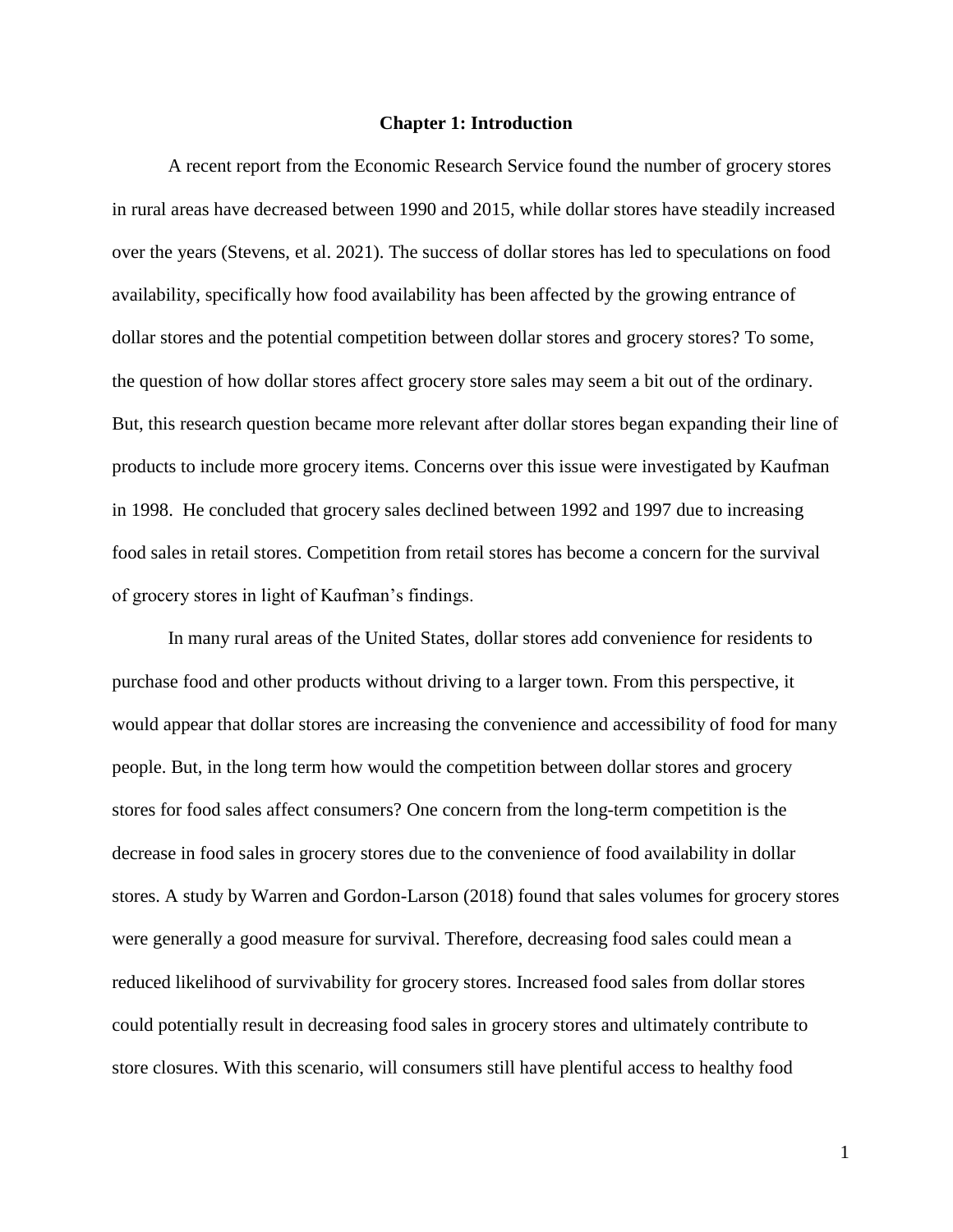options such as a variety of fresh fruit, vegetables, meats, and dairy products that grocery stores traditionally provide? In 2019 the Wall Street Journal published an article highlighting governmental action taken to ensure food availability for residents in Oklahoma where there is limited or difficult access to grocery stores. Public concerns over this perceived threat of food access prompted many leaders in Oklahoma City to propose an ordinance that would require "new retailers in the area to designate at least 500 square feet of space to fresh food" (Ansari 2019). The proposed ordinance aimed to ensure dollar stores in the area would carry fresh food. In addition, Tulsa, Oklahoma passed zoning ordinances that would limit new dollar stores and relax parking rules for new grocery stores (Ansari 2019). Concerns over beliefs that dollar store entrants aid in grocery store closures have prompted state and federal policymakers to propose and enact regulations that promote food access for consumers (Ansari 2019; Stevens, et al. 2021; Vines 2021). These regulations vary by regulating requirements for food products on shelves or new businesses entering the local market.

Research and studies about the potential effects' dollar stores have on food availability are limited. There are large amounts of research concerning food access and the emergence of food deserts, but much of this research focuses on large cities and the association of factors such as fast-food restaurants, poverty status, and other neighborhood characteristics as the potential reasons for limited access to food in the United States (Warren, Gordon-Larson 2018; Powell et al. 2007). The research from these studies is important and provides a needed area of focus for economists to learn from and use as guidance for policy recommendations. But due to the primary focus of urban areas, people in rural regions may not greatly benefit from this research.

Concerns over healthy food availability in rural areas are not new. Past research has focused on the accessibility of grocery stores in rural areas and ease and affordability of food for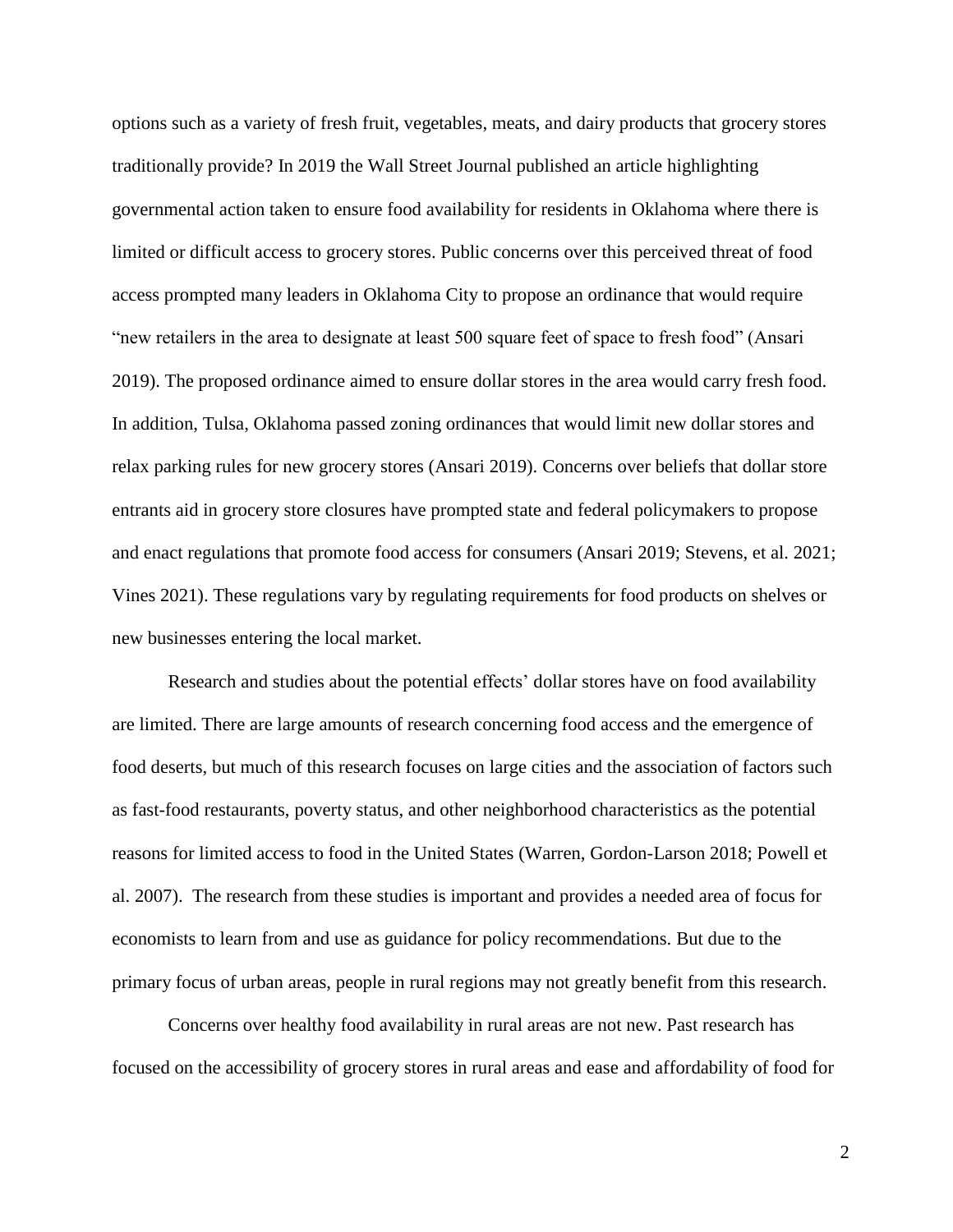shopping. A study in 2007 measured the number of stores providing food in one county and the prices of food products for these stores. The study concluded that "Of 77 stores identified, 16% were supermarkets, 10% grocery stores, and 74% convenience stores" and that "Foods that were available at both supermarkets and convenience stores tended to be substantially more expensive at convenience stores" (Liese et al. 2007). Food prices have continued to be a point of scrutiny when evaluating food accessibility. Some dollar stores currently offer a guarantee of all product prices equal to one dollar. In 2018, dollar stores that sold produce for one dollar were examined for food quality. The study concluded that "While dollar-discount stores did have lower availability, they provided quality fresh and healthy foods which were usually less expensive" (Coughenour, Bungum, Regalado 2018). These results indicate that dollar stores may benefit many consumers, especially those with limited access to healthy foods.

Dollar stores are prevalently found in rural areas (Chenarides, et al. 2021). These stores are also concentrated more heavily in the Southeastern portion of the United States. This portion of the United States has received scrutiny for food and health-related studies, including one study that focused on the effect of dollar stores in the Southeastern U.S. and tobacco access (Hall, et al. 2019). In addition to the higher concentration of dollar stores in the Southeast, obesity rates are elevated among Southern states (Liu, et al. 2012; Xue, et al. 2021; Drichoutis, et al. 2015). While the relationship between food access and obesity has been investigated, it would be of relevance to investigate the potential impact of dollar stores on food access, in particular traditional supermarket survival, as this could ultimately affect health and obesity rates where dollar stores are prevalent.

Travel distance and transportation aid in the limitation of food availability for many people. In rural areas, this can pose a problem as one study by Sharkey and Horel (2008) found

3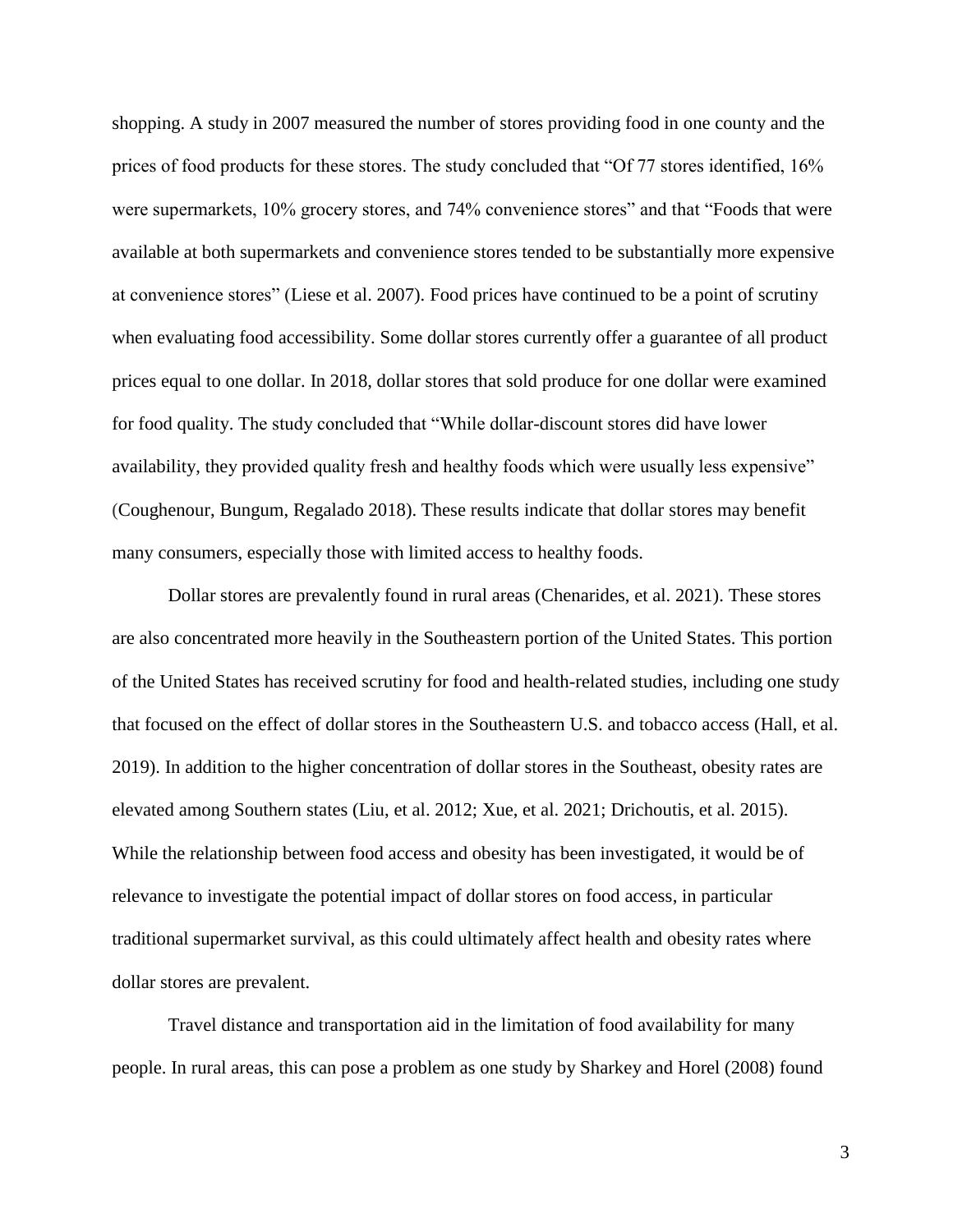that for "[for more than 20%] of all rural residents, their neighborhoods were at least 17.7 km from the nearest supermarket or full-line grocery or 7.6 km from the nearest convenience store". Distance, or geographical barrier, has been confirmed along with economic and informational access as foundational components of healthy food access for consumers (McEntee & Agyeman 2010). With potentially large distances to access in rural areas, the entrance of new food sources such as dollar stores is of great interest. While dollar stores are suspected to have impacts on grocery store survival, it is important to note that the success of dollar stores may be correlated with grocery store closures and not the direct cause. For example, in a small-town, sales for hair salons may increase in correlation with grocery stores sales. The survivability of the businesses may be correlated, but the increase in sales for both businesses are not directly related to each other. The increase in sales for the businesses could be attributed to an increase in job availability in the town.

The purpose of this thesis is to investigate the potential association of the presence of dollar stores on grocery store survivability, which can ultimately affect consumer access to fullservice food sources. For ease of evaluation, grocery stores were viewed to be equivalent to supermarkets and superstores due to the large selection of food products found in these stores. Variables such as race, poverty status, median income, median home values, grocery and dollar store annual payrolls, and employment by dollar and grocery stores are used to aid in estimates.

To measure grocery store survivability, survival analysis with a Cox proportional hazard survival model will be used. Survival analysis is a technique that originates to approximately 1662 by John Graunt, who published the first life table (Liu 2012). Although survival analysis techniques are rooted in the medical field, the application of these techniques have expanded to use in a variety of fields. In 1972, survival techniques began to become more precise with the

4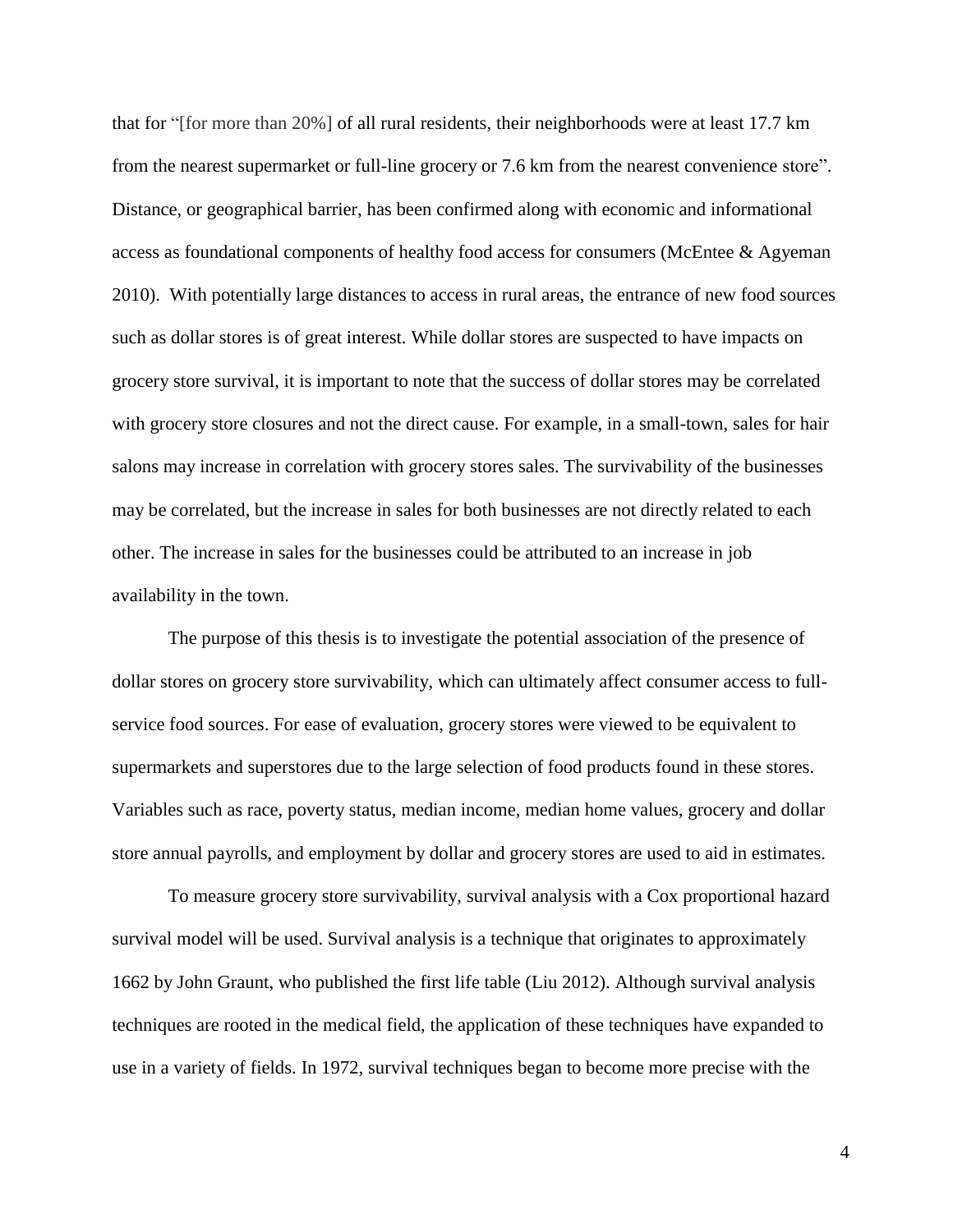invention of the Cox model which allows for "the provision of a flexible statistical approach to model the complicated survival processes as associated with measurable covariates" (Liu 2012). Comparable Cox models from previous studies in economics are discussed in further detail in the following review of literature chapter.

The data used in this study are comprised of several sources. Historical Supplemental Nutrition Assistance Program (SNAP) data was used to compile datasets of grocery and dollar store locations with beginning and end authorization dates for SNAP acceptance. SNAP data are of interest as the SNAP program is aimed to provide food access to qualifying low-income participants. Precursors to today's SNAP program dates to 1939 when the Food Stamp Program was enacted to provide food for unemployed and low-income Americans while also alleviating food surpluses (Caswell, Yaktine 2013). The present-day program began around 1970 and was nationally enacted in 1974 (USDA Food Nutrition Service 2018). SNAP data is used to indicate not only available grocery stores where eligible participants can use benefits, but also if dollar stores stock food items that may compete with grocery store products. In addition to SNAP store data, county level demographic information will be included from the American Community Survey (ACS) and the Census Bureau.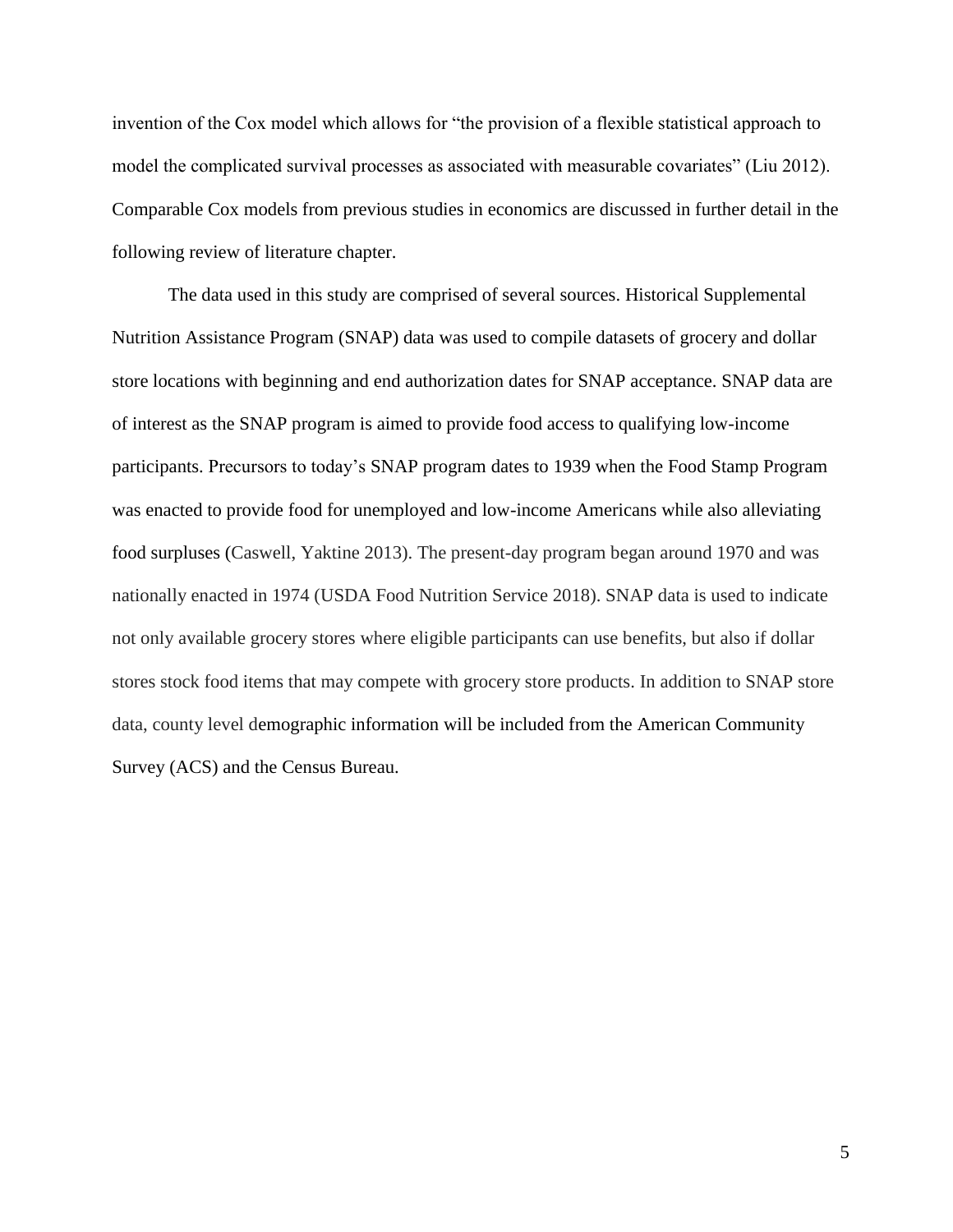#### **Chapter 2: Review of Literature**

#### *Survival Analysis Models*

<span id="page-9-0"></span>Although survival analysis techniques originate from medical science, many other fields of research including economics have employed the techniques. In a study by Glennon and Nigro (2005), the default risk of small business loans was measured using Cox proportional hazard model survival analysis techniques. The use of survival analysis for this study was effective at accurately portraying rate of event failure (loan default) over time. Limitations to this study include a data set that contained only small business loans from the SBA loan guarantee program (Glennon & Nigro 2005). The lack of small business loans from other programs does not allow for comparison of small business loans that are not included in the SBA loan program. Cox survival analysis techniques have additionally been used to evaluate survival of exporting Italian firms (Giovannetti, et al. 2011). In recent years, there has been some speculation of more accurate survival analysis techniques as compared to the commonly used Cox model. A study conducted by Cyrus (2021) used a discrete time model approach to measure trade agreements among countries citing that the survival model selected depends on the data that is being used. Even with alternative models, the Cox model remains popular in survival analysis.

#### *Impact of Dollar Stores*

Research on the impact of dollar stores is limited. Vines (2021) recently published an article investigating many beliefs regarding dollar stores. The survey discussed in the article found that 19 percent of those surveyed who shop in dollar stores identified as people "in rural areas who make less than \$30,000 a year" (Vines 2021). Further those surveyed identified dollar stores as one of the only shopping options in their community (Vines 2021). The results of the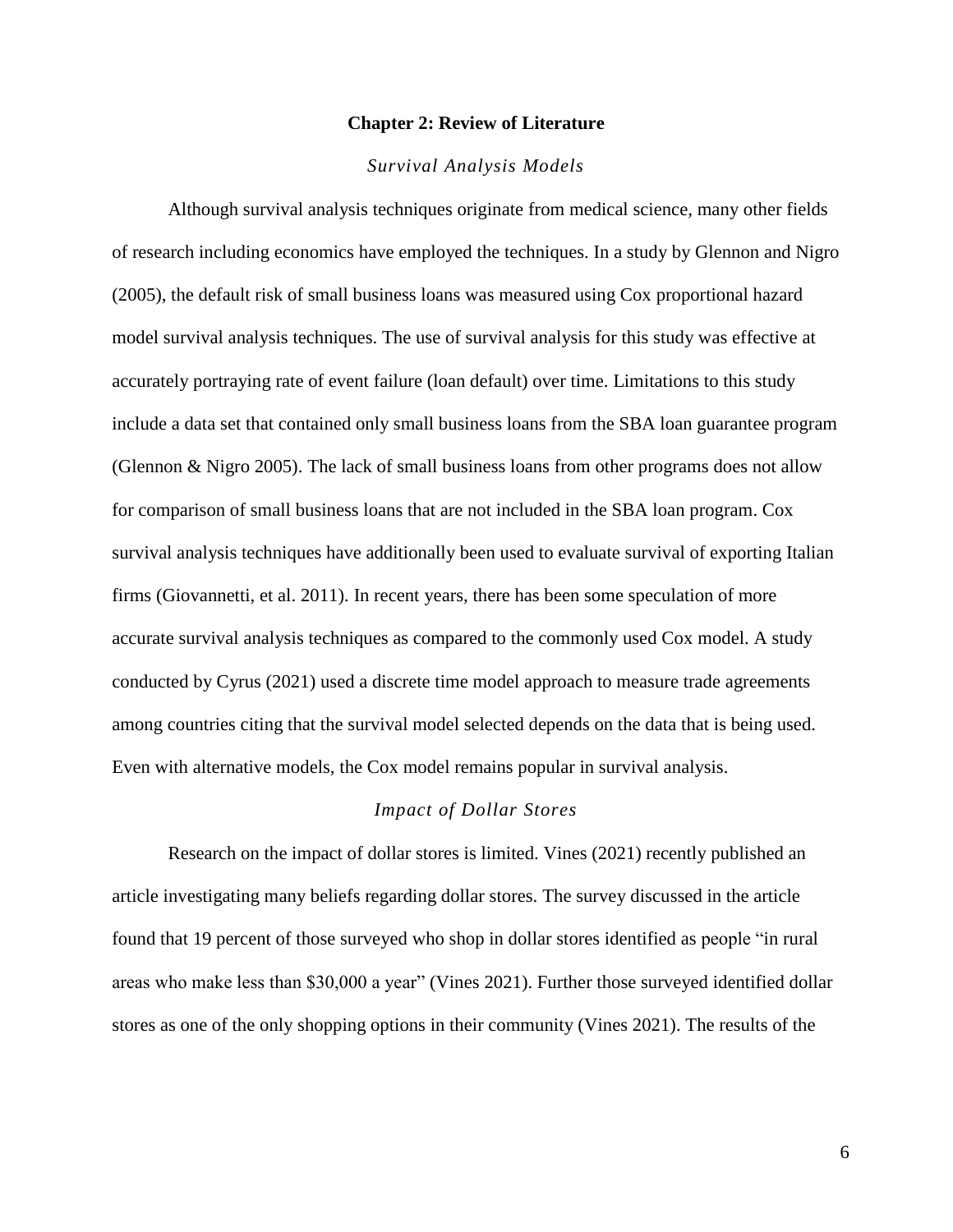survey indicate that rural areas, and particularly consumers with lower income frequently rely on dollar stores as primary sources for shopping needs.

There have been a few studies conducted analyzing the effects dollar stores have on food access and food quality. The entrance of dollar stores and its potential impacts on food access have been evaluated using nationwide block level data, with the conclusion that the entrance of dollar stores does not increase the risk of losing food access over time (Chenarides, et al. 2021). Other studies observing impacts of dollar stores have focused on the potential impacts for childhood obesity. It has been concluded that dollar stores do not have an impact on increasing childhood obesity (Drichoutis, et al. 2015). In addition, dollar stores have been evaluated with regards to healthy food availability and their potential impacts for consumers. While this research is helpful, it only focused on stores in Las Vegas, Nevada (Coughenour, et al. 2018). Cho and Clark (2020) conducted a study to analyze the availability of SNAP acceptance of grocery and convenience stores across time and how acceptance rate changes occur due to many factors. In parallelism to other studies regarding dollar store effects, this study focused on the impact of convenience stores in respect to food access for consumers. Findings from this study indicate that "SNAP-authorized convenience stores respond to increases in demand in areas with low initial access" (Cho, Clark 2020). These conclusions are similar to many theories that dollar stores will target areas with lower food access when launching new stores.

#### *Rural Health Disparities*

Rural areas are thought to be more susceptible to higher obesity rates. The southeastern part of the United States is composed of more rural areas than other regions of the United States. A study evaluating the relationship between childhood obesity and walkability of regions concluded that there were higher levels of childhood obesity and lower levels of walkability in

7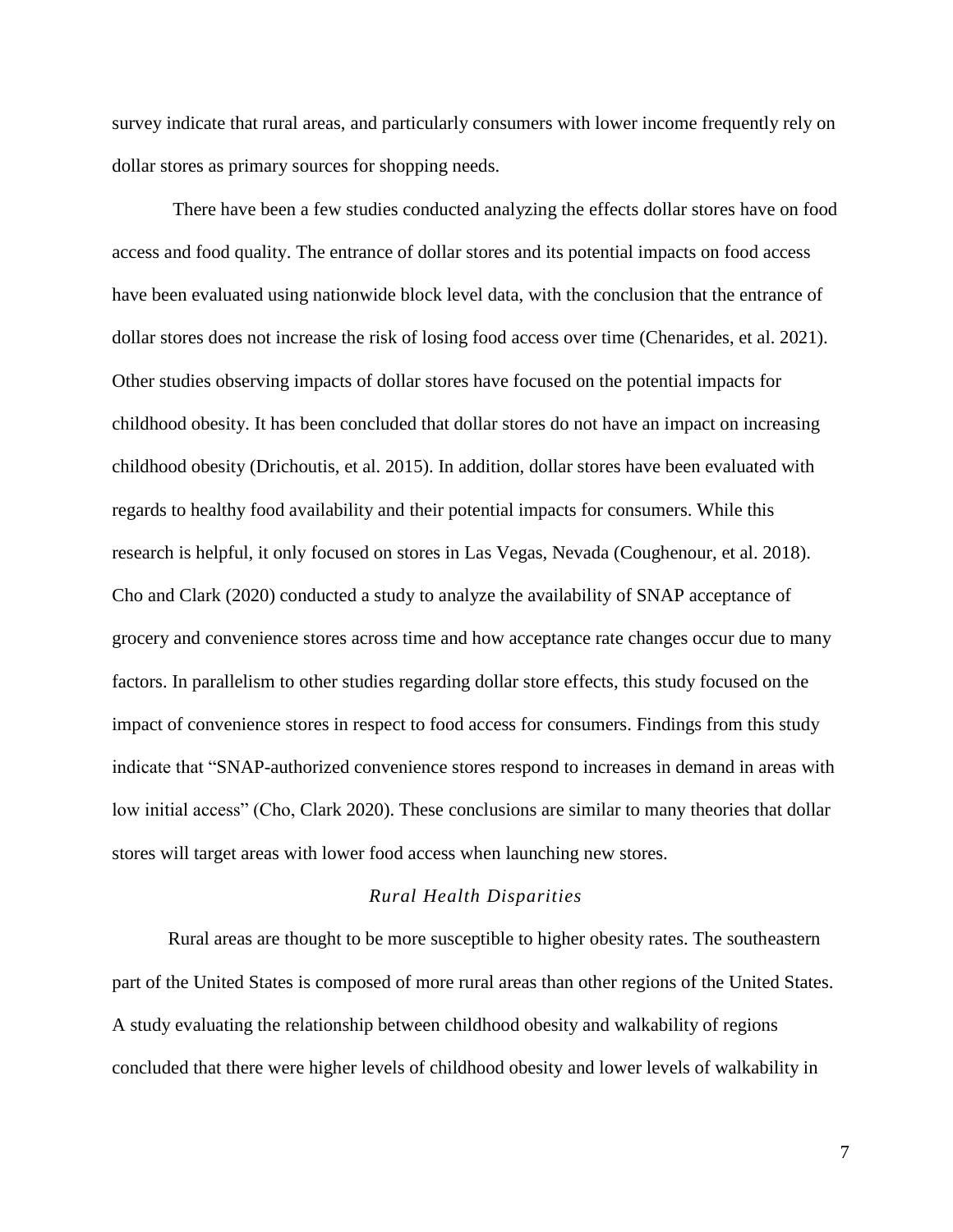the Southeastern portion of the United States (Xue, et al. 2021). While this is an important study, there were some unavoidable limitations with the data. One weakness was the use of parental reported child weights that could create over or underestimated levels of obesity (Xue, et al. 2021). In addition, the lack of neighborhood level data concerning "street connectivity", or walkability measurements, made the results difficult to interpret on a neighborhood level (Xue, et al. 2021). This limitation also limited the ability to compare urban versus rural areas in the same region for obesity rates.

In the study by Liu, et al. (2012) it was concluded that rural children are at higher levels of risk for being overweight and obese. This study investigated variables such as exercise, dietary intake, and screen time. With focuses on personal factors that lead to obesity, analysis was strong for evaluating individual's lifestyle factors as indicators of increased risk of obesity. This study did not include access to healthy food from grocery stores as a factor. As noted in the study "fewer grocery outlets, limited selection, and increased costs of fruits and vegetables may also lead to unhealthy diets in rural settings" (Liu, et al. 2012). Without the inclusion of supermarkets, differences in dietary intake among participants could differ not from personal choices but from lack of access to healthy alternatives. This could disproportionately reflect food choices in the data.

# *Rural Food Access*

Literature investigating rural food access lists many potential factors that could result in rural "food deserts". Commonly investigated is the availability of healthy foods in stores. One study concluded that in general, rural stores have lower quality and availability of healthy foods as compared to urban stores (Pitts, et al. 2013). Similar findings were found when healthy snack availability in stores near schools in rural and urban areas were reviewed. The results from this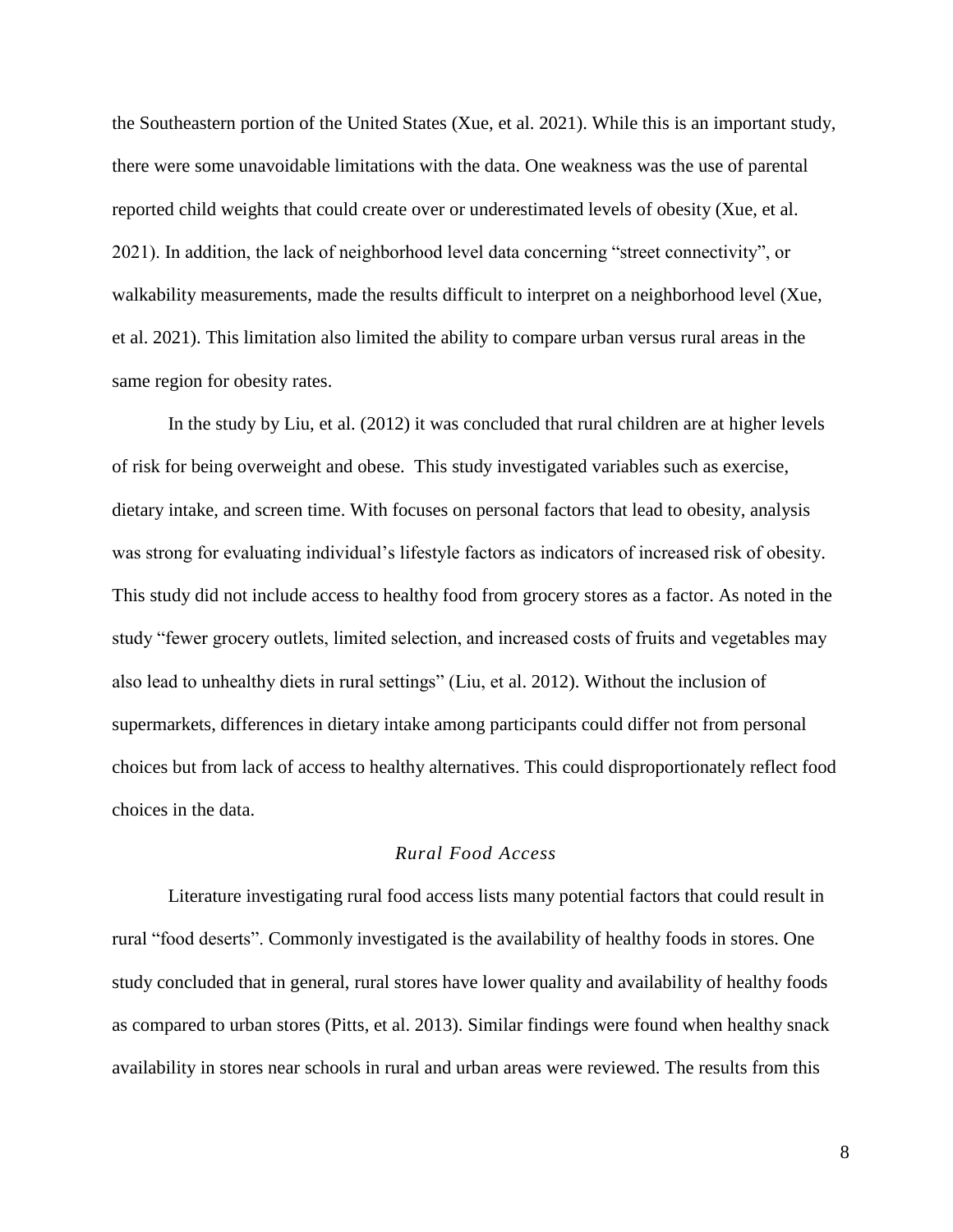study concluded that rural stores generally offered fewer healthy snack options (Findholt, et al. 2014). In addition to lower quality and limited access to healthy food, many other potential barriers in rural food access have been identified. Economic challenges such as food prices, and consumers traveling to larger towns for greater variety with lower prices have been cited as challenges for rural food consumption (Bardenhagen, et al. 2017). Costs incurred to reach healthy food have received attention for both urban and rural regions. One study concluded that urban residents face a lower cost to reach food compared to rural residents due to reduced transportation costs (Losada-Rojas, et al. 2021). Limited access to fruits and vegetables in rural areas can not only impact residential health outcomes, but also financial wellbeing.

#### *Rural Classification System*

Rural areas are often analyzed differently from urban areas due to the differences in demographic structure. Some literature argues that a large percentage of the decline in rural regions of the United States have occurred due to classification changes which move many counties into a metropolitan status and can therefore distort inferences about rural demographics (Johnson & Lichter 2020). Classification systems of rural areas and the effects on study results has remained a point of discussion for many in various fields of study. Healthcare availability by rural status versus healthcare ratios, such as providers per population, was investigated in one study and found that allotment of areas lacking adequate healthcare varied between classification systems (Smith, et al. 2013). The findings of this study indicate that classification based on metropolitan status could disproportionately affect the results of studies.

#### *Grocery Store Success*

The supermarket industry has many factors that ultimately influence the success of a store. In a study by Warren and Gordon-Larson (2018), grocery store sales volume and the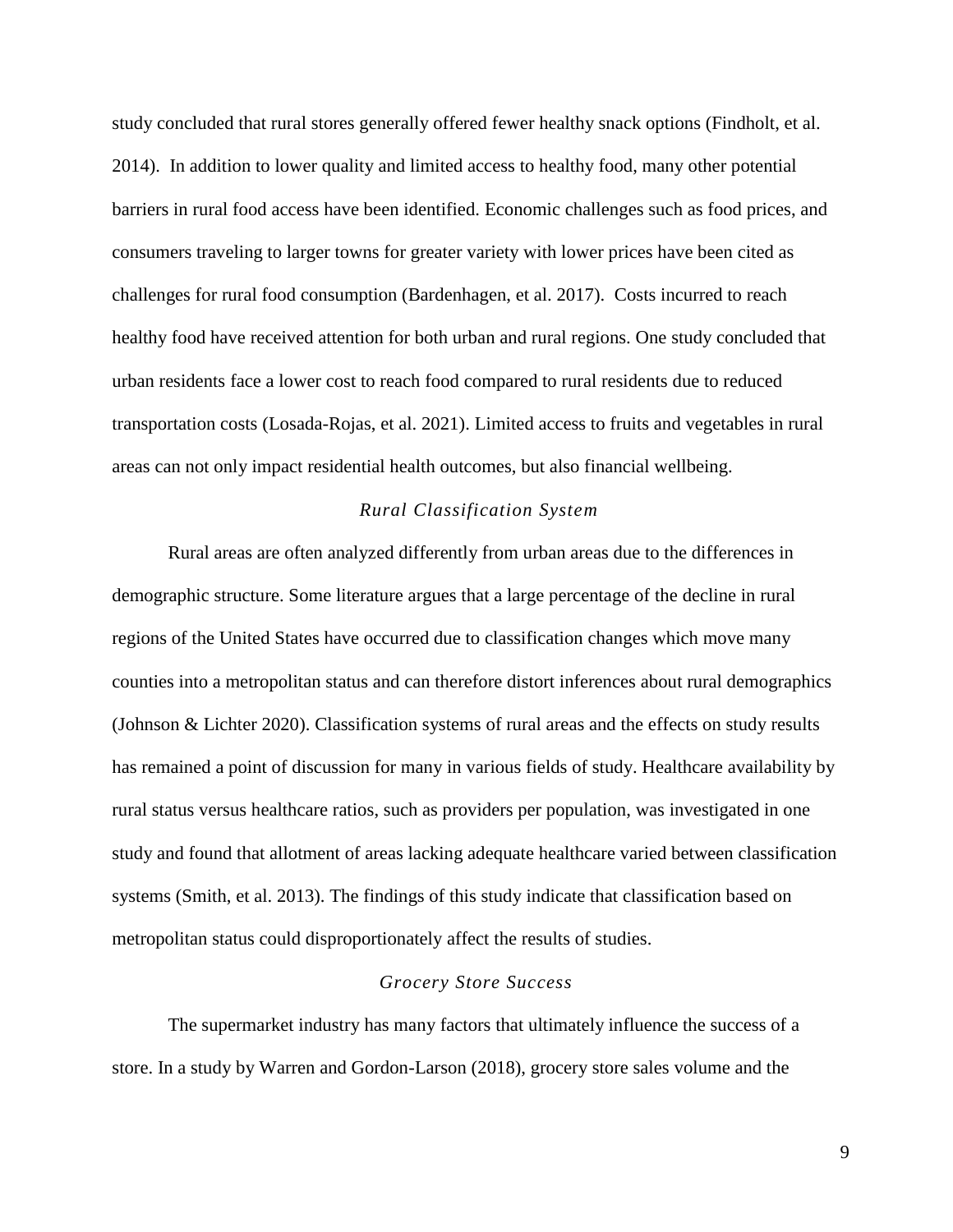closeness of competitors were found to be indicators of increased store survival. The closeness of competitors can include not only competitors from other chain stores, but also stores from within the same chain (Ahn 2019). Some studies have found indicators of store characteristics that increase sales volume. It was concluded by Ahn (2019) that the square footage of a store can aid in stores sales. Other studies have focused on the entrance of low-cost stores and the effects on grocery stores in the local market. Bauner and Wang (2019) found that with an entrance of a low-cost store such as Costco, grocery stores decrease prices on fresh perishable items and increase prices on easily stored products. Price changes in grocery store products in existing grocery stores can also occur whenever new grocery incumbents both enter or exit a market (Hosken, et al. 2015). Grocery store survivability has been investigated for many factors including the entrance of competitors, distance between competitors, and store characteristics such as sales volumes.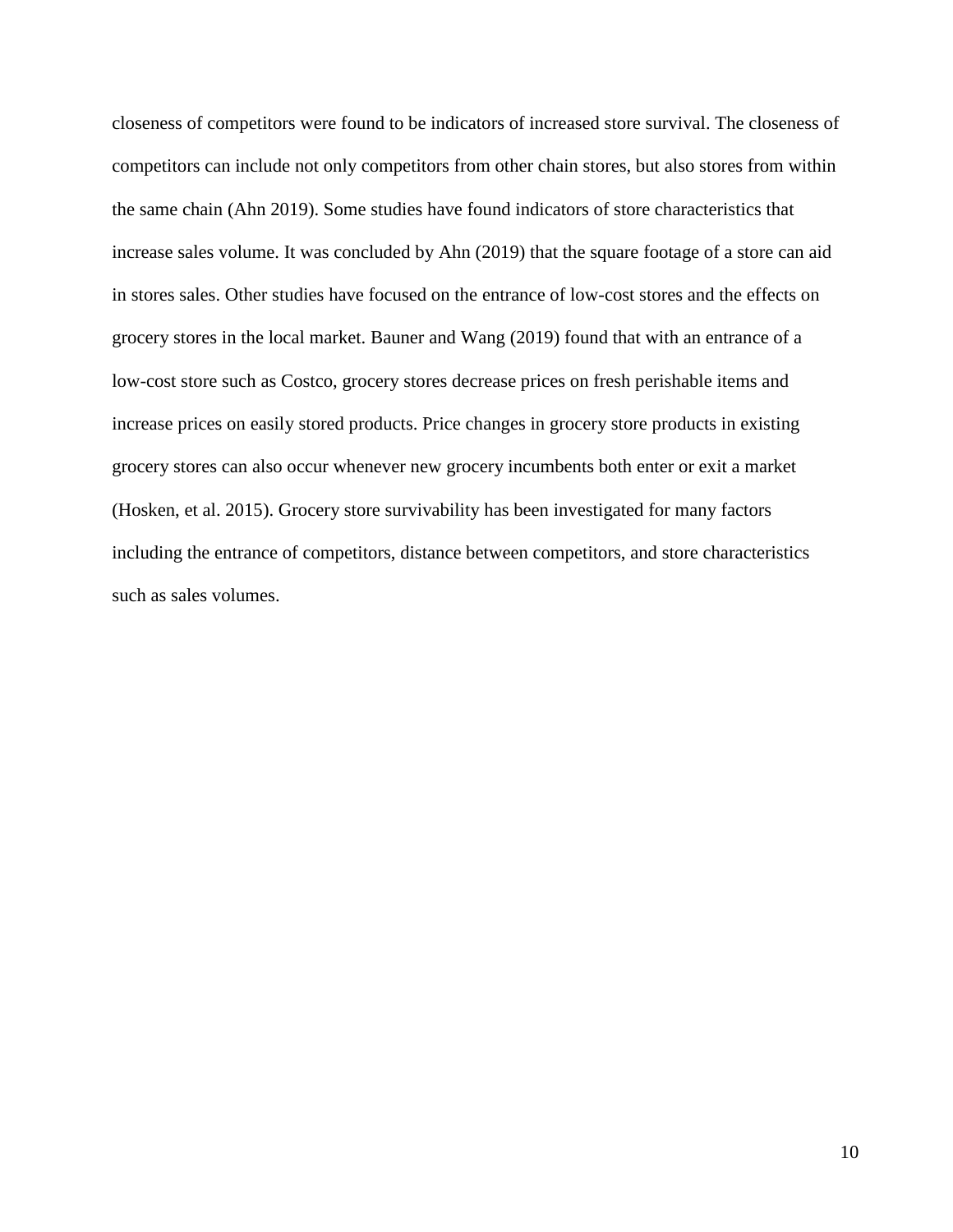#### **Chapter 3: Data**

# *Store Data: Historical SNAP Data*

<span id="page-14-0"></span>To compile a dataset of grocery and dollar stores, a file labeled "Historical SNAP Retailer Locater Data" from the Food and Nutrition Service<sup>1</sup> was retrieved. The data contained SNAP authorized stores from all fifty states with beginning SNAP authorization dates. In addition to authorization dates, end authorization dates were included in the data. For purposes for this study, authorization dates were perceived as store openings, while authorization end dates were acknowledged as the "death" or closure of a store. It should be acknowledged that a store continuing to do business but no longer authorized for SNAP would be misclassified as a closure in this study. Figure 1 below displays the percentage of grocery stores in the final dataset that lost authorization for SNAP acceptance 1965 through 2020 period:



SNAP Authorized Grocery Stores 53%

 $\overline{a}$ 

# **Figure 1: Grocery Stores Maintaining SNAP Authorizations versus Grocery Stores with Lost SNAP Authorizations from 1965-2020**

<sup>&</sup>lt;sup>1</sup> Historical SNAP Retailer Data downloaded from:

https://www.fns.usda.gov/snap/retailer/historicaldata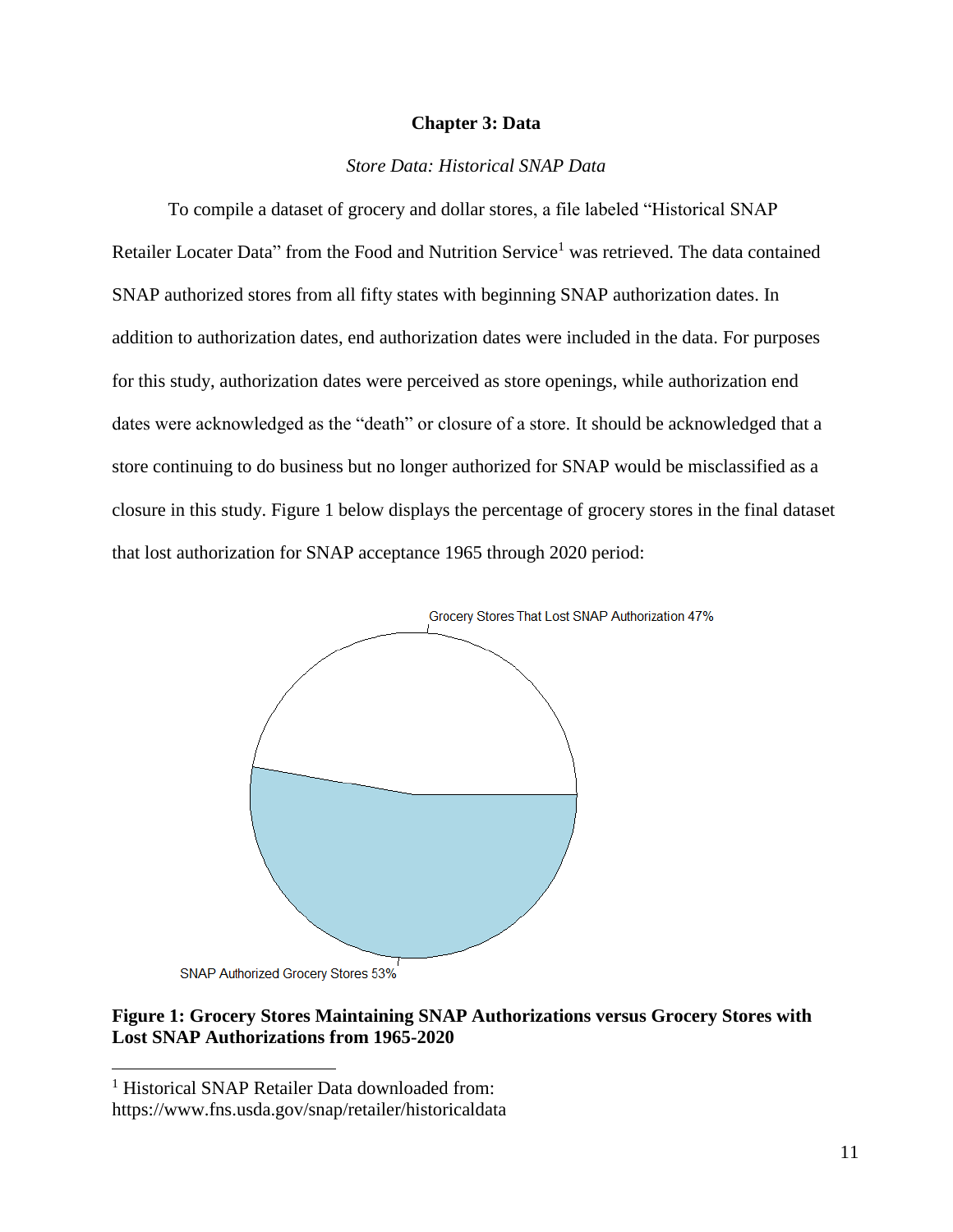Based on the figure above, it appears that from the dataset almost half the grocery stores lost SNAP authorization at some point during the study 1965 to 2020 period. The classification of grocery stores included in the dataset is defined in the following paragraph.

For the purposes of this study, stores were considered to be grocery stores if the store type was classified as one of the following: medium grocery store, large grocery store, supermarket, or superstore. Stores with these classifications appeared to offer full lines of food products. After grouping stores under these store types and eliminating stores that had incomplete data that made them unusable, there were 97,396 observations of grocery stores.

While the SNAP data used in this study included stores with authorization dates dating from 1930 to 2020, the dataset was truncated from beginning in 1930 to 1965. The decision to truncate the data, and begin in 1965 was made to reflect the 1964 Food Stamp Act by Congress which allowed the Food Stamp program to become permanent (USDA Food Nutrition Service 2018). Allowing for a one-year period from 1964 to 1965, stores would have become authorized to accept food stamps as the participant rate began to increase. After truncating for beginning authorization dates, the earliest authorization date appearing in grocery stores occurs on January 1, 1965. The final authorization date appears on December 31, 2020.

Due to limits in the data, the data were truncated for the SNAP end authorization dates to begin with January 1, 2004. There were no end dates before 2000, and very few end dates between 2000 and 2003. After truncating the end authorization dates, the first end authorization date for grocery stores appears on January 4, 2004. The last occurring date of a grocery store losing SNAP authorization occurs on December 30, 2020. It should be noted that the final study period for the grocery stores occurs between January 1, 1965 until December 31, 2020. All stores without end dates occurring during this time period were perceived as "alive" and accepting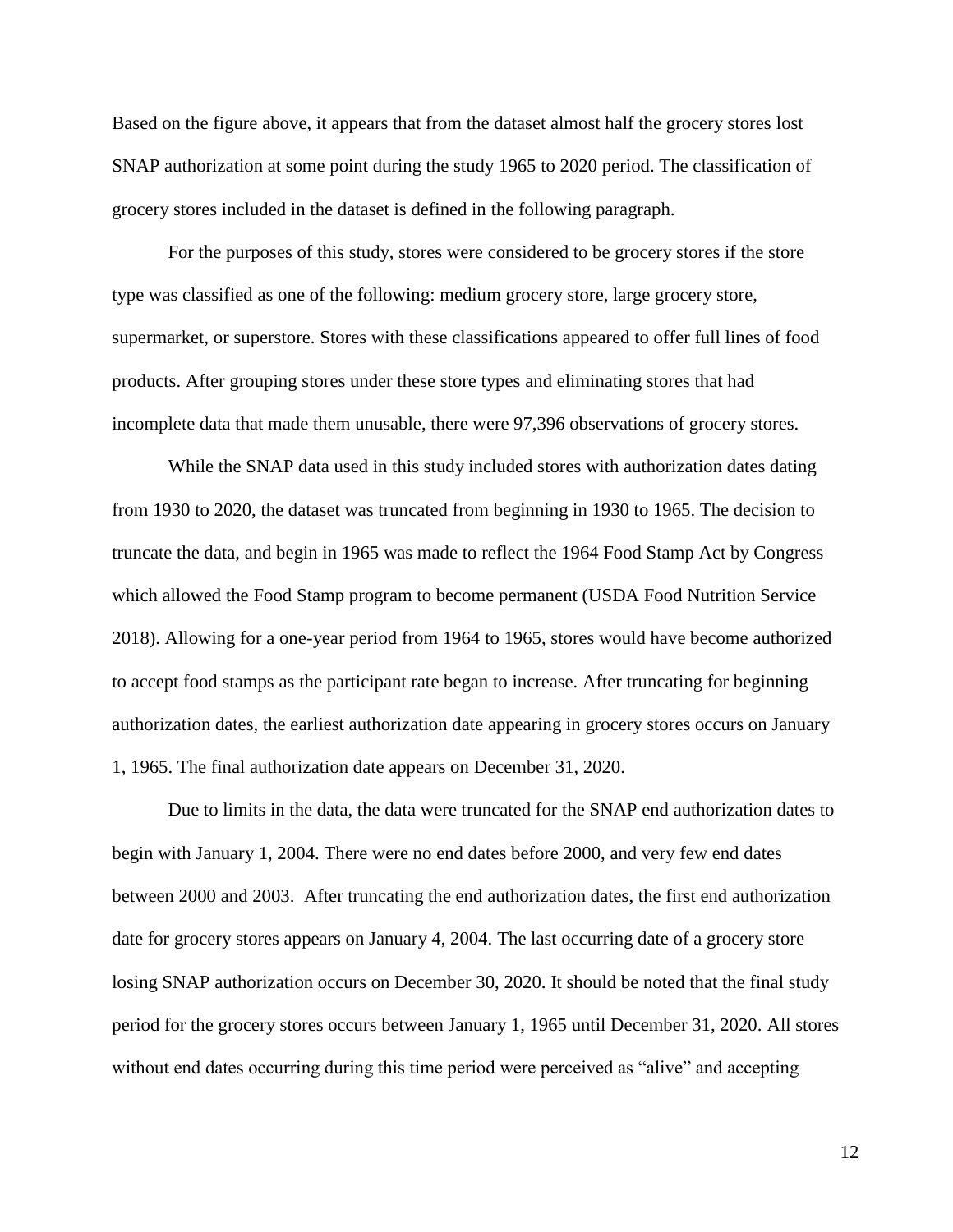SNAP benefits. With these new limits in place, there were a total of 96,805 grocery stores in the dataset. Figure 2 below illustrates the yearly number of newly authorized SNAP benefit grocery stores across the time used in this study:



**Figure 2: Yearly SNAP Authorizations of Grocery Stores by Year: 1965-2020**

From Figure 2, it is easy to see that the number of grocery stores gaining SNAP authorization have grown over time. One interesting spike in the number of grocery stores gaining SNAP authorization occurs in the early 1970's years. This spike can be attributed to the congressional changes, allowing SNAP to extend to a nationwide program. From 1971 to 1974, congress enacted changes to ensure the program was available nationwide and with larger groups of eligible participants (USDA Food Nutrition Service 2018).

To compose a list of dollar stores, stores listed in the category of combination grocery/other were selected. From this list, stores were further subset by the name of the stores.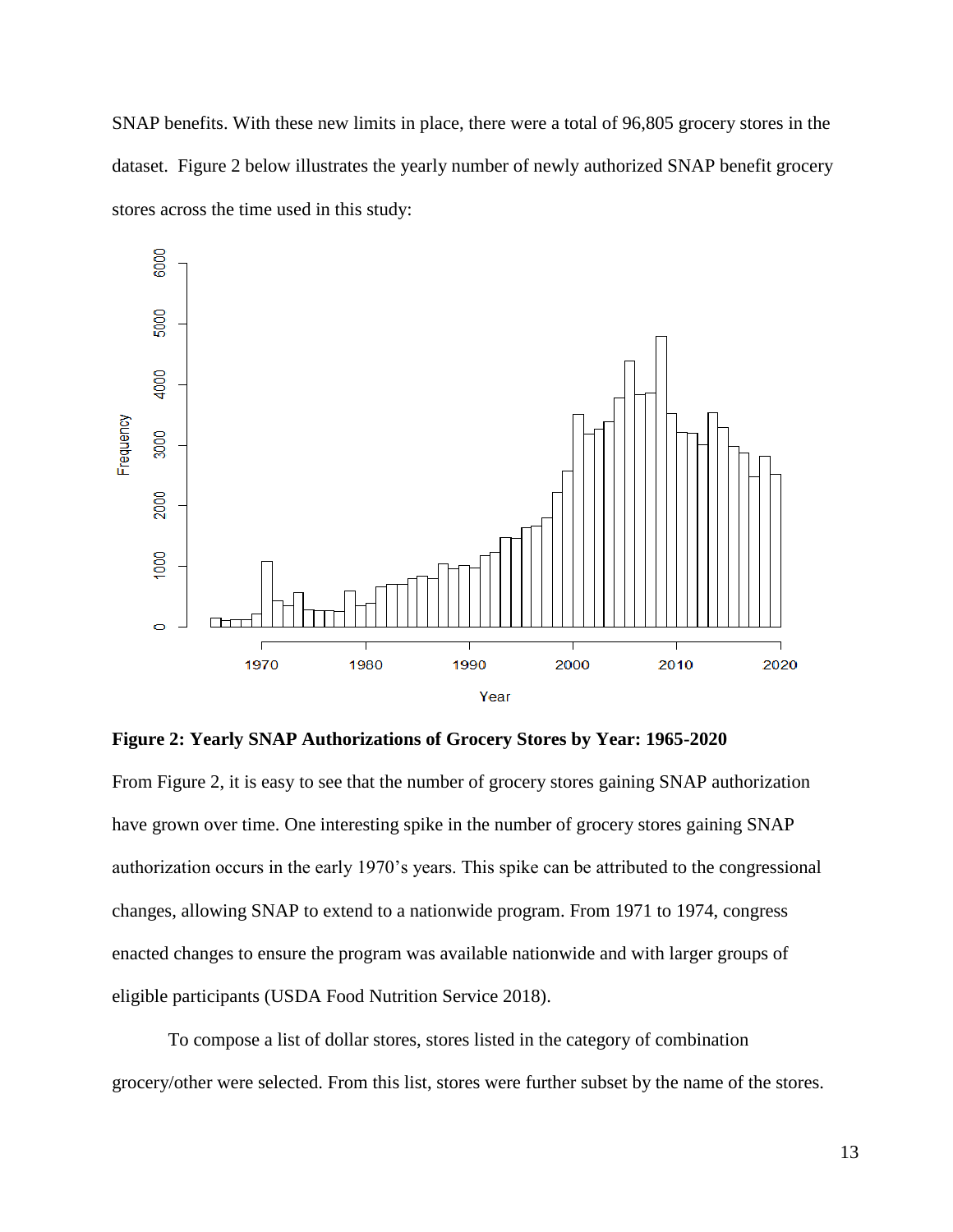If a store had the words "dollar" or "99 Cent" in the store name, they were kept and compiled into a dataset. After these stores were compiled into a data set, there were 37,116 observations of dollar stores.

Dollar stores authorized for SNAP acceptance did not appear in this dataset in sizable numbers until the late 1990's. It should be noted that due to incomplete latitude and longitude codes, many dollar stores in the 1990's were lost when compiling the final dataset. Table 1 below shows the frequency of dollar stores in the data set during the 1990's:

| Year | <b>Frequency of Dollar Store</b><br><b>SNAP Authorizations</b> |
|------|----------------------------------------------------------------|
| 1993 | 12                                                             |
| 1994 | $\mathcal{D}_{\cdot}$                                          |
| 1995 | $\mathcal{D}_{\cdot}$                                          |
| 1996 | 12                                                             |
| 1997 | 16                                                             |
| 1998 | 22                                                             |
| 1999 |                                                                |

**Table 1: Frequency of Dollar Store SNAP Authorizations 1993-1999**

Dollar stores do not appear in the data set until May 26, 1993. For the remainder of the 1990's, the growth in dollar store SNAP authorization maintains a slow pattern until 1999. After 1999, the number of dollar stores gaining SNAP authorizations begins to occur with more sizable frequencies. The final SNAP authorization date for a dollar store appears on December 31, 2020. Figure 3 below shows the yearly number of dollar stores becoming SNAP authorized in the dataset: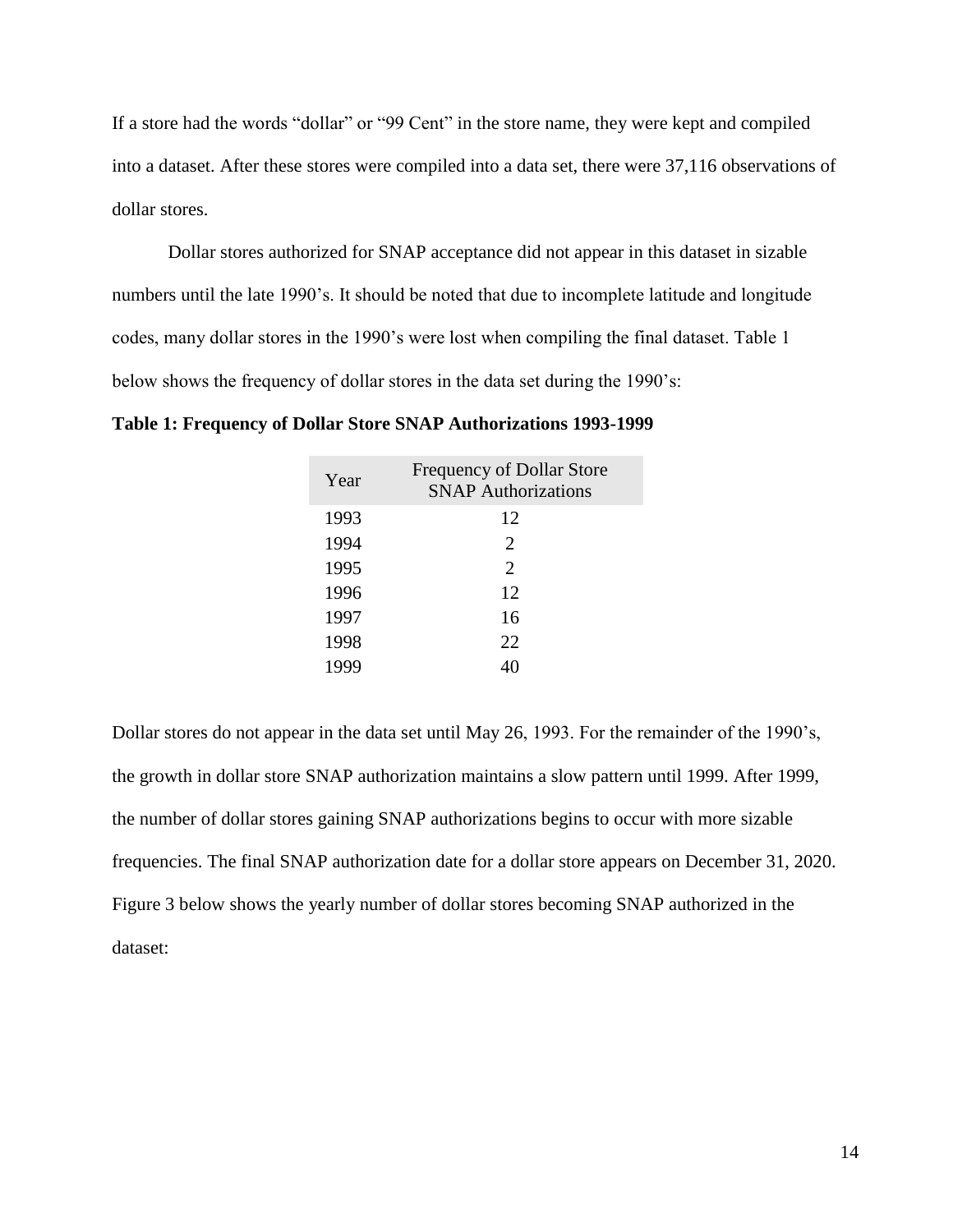

**Figure 3: Dollar Store SNAP Authorizations by Year**: **1993-2020**

It is interesting to note a large spike in the number of dollar stores with SNAP authorization in 2003. This could be attributed to the mandatory implementation of electronic bank transfer (EBT) of SNAP benefits in 2002 (USDA Food Nutrition Service 2018). The spike in SNAP authorized dollar stores in 2003 implies that the ease of accepting participants of SNAP benefits could be associated with more stores to moving accept SNAP. Interestingly, dollar store authorization for SNAP bypassed grocery store authorization for SNAP in one year of the dataset. Figure 4 below illustrates both dollar and grocery store SNAP authorizations during the years included in the data set: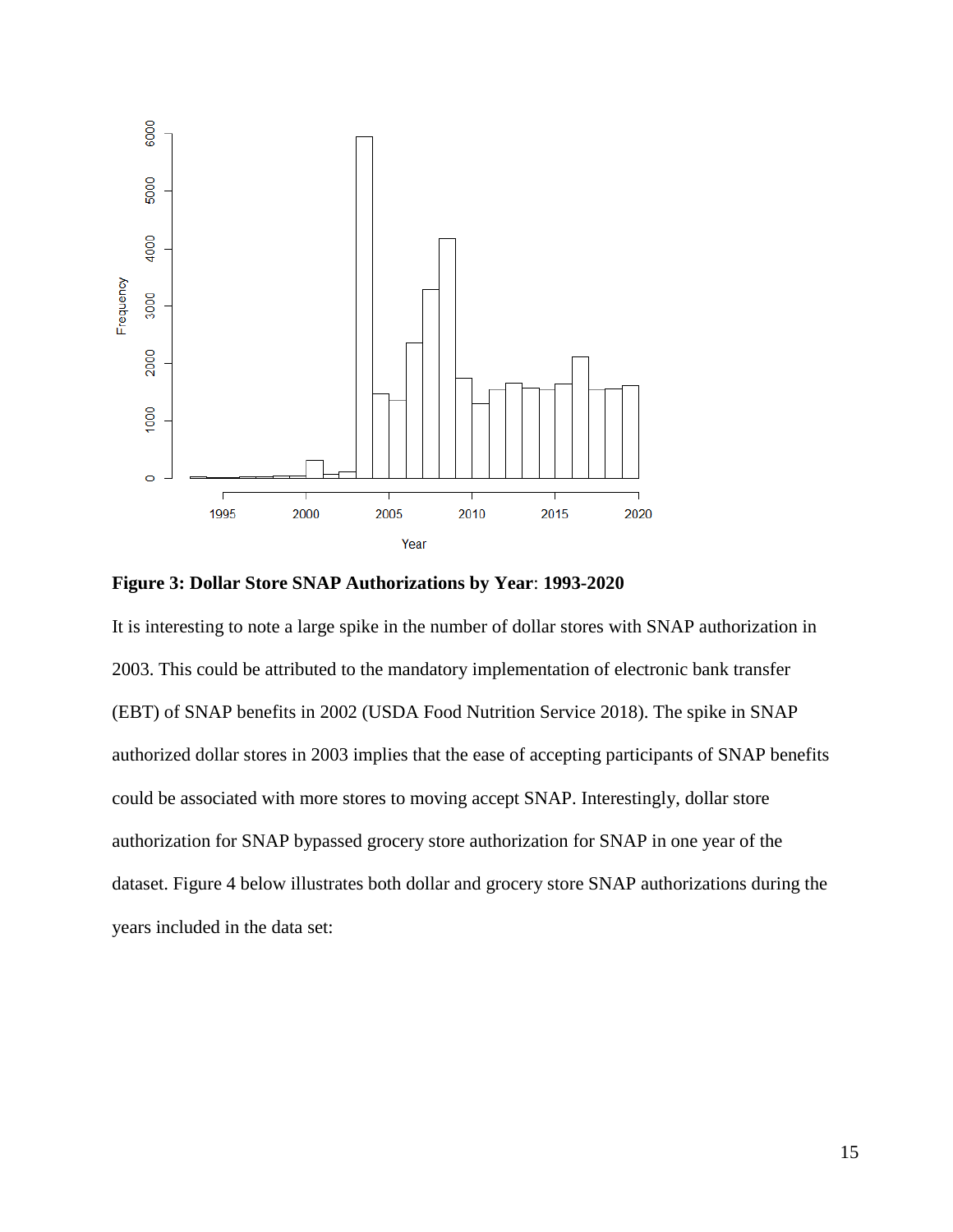

**Figure 4: Grocery and Dollar Store Yearly SNAP Authorizations From 1992-2020**

Dollar store authorizations for SNAP increased drastically in the mid 2000's, indicating that there was a market for carrying food and accepting SNAP benefits. One final observation from the figure above, is the frequency of grocery stores gaining authorization of SNAP benefits during the 1990's as compared to the frequency of dollar stores. There are large differences between the frequency of SNAP authorization between grocery and dollar stores during between 1993 and 1999 when dollar stores gaining authorization were very small.

The supermarket and dollar stores included in this dataset were required to meet minimum standards for the sales of food products to be eligible for SNAP authorization. For eligibility of authorization to accept SNAP, stores must stock a variety of staple food items. According to the Food and Nutrition Service (FNS), staple foods are broken into four categories: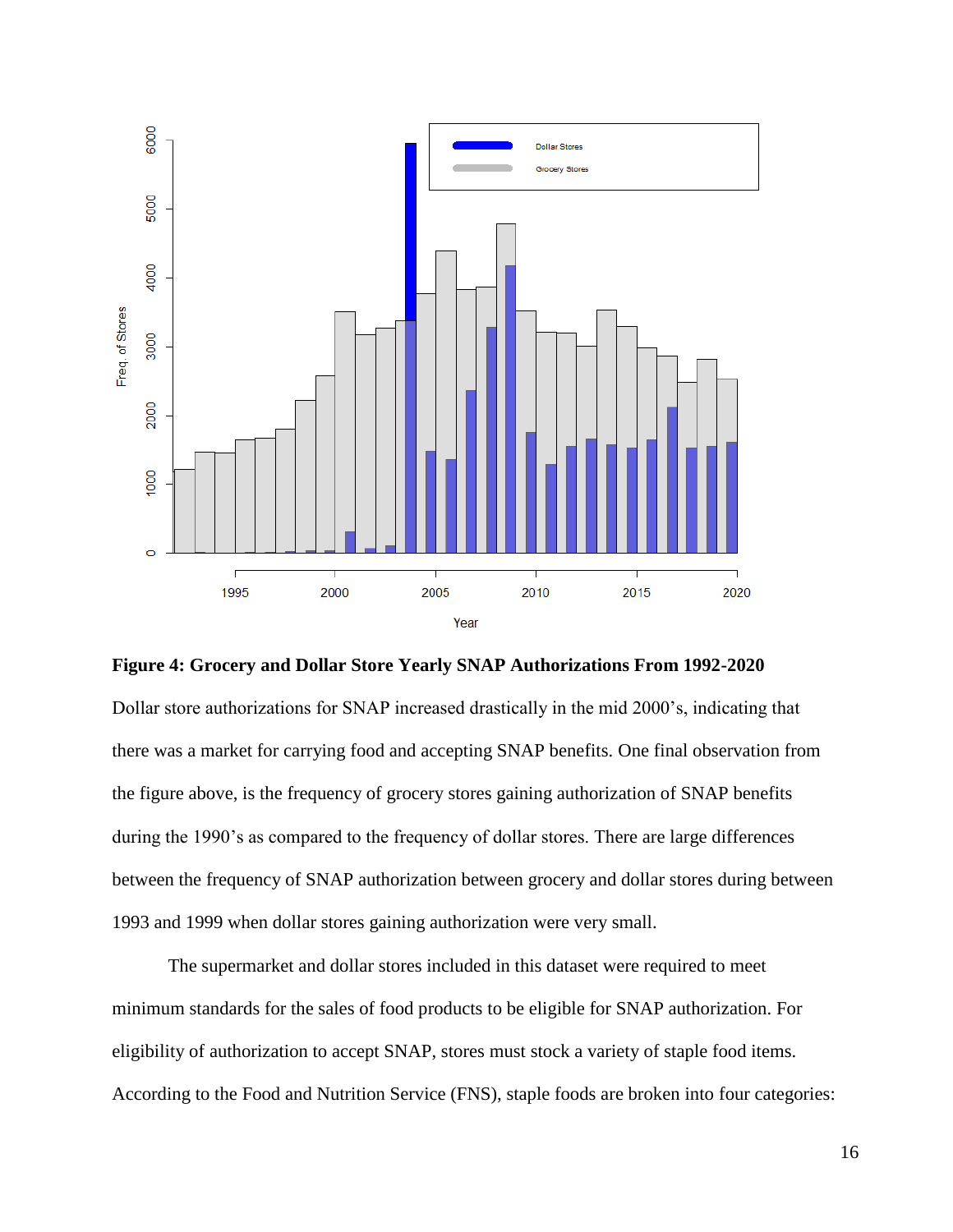- I. fruits or vegetables
- II. dairy products
- III. meat, poultry, or fish
- IV. breads or cereals

The FNS has different sets of criteria a store may use to become eligible for SNAP acceptance. A store can carry three stocking units of three staple food categories, or three stocking units of one perishable food in at least two staple food categories (FNS 2021). A store may also be eligible for SNAP authorization if fifty percent or more of its total gross retail sales come from a staple item (for example: a butcher shop would qualify for this criteria). Although specialty stores such as butcher shops qualify for SNAP authorization, only stores that were included in the categories previously mentioned as qualifying grocery stores were included. Additional variables from Census data as discussed in the following paragraphs were added to the dataset.

#### *County Business Patterns*

To aid in understanding the economic health of a county and the potential impacts on grocery store survival, county business patterns (CBP) for all counties in the United States were retrieved from the Census Bureau<sup>2</sup> for the available years of 2000 through 2018. The county business pattern data included information about the number of establishments per county. The data were further broken down into categories of establishments and relevant information regarding the types of establishments. For example, the data contained the number of manufacturing establishments with information regarding the annual payroll, quarter one payroll, and employee counts for each county. Types of establishments included from the CBP are:

 $\overline{\phantom{a}}$ 

<sup>2</sup> County Business Pattern retrieved from: https://www.census.gov/programssurveys/cbp/data/datasets.html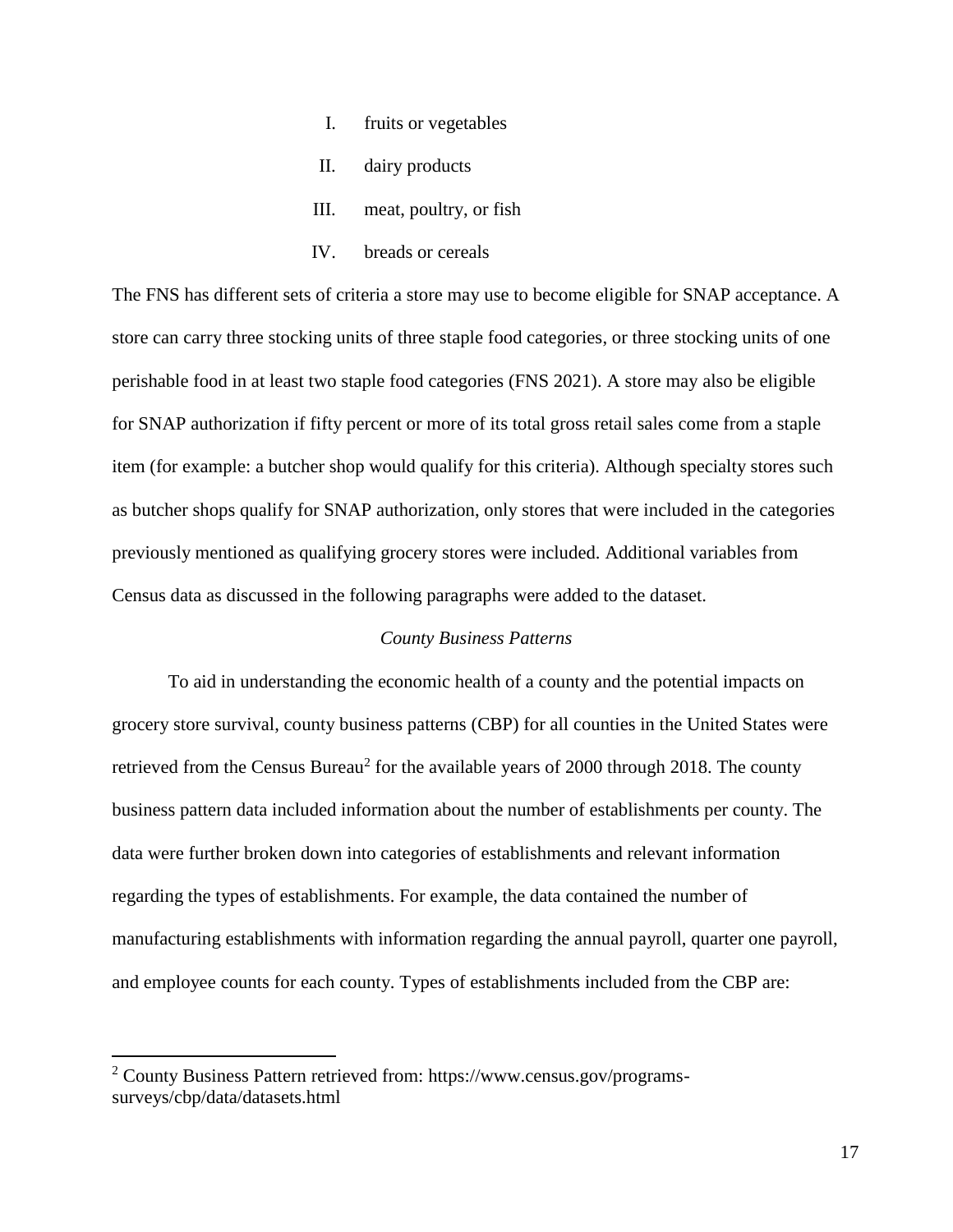grocery stores, dollar stores, manufacturing establishments, non-depository establishments (pawn shops), and bars. In addition, a total number of establishments in the county was included.

For further analysis, some of the data were normalized. Examples of data normalized are annual payroll by grocery stores in a county. The equation below demonstrates the normalization process used for grocery store annual payroll per county:

#### total annual payroll for grocery stores in a county total annual payroll for county  $\chi$  100

After further normalization of data, County Business Pattern data were merged with the grocery and dollar store data by county FIPS codes.

#### *Rural Urban Continuum Codes*

Rural Urban Continuum Codes (RUCC) are used to help better understand the population distribution throughout the United States. The codes are assigned to every county in the United States on a scale of 1 through 9 depending on the population factors associated with each county. The table below shows the codes and descriptions for each code according to the guidelines by the USDA Economic Research Service: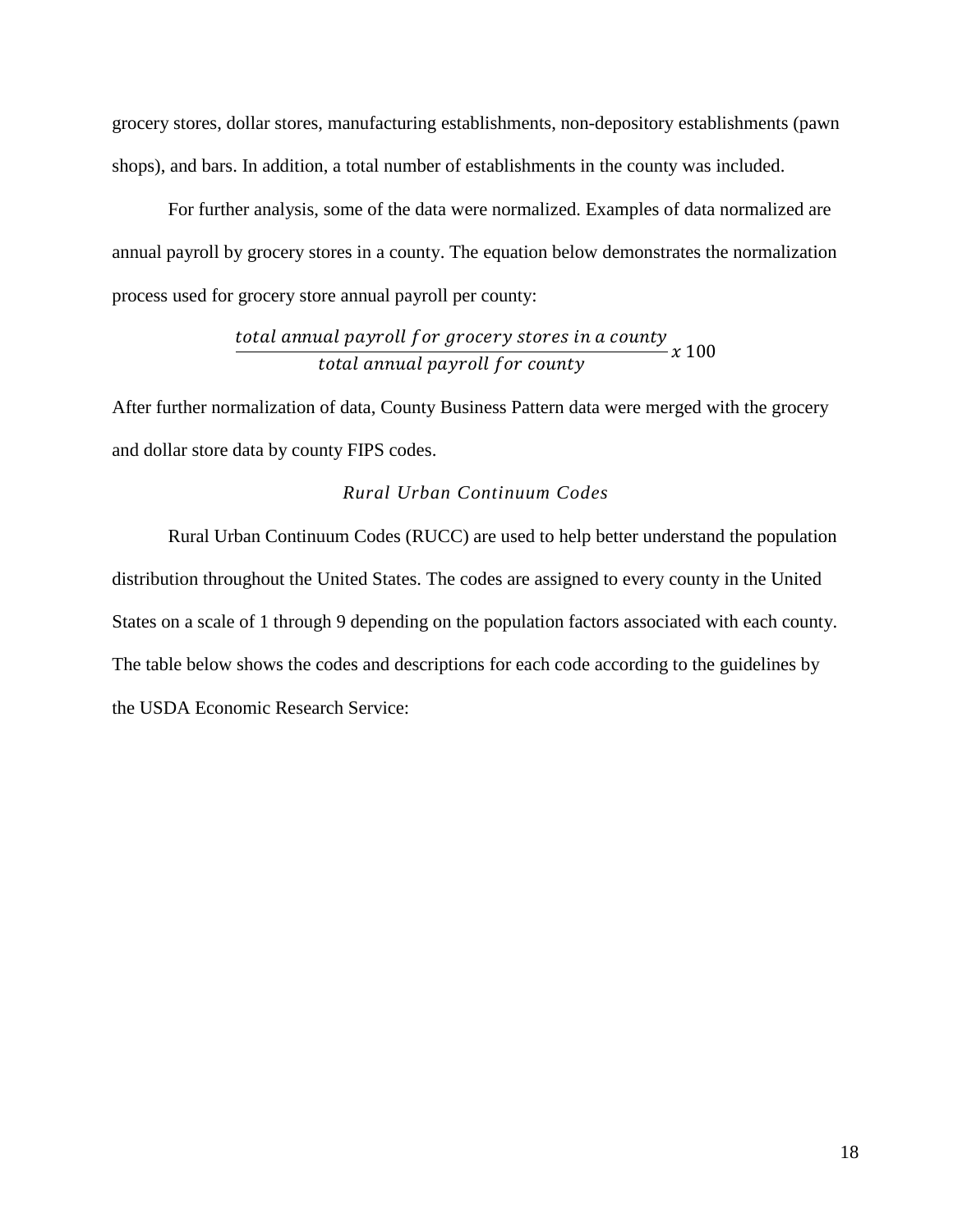| Code                     | <b>Description</b>                                                                 |  |  |  |
|--------------------------|------------------------------------------------------------------------------------|--|--|--|
| <b>Metro Counties</b>    |                                                                                    |  |  |  |
| 1                        | Counties in metro areas of 1 million populations or more                           |  |  |  |
| 2                        | Counties in metro areas of 250,000 to 1 million population                         |  |  |  |
| 3                        | Counties in metro areas of fewer than 250,000 population                           |  |  |  |
| <b>Nonmetro Counties</b> |                                                                                    |  |  |  |
| $\overline{A}$           | Urban population of 20,000 or more, adjacent to a metro area                       |  |  |  |
| $\overline{5}$           | Urban population of 20,000 or more, not adjacent to a metro area                   |  |  |  |
| 6                        | Urban population of 2,500 to 19,999, adjacent to a metro area                      |  |  |  |
| $\tau$                   | Urban population of 2,500 to 19,999, not adjacent to a metro area                  |  |  |  |
| 8                        | Completely rural or less than 2,500 urban population, adjacent to a metro area     |  |  |  |
| 9                        | Completely rural or less than 2,500 urban population, not adjacent to a metro area |  |  |  |

**Table 2: 2013 Rural Urban Continuum Codes**

Retrieved from: Economic Research Service. 2020. https://www.ers.usda.gov/dataproducts/rural-urban-continuum-codes/documentation/

Table 2 above lists the RUUC and description used as of 2013. The RUCC codes are updated every ten years for each county. For the data in this study, the RUCC were used for the years 1993, 2003, and 2013. To reflect the current population around a store, a RUCC was merged with each store in the data set based on the store's end authorization date for SNAP acceptance. The end authorization date is the final date listed in the data for a grocery store to be certified to accept SNAP benefits. For this study, the end authorization date is perceived to be the "death" of the store due to becoming unauthorized to accept SNAP. Therefore, the closest RUCC to the earlier period of when the store became no longer SNAP authorized was used to reflect the demographics around the store when "death" occurred. For stores without an end authorization date, these stores were perceived as "alive" and accepting SNAP. In the case of a store with no end authorization date, the most recent RUCC was applied to the store. Table 3 below shows the RUCC used for each year a store lost authorization for SNAP acceptance: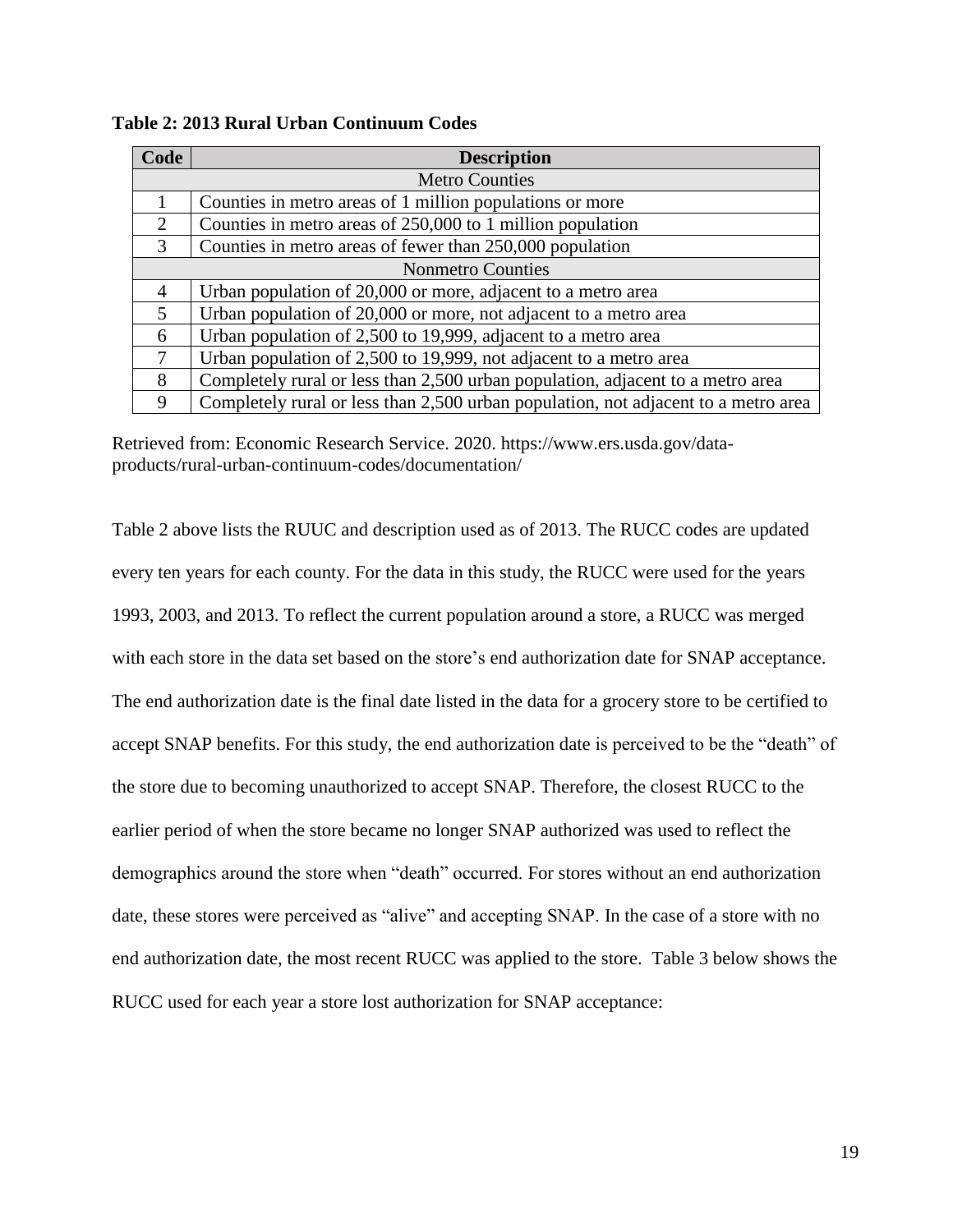| <b>Year Store Lost</b>    | <b>RUCC Code</b> |
|---------------------------|------------------|
| <b>SNAP Authorization</b> | <b>Year Used</b> |
| 1990-1999                 | 1993             |
| 2000-2009                 | 2003             |
| 2010-2020                 | 2013             |

#### **Table 3: RUCC Codes used per Year of SNAP End Authorization**

It should be noted that stores without end authorization dates were assigned a RUCC of 2013 as this is the most current available RUCC to reflect the population status surrounding a surviving SNAP authorized store. For more in depth analysis, stores were further broken into subsets to view the distribution effects of rural grocery stores and dollar stores. Figure 5 below shows the percentage of the grocery data that lies in a rural county and is adjacent or non-adjacent to a metro area:



# **Figure 5**: **Percent of Rural and Metro Grocery Stores by RUCC**

Rural grocery stores compose approximately 16% of the dataset, with 6% of rural stores being located in a county non-adjacent to a metro area. Rural counties that are not adjacent to a metro area were combined into one group. These counties had RUCC of 4,6, and 8; with authorizations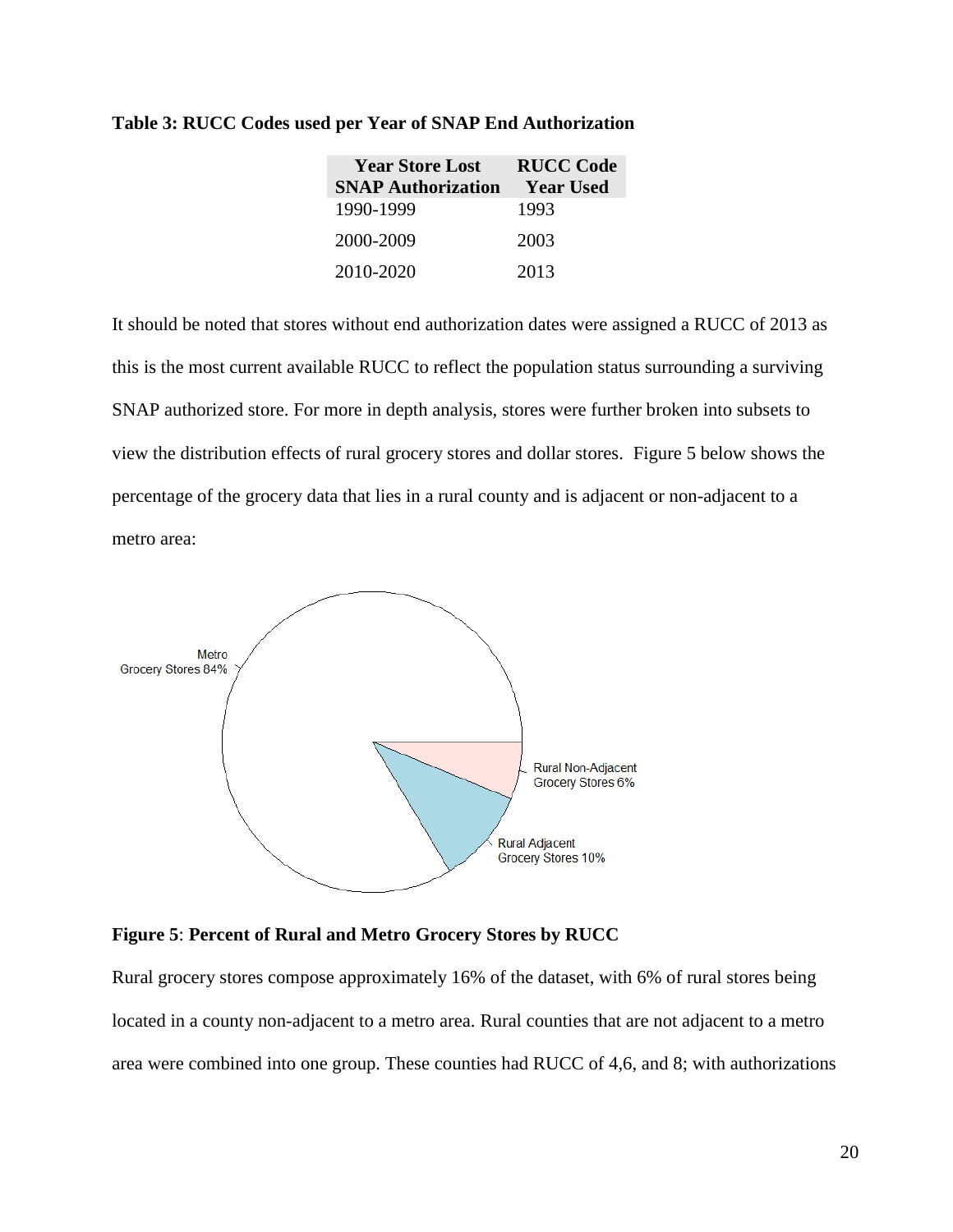dates appearing from January 1, 1965 until December 22, 2020. Figure 6 below shows grocery stores in non-adjacent rural counties across time:



**Figure 6: Grocery Store Yearly SNAP Authorizations in Rural Non-Adjacent to Metro Areas**: **1965-2020**

Grocery stores in non-adjacent rural counties appear to follow an overall upward trend for SNAP authorizations over time, with a slight downward trend for later years. Non-adjacent rural stores often serve as food access for the most isolated populations due to the distance to a metro area. To further evaluate the differences in rural stores, rural counties that were adjacent to metro areas were also combined into one category. These counties had RUCC of 5, 7, and 9. This subset also had authorization dates beginning with March 25, 1965 and the final authorization date occurring December 30, 2020. Figure 7 below shows grocery stores gaining SNAP authorization located in rural counties adjacent to metro areas across time: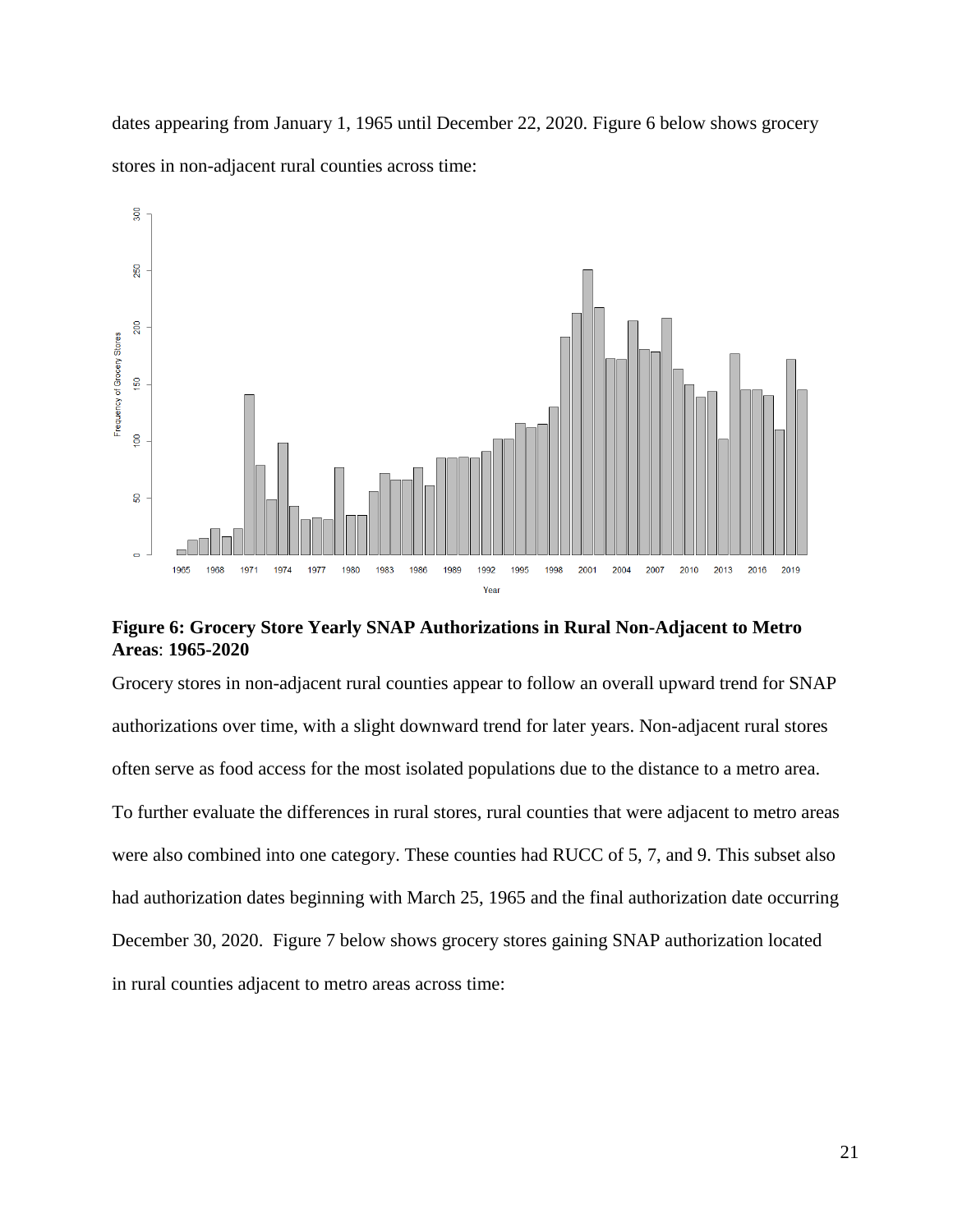

**Figure 7: Grocery Store Yearly SNAP Authorizations in Rural Adjacent to Metro Areas: 1965-2020**

Rural grocery stores located in counties adjacent to metro areas obtaining SNAP authorization show a general upward trend until approximately the mid 2000's, when a downward trend begins to appear through the end of the study period.

Yearly SNAP authorizations for metro stores showed an increasing trend for much of the 2000's. Stores classified as metro stores had RUCC of 1,2, and 3. Beginning SNAP authorization dates range from January 4, 1965 to December 31, 2020 for metro stores. Figure 8 below illustrates the

frequency of grocery stores acquiring SNAP authorization by year: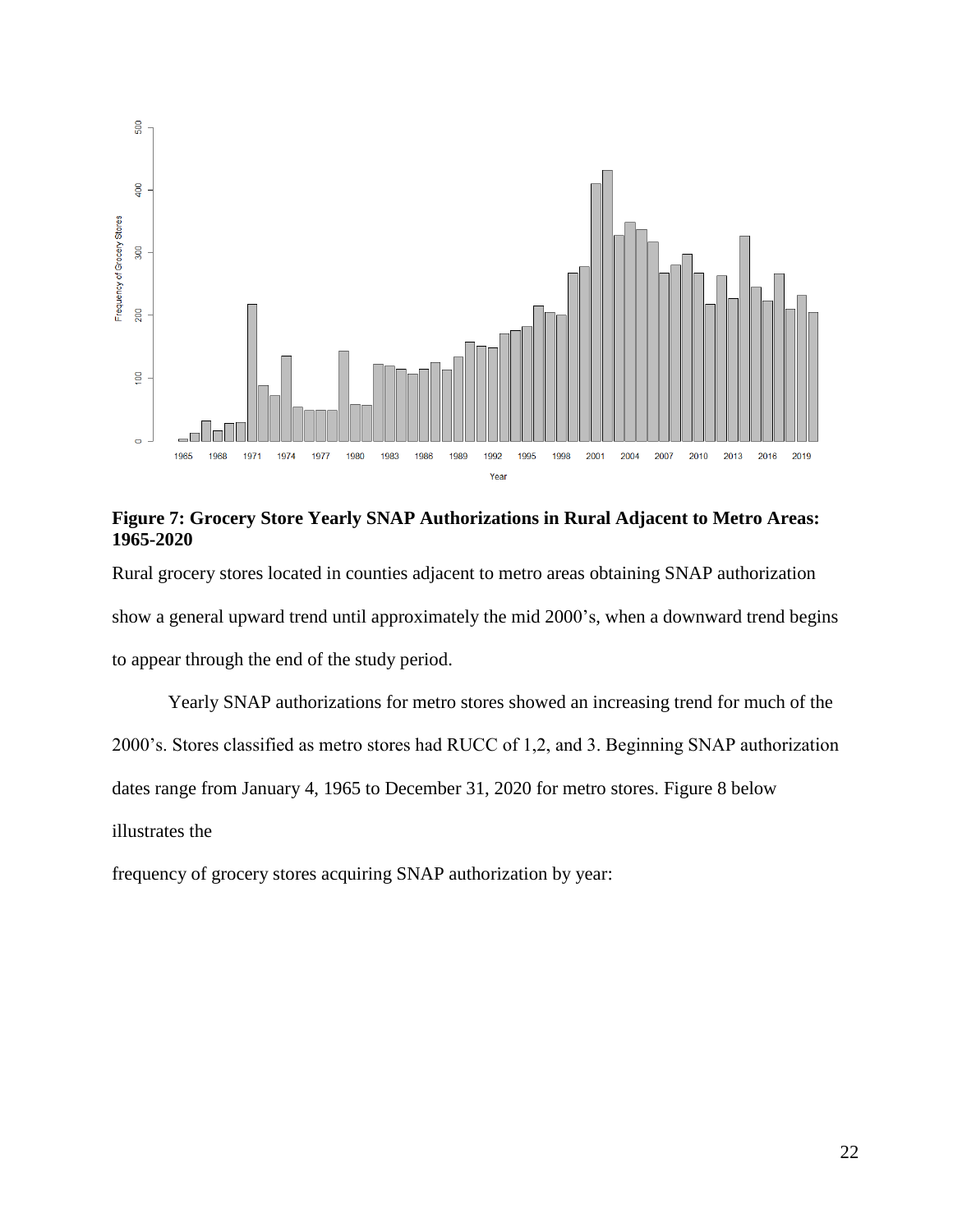

**Figure 8: Frequency of SNAP Authorizations for Metro Grocery Stores: 1965-2020** A general increasing trend is observed in the frequency of SNAP authorization for metro stores until 2006. After 2006, with the exception of a few select years, the frequency of metro grocery stores acquiring SNAP authorizations shows a general decreasing trend. The same trend was noted in the previous figures for rural grocery store categories.

A similar set of comparisons for dollar stores were conducted to compare with the distributions of grocery stores in the dataset. The distribution of the data differed from those found in the sets of grocery stores graphs. The first set of comparisons for dollar stores graphed the distribution of stores by the RUCC classifications. Figure 9 below illustrates the percentage of dollar stores accepting SNAP and their locations of either metro, rural adjacent to a metro area, or non-adjacent to a metro area: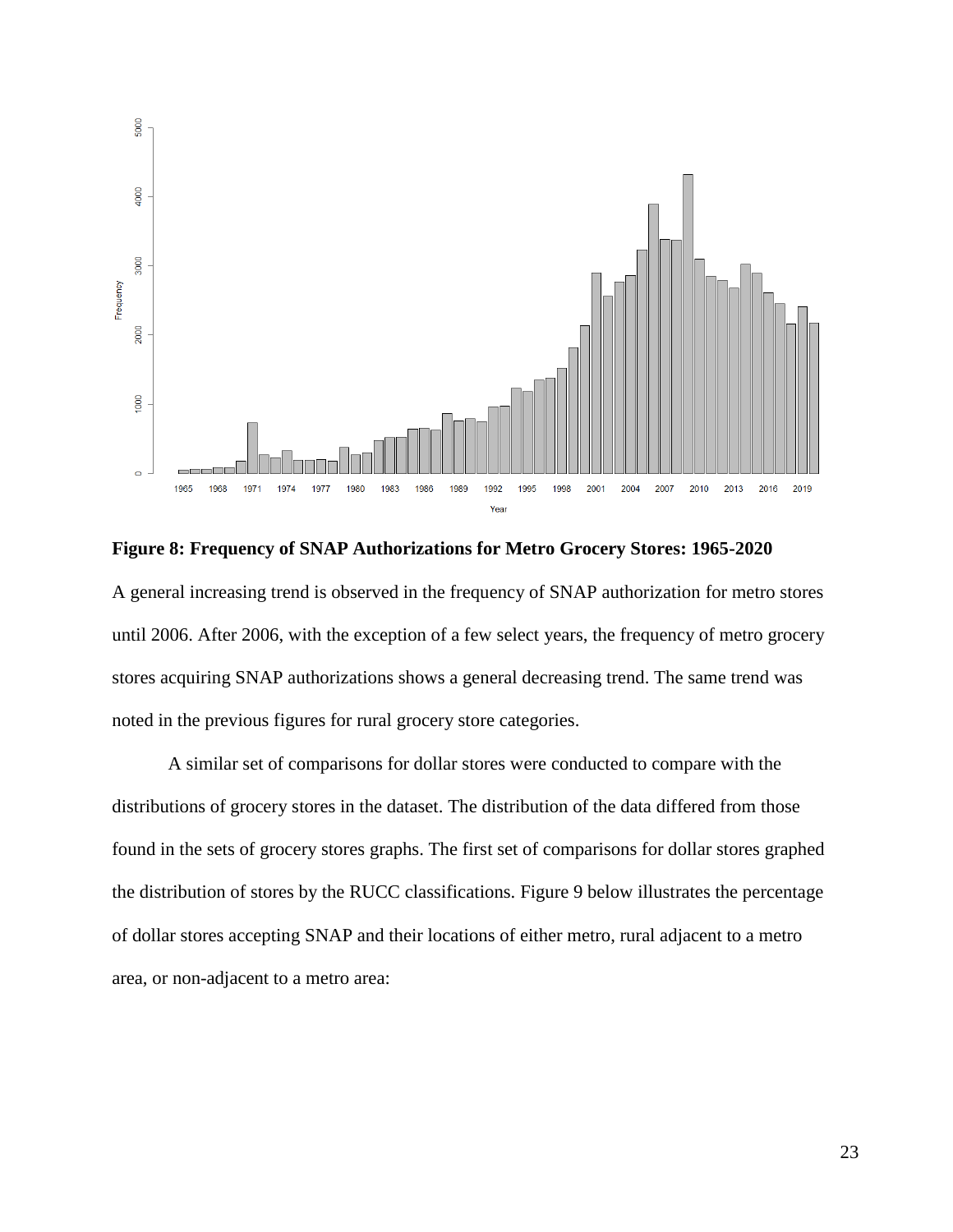

**Figure 9: Percentage of SNAP Authorized Dollar Stores by RUCC Description**

It is interesting to note from the graph above, that the distribution of dollar stores in metro, rural adjacent to metro areas, and rural non-adjacent to metro areas are not identical to the distribution of grocery stores. Of the dollar stores in the data, seven percent were located in rural nonadjacent counties. Dollar stores are seventeen percent more prevalent than grocery stores in rural non-adjacent to metro area counties. Of the total dollar stores, rural adjacent dollar stores are four percent higher as compared to the total number of grocery stores located in rural adjacent counties. This makes them 140% more prevalent in rural adjacent counties as compared to SNAP authorized grocery stores. Additional demographics for counties, were added to the dataset from other sources.

# *Census Data*

To further add county demographics to the data set, data from the 2010 Census<sup>3</sup> were compiled for racial and poverty statistics. Racial statistics for total population, total white, total black or African American, total American Indian and Native Alaskan, total Asian, total Hispanic, total Native Hawaiian or other Pacific Islander, and total of two or more races were

 $\overline{a}$ 

<sup>&</sup>lt;sup>3</sup> 2010 Census County Population retrieved from: [https://www.census.gov/data/tables/time](https://www.census.gov/data/tables/time-series/demo/popest/2010s-counties-detail.html)[series/demo/popest/2010s-counties-detail.html](https://www.census.gov/data/tables/time-series/demo/popest/2010s-counties-detail.html)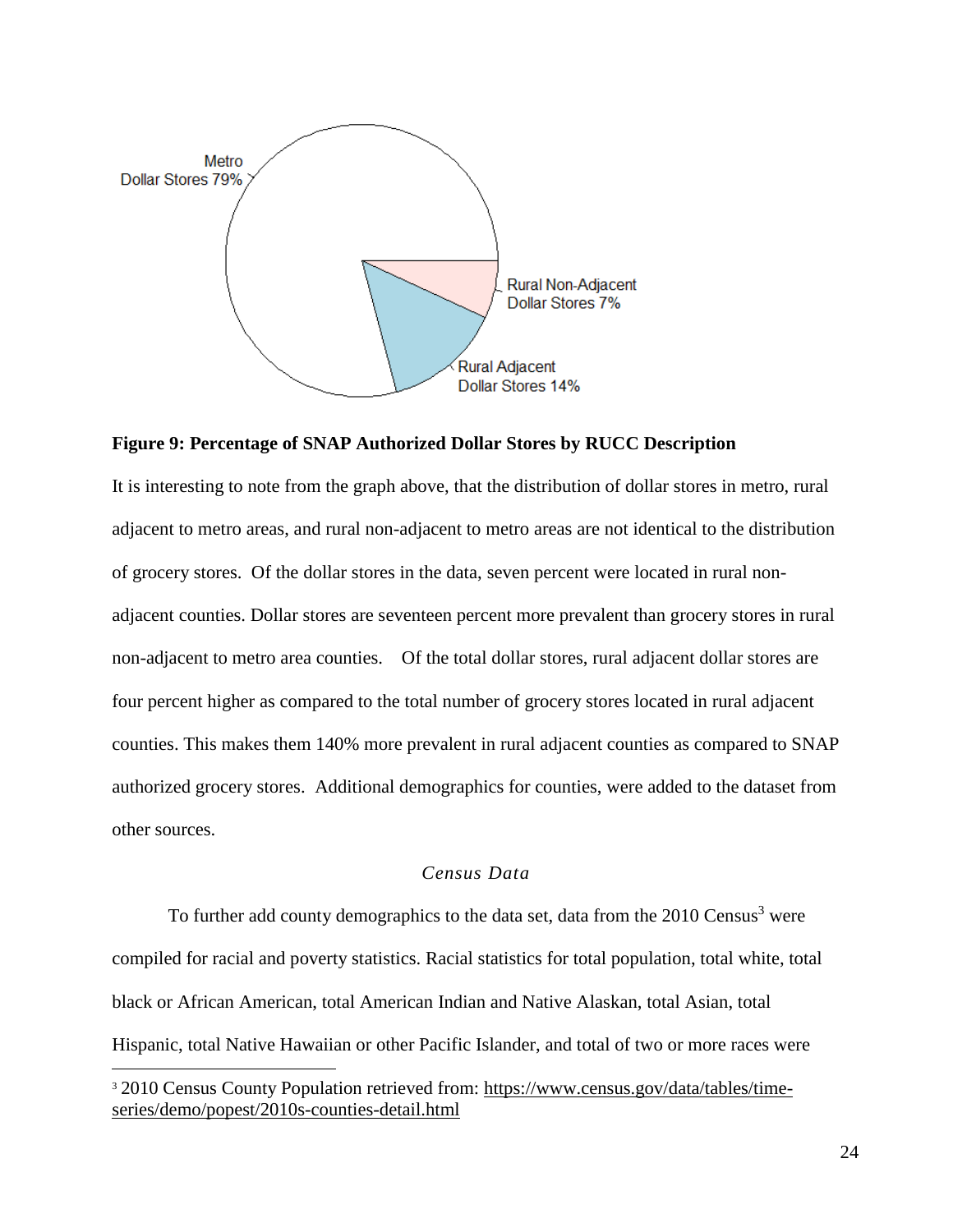obtained. From this data, percentages for each race<sup>4</sup> were calculated by dividing the race variable by the total population. In addition to racial demographics, poverty status was also included in the data. Percentage of poverty for all ages and median household income per county were retrieved from the 2010 Census<sup>5</sup> and added to the dataset. Median household income was divided by 1,000 to simplify the results of the regression models where income was included. Yearly data were desired for more accurate analysis. But due to incomplete yearly data from other sources, the 2010 Census data provided the variables needed for this study.

### *American Community Survey*

Median home values used in this study were retrieved from the 2011 five-year summary of the American Community Survey<sup>6</sup>. As noted in the previous paragraph, yearly data were desired. But, due to incomplete yearly data for each county, a five-year summary was used during the middle of the study period. The median home values were divided by 1,000 to simplify the results of the regression models and allow for ease when evaluating the effect of median home values on grocery store survivability. The methods used to evaluate and model the data are discussed in the following chapter.

5 2010 Census County Poverty Rates retrieved:

 $\overline{\phantom{a}}$ 

<sup>4</sup> Total Hispanic populations were not included in the total of one race statistics from the census. The author calculated the percentage of Hispanic population by number of Hispanic populations given in census data and divided by total population.

https://www.census.gov/data/datasets/2010/demo/saipe/2010-state-and-county.html

<sup>6</sup> 2011 ACS 5-year Summary retrieved:

https://data.census.gov/cedsci/table?q=Median%20House%20Value&g=0100000US%24050000 0&tid=ACSDP5Y2011.DP04&hidePreview=true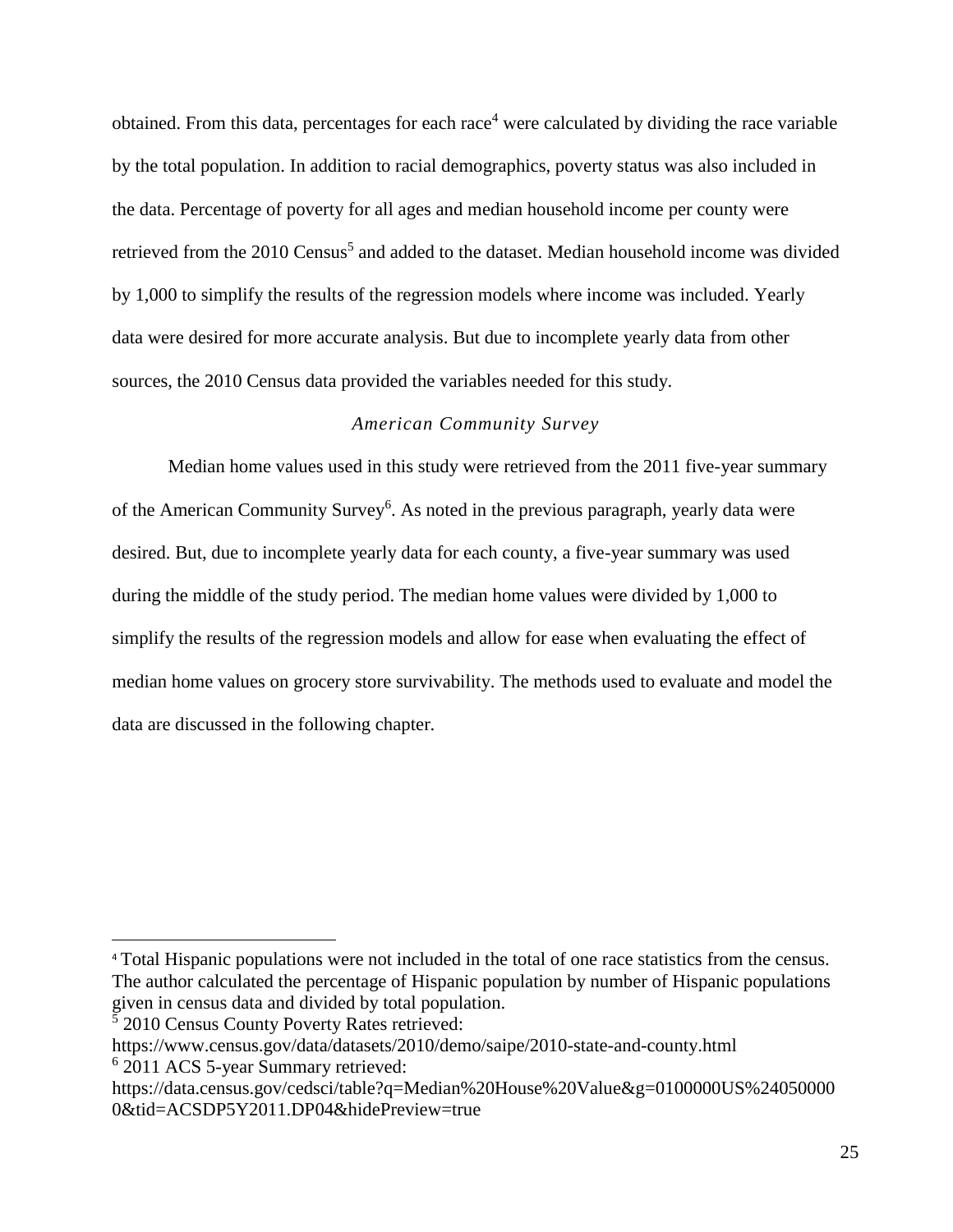#### **Chapter 4: Methods**

#### *Dollar Store Counts*

<span id="page-29-0"></span>Measuring the distance between grocery stores and dollar stores was a vital component of this study. One of the challenges to evaluating distance was defining reasonable distance standards between stores, especially those in rural areas. While distances to stores that offer food is a key variable investigated in food access studies, the parameters for distance measures vary greatly. Food access measures range from less than one mile to approximately ten miles in many studies (Russell, Heidkamp 2011; Sharkey, Horel 2008). It is difficult to set guidelines for acceptable distances to travel for food when urban and rural area dynamics greatly differ. The Economic Research Service<sup>7</sup> defines low access to food in rural areas as being 10 miles or more from a supermarket. In addition to defining distance to food access, methods used to measure distances differ. Some studies use road mapping networks, while others use strictly "by how the crow flies" as measurement standards (Liese, et al. 2007). The estimates used for distances may not accurately reflect the actual distances used to travel for access to purchase food. Estimating distances between two points as "the crow flies" may be grossly underestimated in areas with mountainous terrain where the road networks by which people travel will go around the terrain and not by the shortest distance from point to point.

Due to limited methods available, the distance between stores for this study were calculated by the shortest distance from point to point. To evaluate food access and the proximity of dollar stores to grocery stores, the program R was used to manage data for statistical analysis. An algorithm was written to measure the distance between grocery stores and dollar stores using

 $\overline{a}$ 

 $7$  According to the USDA Economic Research Service Food Access Research Atlas, "Lowaccess census tracts". Retrieved from: [https://www.ers.usda.gov/data-products/food-access](https://www.ers.usda.gov/data-products/food-access-research-atlas/documentation/)[research-atlas/documentation/](https://www.ers.usda.gov/data-products/food-access-research-atlas/documentation/) on November 8, 2021.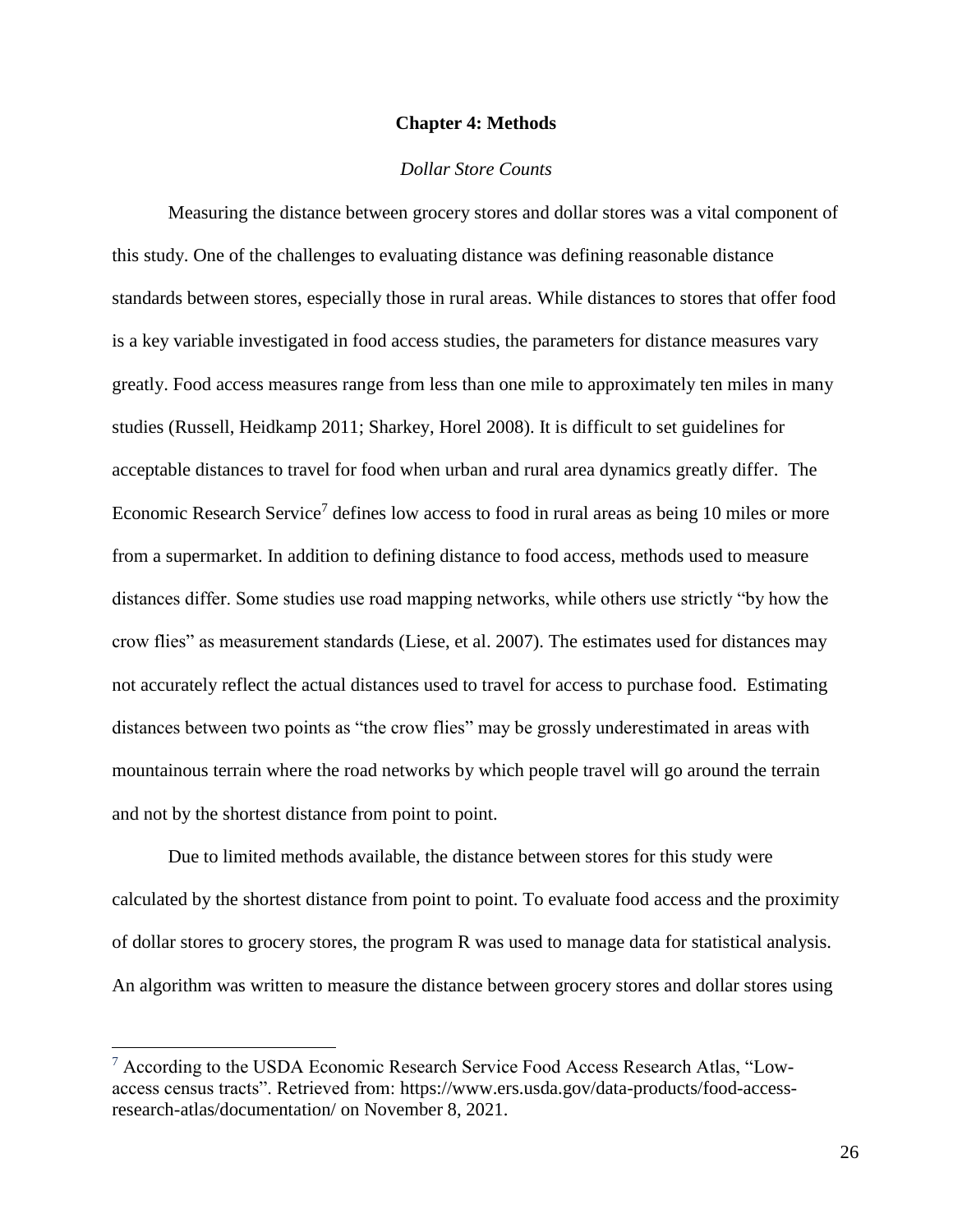the Haversine function from the package geosphere. The Haversine function calculates the distance between two points using the latitude and longitude of each observation, with the assumption of a spherical earth (Hijmans 2019). The sum of dollar stores located in a specified radius to each grocery store observation calculated from the Haversine function were recorded and used for regression analysis. (Please see Appendix A for the R code.) The distances given by the function were later converted from meters into miles by dividing the distance calculated by 1,609.34. This was to reflect the use of the imperial system used in the United States. Radii calculated for each store include: 1, 2.5, 5, 10, 15, and 20 miles respectively.

#### *Survival Analysis*

In addition to dollar store counts, times for survival of grocery stores were calculated. Survival times were calculated using the beginning and end SNAP authorization dates for the stores. End authorization dates served as the time of store closures, while the beginning SNAP authorization date served as the time of opening. The survival times calculated the span of time between the opening and closing of the grocery stores. The equation below demonstrates the method by which survival times were calculated:

# Authorization End Date - Authorizataion Beginning Date  $365.25$

The difference between the authorization dates was divided by 365.25 to convert the time span from number of days to a survival time in years. In addition to survival times, the dataset was further converted into the survival form needed for analysis.

To convert the data into a plottable survival dataset, the function "Surv" from the package survival was applied using the program R (Therneau 2015). Using this function, the status of a grocery store's closure was calculated to reflect if the store was open or closed at the end of the study period. The event status was recorded as a binary variable with 1 representing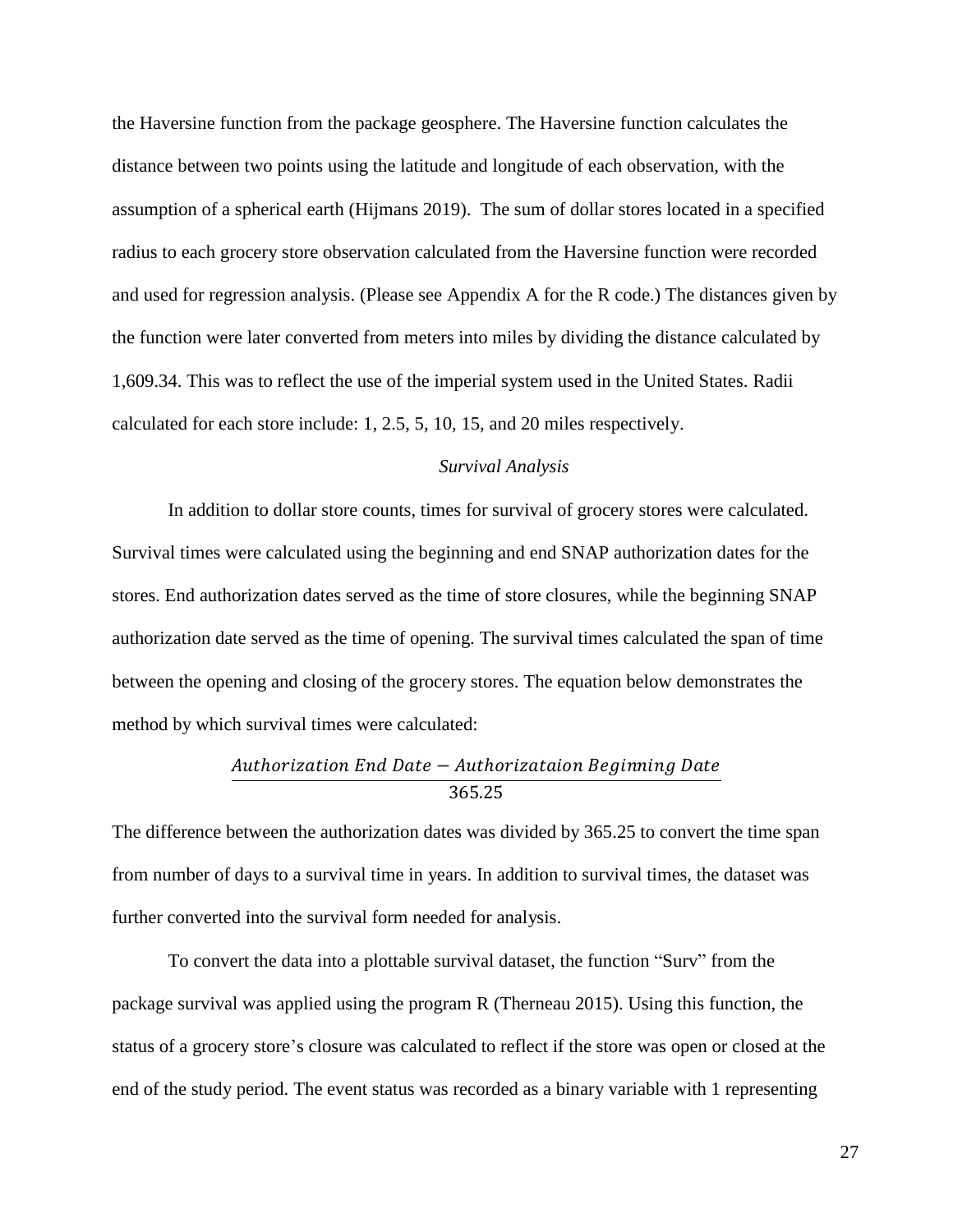the closure of the store, and 0 representing the store as remaining open. After defining the event status of each store, preliminary models were conducted.

Survival analysis regressions were conducted following the calculations of dollar store counts in proximity of grocery stores. Using R, Kaplan Meier survival curves were plotted to show the probability of survival over time. The commonly cited formula of the probability of survival, or also known as the survival function is listed below (James, et al. 2021):

$$
Survival(t) = \Pr(T > t)
$$

This function represents the probability that a grocery store closes at a time later than *t*. In addition to estimating the survival probabilities, a graphical representation was made using a Kaplan Meier curve. The Kaplan Meier curve uses the survival probability function, and is graphed across the study period. In order to graph the curve over time, the survival probability at each time *t* is calculated. Below is the formula for survival probability as cited by Kishore, et al. (2010) for use in a medical analysis:

#### $S_t =$ Number of living subjects at the start – Number of subjects died Number of living subjects at the start

In the context of this study, the number of living subjects at the start is equivalent to the number of grocery stores open at the beginning of the time interval. Likewise, the number of subjects died is interchangeable with the number of stores closed (SNAP deauthorized) in this situation. The survival probability was calculated for each time interval in this study and composed to create the survival function. For a dataset of this size, the function "survfit" was used in R to create the Kaplan Meier curve automatically and not manually (Therneau 2015). Kaplan Meier curves were conducted for the survival of metro grocery stores (RUCC of 1,2, and 3), stores in rural areas (RUCC of 4, 5,6,7,8, and 9), and both metro and rural stores from 1992 to present. For both sets of rural grocery stores, the data were further subset and Kaplan Meier curves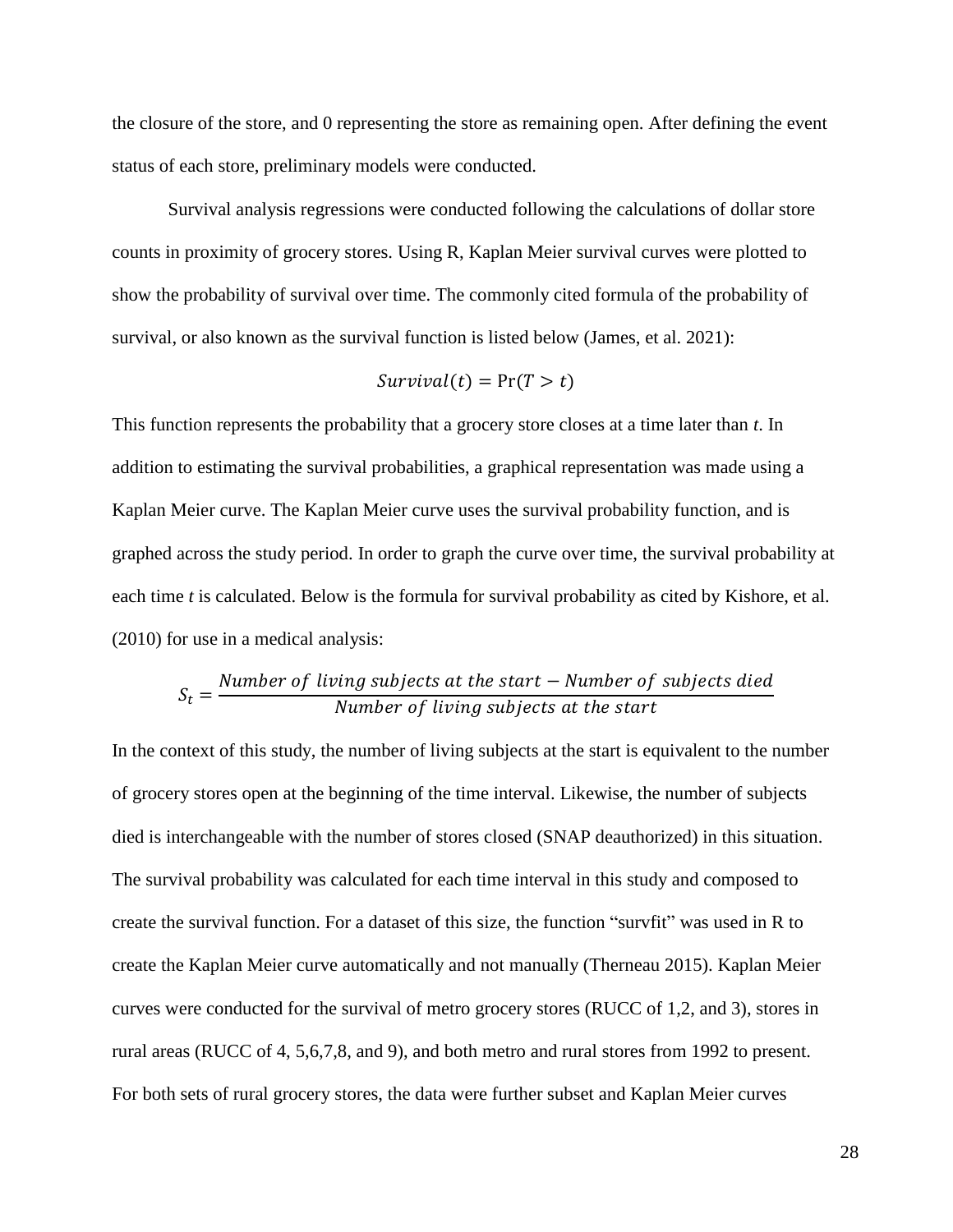conducted for stores adjacent and non-adjacent to metro areas. Following the Kaplan Meier curves, Cox proportional hazard models were conducted.

Cox proportional hazard models are similar to other regression analysis except the dependent variable in the analysis is replaced with a hazard function (Walters 2009). Walters (2009) further explains the hazard function as a measurement of the probability that the event of "death" will occur for an observation with the equation:

$$
h(t) = \frac{number\ of\ individuals\ experiencing\ an\ event\ in\ an\ interval\ beginning\ at\ t}{(number\ of\ individuals\ surviving\ at\ time\ t)x\ (width\ interval)}
$$

With the function "coxph" in R, Cox proportional hazard models were used for analysis of grocery store closures. A set of preliminary models were first used to establish a preferred model for analysis of the grocery stores. Table 4 below shows the preliminary models used:

|                                                                                     | Cox Proportional Hazard Models |                        |                        |  |
|-------------------------------------------------------------------------------------|--------------------------------|------------------------|------------------------|--|
|                                                                                     |                                | Model                  |                        |  |
|                                                                                     | (1)                            | (2)                    | (3)                    |  |
| Dollar Stores within 10 miles                                                       | $-0.133***$<br>(0.004)         | $-0.158***$<br>(0.005) | $-0.144***$<br>(0.005) |  |
| Non-adjacent, Pop. $> = 20,000$                                                     |                                | $-0.049$<br>(0.051)    | $-0.053$<br>(0.051)    |  |
| Adjacent, Pop. 2,500-19,999                                                         |                                | $-0.339***$<br>(0.034) | $-0.289***$<br>(0.036) |  |
| Non-adjacent, Pop. 2,500-19,999                                                     |                                | $-0.403***$<br>(0.040) | $-0.363***$<br>(0.042) |  |
| Adjacent, Pop. <2,500, completely rural                                             |                                | $-0.440***$<br>(0.057) | $-0.403***$<br>(0.059) |  |
| Non-adjacent, Pop. <2,500, completely rural                                         |                                | $-0.568***$<br>(0.053) | $-0.609***$<br>(0.057) |  |
| Poverty                                                                             |                                |                        | $0.008*$<br>(0.005)    |  |
| Median Income                                                                       |                                |                        | $-0.006$<br>(0.004)    |  |
| Note: State fixed effects were included in all models but not reported in the table |                                |                        |                        |  |

Note: State fixed effects were included in all models, but not reported in the table.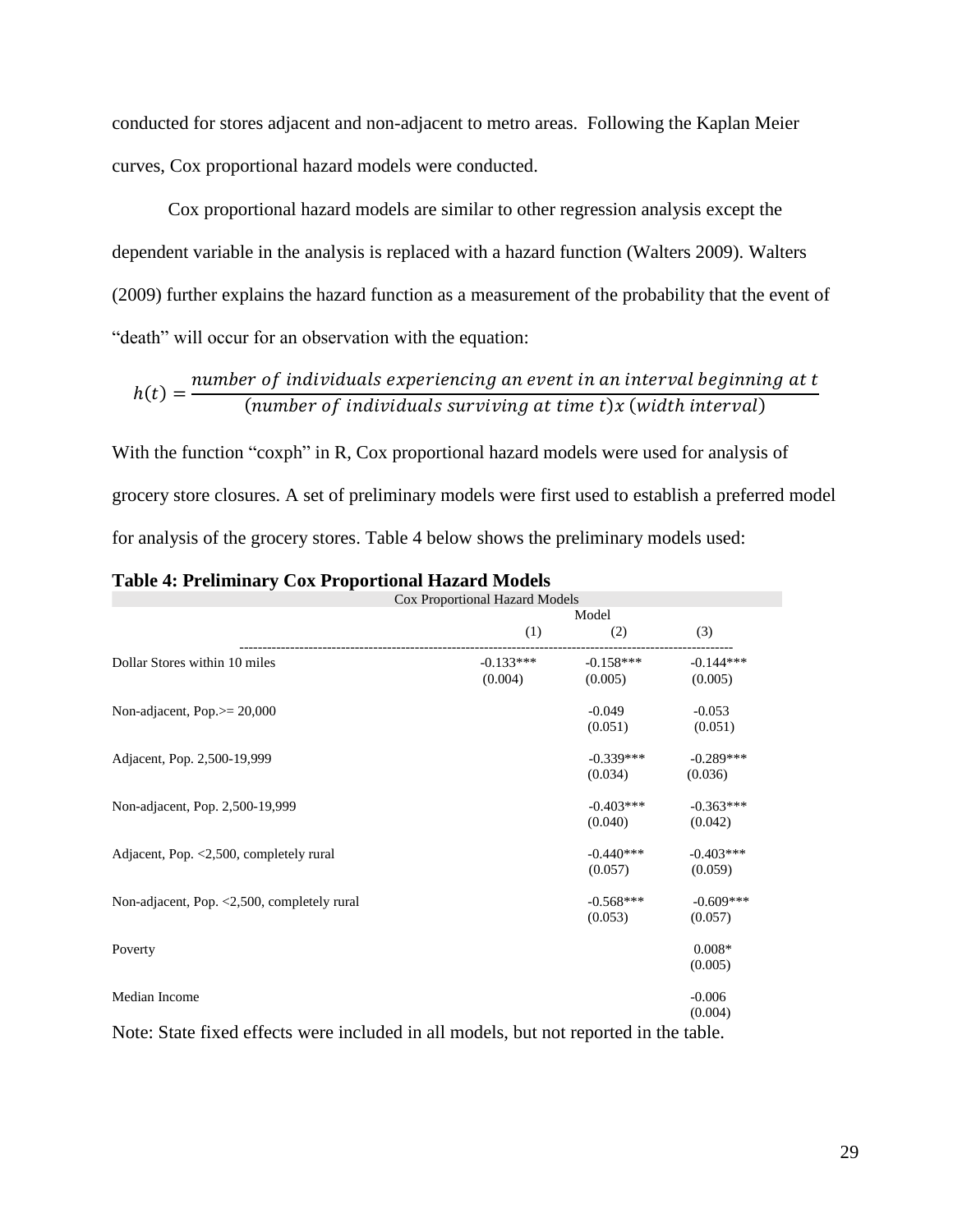(To view the complete table of preliminary models, please see Appendix B.) All three preliminary models included state FIPS codes to allow for state effects. Model 1 evaluated state effects, with the effects of dollars stores within 10 miles of a grocery store. Model 2 added the Rural Urban Continuum Codes 4, 5, 6, 7, 8, and 9 to Model 1. Non-metro counties with an urban population of 20,000 or more and adjacent to a metro area (RUCC 4), served as the base RUCC to compare the results to. Model 3 added the following variables: poverty, median home value, median income, annual grocery store payroll, annual dollar store payroll, population percentage of white, population percentage of African American (black), population percentage of American Indian, population percentage of Asian, population percentage of Hispanic, and population percentage of Native Hawaiian. The variable 2 or more races was omitted to serve as a base of comparison for race demographics. Model 3 served as the preferred model for analysis of all grocery store models used in this study. The equation below shows the Cox proportional hazard formula used for the preferred analysis:

$$
h(t) = h_0 \times e^{(\beta_{\text{Dollar\,Stores\,within\,x\,miles} + \beta_{\text{RUCC} + \beta_{\text{Poverty}} + \beta_{\text{Median\,Income} + \beta_{\text{x}}...})}
$$

Following the selection of a preferred model, analysis began for the effect of dollar stores on grocery stores in rural areas, metro areas (RUCC 1, 2, and 3), and both metro and rural grocery stores with SNAP authorization dates from 1992 to the end of the study. Dollar store effects measured included models for each of the following radii: 2.5, 5, 10, 15, and 20 miles for each set of grocery stores previously mentioned. Final interpretation of the results included interpreting the hazard ratio of grocery store closures. To evaluate the effects of the variables, the exponent of the coefficient was required. The formula for finding the effects of the variable on the hazard ratio is listed below:

((exponent of coefficient $_{\mathrm{x}}$ )  $-$  1)  $\times$  100 = % effect on hazard ratio

30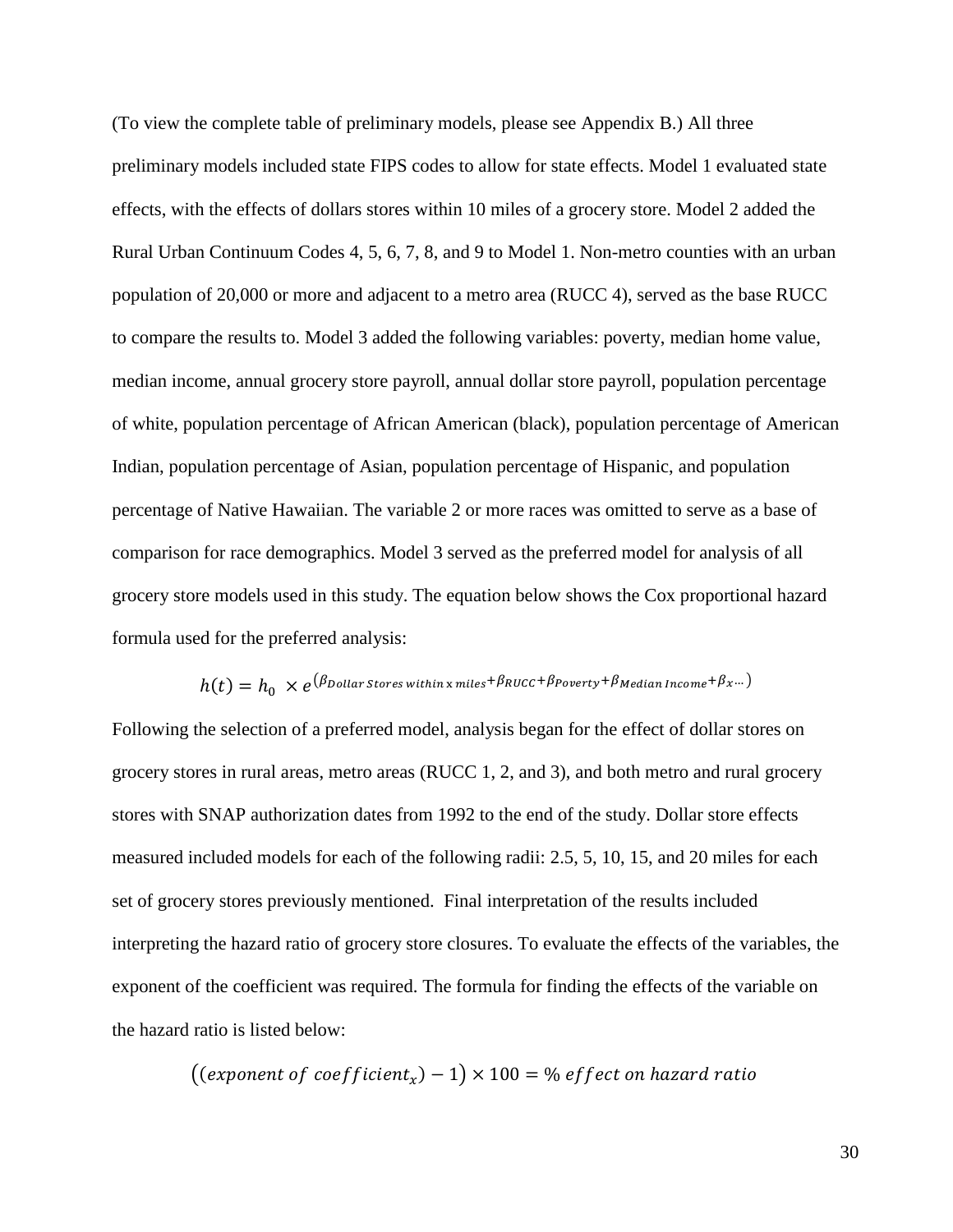Following the calculations of the effects on the hazard ratio, the results were recorded and analyzed. The results of these models are discussed in the following section.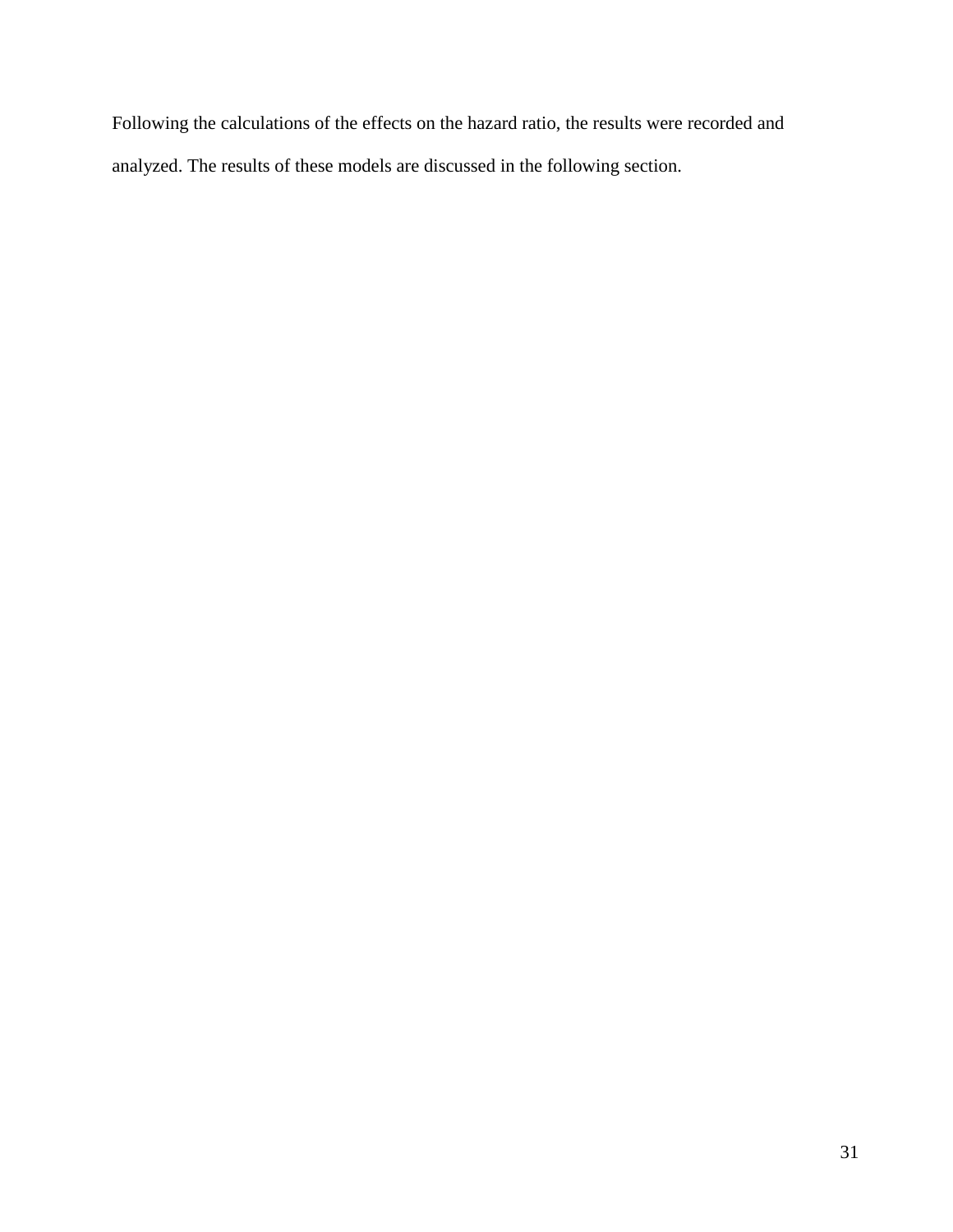## **Chapter 5: Results**

# *Kaplan Meier Curves*

<span id="page-35-0"></span>Before conducting Cox proportional hazard models, Kaplan Meier survival curves were plotted for rural and metro stores with authorization dates present through the entire study. In addition, rural and metro stores with authorization dates from 1992 until the end of the study period. All curves were similar, but each curve had slight differences from each other. Figure 10 below shows the Kaplan Meier curve for rural grocery stores in the dataset across the with SNAP authorizations across entire study period:



**Figure 10: Kaplan Meier Curve of Rural Grocery Stores with Beginning SNAP Authorizations from 1965-2020**

Due to the large number of observations, the confidence intervals surrounding the curve in the figure above follow the survival curve very closely, until the end of the study period. At this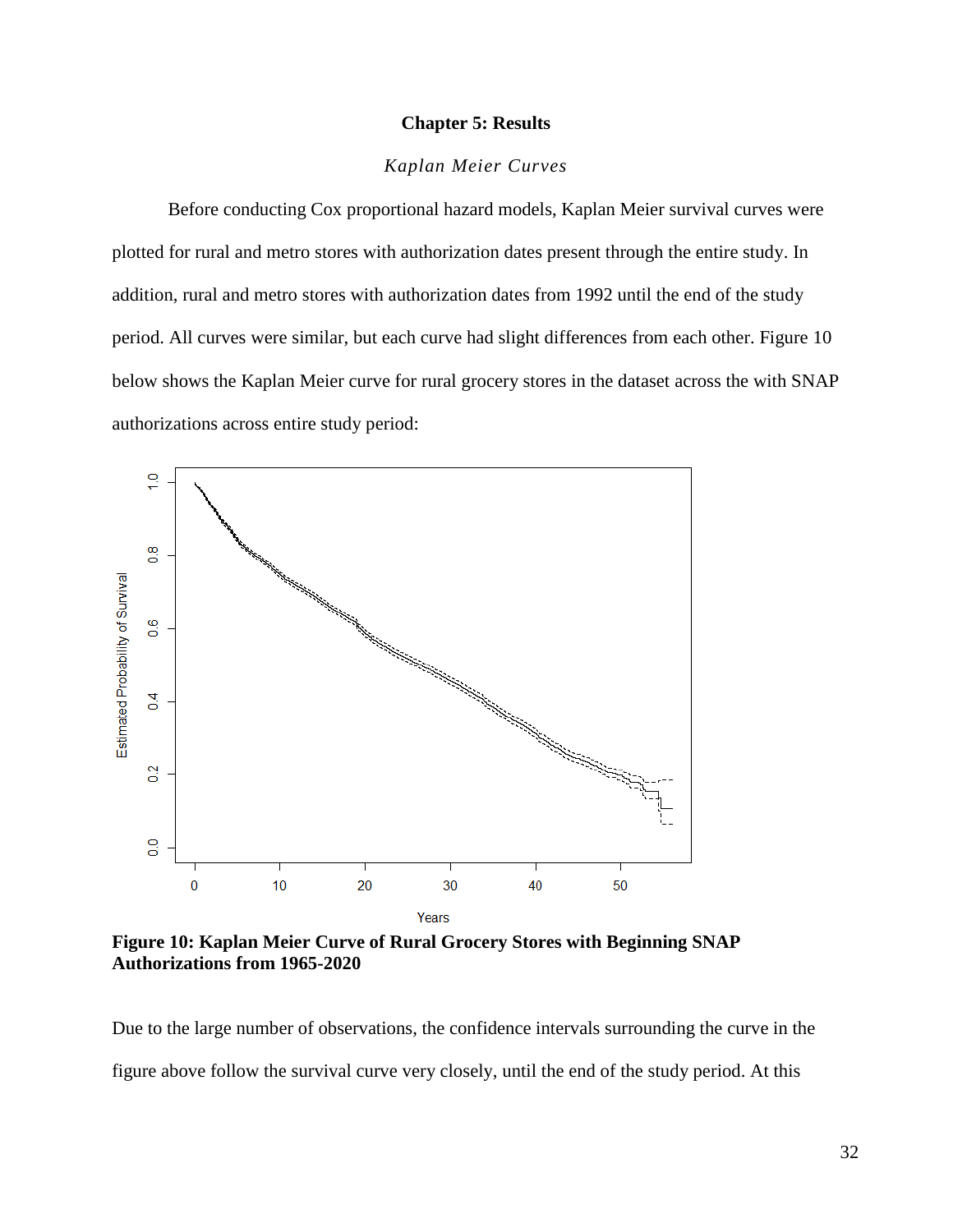point the confidence intervals surrounding the main curve separate with larger distances from the curve. In addition to a large number of observations, this graph portrays the survival probability over a time interval of fifty years. The probability of survival for all rural grocery stores at the fifty-year mark shown on the curve lies at twenty percent. At twenty-five years, the probability of survival is approximately fifty percent. The data was further subset to analyze any differences in rural grocery stores adjacent and non-adjacent to metro areas. The Kaplan Meier curve for rural non-adjacent to metro areas grocery store with beginning SNAP authorizations from 1965 through 2020 is shown below in Figure 11:



**Figure 11: Kaplan Meier Curve for Grocery Stores in Rural Non-adjacent Counties with Beginning SNAP Authorizations from 1965-2020**

The probability of survival for grocery stores located in non-adjacent to metro counties at fifty years is approximately twenty-five percent. At twenty-five years, the survival probability is approximately fifty-five percent. Both confidence interval curves follow the survival curve closely. The margins between the confidence interval curves and the survival curve widen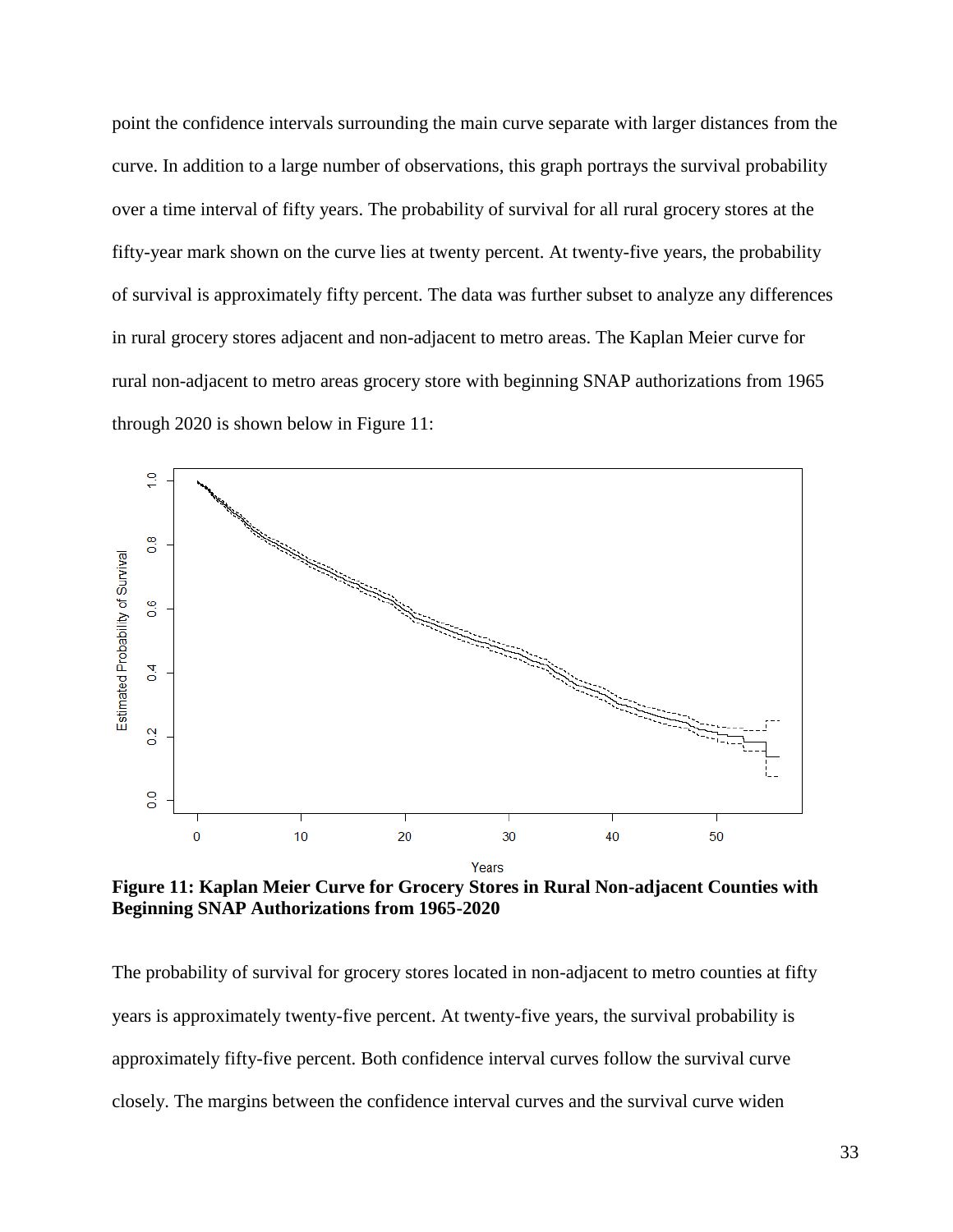slightly as the time period increases. The results for this subset were similar to the results found for all rural grocery stores. A Kaplan Meier curve was also constructed for rural grocery stores located in counties adjacent to a metro area. Figure 12 below illustrates the Kaplan Meier curve for the rural adjacent to metro grocery stores for years 1965 through 2020:



**Figure 12: Kaplan Meier Curve for Rural Grocery Stores in Adjacent to Metro Counties with Beginning SNAP Authorizations from 1965- 2020**

At fifty years, the survival probability of rural grocery stores located in counties adjacent to metro areas is approximately eighteen percent. This probability is slightly lower as compared to the other subsets of grocery stores previously discussed. At twenty-five years, the probability of survival is approximately fifty-five percent. The confidence interval curves follow the survival curve closely before the margins widen slightly towards the end of the study period. Survival probabilities were similar for the remaining groups of grocery stores evaluated.

Kaplan Meier curves were also conducted for metro grocery stores. Figure 13 below shows the Kaplan Meier curve for metro grocery stores across the entire study period: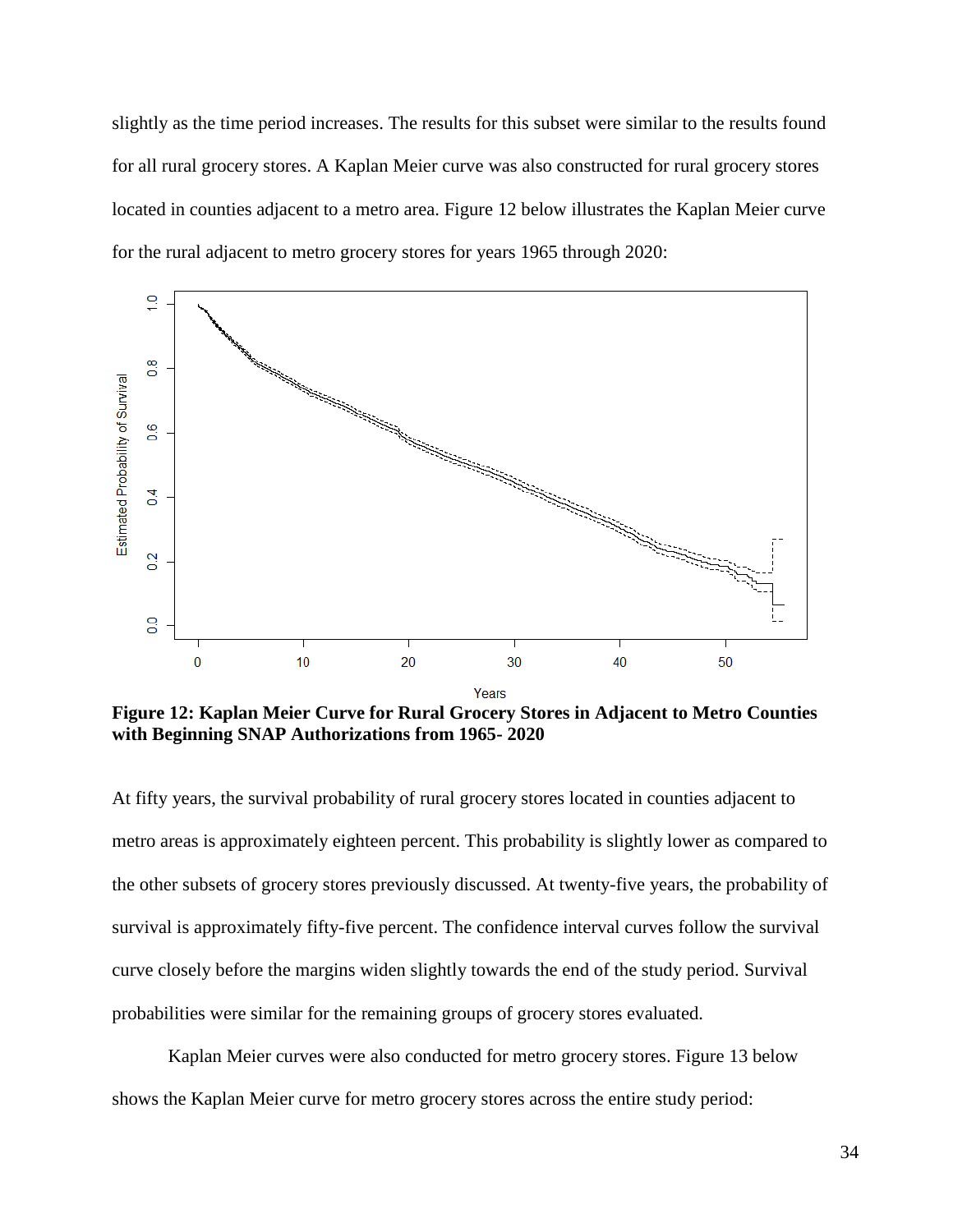

**Figure 13: Kaplan Meier Curve of Metro Grocery Stores with Beginning SNAP Authorizations from 1965-2020**

The metro stores showed a similar probability of survival at fifty years as the rural stores, with a fifteen percent probability of survival. At twenty-five years, the probability of survival is approximately forty-five percent. As with the rural grocery stores, the confidence interval curves closely followed the main survival curve.

The final set of grocery stores evaluated were for rural and metro grocery stores with SNAP authorization dates from 1992 to the end of the study period in 2020. Figure 14 below shows the Kaplan Meier survival curve for rural grocery stores with authorization dates from 1992 to the end of the study period: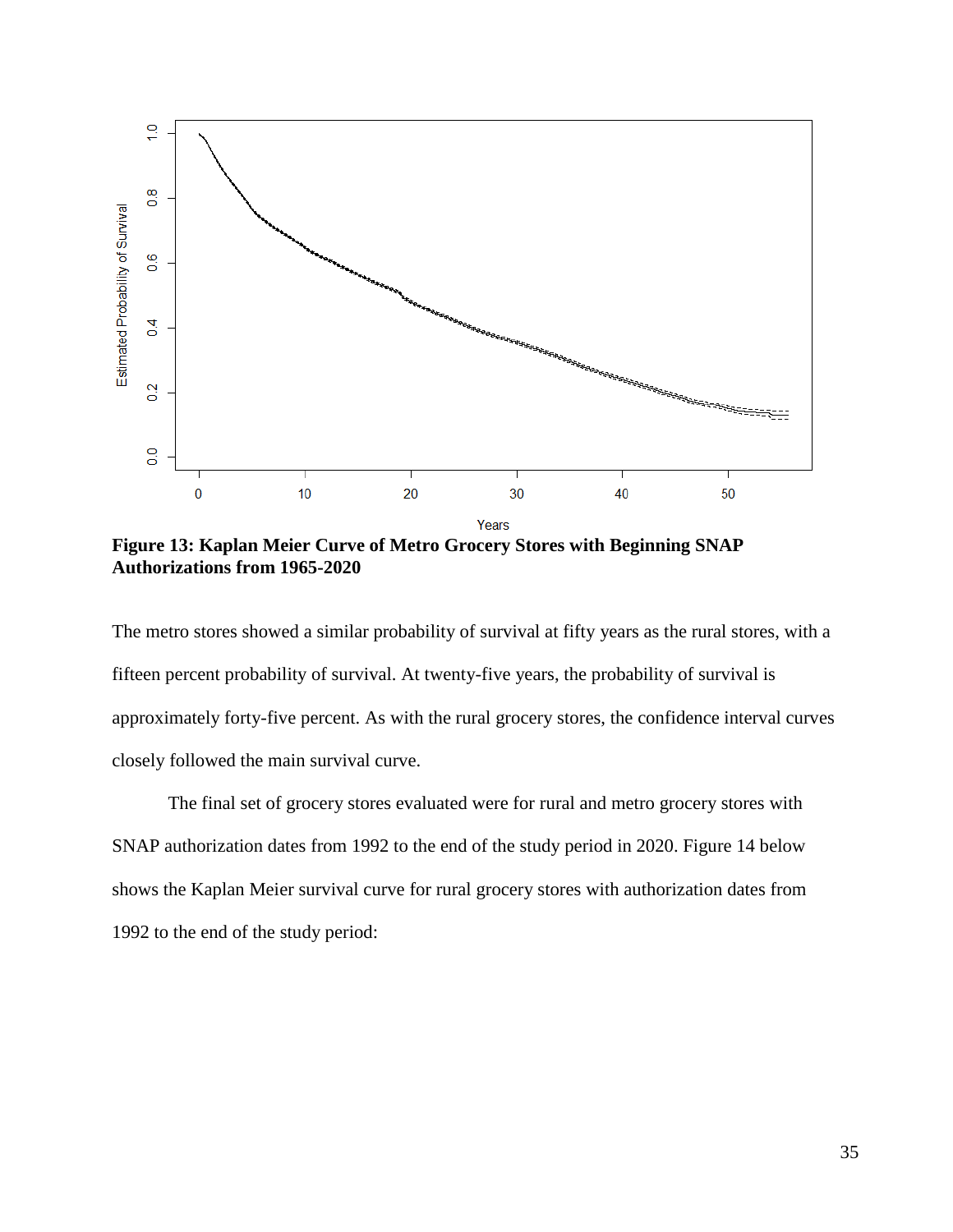

**Figure 14: Kaplan Meier Curve of Rural Grocery Stores with Beginning SNAP Authorization From 1992-2020**

In parallelism to the previous curves, the probability of survival for grocery stores from 1992 to the end of the study period is approximately thirty-five percent around the twenty-eighth year. At the fifteenth year, the probability of survival is approximately fifty-five percent. The confidence interval curves closely followed the survival curve until the end of the study period where the distance from the survival curve grew for both curves. It should be noted that for the models from 1992 to 2020, a smaller time period was used as compared to the models spanning the entire study period available. The rural grocery stores with SNAP authorization dates from 1992 through 2020 were further separated into groups for adjacent and non-adjacent to a metro area for the same time period. Kaplan Meier curves were conducted for the remaining rural grocery store groups. Figure 15 below shows the Kaplan Meier curve for rural adjacent to metro area grocery stores with SNAP authorization dates from 1992 through 2020: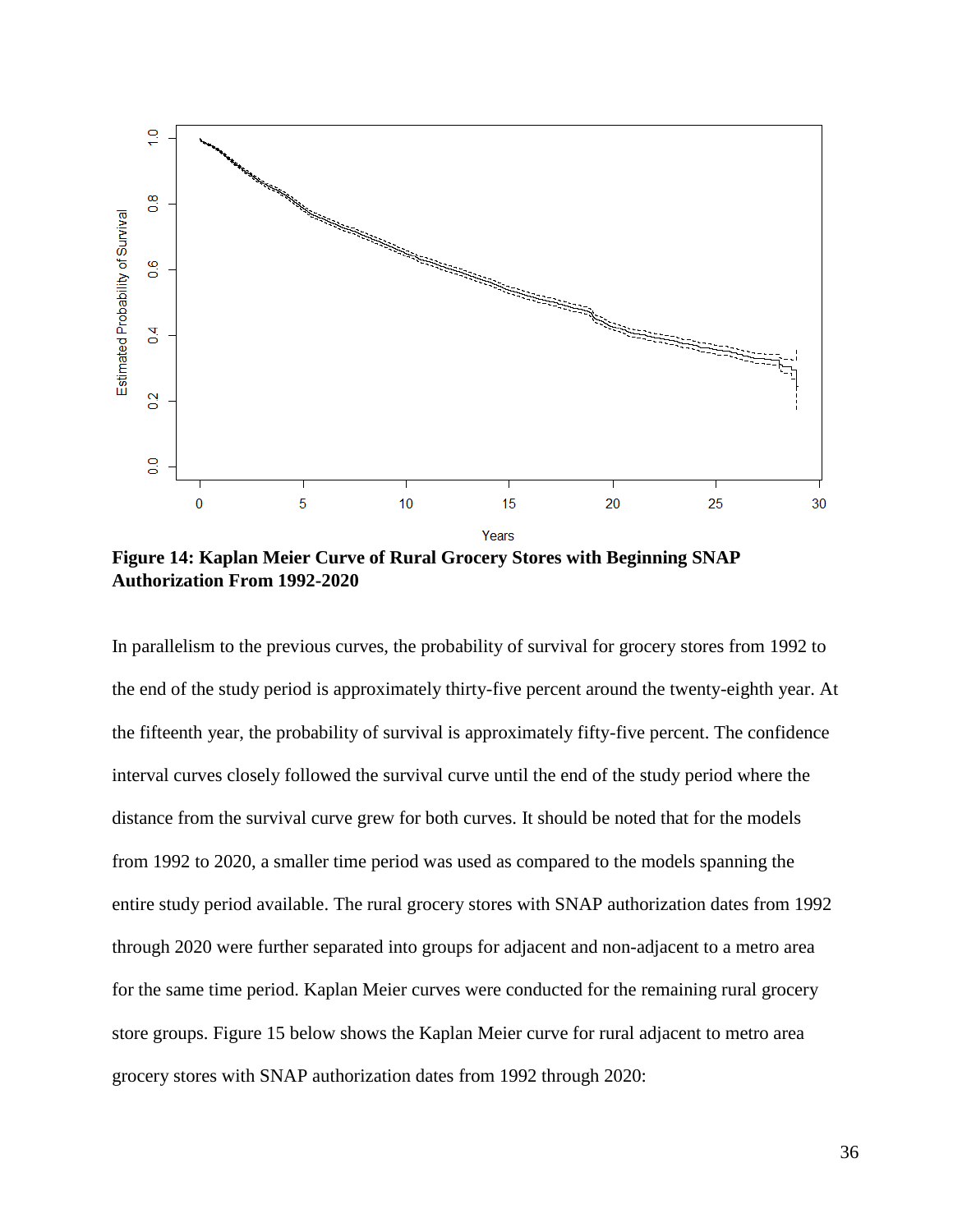

**Figure 15: Kaplan Meier Curve for Rural Grocery Stores in Adjacent to Metro Counties with Beginning SNAP Authorizations from 1992-2020**

With beginning SNAP authorizations from 1992 through 2020, the probability of survival for rural grocery stores located in counties adjacent to metro areas around twenty-eight years is approximately thirty-five percent. In comparison, at fifteen years the probability of survival is approximately fifty percent. The confidence interval curves for this model closely follow the survival curve until the latter part of the period where the margins widen slightly. A Kaplan Meier curve was created to analyze grocery stores located in counties non-adjacent to metro areas. Figure 16 below shows the curve for non-adjacent to metro area stores with beginning SNAP authorizations from 1992 through 2020: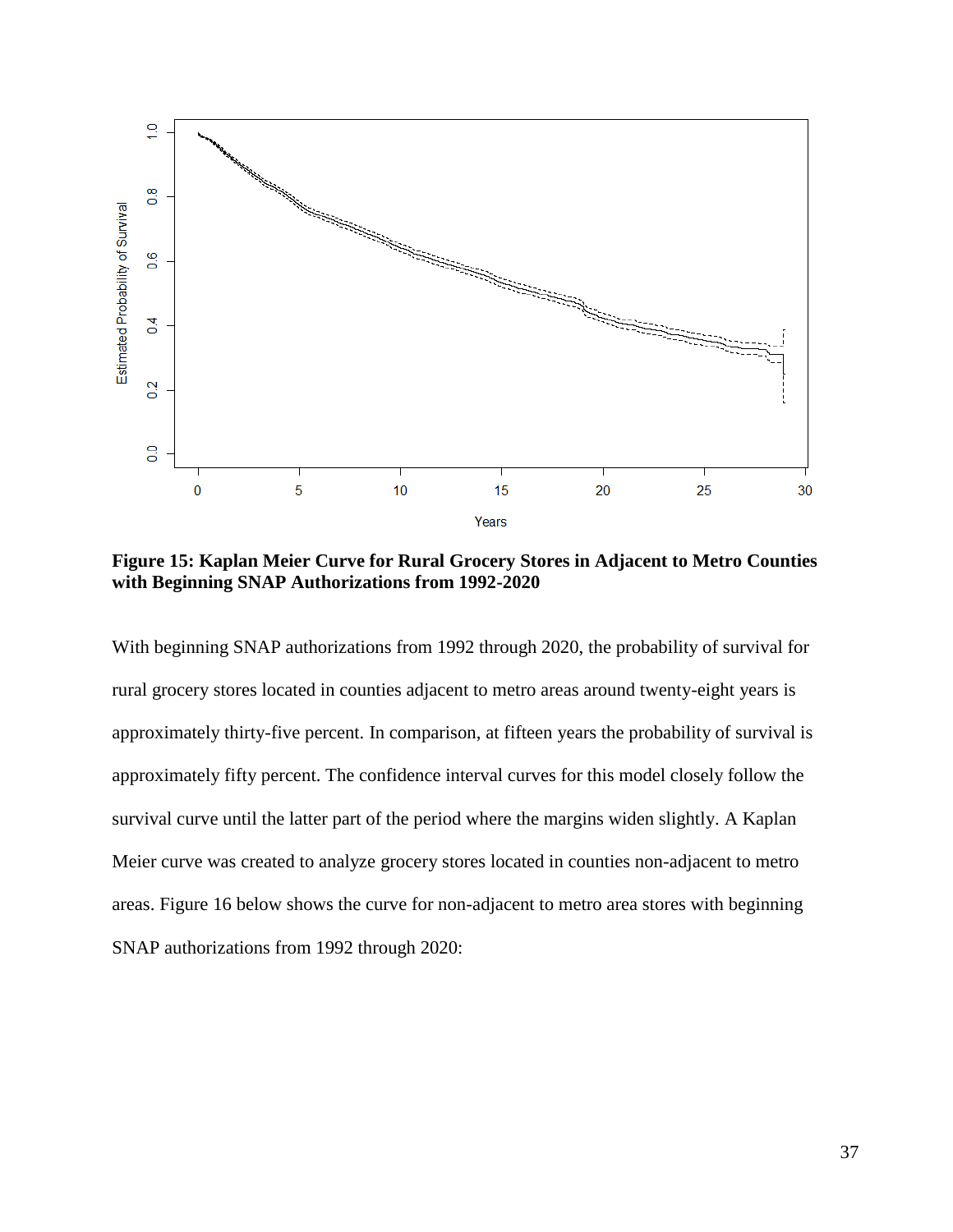

**Figure 16: Kaplan Meier Curve of Rural Grocery Stores Non-adjacent to Metro Counties with Beginning SNAP Authorizations from 1992-2020**

For grocery stores with beginning SNAP authorizations from 1992 through 2020, the survival probability while being located in a non-adjacent to metro county is approximately thirty-five percent around twenty-eight years. At fifteen years, the probability of survival is roughly fiftyfive percent. As with the previous Kaplan Meier models, the confidence interval curves follow the survival curve closely until the latter parts of the study period where the margins widen slightly.

Following the Kaplan Meier curves for the rural grocery stores, the metro stores were evaluated for the probability of survival. The metro grocery stores during this period had very similar results. Figure 17 below shows the Kaplan Meier curve for metro grocery stores with SNAP authorizations beginning in 1992: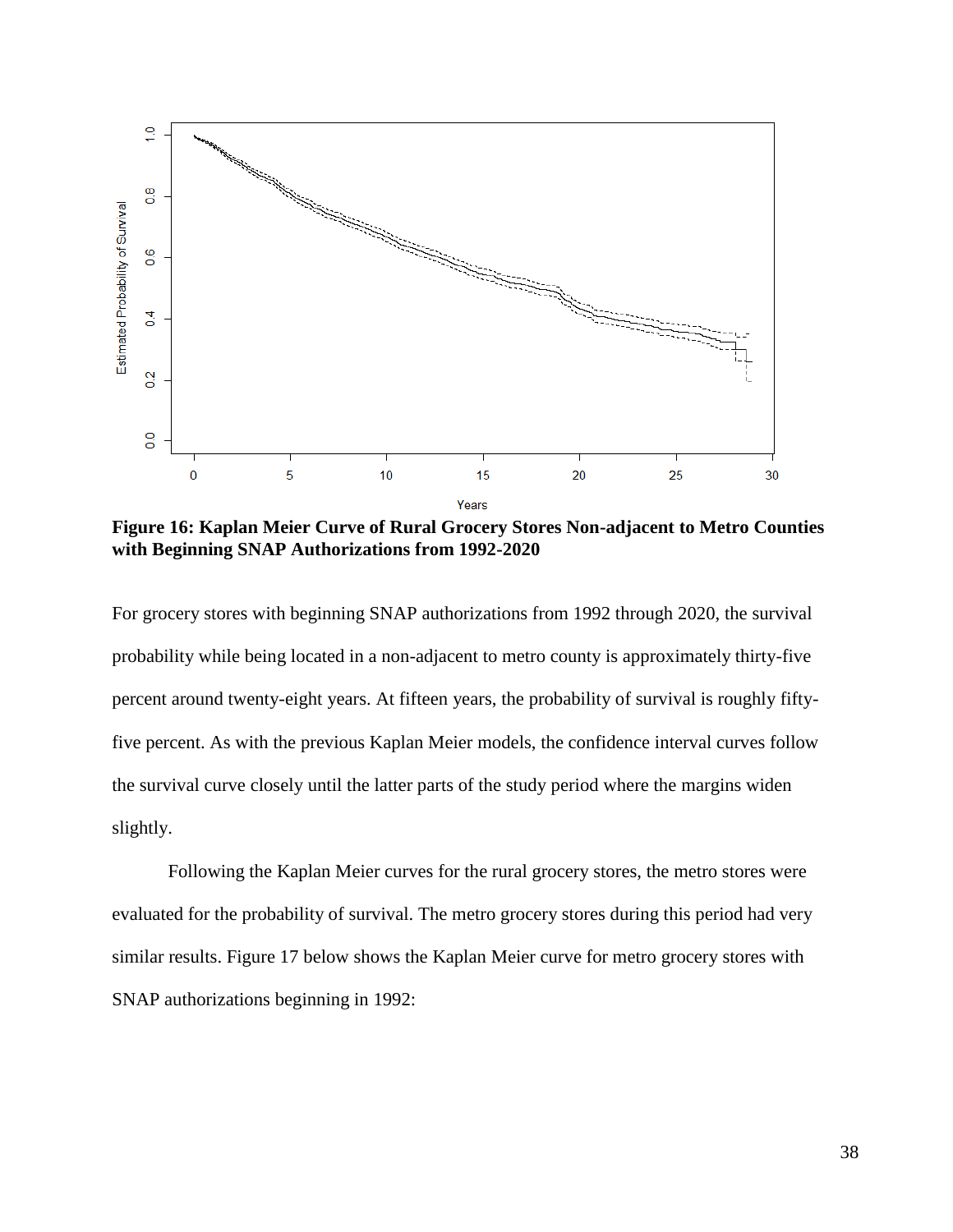

**Figure 17: Kaplan Meier Survival Curve for Metro Grocery Stores with Beginning SNAP Authorizations from 1992-2020**

The confidence interval curves surrounding the metro grocery store survival curve follow the curve closely through all time periods. Towards the end of the study period, around twenty-eight years, the probability of survival is approximately thirty percent. At fifteen years, the probability of survival is approximately fifty percent.

### Cox Proportional Hazard Models

Following the Kaplan Meier curves, Cox proportional hazard models were used for further analysis of supermarket survival. As discussed in the methods chapter, model 3 was the preferred model for analysis use. For each set of grocery stores analyzed, models for each dollar store radius were ran. For all dollar store radii, the models found the association with the presence of dollar stores to have significant differences with a decreasing effect on the hazard ratio of grocery store closures for each grocery store category. The effects of the other variables varied by model, and category of grocery stores. Table 5 below shows the simplified coefficients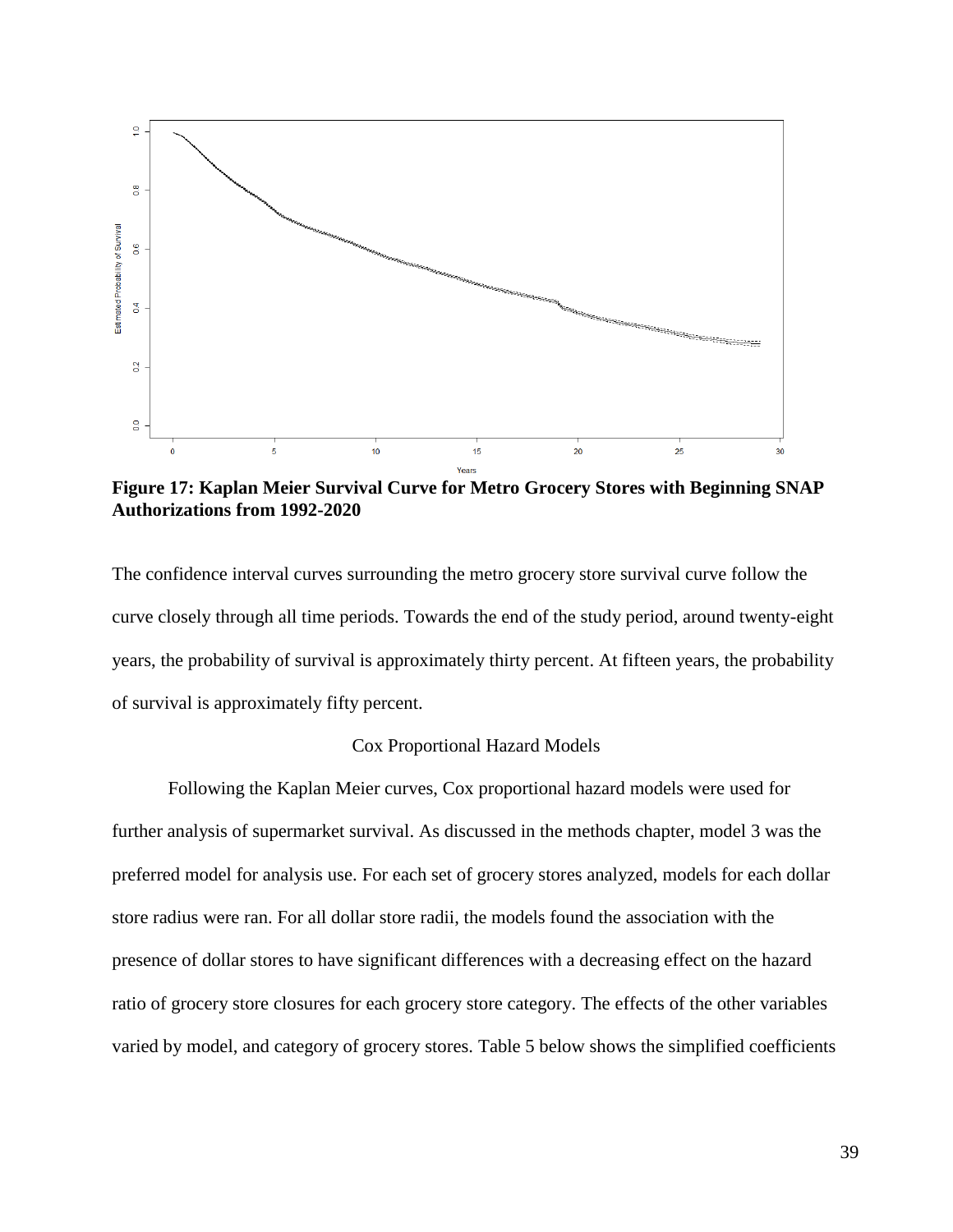for the dollar store radii analyzed for all grocery store models with beginning SNAP

authorizations from 1965 through 2020:

### **Table 5: Summary of Dollar Store Effects for Grocery Stores with Beginning SNAP Authorizations from 1965-2020: Simplified Coefficients**

| Dollar Store Radius Summary          |                                                                         |                                                                                                     |                                                                                                                 |                                                                                   |  |
|--------------------------------------|-------------------------------------------------------------------------|-----------------------------------------------------------------------------------------------------|-----------------------------------------------------------------------------------------------------------------|-----------------------------------------------------------------------------------|--|
| <b>Dollar Store</b><br><b>Radius</b> | <b>Rural Grocery</b><br>with SNAP<br><b>Authorizations</b><br>1965-2020 | <b>Rural Adjacent to</b><br><b>Metro Grocery</b><br>with SNAP<br><b>Authorizations</b><br>1965-2020 | <b>Rural Non-</b><br><b>Adjacent to Metro</b><br><b>Grocery with SNAP</b><br><b>Authorizations</b><br>1965-2020 | Metro<br><b>Grocery</b> with<br><b>SNAP</b><br><b>Authorizations</b><br>1965-2020 |  |
| 2.5 Miles                            | $-0.245***$                                                             | $-0.230***$                                                                                         | $-0.277***$                                                                                                     | $-0.277***$                                                                       |  |
| 5 Miles                              | $-0.179***$                                                             | $-0.166***$                                                                                         | $-0.207***$                                                                                                     | $-0.022***$                                                                       |  |
| 10 Miles                             | $-0.144***$                                                             | $-0.141***$                                                                                         | $-0.159***$                                                                                                     | $-0.012***$                                                                       |  |
| 15 Miles                             | $-0.091***$                                                             | $-0.087***$                                                                                         | $-0.115***$                                                                                                     | $-0.008***$                                                                       |  |
| 20 Miles                             | $-0.055***$                                                             | $-0.050***$                                                                                         | $-0.085***$                                                                                                     | $-0.007***$                                                                       |  |
| Note:                                |                                                                         |                                                                                                     | *p<0.1; **p<0.05; ***p<0.01                                                                                     |                                                                                   |  |

The results for the dollar store counts and their association with grocery store closures for stores with SNAP authorization dates from 1992 and 2020 are also associated with significant and decreasing effects on the hazard ratio of grocery store closures. Table 6 below shows the results for these stores:

### **Table 6: Summary of Dollar Store Effects for Grocery Stores with Beginning SNAP Authorizations from 1992-2020: Simplified Coefficients**

| DOLLAR STORE RAGIUS SUMMARY          |                                                                         |                                                                                                     |                                                                                                                 |                                                                            |
|--------------------------------------|-------------------------------------------------------------------------|-----------------------------------------------------------------------------------------------------|-----------------------------------------------------------------------------------------------------------------|----------------------------------------------------------------------------|
| <b>Dollar Store</b><br><b>Radius</b> | <b>Rural Grocery</b><br>with SNAP<br><b>Authorizations</b><br>1992-2020 | <b>Rural Adjacent to</b><br><b>Metro Grocery</b><br>with SNAP<br><b>Authorizations</b><br>1992-2020 | <b>Rural Non-</b><br><b>Adjacent to Metro</b><br><b>Grocery with SNAP</b><br><b>Authorizations</b><br>1992-2020 | Metro<br>Grocery with<br><b>SNAP</b><br><b>Authorizations</b><br>1992-2020 |
| 2.5 Miles                            | $-0.293***$                                                             | $-0.274***$                                                                                         | $-0.332***$                                                                                                     | $-0.034***$                                                                |
| 5 Miles                              | $-0.214***$                                                             | $-0.200***$                                                                                         | $-0.250***$                                                                                                     | $-0.024***$                                                                |
| 10 Miles                             | $-0.171***$                                                             | $-0.166***$                                                                                         | $-0.196***$                                                                                                     | $-0.013***$                                                                |
| 15 Miles                             | $-0.111***$                                                             | $-0.106***$                                                                                         | $-0.140***$                                                                                                     | $-0.009***$                                                                |
| 20 Miles                             | $-0.068***$                                                             | $-0.062***$                                                                                         | $-0.105***$                                                                                                     | $-0.007***$                                                                |
| Note:                                |                                                                         |                                                                                                     | *p<0.1; **p<0.05; ***p<0.01                                                                                     |                                                                            |

 $D \parallel C \parallel D \parallel C$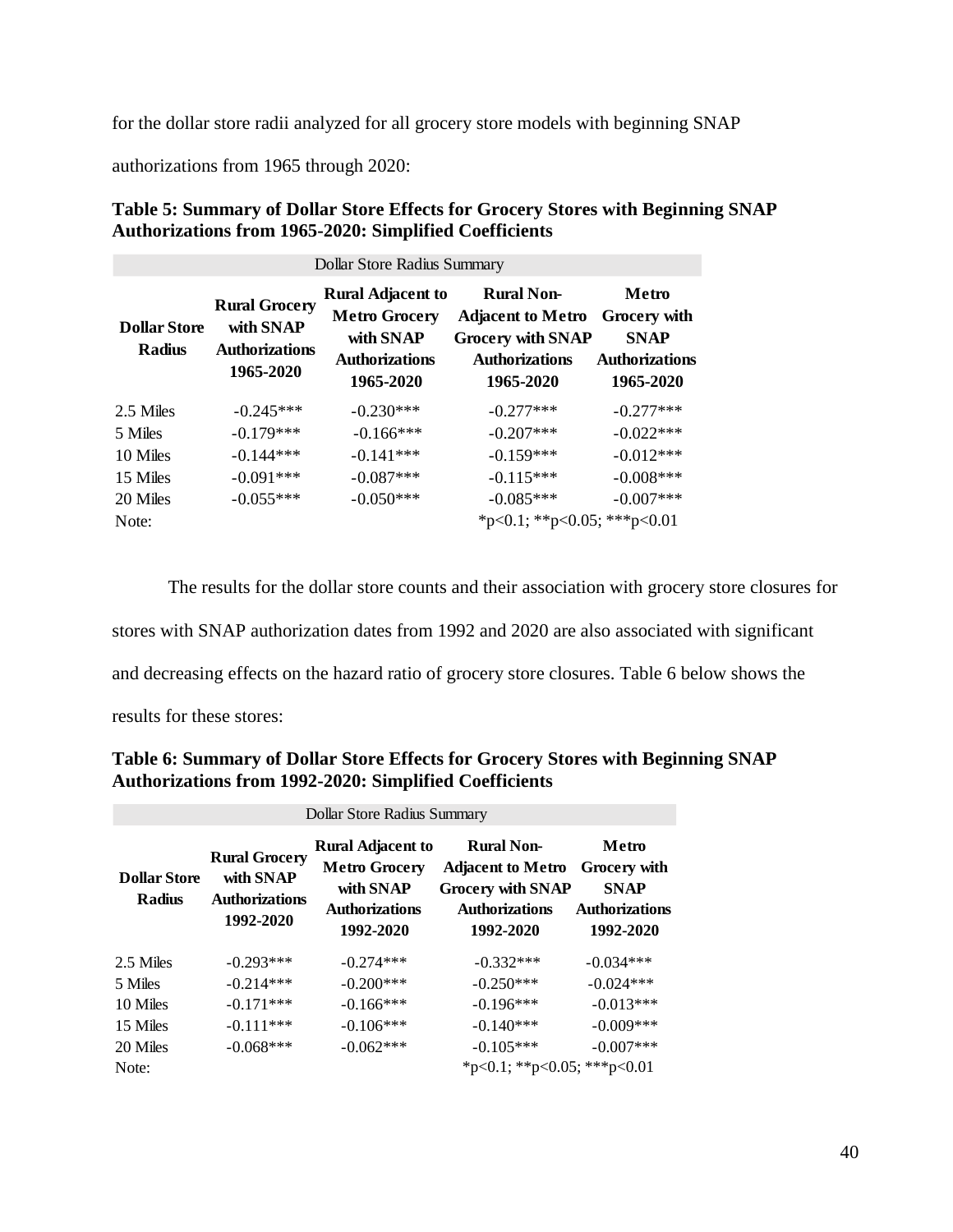The models for all grocery stores with beginning SNAP authorizations from 1992 through 2020 showed significant and decreasing effect for the affiliated effect of each dollar store radii evaluated. While the effect of dollar stores was significant and decreasing for all models, the margin of effect on the hazard ratio for grocery store closures with the relation to dollar stores varied slightly. The association of dollar stores and their plausible effect on the likelihood of grocery store closures for rural grocery stores throughout the entire study period varied only slightly for each dollar store radius. Table 7 below shows the effect of dollar stores on the hazard ratio for grocery store closures:

**Table 7: Effect of Dollar Stores on the Hazard Rate of Rural Grocery Store Closures: With Beginning SNAP Authorizations 1965-2020** 

| <b>Rural Grocery Stores with SNAP Authorizations</b><br>From 1965-2020 |                        |                                                                     |             |  |
|------------------------------------------------------------------------|------------------------|---------------------------------------------------------------------|-------------|--|
| <b>Dollar Store</b><br><b>Radius</b>                                   | <b>Hazard</b><br>Ratio | <b>Calculations for Effect on Hazard Rate</b> Effect on Hazard Rate |             |  |
| 2.5 Miles                                                              | .783                   | $(.783-1) \times 100$                                               | 21.7% lower |  |
| 5 Miles                                                                | .836                   | $(.836-1) \times 100$                                               | 16.4% lower |  |
| 10 Miles                                                               | .866                   | $(.866-1) \times 100$                                               | 13.4% lower |  |
| 15 Miles                                                               | .913                   | $(.913-1) \times 100$                                               | 8.7% lower  |  |
| 20 Miles                                                               | .947                   | $(.947-1) \times 100$                                               | 5.3% lower  |  |

Note: Hazard Ratio is the exponential coefficient for the dollar store radius in each model.

The effect of dollar store counts produced decreasing results on the hazard rate for all rural grocery stores with beginning SNAP authorizations between 1965 and 2020. For all dollar store count radii used, the affiliated effect of a unit increase in dollar stores lowered the hazard rate between 5.3% to 21.7%. Upon further subsetting the rural grocery stores in to groups of adjacent and non-adjacent to metro areas, the related effects were found to vary slightly. Table 8 shows the effect of dollar store counts for all radii for the hazard ratio of grocery stores located in counties adjacent to metro areas: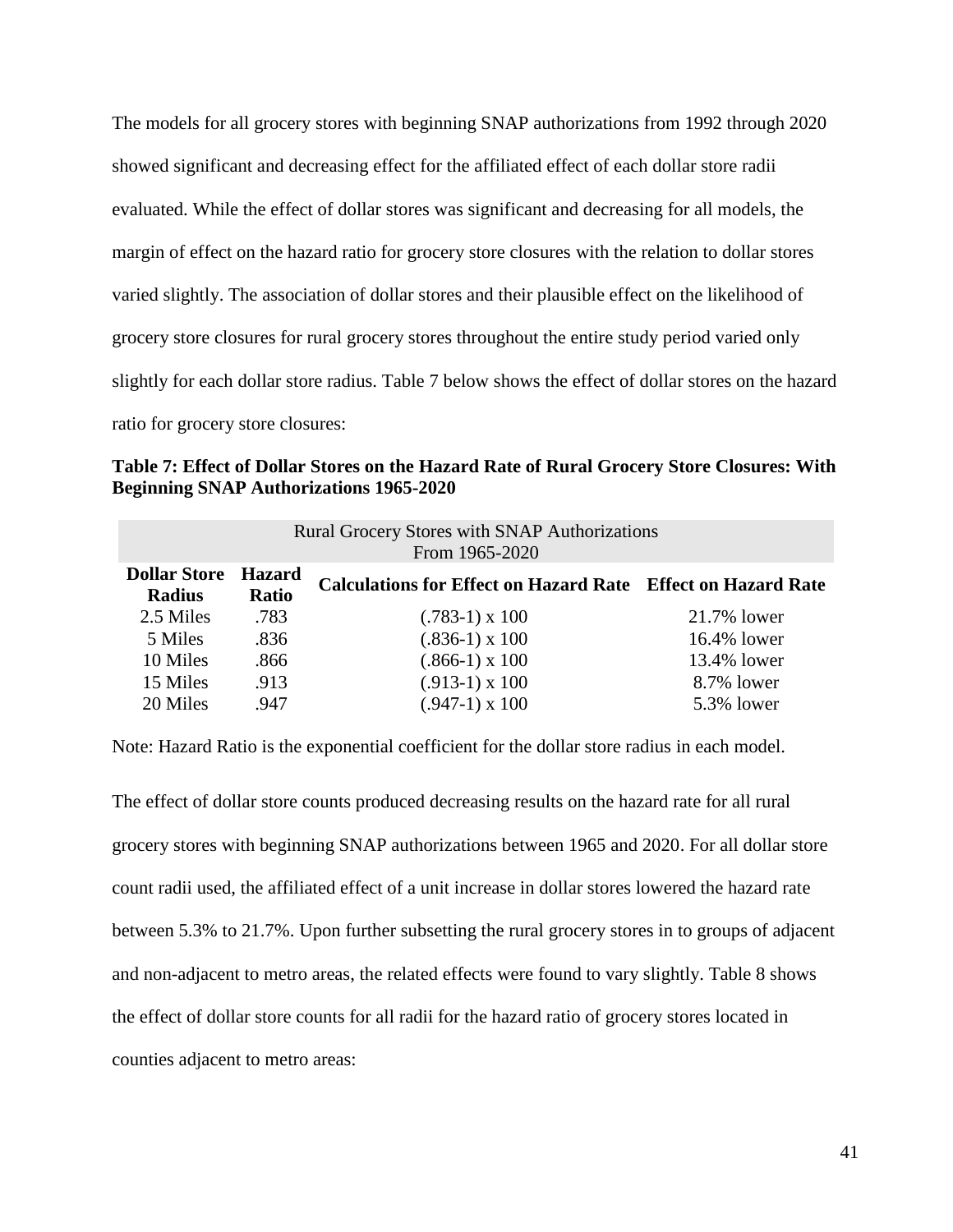**Table 8: Effect of Dollar Stores on the Hazard Rate of Rural Grocery Store Closures in Adjacent to Metro Counties: With Beginning SNAP Authorizations 1965-2020**

| Rural Grocery Stores Adjacent to Metro with SNAP Authorizations 1965-2020 |      |                                                            |                                        |  |
|---------------------------------------------------------------------------|------|------------------------------------------------------------|----------------------------------------|--|
| <b>Dollar Store</b><br><b>Radius</b>                                      |      | <b>Hazard Ratio</b> Calculations for Effect on Hazard Rate | <b>Effect on</b><br><b>Hazard Rate</b> |  |
| 2.5 Miles                                                                 | .795 | $(.795-1) \times 100$                                      | 20.5% lower                            |  |
| 5 Miles                                                                   | .847 | $(.847-1) \times 100$                                      | 15.3% lower                            |  |
| 10 Miles                                                                  | .869 | $(.869-1) \times 100$                                      | 13.1% lower                            |  |
| 15 Miles                                                                  | .917 | $(.917-1) \times 100$                                      | 8.3% lower                             |  |
| 20 Miles                                                                  | .951 | $(.951-1) \times 100$                                      | 4.9% lower                             |  |

The results found for the effect of the presence of a dollar store for each radii on the hazard rate of a grocery store closure for stores located in counties adjacent metro areas were similar to the previous rural grocery group. For stores with beginning SNAP authorizations from 1965 through 2020, the associated presence of a dollar store on the hazard rate decreased the rate between 4.9% and 20.5%. While the results for grocery stores in counties adjacent to metro areas were similar to all rural grocery stores, the results for grocery stores in counties non-adjacent to metro areas were slightly higher. Table 9 below shows the results for these counties:

## **Table 9: Effect of Dollar Stores on the Hazard Rate of Rural Grocery Store Closures in Non-Adjacent to Metro Counties: With Beginning SNAP Authorizations 1965-2020**

| Rural Grocery Stores Non-Adjacent to Metro with SNAP Authorizations 1965-2020 |                                          |                                                  |                                        |  |
|-------------------------------------------------------------------------------|------------------------------------------|--------------------------------------------------|----------------------------------------|--|
| <b>Dollar Store</b><br><b>Radius</b>                                          | <b>Exponential</b><br><b>Coefficient</b> | <b>Calculations for Effect</b><br>on Hazard Rate | <b>Effect on</b><br><b>Hazard Rate</b> |  |
| 2.5 Miles                                                                     | .758                                     | $(.758-1) \times 100$                            | 24.2% lower                            |  |
| 5 Miles                                                                       | .813                                     | $(.813-1) \times 100$                            | 18.7% lower                            |  |
| 10 Miles                                                                      | .853                                     | $(.853-1) \times 100$                            | 14.7% lower                            |  |
| 15 Miles                                                                      | .891                                     | $(.891-1) \times 100$                            | 10.9% lower                            |  |
| 20 Miles                                                                      | .919                                     | $(.919-1) \times 100$                            | 8.1% lower                             |  |

The association of the presence of a dollar store for any given radii had a decreasing effect on the hazard ratio for rural grocery stores located in counties non-adjacent to metro areas. The effects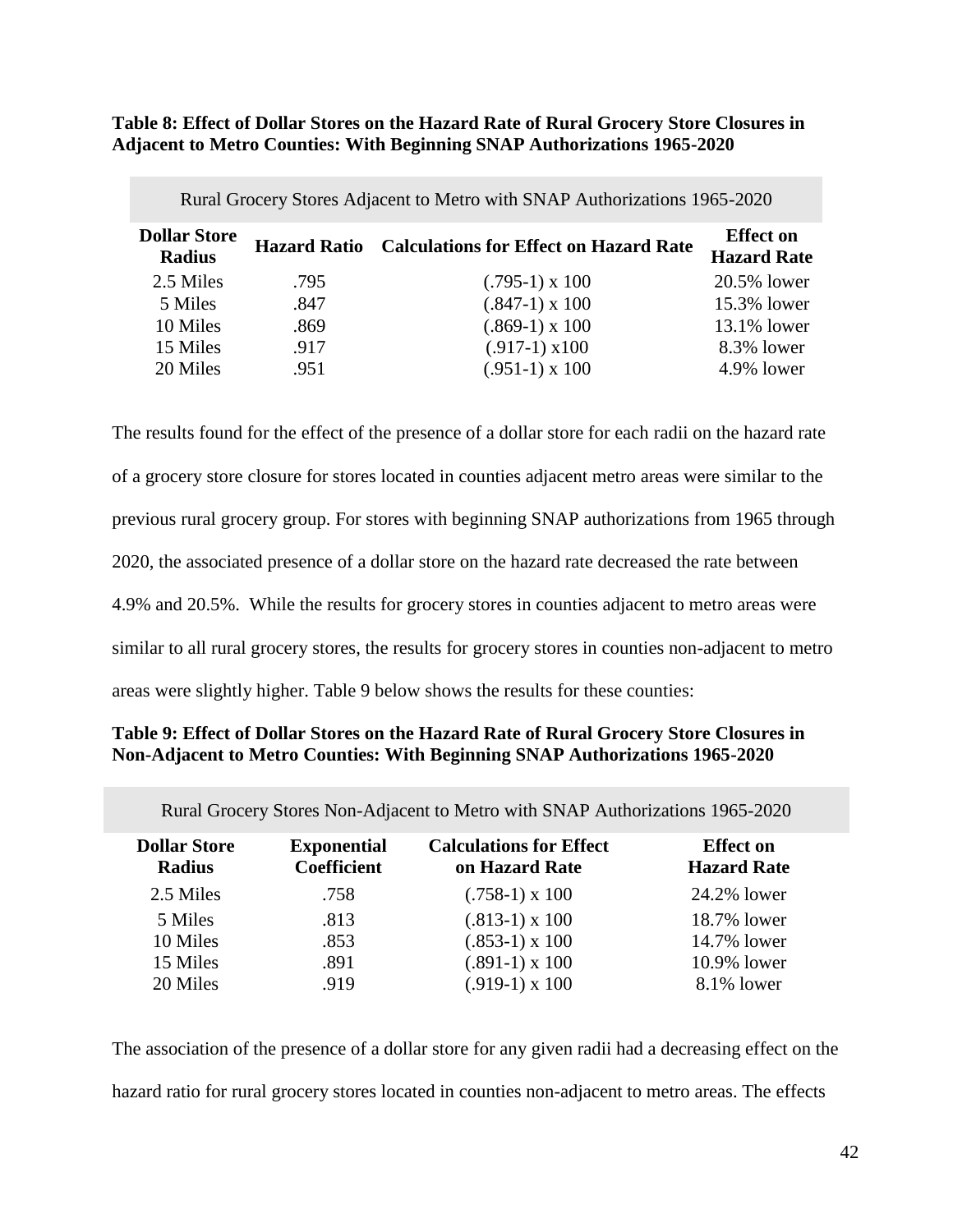on the hazard rate were slightly higher than the previous two groups with effects ranging from 8.1% to 24.2% lower. To further investigate any potential relationship between the presence of dollar stores and grocery store closures, the rural grocery stores were further subsetted into groups with beginning SNAP authorizations from 1992 through 2020. Table 10 shows the results for models with all rural grocery stores with SNAP authorizations from 1992 through 2020 below:

### **Table 10: Effect of Dollar Stores on the Hazard Rate of Rural Grocery Stores with Beginning SNAP Authorizations from 1992-2020**

| Rural Grocery Stores with SNAP Authorizations 1992-2020 |                                                                            |                                                         |                                 |  |
|---------------------------------------------------------|----------------------------------------------------------------------------|---------------------------------------------------------|---------------------------------|--|
| <b>Model:</b><br>(Dollar Store<br><b>Radius</b> )       | <b>Exponential</b><br><b>Coefficient for</b><br><b>Dollar Store Counts</b> | <b>Calculations for effect on</b><br><b>Hazard Rate</b> | <b>Effect on Hazard</b><br>Rate |  |
| 2.5 Miles                                               | .746                                                                       | $(.746-1) \times 100$                                   | 25.4% lower                     |  |
| 5 Miles                                                 | .807                                                                       | $(.807-1) \times 100$                                   | 19.3% lower                     |  |
| 10 Miles                                                | .843                                                                       | $(.843-1) \times 100$                                   | 15.7% lower                     |  |
| 15 Miles                                                | .895                                                                       | $(.895-1) \times 100$                                   | 10.5% lower                     |  |
| 20 Miles                                                | .934                                                                       | $(.934-1) \times 100$                                   | 6.6% lower                      |  |

The models for all rural grocery stores with beginning SNAP authorizations from 1992 through 2020 indicated that the presence of dollar stores is associated with a decreasing effect on the hazard rate of grocery store closures. The effect of dollar stores on the hazard rate varied from lowering the hazard rate between 25.4% and 6.6%. These amounts are slightly higher as compared to the results for all rural grocery stores with beginning SNAP authorizations from 1965 through 2020. Upon further subsetting the grocery stores into stores located in counties adjacent to a metro area, the results from the previous models were similar. Table 11 below shows the results of the models measuring the potential affects of dollar stores and their association between grocery stores in rural areas adjacent to metro areas: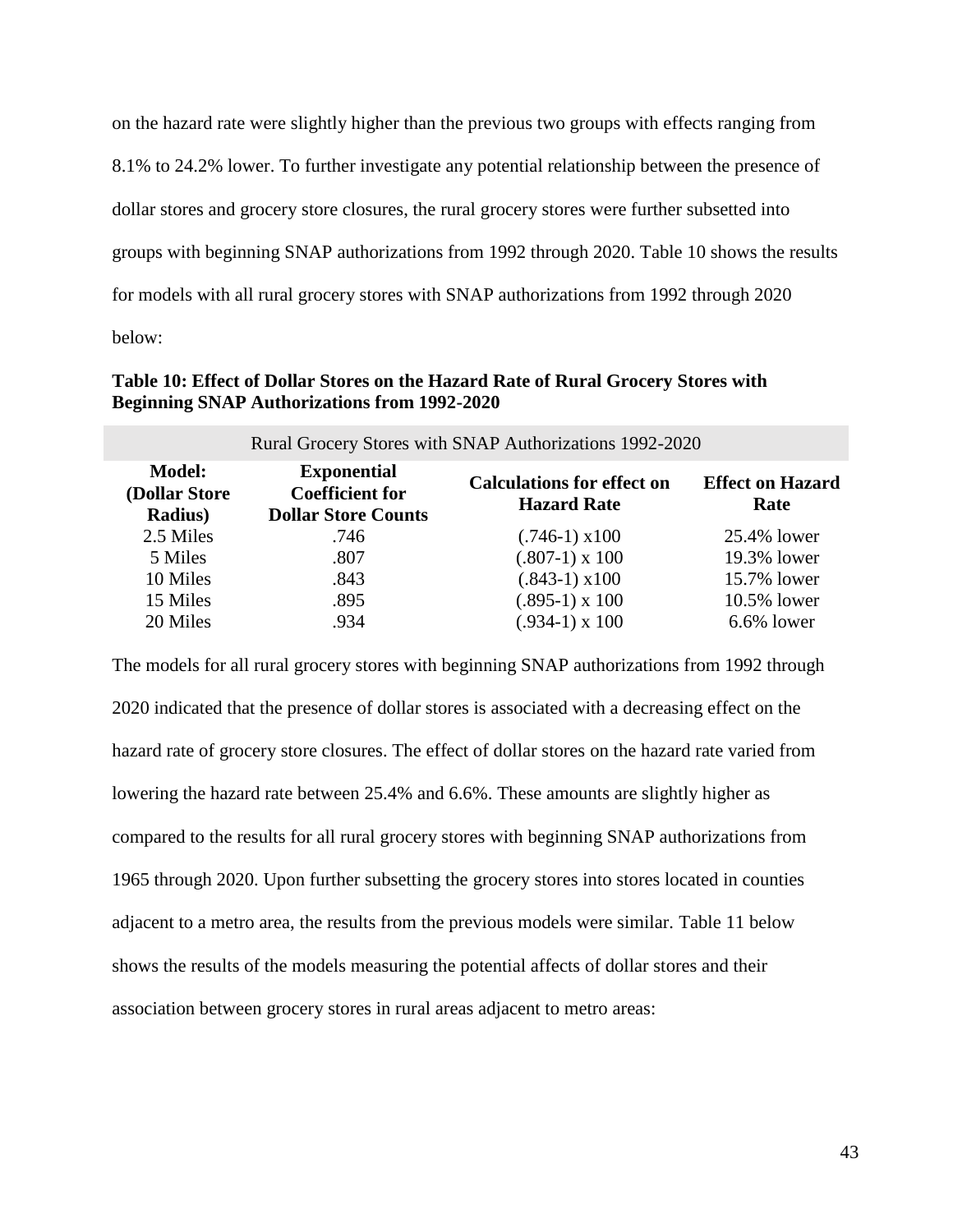**Table 11: Effect of Dollar Stores on the Hazard Rate of Rural Grocery Stores Located in Counties Adjacent to Metro Areas with Beginning SNAP Authorizations from 1992-2020**

|                     |                    | Rural Grocery Stores Adjacent to Metro with SNAP Authorizations 1992-2020 |                    |
|---------------------|--------------------|---------------------------------------------------------------------------|--------------------|
| <b>Dollar Store</b> | <b>Exponential</b> | <b>Calculations for Effect on</b>                                         | <b>Effect on</b>   |
| <b>Radius</b>       | <b>Coefficient</b> | <b>Hazard Rate</b>                                                        | <b>Hazard Rate</b> |
| 2.5 Miles           | .760               | $(.760-1) \times 100$                                                     | 24.0% lower        |
| 5 Miles             | .819               | $(.819-1) \times 100$                                                     | 18.1% lower        |
| 10 Miles            | .847               | $(.847-1) \times 100$                                                     | 15.3% lower        |
| 15 Miles            | .899               | $(.899-1) \times 100$                                                     | $10.1\%$ lower     |
| 20 Miles            | .940               | $(.940-1) \times 100$                                                     | $6.0\%$ lower      |

The results of rural grocery stores located in counties adjacent to metro areas with beginning SNAP authorization dates between 1992 and 2020 indicate that the association of dollar stores and grocery stores has a decreasing effect on the hazard rate of grocery store closures. The effects presented by the model range between 6.0% and 24% for each count of dollar stores for each radii. The models for grocery stores in areas non-adjacent to metros displayed similar results. Table 12 below shows the results of the models for grocery stores with beginning SNAP authorization dates between 1992 and 2020 and located in counties non-adjacent to metro areas:

| Table 12: Effect of Dollar Stores on the Hazard Rate of Rural Grocery Stores Located in |
|-----------------------------------------------------------------------------------------|
| Counties Non-Adjacent to Metro Areas with Beginning SNAP Authorizations from 1992-      |
| 2020                                                                                    |

| Rural Grocery Stores Non-Adjacent to Metro with SNAP Authorizations 1992-<br>2020 |                                          |                                                            |                                        |  |
|-----------------------------------------------------------------------------------|------------------------------------------|------------------------------------------------------------|----------------------------------------|--|
| <b>Dollar Store</b><br><b>Radius</b>                                              | <b>Exponential</b><br><b>Coefficient</b> | <b>Calculations for</b><br><b>Effect on Hazard</b><br>Rate | <b>Effect</b> on<br><b>Hazard Rate</b> |  |
| 2.5 Miles                                                                         | .717                                     | $(.717-1) \times 100$                                      | 28.3% lower                            |  |
| 5 Miles                                                                           | .779                                     | $(.779-1) \times 100$                                      | 22.1% lower                            |  |
| 10 Miles                                                                          | .822                                     | $(.822-1) \times 100$                                      | 17.8% lower                            |  |
| 15 Miles                                                                          | .870                                     | $(.870-1) \times 100$                                      | 13% lower                              |  |
| 20 Miles                                                                          | .900                                     | $(.900-1) \times 100$                                      | 10% lower                              |  |

The association of grocery stores and the presence of dollar stores was found to be decreasing on the hazard rate of grocery store closures for all models used. The results of the model showed the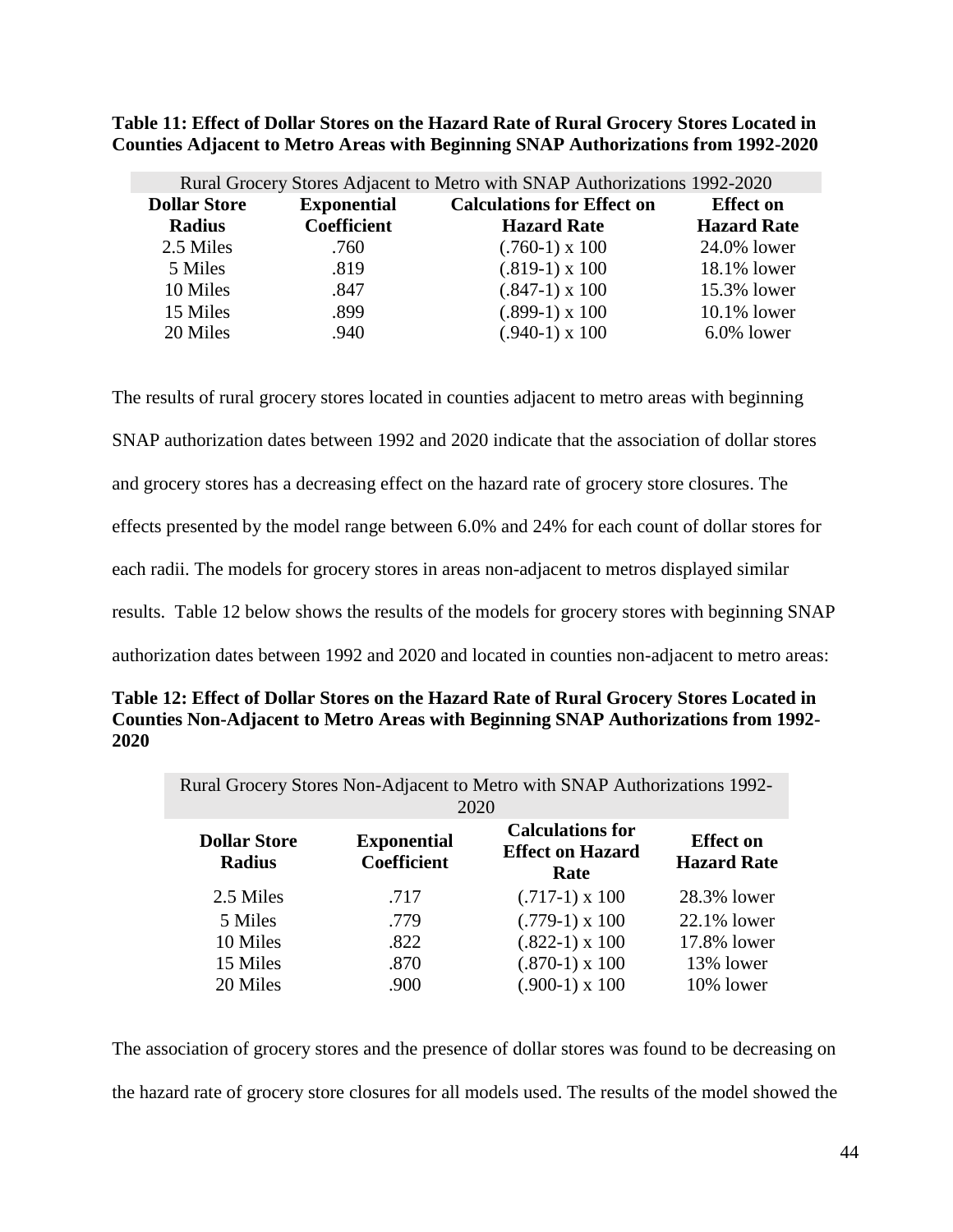presence of dollar stores to be linked to a decrease in the hazard rates between 10.0% and 28.3%.

The models for metro grocery stores found the potential related effects between dollar stores and

grocery stores to be much lower.

The projected effect of dollar stores on metro grocery stores from the models varied

greatly between the rural and metro grocery stores analyzed. Table 13 below shows the

presumed effect of the association of dollar stores on the likelihood of metro grocery store

closures with beginning SNAP authorizations dates between 1965 and 2020:

### **Table 13: Effect of Dollar Stores on the Hazard Rate of Metro Grocery Stores with Beginning SNAP Authorizations from 1992-2020**

| Metro Grocery Stores with Beginning SNAP Authorization From 1965-2020 |                                                                               |                                                  |                                           |  |
|-----------------------------------------------------------------------|-------------------------------------------------------------------------------|--------------------------------------------------|-------------------------------------------|--|
| <b>Dollar</b><br><b>Store</b><br><b>Radius</b>                        | <b>Exponential</b><br><b>Coefficient</b><br>for Dollar Store<br><b>Counts</b> | <b>Calculations for Effect on Hazard</b><br>Rate | <b>Effect</b> on<br><b>Hazard</b><br>Rate |  |
| 2.5 Miles                                                             | .971                                                                          | $(.971-1) \times 100$                            | $2.9\%$ lower                             |  |
| 5 Miles                                                               | .979                                                                          | $(.979-1) \times 100$                            | $2.1\%$ lower                             |  |
| 10 Miles                                                              | .988                                                                          | $(.988)$ x 100                                   | 1.18% lower                               |  |
| 15 Miles                                                              | .992                                                                          | $(.992-1) \times 100$                            | $.81\%$ lower                             |  |
| 20 Miles                                                              | .994                                                                          | $(.994-1) \times 100$                            | .65% lower                                |  |

In contrast to the speculated association of the effect of dollar stores on rural grocery stores throughout the entire study period, the effect of dollar stores on metro grocery stores was much smaller. For all dollar store radii analyzed, the hazard ratio for metro grocery store closures was lowered between .65% and 2.93% for each unit increase of dollar stores. The results for metro grocery stores between 1992 and 2020 were slightly different from the other metro group. Table 14 below shows the results of dollar store effects on the hazard ratio for metro grocery stores with SNAP authorizations beginning in 1992: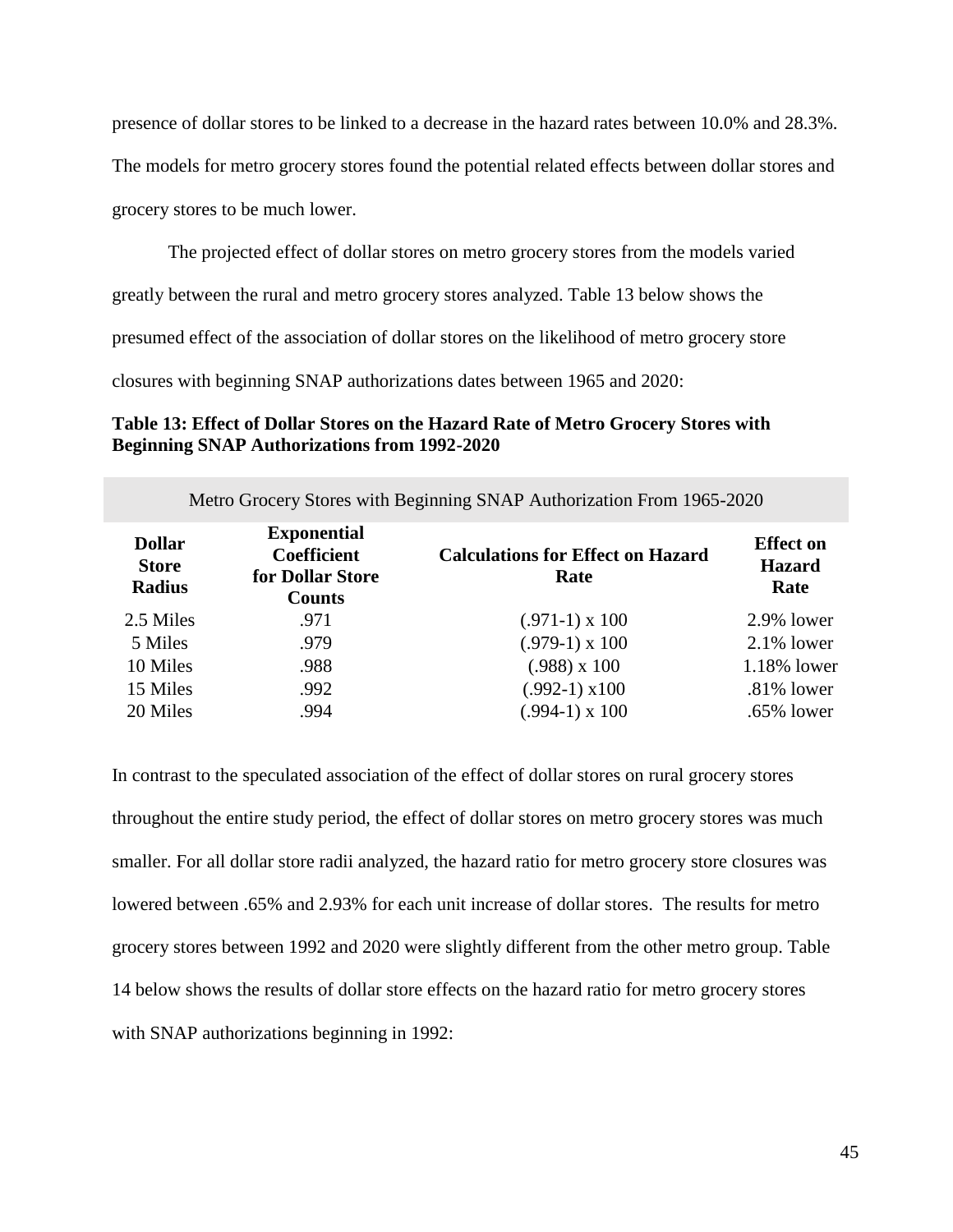| Metro Grocery Stores: 1992-2020                |                                                                            |                                                         |                                        |  |
|------------------------------------------------|----------------------------------------------------------------------------|---------------------------------------------------------|----------------------------------------|--|
| <b>Dollar</b><br><b>Store</b><br><b>Radius</b> | <b>Exponential</b><br><b>Coefficient for Dollar</b><br><b>Store Counts</b> | <b>Calculations for Effect on</b><br><b>Hazard Rate</b> | <b>Effect</b> on<br><b>Hazard Rate</b> |  |
| 2.5 Miles                                      | .967                                                                       | $(.967-1) \times 100$                                   | 3.3% lower                             |  |
| 5 Miles                                        | .976                                                                       | $(.976-1) \times 100$                                   | $2.4\%$ lower                          |  |
| 10 Miles                                       | .987                                                                       | $(.987-1) \times 100$                                   | $1.3\%$ lower                          |  |
| 15 Miles                                       | .991                                                                       | $(.991-1) \times 100$                                   | $0.9\%$ lower                          |  |
| 20 Miles                                       | .993                                                                       | $(.993-1) \times 100$                                   | $0.7\%$ lower                          |  |

**Table 14: Effect of Dollar Stores on the Hazard Rate for Metro Grocery Stores from 1992- 2020**

For models investigating the association of dollar stores and grocery stores in metro areas with beginning SNAP authorizations dates between 1992 and 2020, the presumed effects of the presence of dollar stores on the hazard rate for metro grocery store closures were very similar to the previously discussed metro model. For metro grocery stores with SNAP authorizations beginning in 1992, the association with the presence of dollars stores decreased the hazard rate for store closures between 3.3%% and 0.7% for each addition of a dollar store. While the radius of dollar stores had decreasing effects on grocery store closures for all models, the remaining variables included in the models varied between the other grocery store categories examined. The results of these models are discussed in the following sections.

### **Other Variables**

### Models with Beginning SNAP Authorizations from 1965-2020

For each model, the RUCC was used as a variable to analyze the potential effects of the location of a grocery store and its survivability. For metro stores, the RUCC 1 was used as the base comparison for other metro codes. Counties classified as RUCC 1, have populations of a million or more people. For models investigating all rural grocery stores, RUCC 4 was dropped and used as a base comparison for the other rural codes. Counties classified as a RUCC 4 had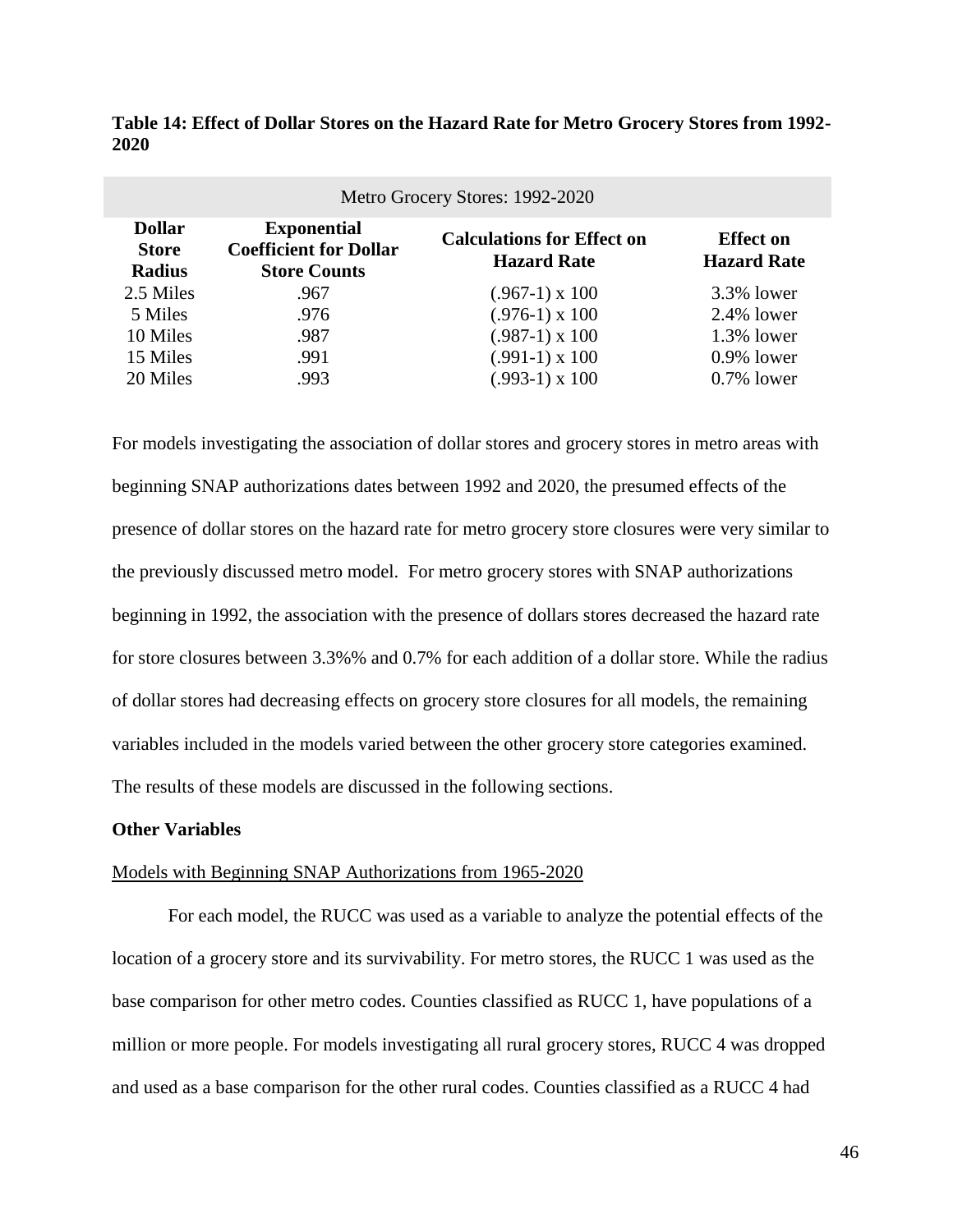populations of 20,000 or more, and were adjacent to a metro area. For models with rural grocery

stores adjacent to metro areas, the RUCC for urban population of 20,000 or more and adjacent to

a metro area as used as a base for comparison for the remaining RUCC. Models with rural

grocery stores non-adjacent to metro areas used the RUCC with urban population of 20,000 or

more and non-adjacent to metro area as a base comparison. Table 15 below shows the

coefficients found for the RUCCs for the models with beginning SNAP authorizations from 1965

to 2020:

### **Table 15: Summary of Effects of RUCC for Grocery Stores with Beginning SNAP Authorizations from 1965-2020**

| Grocery Stores with Beginning SNAP Authorizations from 1965-2020: Model with Dollar<br><b>Store Radius of 5 miles</b> |               |                             |                    |                        |
|-----------------------------------------------------------------------------------------------------------------------|---------------|-----------------------------|--------------------|------------------------|
|                                                                                                                       | Metro         | <b>Rural Grocery Stores</b> |                    |                        |
|                                                                                                                       | <b>Metro</b>  | <b>All Rural</b>            | <b>Adjacent to</b> | <b>Non-Adjacent to</b> |
|                                                                                                                       | <b>Stores</b> | <b>Stores</b>               | <b>Metro</b>       | <b>Metro</b>           |
| Non-adj., Pop. $> = 20,000$                                                                                           |               | 0.028                       |                    |                        |
| Metro Pop. 250,000-1 Mil.                                                                                             | $-0.145***$   |                             |                    |                        |
| Metro Pop. <250,000                                                                                                   | $-0.132***$   |                             |                    |                        |
| Adj., Pop 2,500-19,999                                                                                                |               | $-0.177***$                 | $-0.159***$        |                        |
| Non-adj., Pop. 2,500-<br>19.999                                                                                       |               | $-0.222***$                 |                    | $-0.344***$            |
| Adj., Pop. $\langle 2, 500, \rangle$<br>completely rural                                                              |               | $-0.276***$                 | $-0.283***$        |                        |
| Non-adj., Pop. <2,500,<br>completely rural                                                                            |               | $-0.463***$                 |                    | $-0.545***$            |

Note: Values given are the corresponding coefficient for the variable. Full coefficients and standard errors can be found in full models in Appendix C.

For each model, the RUCC was found to be significantly different as compared to the base RUCC, with the exception of the model with all rural stores found in counties non-adjacent to metro areas with populations greater than 200,000. All significant results were associated with a decreasing effect on the hazard ratio for grocery store closures. The results for other dollar store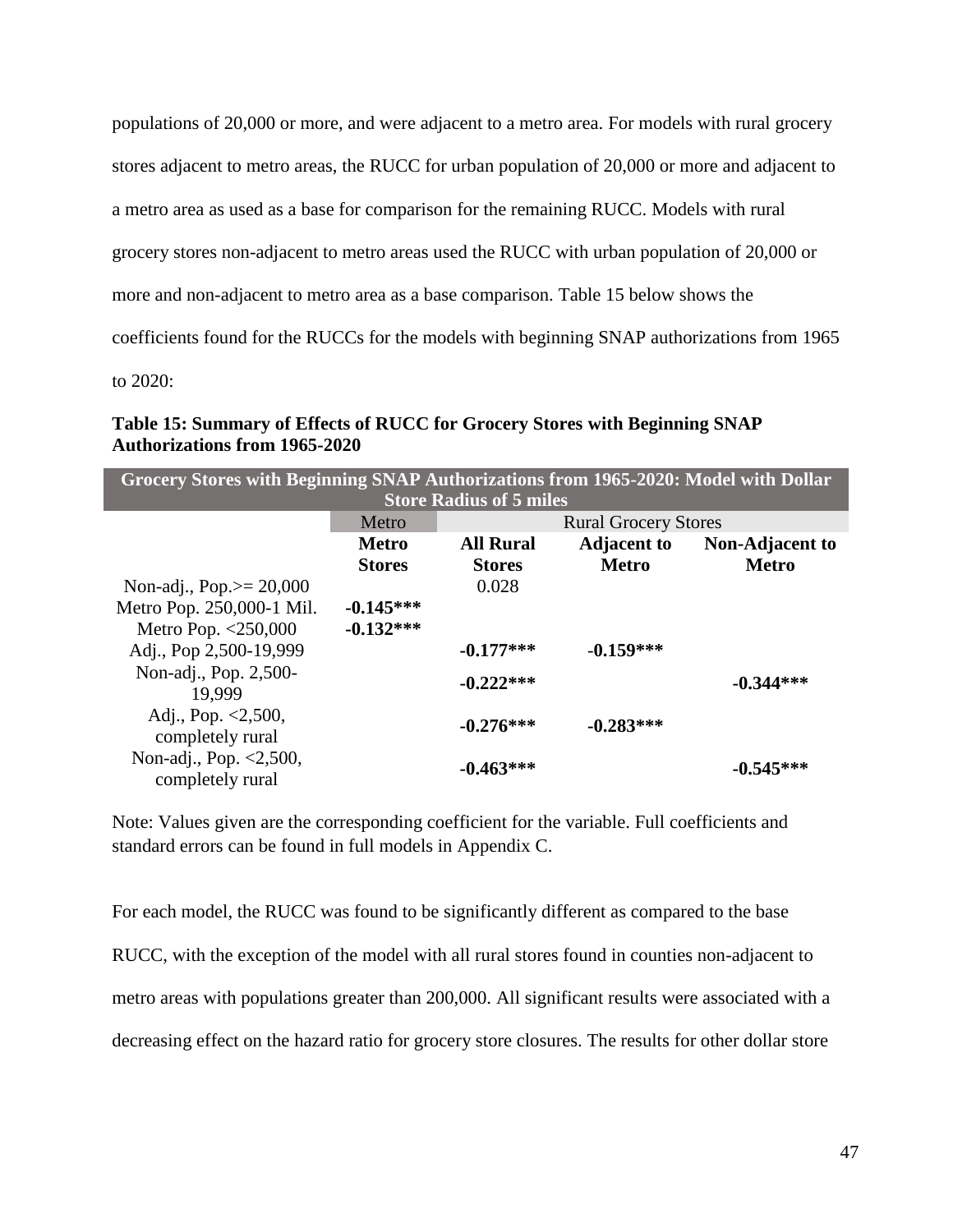radii had similar findings. To view the complete results of the associated effects for RUCC and grocery store closures, please see Appendix C.

The associated effects of the remaining variables for each category of grocery stores displayed similar results across all models. Table 16 below displays the summary of results for the model with dollar stores within 5 miles and the remaining variables in the grocery store models with beginning SNAP authorizations between 1965 and 2020:

**Table 16: Summary of Effects of Remaining Variables for Grocery Stores with Beginning SNAP Authorizations from 1965-2020**

| Grocery Stores with Beginning SNAP Authorizations from 1965-2020: Model with Dollar<br><b>Store Radius of 5 miles</b> |                               |                                   |                                    |                                        |
|-----------------------------------------------------------------------------------------------------------------------|-------------------------------|-----------------------------------|------------------------------------|----------------------------------------|
|                                                                                                                       | <b>Metro</b>                  | <b>Rural Grocery Stores</b>       |                                    |                                        |
|                                                                                                                       | <b>Metro</b><br><b>Stores</b> | <b>All Rural</b><br><b>Stores</b> | <b>Adjacent to</b><br><b>Metro</b> | <b>Non-Adjacent to</b><br><b>Metro</b> |
| <b>Dollar Store Presence</b>                                                                                          | $-0.022***$                   | $-0.179***$                       | $-0.166***$                        | $-0.207***$                            |
| Poverty                                                                                                               | $0.008***$                    | $-0.007$                          | 0.009                              | 0.007                                  |
| Median Income                                                                                                         | $-0.020***$                   | $-0.009**$                        | $-0.004$                           | $-0.012*$                              |
| Median Home Value                                                                                                     | $0.001***$                    | $-0.0005$                         | $-0.001**$                         | 0.000000                               |
| <b>Grocery Store Annual</b><br>Payroll                                                                                | 14.724***                     | $-2.270*$                         | 1.221                              | $-4.960***$                            |
| <b>Dollar Store Annual</b><br>Payroll                                                                                 | $-280.219***$                 | $-92.782***$                      | $-115.209***$                      | $-67.612***$                           |
| Percent White                                                                                                         | $-1.312$                      | 1.830                             | $-0.899$                           | 4.037                                  |
| Percent Black                                                                                                         | $-0.118$                      | 2.112                             | $-0.586$                           | 4.327                                  |
| Percent Asian                                                                                                         | 0.197                         | 0.898                             | $-4.353$                           | 3.679                                  |
| Percent American<br>Indian                                                                                            | $-0.903$                      | 1.834                             | $-1.254$                           | 4.131                                  |
| Percent Hispanic                                                                                                      | $0.953***$                    | 0.209                             | 0.015                              | $0.550**$                              |
| <b>Percent Native</b><br>Hawaiian                                                                                     | $-8.785*$                     | $-8.560$                          | $-5.528$                           | $-2.461$                               |

Note: values given are the coefficient for the corresponding variables. To see complete model with standard errors, please see Appendix C.

Across all dollar store models, the presumed variable effects of the remaining variables such as race demographics and poverty were similar. To view the results of all models with beginning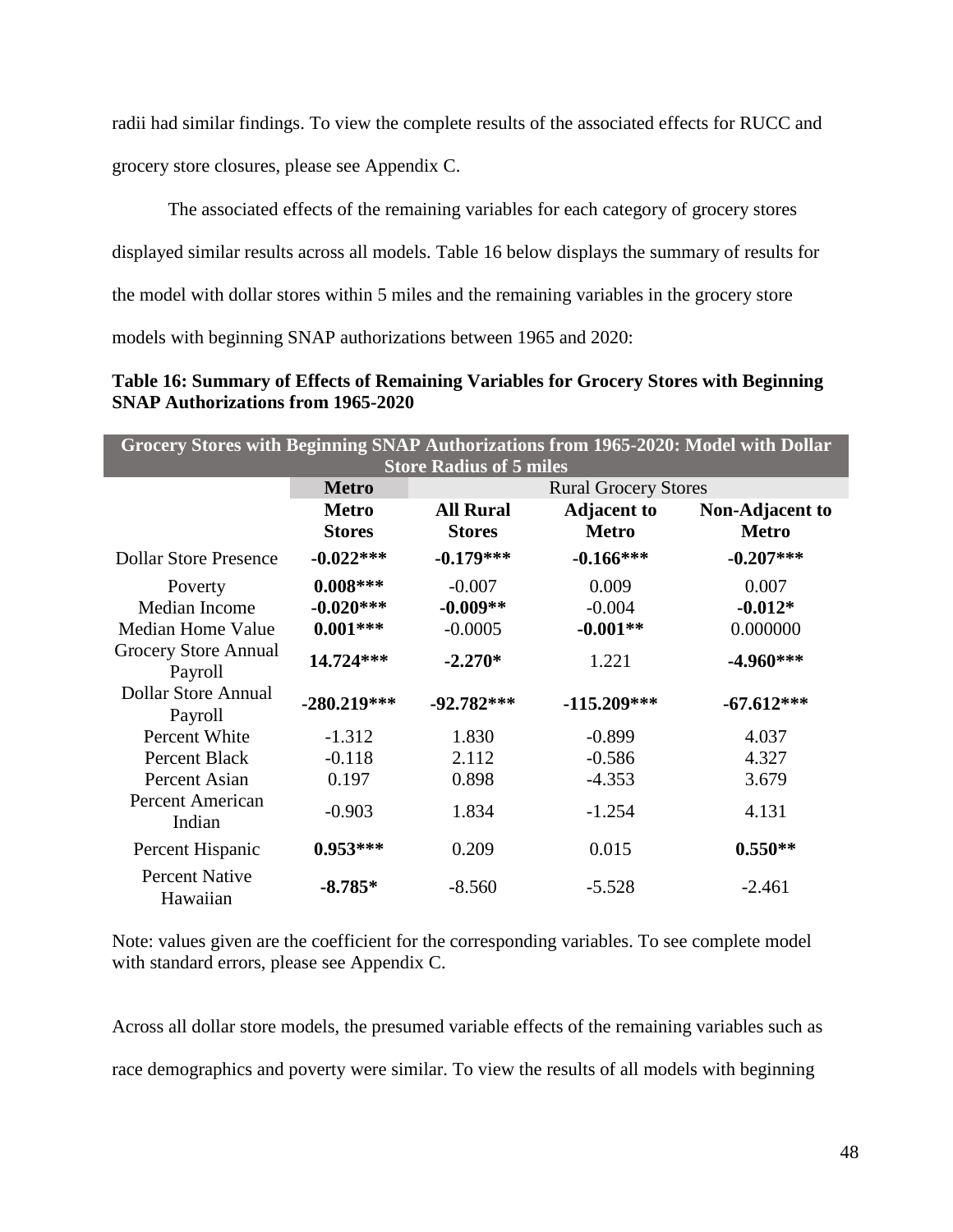SNAP authorizations between 1965 and 2020 please see Appendix C. Dollar store annual payrolls were consistently associated with a significant and decreasing effect on the hazard rate of grocery store closures. Annual grocery store payrolls were almost always found to be significant. The association with the hazard rate of grocery store closures were increasing for metro areas and decreasing for rural areas where significant. In almost all models, race demographics did not indicate to have a significant effect. In the metro model and the rural nonadjacent to metro model, the Hispanic variable was found to be significant and increasing in the association of the hazard rate for grocery store closures. The results for grocery store models with beginning SNAP authorizations between 1992 and 2020 varied slightly and are discussed in the following section.

#### Models with Beginning SNAP Authorizations from 1992-2020

As with the previous models discussed, the RUCC was used as a variable to analyze the potential effects of the location of a grocery store and its survivability. For metro stores, the RUCC 1 was used as the base comparison for other metro codes. Counties classified as RUCC 1, have populations of a million or more people. For models investigating all rural grocery stores, RUCC 4 was dropped and used as a base comparison for the other rural codes. Counties classified as a RUCC 4 had populations of 20,000 or more, and were adjacent to a metro area. For models with rural grocery stores adjacent to metro areas, the RUCC for urban population of 20,000 or more and adjacent to a metro area as used as a base for comparison for the remaining RUCC. Models with rural grocery stores non-adjacent to metro areas used the RUCC with urban population of 20,000 or more and non-adjacent to metro area as a base comparison. Table 17 below shows the coefficients found for the RUCCs for the models with beginning SNAP authorizations from 1992 to 2020: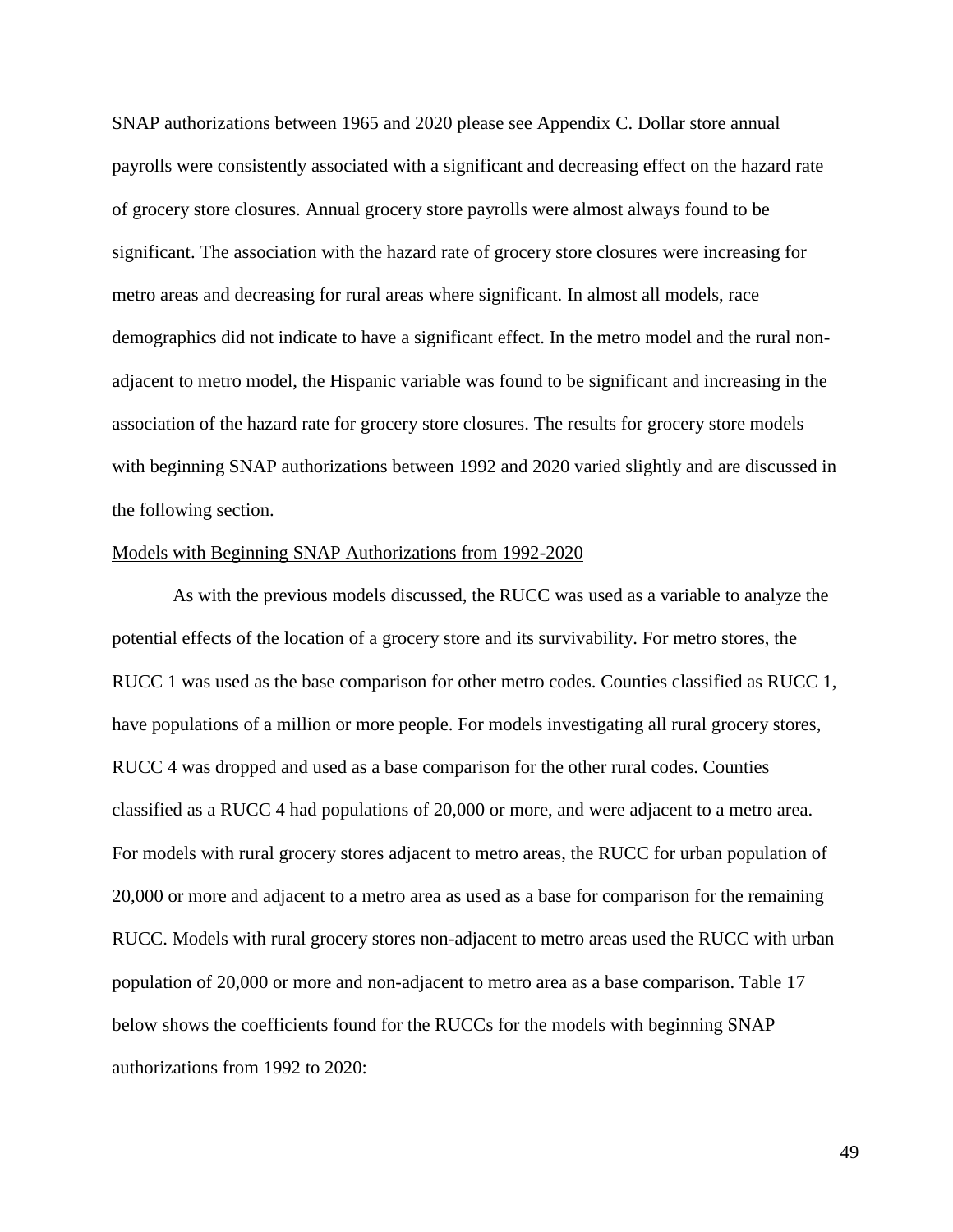|                             |               | <b>Store Radius of 5 miles</b> |                    |                        |
|-----------------------------|---------------|--------------------------------|--------------------|------------------------|
|                             |               |                                |                    |                        |
|                             | <b>Metro</b>  | <b>All Rural</b>               | <b>Adjacent to</b> | <b>Non-Adjacent to</b> |
|                             | <b>Stores</b> | <b>Stores</b>                  | Metro              | <b>Metro</b>           |
| Non-adj., Pop. $> = 20,000$ |               | $-0.006$                       |                    |                        |
| Metro Pop. 250,000-1 Mil.   | $-0.120***$   |                                |                    |                        |
| Metro Pop. <250,000         | $-0.079***$   |                                |                    |                        |
| Adj., Pop 2,500-19,999      |               | $-0.201***$                    | $-0.173***$        |                        |
| Non-adj., Pop. 2,500-       |               | $-0.292***$                    |                    | $-0.407***$            |
| 19.999                      |               |                                |                    |                        |
| Adj., Pop. $< 2,500$ ,      |               |                                |                    |                        |
| completely rural            |               | $-0.286***$                    | $-0.284***$        |                        |
| Non-adj., Pop. $< 2,500$ ,  |               |                                |                    |                        |
| completely rural            |               | $-0.497***$                    |                    | $-0.585***$            |

**Grocery Stores with Beginning SNAP Authorizations from 1992-2020: Model with Dollar** 

**Table 17: Summary of Effects of RUCC for Grocery Stores with Beginning SNAP Authorizations from 1992-2020**

Note: Values given are the corresponding coefficient for the variable. Full coefficients and standard errors can be found in full models in Appendix D

*.*

As with the previous models discussed, the association of grocery store closures and the location of the grocery stores in all models showed significant and decreasing effects. The only variable that was found to be insignificant was the variable of counties non-adjacent to metro areas and with populations greater than or equal to 20,000 in the model with all rural grocery stores. The results for other dollar store radii models displayed similar effects. To see the complete models for all grocery stores with beginning SNAP authorizations from 1992 through 2020, please see Appendix D. The remaining variables were found to have similar results for the metro stores from the previous sections. There were slight variations between the results of the rural stores with SNAP authorizations beginning in 1965 and those that began in 1992. Table 18 below shows the summary of the results for the other variable effects and their association with grocery store closures for all models with SNAP authorizations beginning in 1992: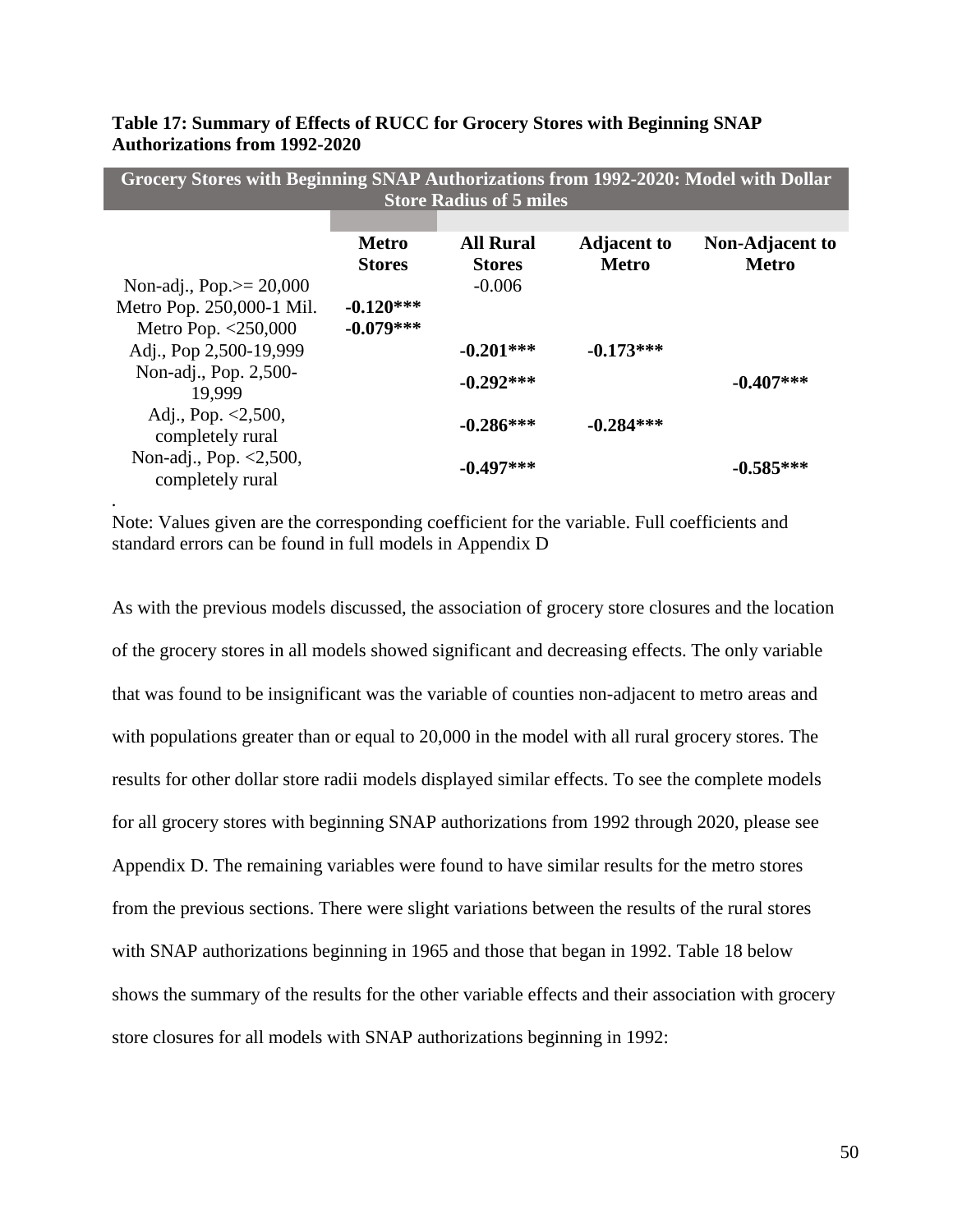| Grocery Stores with Beginning SNAP Authorizations from 1992-2020: Model with Dollar Store |               |                   |               |                 |
|-------------------------------------------------------------------------------------------|---------------|-------------------|---------------|-----------------|
|                                                                                           |               | Radius of 5 Miles |               |                 |
|                                                                                           | <b>Metro</b>  |                   | Rural         |                 |
|                                                                                           | <b>Metro</b>  | All Rural         | Adjacent to   | Non-Adjacent to |
|                                                                                           | <b>Stores</b> | <b>Stores</b>     | Metro         | Metro           |
| <b>Dollar Store Presence</b>                                                              | $-0.034***$   | $-0.214***$       | $-0.200***$   | $-0.250***$     |
| Poverty                                                                                   | $0.011***$    | 0.001             | 0.006         | $-0.009$        |
| Median Income                                                                             | $-0.022***$   | $-0.016***$       | $-0.013*$     | $-0.024***$     |
| Median Home Value                                                                         | $0.001***$    | $-0.001***$       | $-0.002***$   | $-0.001$        |
| Grocery Store Annual<br>Payroll                                                           | 17.657***     | 2.121             | 6.448***      | $-2.530$        |
| Dollar Store Annual<br>Payroll                                                            | $-332.382***$ | $-108.802***$     | $-139.322***$ | $-76.594***$    |
| Percent White                                                                             | 0.227         | 1.160             | $-0.187$      | 3.024           |
| <b>Percent Black</b>                                                                      | 1.313         | 1.535             | 0.212         | 3.446           |
| Percent Asian                                                                             | 1.745         | $-1.504$          | $-0.609$      | $-0.375$        |
| Percent American<br>Indian                                                                | 1.012         | 1.350             | $-0.574$      | 3.589           |
| Percent Hispanic                                                                          | $0.862***$    | $0.346*$          | 0.037         | $0.881***$      |
| <b>Percent Native</b><br>Hawaiian                                                         | $-6.901$      | $-18.013$         | $-14.146$     | $-14.482$       |

**Table 18: Summary of Effects of Remaining Variables for Grocery Stores with Beginning SNAP Authorizations from 1992-2020**

As with the models with beginning SNAP authorizations from 1965, this group of stores also had results indicating that race demographics were not significantly associated with the likelihood of grocery stores closures. With the exception of Hispanic variables which were found to be significant and associated with the increasing effect on the hazard rate of grocery store closures. Median income and dollar store annual payroll were not only significant but also associated with decreasing effects on the likelihood of grocery store closures across all models with the dollar store radius of five miles. Grocery store annual payrolls were not consistently associated as having any effects across the models. The results for other dollar store radii showed similar

Note: Values given are the corresponding coefficient for the variable. Full coefficients and standard errors can be found in full models in Appendix D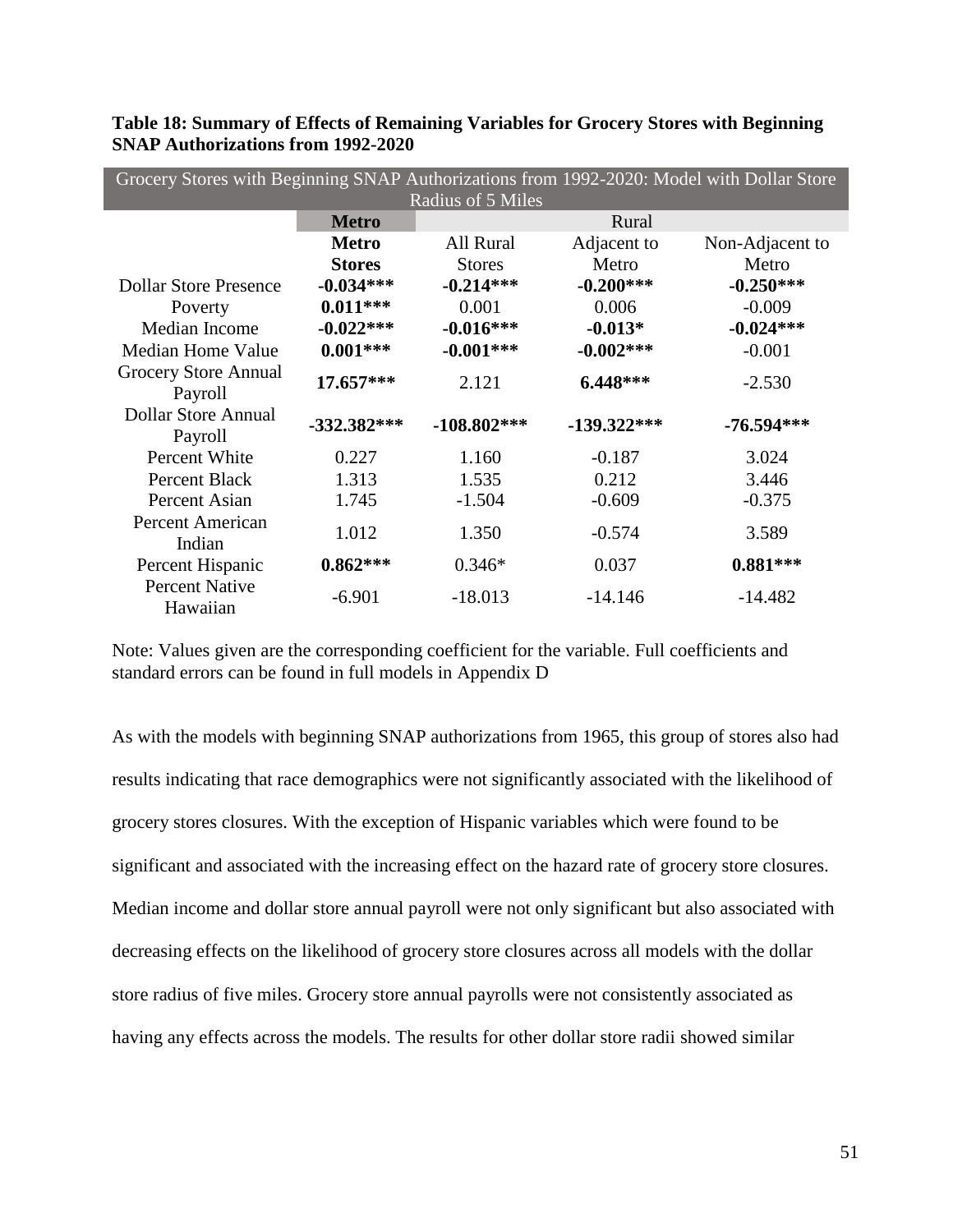effects. To see the results of all models with beginning SNAP authorizations from 1992 through 2020, please see Appendix D.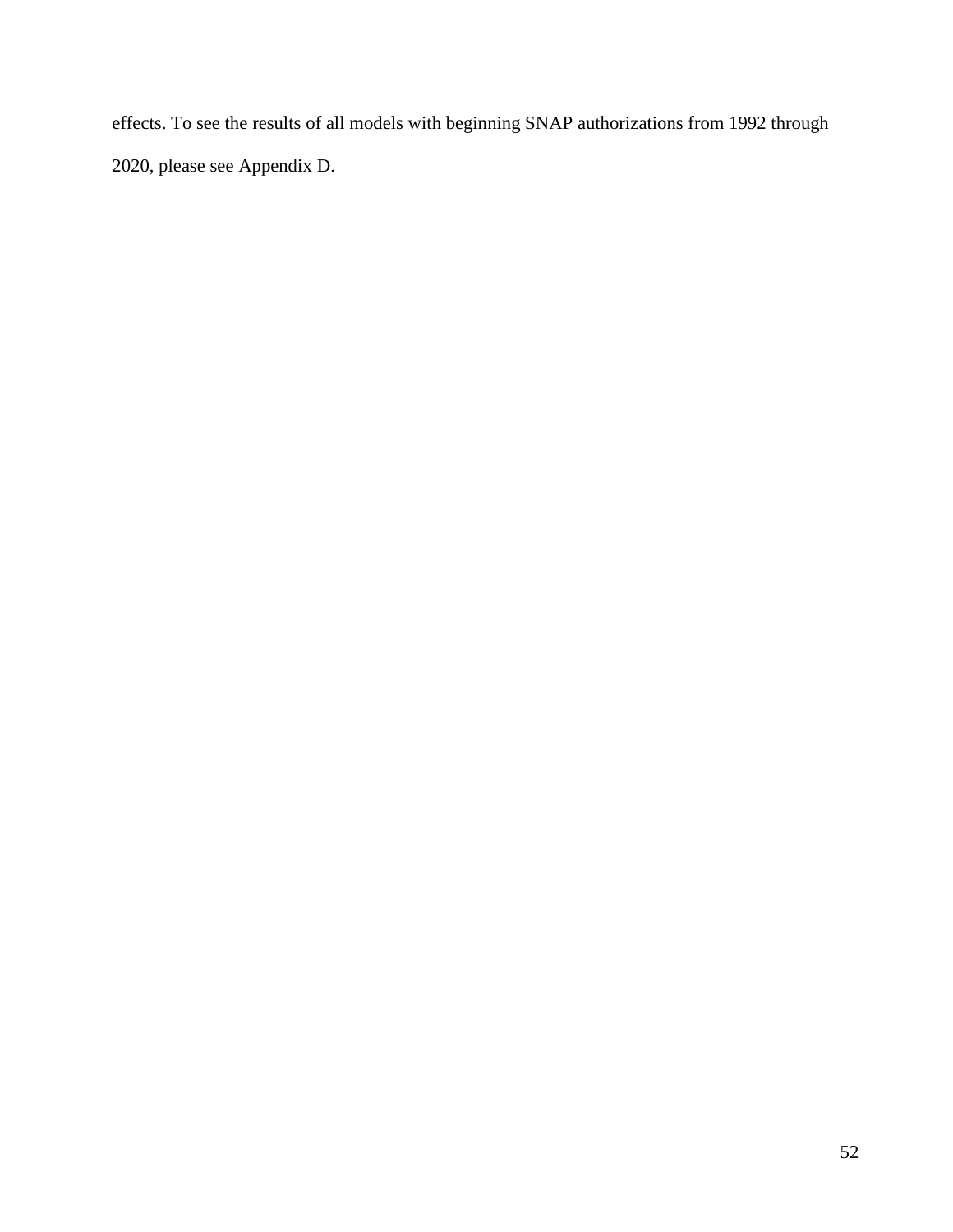#### **Chapter 6: Conclusions**

The use of survival analysis allowed for the potential relationship between dollar store presence and grocery store closures to be investigated. Using the SNAP authorizations of stores allowed for the inclusion of both grocery and dollar stores, in addition it guaranteed that the stores in the data carried healthy staple items. The results of this research suggest that the presence of dollar stores is not associated with an increase the likelihood of grocery store closures. In addition, the results support other research on the effect of dollar stores on food access (Chenarides, et al. 2021). Further, the decreasing effect dollar store annual payrolls have on the likelihood of grocery stores indicates that dollar stores with larger payrolls are not associated with the contribution to increased risk for grocery store closures. The effect of rural RUCC also indicates that the population definition of a region is associated with negatively impacting the hazard ratio of rural grocery store closures.

While the results found from the models are supportive of previous work, it should be noted that this thesis investigates the association of dollar store presence and grocery store closures. This does not mean that dollar stores are the cause of grocery store closures or lack thereof. The association between the two groups of stores can occur due to economic environmental factors surrounding the stores that can be attributed to the success or failure of the stores. An example of potential factors that could influence grocery store survivability that are not included in the model are zoning regulations. Some towns may have zoning regulations that prohibit the entrance of new dollar stores, and other regulations that could protect grocery incumbents. Zoning regulations could also result in grocery and dollar stores becoming located closely together because both are retail businesses. Dollar stores could also be complementary to grocery stores. Consumers could prefer to shop at grocery stores located closely to dollar stores

53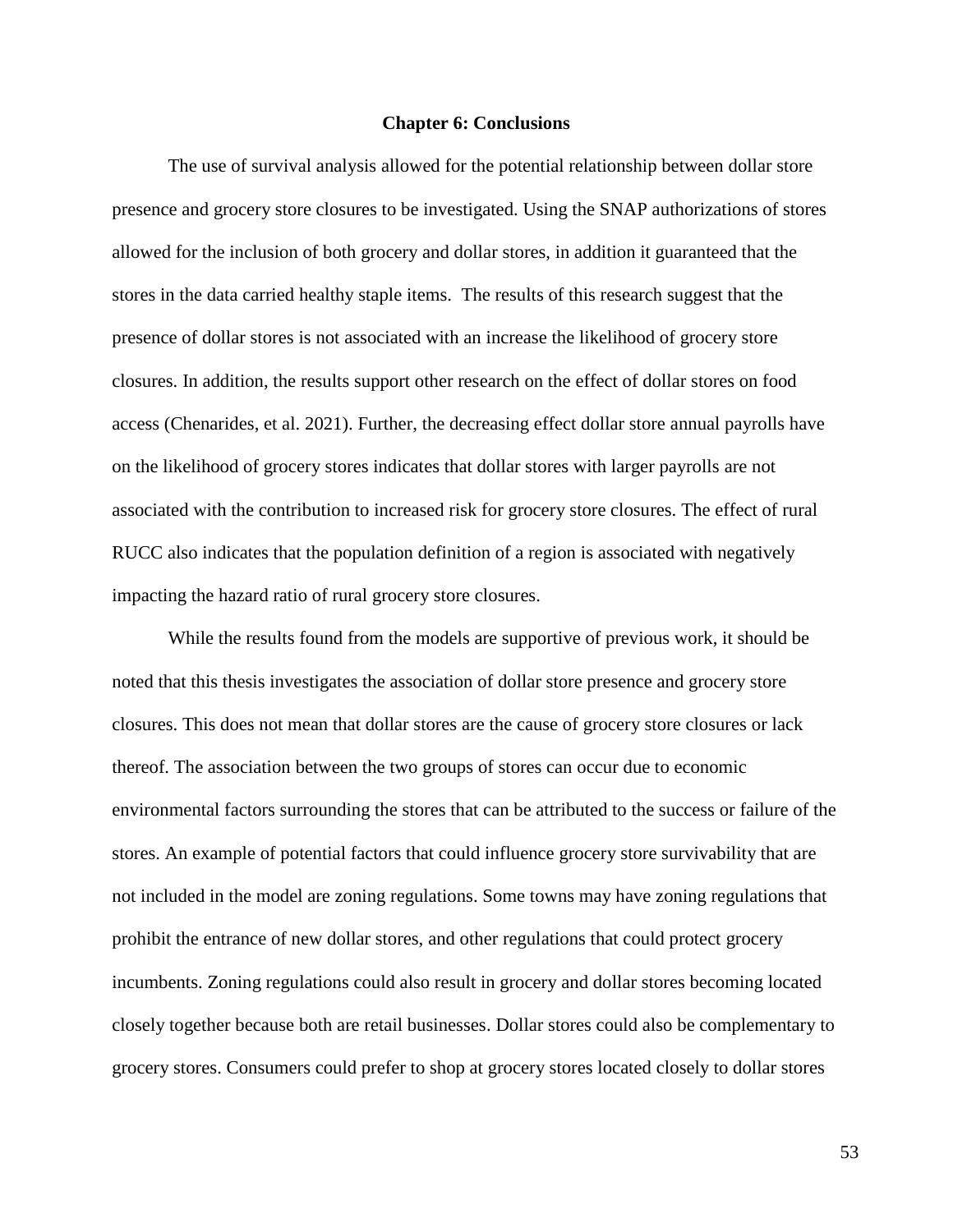due to convenience if they can purchase necessary items at a dollar store not stocked by a grocery store. In addition, migration of populations from rural to urban areas could be a factor affecting the survival of grocery stores as new strip malls might be anchored by a grocery store but also contain a dollar store. These mechanisms need to be explored further in future research.

While the results of this thesis support the findings of other studies, there are many limitations to this study. One of the largest limitations occurs due to the limited data concerning store closures. This data contained only stores with end authorizations dates beginning in 2004. This disproportionately represents the number of end authorizations, as there should in theory be store closures that result in the ending of SNAP authorization across all years of data instead of the introduction of end dates appearing well into the study period. In addition, the methods of calculating distances between dollar and grocery stores could have been improved with the use of road network mapping. While the method of calculating the distance between stores by the shortest distance between points is effective, there are circumstances where the results could be inaccurate. For example, in mountainous regions, the shortest distance between two points does not reflect the actual miles traveled to reach the destination. Other potential areas of further research could involve investigating methods of measurements for food access. It would be of interest to measure the ratio of the population of a region and the number of groceries stores available, and then evaluate the effect of dollar stores and the accessibility of healthy foods.

While there are limitations with this study, it does allow for the contribution to the limited area of research concerning the effect of dollar stores and the closures of grocery stores. In addition, research in this area is important to aid in recommendations for policy makers. Due to limited analysis concerning this niche of research, consumers will form opinions of the relationship between dollar stores and grocery stores based on personal perceptions. While

54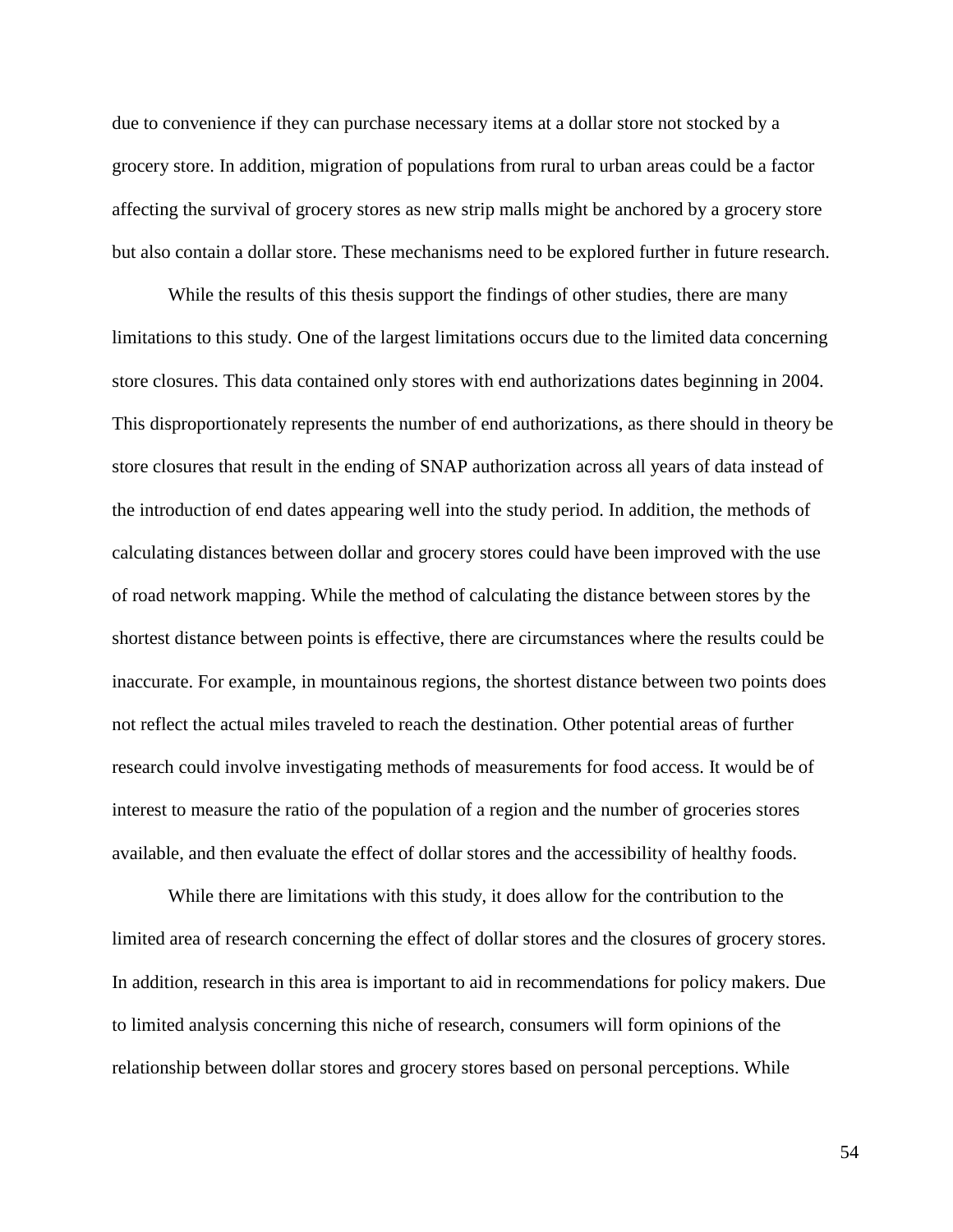observations and perceptions are important when conducting research, they need to be backed by data before a hypothesis can be accepted or rejected concerning the relationship between the two stores. In addition, policy makers should have access to research by which can be used to base regulations in addition to the opinions of their constituents.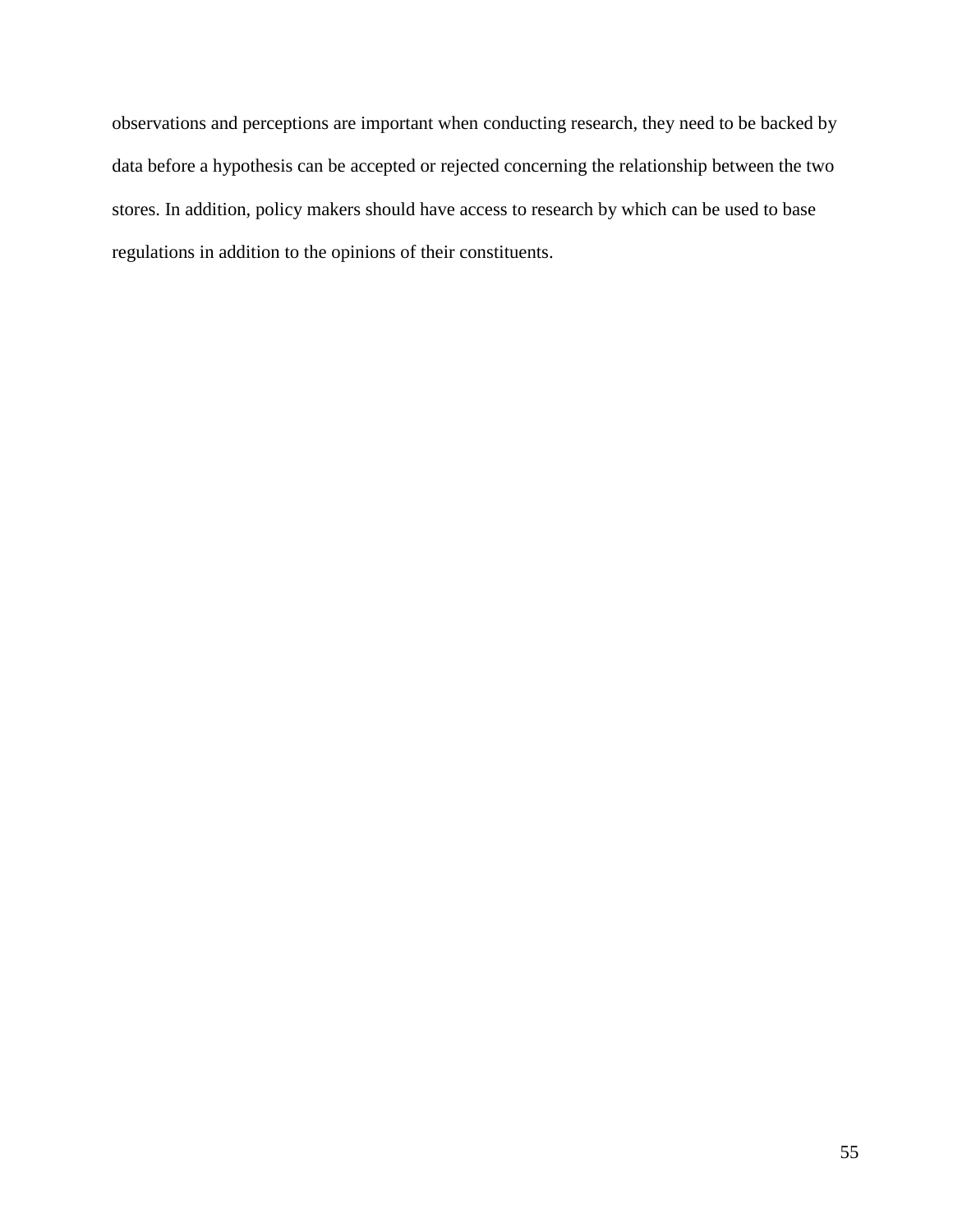### **References**

- Ansari, Talal. 2019. Facing a 'Food Desert,' Oklahoma City Wants Dollar Stores to Sell Fresh Food; Local Governments Across the Country are Placing Zoning Limits on Discount Stores, and Requiring them to Set Aside Space for Fresh Food. *Wall Street Journal (Online)*, Dec 15.
- Bardenhagen, Chris J., Courtney A. Pinard, Rich Pirog, and Amy Lazarus Yaroch. 2017. "Characterizing Rural Food Access in Remote Areas." *Journal of Community Health* 42 (5) (10): 1008-19.
- Bauner, Christoph, and Emily Wang.2019. The Effect of Competition on Pricing and Product Positioning: Evidence from Wholesale Club Entry. *International Journal of Industrial Organization* 67, 102525.
- Chenarides, Lauren, Clare Cho, Rodolfo M. Nayga, Jr., and Michael R. Thomsen. 2021. Dollar Stores and Food Deserts. *Applied Geography* 134.
- Cho, Clare Y. and Jill K. Clark. 2020. Disparities in Access to Supplemental Nutrition Assistance Program Retailers Over Time and Space. *Population Research and Policy Review* 39 (1) (02): 99-118.
- Caswell JA, Yaktine AL, editors. Supplemental Nutrition Assistance Program: Examining the Evidence to Define Benefit Adequacy. 2013. Washington (DC): National Academies Press (US); 2, History, Background, and Goals of the Supplemental Nutrition Assistance Program. Available from: https://www.ncbi.nlm.nih.gov/books/NBK206907/
- Coughenour, C., Bungum, T. J., & Regalado, M. N. (2018). Healthy Food Options at Dollar Discount Stores Are Equivalent in Quality and Lower in Price Compared to Grocery Stores: An Examination in Las Vegas, NV. *International journal of environmental research and public health*, *15*(12), 2773.
- Cyrus, T.L. 2021. Why do Countries Form Regional Trade Agreements? A Discrete Time Survival Analysis. *Open Econ Rev* 32, 417-34.
- Drichoutis, Andreas C., Rodolfo M. Nayga, Heather L. Rouse, and Michael R. Thomsen. 2015. "Food Environment and Childhood Obesity: The Effect of Dollar Stores." Health Economics Review 5 (1): 1-13.
- Findholt, N. E., Izumi, B. T., Nguyen, T., Pickus, H., & Chen, Z. 2014. Availability of Healthy Snack Foods and Beverages in Stores Near High-income Urban, Low-income Urban, and Rural Elementary and Middle Schools in Oregon. *Childhood Obesity, 10*(4), 342-8.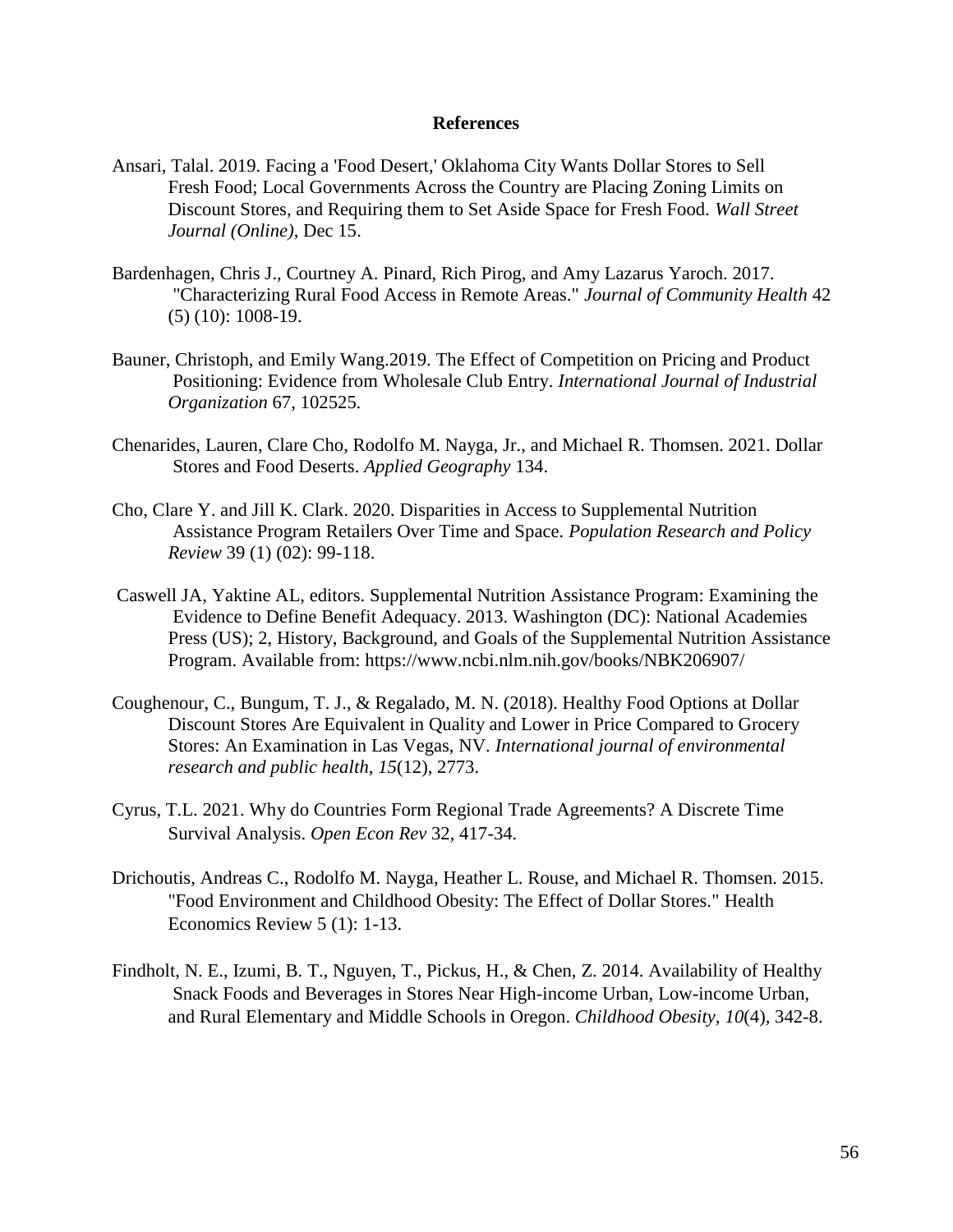- Food and Nutrition Service. 2021."Is My Store Eligible?" USDA Food and Nutrition Service| Food and Nutrition Service. Last modified 2021. https://www.fns.usda.gov/snap/retailer/eligible.
- Giovannetti, Giorgia, Giorgio Ricchiuti, and Margherita Velucchi.2011. Size, Innovation and Internationalization: a Survival Analysis of Italian Firms. *Applied Economics* 43, no. 12 (2011), 1511-20.
- Glennon, Dennis, and Peter Nigro. 2005.Measuring the Default Risk of Small Business Loans: A Survival Analysis Approach. *Journal of Money, Credit and Banking* 37, no. 5: 923–47.
- Hall, Jaclyn, Hee Deok Cho, Mildred Maldonado-Molina, Thomas J. George, Jr., Elizabeth A. Shenkman, and Ramzi G. Salloum. 2019.Rural-urban Disparities in Tobacco Retail Access in the Southeastern United States: CVS vs. the Dollar Stores. *Preventative Medicine* 15.
- Hijmans, Robert J. (2019).Geosphere: Spherical Trigonometry. R package version 1.5-10. https:/ /CRAN.R-project.org/package=geosphere
- Hosken, Daniel S., Luke M. Olson, and Loren K. Smith.2015. Can Entry or Exit Event Studies Inform Horizontal Merger Analysis? Evidence from Grocery Retailing. *Economic Inquiry* 54, no. 1, 342-60.
- James, Gareth M., Daniela Witten, Trevor Hastie, and Robert Tibshirani. 2021.Survival Analysis and Censored Data. In *An Introduction to Statistical Learning: With Applications in R*. Basingstoke: Springer Nature.
- Johnson, Kenneth M. and Daniel T. Lichter. 2020. "Metropolitan Reclassification and the Urbanization of Rural America." *Demography* 57 (5) (10): 1929-50.
- Kaufman, P.R., 1998[.Nontraditional Retailers Are Challenging Traditional Grocery Stores.](https://ideas.repec.org/a/ags/uersfr/234521.html) [Food Review/ National Food Review,](https://ideas.repec.org/s/ags/uersfr.html) United States Department of Agriculture, Economic Research Service, vol. 21(3), pages 1-3.
- Kishore, Jugal, ManishKumar Goel, and Pardeep Khanna. 2010. Understanding survival analysis:Kaplan-Meier estimate." *International Journal of Ayurveda Research* 1, no. 4, 274-78.
- Liese, Angela D., Kristina E. Weis, Delores Pluto, Emily Smith, and Andrew Lawson. (November 2007) Food Store Types, Availability, and Cost of Foods in a Rural Environment. *Journal of the American Dietic Association* 107, no. 111, 1916-23.
- Liu, Ji-Hong, Sonya J. Jones, Han Sun, Janice C. Probst, Anwar T. Merchant, and Philip Cavicchia. 2012. "Diet, Physical Activity, and Sedentary Behaviors as Risk Factors for Childhood Obesity: An Urban and Rural Comparison." *Childhood Obesity* 8 (5) (10): 440-8.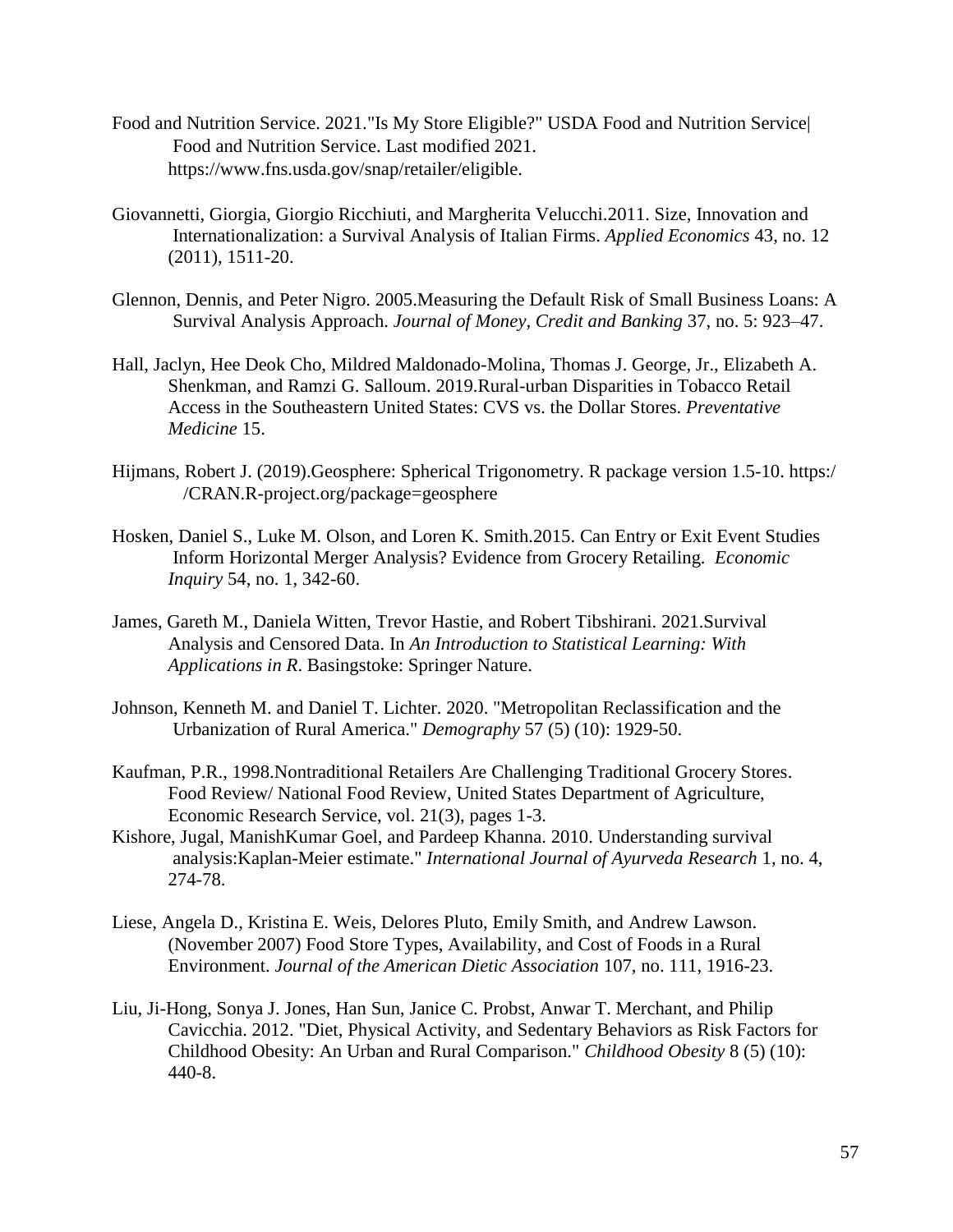Liu, Xian. 2012.*Survival Analysis: Models and Applications*. Hoboken: John Wiley & Sons: 3.

- Losada-Rojas, Lisa Lorena, Yue Ke, V. Dimitra Pyrialakou, and Konstantina Gkritza. 2021. "Access to Healthy Food in Urban and Rural Areas: An Empirical Analysis." *Journal of Transport & Health* 23: 101245.
- McEntee, Jesse, and Julian Agyeman. January 2010, Towards the development of a GIS method for identifying rural food deserts: Geographic access in Vermont, USA. *Applied Geography* 30, no. 1, 165-176.
- Pitts, S. B., Bringolf, K. R., Lawton, K. K., McGuirt, J. T., Wall-Bassett, E., Morgan, J., Laska, M. N., and Sharkey, J. R. 2013. Formative Evaluation for a Healthy Corner Store Initiative in Pitt County, North Carolina: Assessing the Rural Food Environment, Part 1. *Preventing chronic disease*, *10*, E121.
- Powell, Lisa M., Sandy Slater, Donka Mirtcheva, Yanjun Bao, and Frank J. Chaloupka. (March 2007) Food Store Availability and Neighborhood Characteristics in the United States. *Preventative Medicine* 44, no. 3, 189-95.
- Russell, Scott E., and C. Patrick Heidkamp. 2011. 'Food desertification': The Loss of a Major Supermarket in New Haven, Connecticut. *Applied Geography* 31, no. 4, 1197- 1209.
- Sharkey, Joseph R., and Scott Horel. Neighborhood Socioeconomic Deprivation and Minority Composition Are Associated with Better Potential Spatial Access to the Ground-Truthed Food Environment in a Large Rural Area. *The Journal of Nutrition* 138, no. 3 (March 2008), 620-27.
- Smith, M. L., Dickerson, J. B., Wendel, M. L., Ahn, S., Pulczinski, J. C., Drake, K. N., & Ory, M. G. 2013. The Utility of Rural and Underserved Designations in Geospatial Assessments of Distance Traveled to Healthcare Services: Implications for Public Health Research and Practice. *Journal of environmental and public health*, 960157.
- Stevens, Alexander, Clare Cho, Metin Çakır, Xiangwen Kong, and Michael Boland. 2021. The Food Retail Landscape Across Rural America, EIB-223, U.S. Department of Agriculture, Economic Research Service.
- Therneau, T. (2015). A Package for Survival Analysis in S. version 2.38, https://CRAN.R-project.org/package=survival>.
- USDA Food and Nutrition Service. A Short History of SNAP. USDA Food and Nutrition Service Food and Nutrition Service. 2018. [https://www.fns.usda.gov/snap/short-hi](ttps://www.fns.usda.gov/snap/short-h)storysnap#1974.

Vines, Brian.2021. "The Truth about those Dollar Stores." *Consumer Reports* 86, no. 11: 48.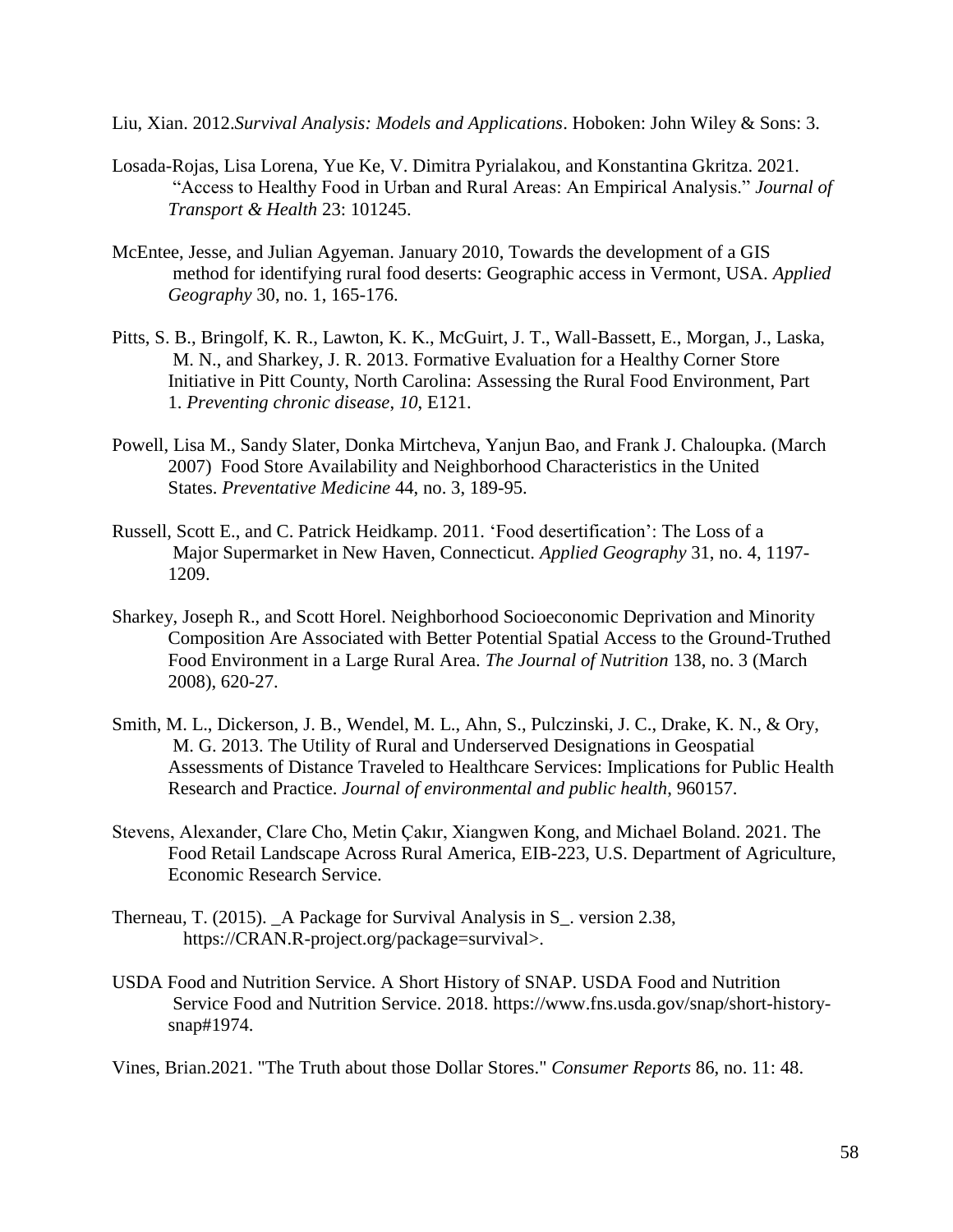- Walters, Stephen J. *What is a Cox model?* Hayward Medical Communications, 2009. [http://www.bandolier.org.uk/painres/download/whatis/COX\\_MODEL.pdf.](http://www.bandolier.org.uk/painres/download/whatis/COX_MODEL.pdf)
- Warren, Joshua L., and Penny Gordon-Larsen. 2018. Factors Associated with Supermarket and Convenience Store Closure: a Discrete Time Spatial Survival Modelling Approach. *Journal of the Royal Statistical Society. Series A, Statistics in Society* 181, no. 3:783-802.
- Xue, H., X. Cheng, P. Jia, and Y. Wang. 2021.Road Network Intersection Density and Childhood Obesity Risk in the US: a national longitudinal study. *Public Health* 178, 31- 7.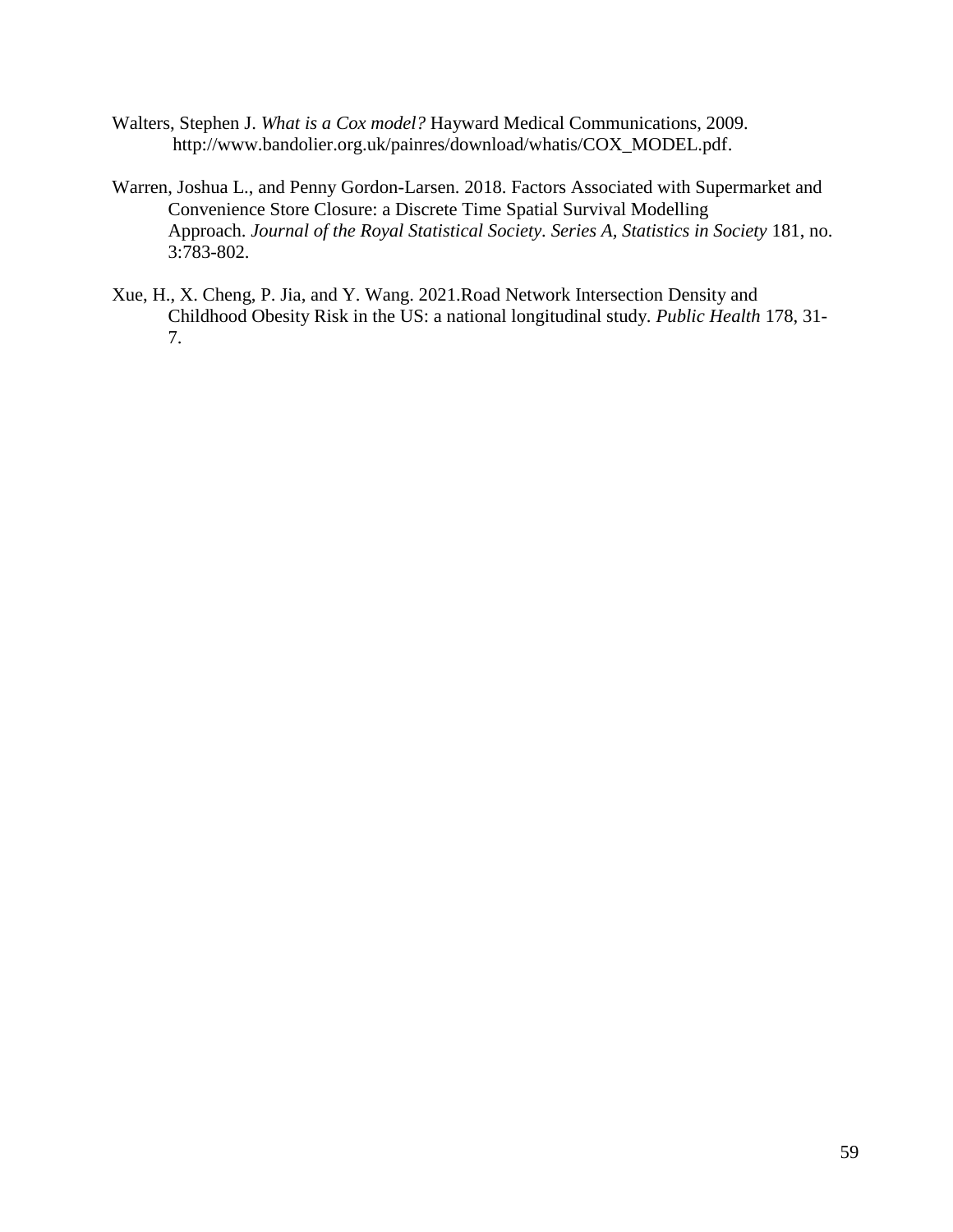## **Appendices**

## **Appendix A:**

*Create function to count dollar stores in given radius. Convert measurements from meters to miles:*

 $d$ ollCount<-function(x,y,year,r1,r2,r3,r4,r5,r6){ distMat<-distm(c(x,y),cbind(Dollar[Dollar\$Start<=year&Dollar\$End>=year, ("Longitude","Latitude")]),fun = distHaversine)

```
r1 <-sum(distMat/1609.34 <= r1)
r2 <-sum(distMat/1609.34 \leq -r2)
r3 < -sum(distMat/1609.34 < -r3)r4 < -sum(distMat/1609.34 < -r4)r5 < -sum(distMat/1609.34 < = r5)r6 < -sum(distMat/1609.34 < = r6)return (c(r1,r2,r3,r4,r5,r6)) }
```
*Set up a loop to count dollar stores in programmed radii for each grocery store observation:*

```
cl<-makeCluster(cores-5)
registerDoParallel(cl)
n<-nrow(Grocery); n
finalMatrix <- foreach(i=seq(n), .combine=rbind,.packages="geosphere") %dopar% {
tempMatrix = c(i, dollarCount(Grocery$Longitude[i]), Grocery$Latitude[i],
                Grocery$year[i],
                 1,2.5,5,10,15,20)
\overline{\phantom{a}} tempMatrix
}
stopCluster(cl)
```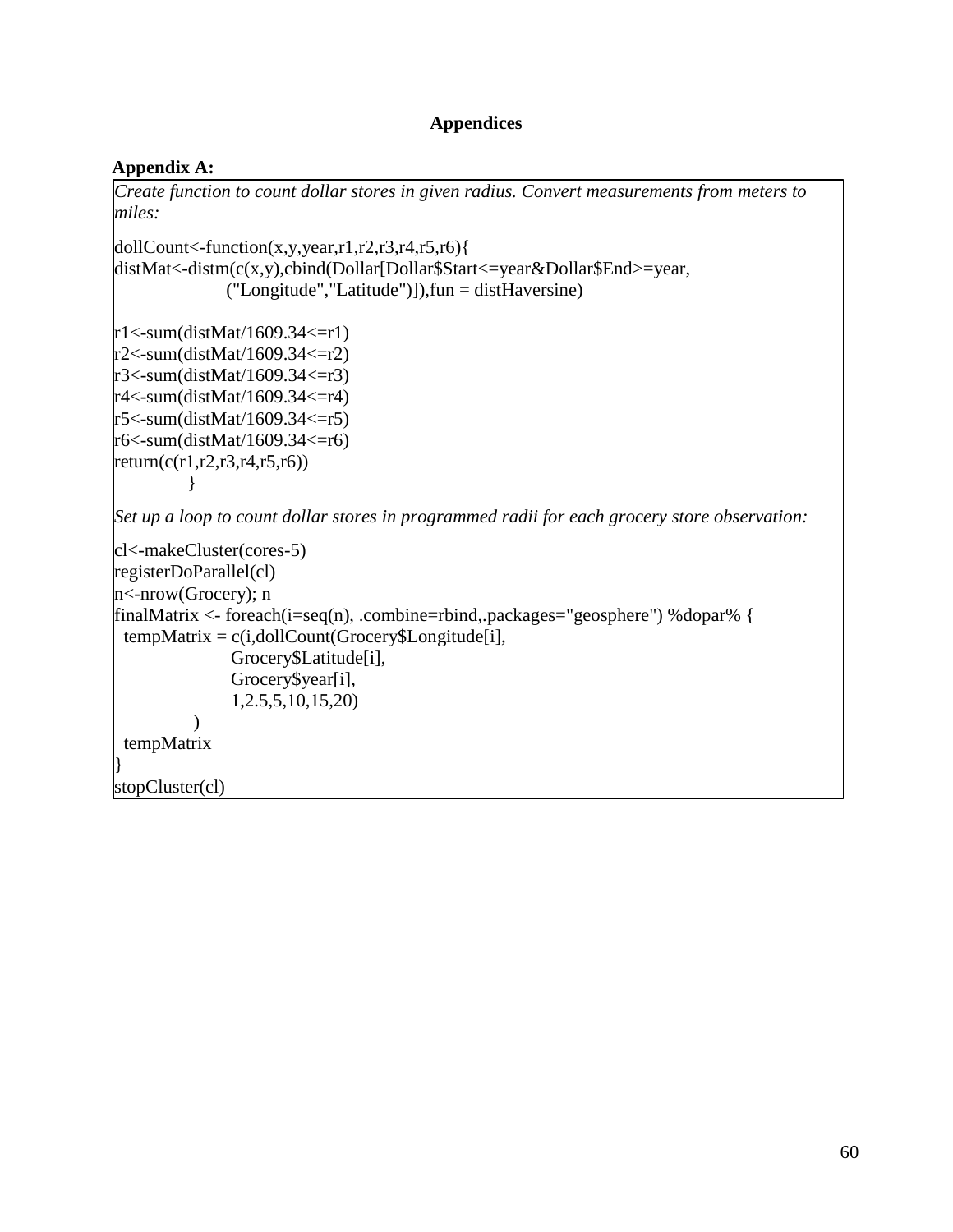# **Appendix B:**

|                                             | Cox Proportional Hazard Models |               |                                                                                                                                                          |  |
|---------------------------------------------|--------------------------------|---------------|----------------------------------------------------------------------------------------------------------------------------------------------------------|--|
|                                             |                                | Model         |                                                                                                                                                          |  |
|                                             | (1)                            | (2)           | (3)                                                                                                                                                      |  |
| Dollar Stores within 10 miles               | $-0.133***$                    | $-0.158***$   | $-0.144***$                                                                                                                                              |  |
|                                             | (0.004)                        | (0.005)       | (0.005)                                                                                                                                                  |  |
|                                             |                                |               |                                                                                                                                                          |  |
| Non-adjacent, Pop.>= 20,000                 |                                | $-0.049$      | $-0.053$                                                                                                                                                 |  |
|                                             |                                | (0.051)       | (0.051)                                                                                                                                                  |  |
| Adjacent, Pop. 2,500-19,999                 |                                | $-0.339***$   | $-0.289***$                                                                                                                                              |  |
|                                             |                                | (0.034)       | (0.036)                                                                                                                                                  |  |
|                                             |                                | $-0.403***$   | $-0.363***$                                                                                                                                              |  |
| Non-adjacent, Pop. 2,500-19,999             |                                | (0.040)       | (0.042)                                                                                                                                                  |  |
|                                             |                                |               |                                                                                                                                                          |  |
| Adjacent, Pop. <2,500, completely rural     |                                | $-0.440***$   | $-0.403***$                                                                                                                                              |  |
|                                             |                                | (0.057)       | (0.059)                                                                                                                                                  |  |
| Non-adjacent, Pop. <2,500, completely rural |                                | $-0.568***$   | $-0.609***$                                                                                                                                              |  |
|                                             |                                | (0.053)       | (0.057)                                                                                                                                                  |  |
|                                             |                                |               |                                                                                                                                                          |  |
| Poverty                                     |                                |               | $0.008*$                                                                                                                                                 |  |
|                                             |                                |               | (0.005)                                                                                                                                                  |  |
| Median Income                               |                                |               | $-0.006$                                                                                                                                                 |  |
|                                             |                                |               | (0.004)                                                                                                                                                  |  |
|                                             |                                |               |                                                                                                                                                          |  |
| Median Home Value                           |                                |               | $-0.001**$                                                                                                                                               |  |
|                                             |                                |               | (0.0004)                                                                                                                                                 |  |
| Grocery Store Annual Payroll                |                                |               | $-2.418*$                                                                                                                                                |  |
|                                             |                                |               | (1.240)                                                                                                                                                  |  |
|                                             |                                |               |                                                                                                                                                          |  |
| Dollar Store Annual Payroll                 |                                |               | $-83.225***$<br>(4.798)                                                                                                                                  |  |
|                                             |                                |               |                                                                                                                                                          |  |
| Percent White                               |                                |               | 1.083                                                                                                                                                    |  |
|                                             |                                |               | (1.967)                                                                                                                                                  |  |
| Percent Black                               |                                |               | 1.016                                                                                                                                                    |  |
|                                             |                                |               | (1.963)                                                                                                                                                  |  |
|                                             |                                |               |                                                                                                                                                          |  |
| Percent Asian                               |                                |               | $-0.073$                                                                                                                                                 |  |
|                                             |                                |               | (2.690)                                                                                                                                                  |  |
| Percent American Indian                     |                                |               | 1.137                                                                                                                                                    |  |
|                                             |                                |               | (2.040)                                                                                                                                                  |  |
| Percent Hispanic                            |                                |               |                                                                                                                                                          |  |
|                                             |                                |               | 0.104<br>(0.160)                                                                                                                                         |  |
|                                             |                                |               |                                                                                                                                                          |  |
| Percent Native Hawaiian                     |                                |               | $-11.150$                                                                                                                                                |  |
|                                             |                                |               | (9.546)                                                                                                                                                  |  |
| Observations                                | 15,813                         | 15,813        | 15,801                                                                                                                                                   |  |
| R <sub>2</sub>                              | 0.089                          | 0.099         | 0.122                                                                                                                                                    |  |
| Max. Possible R2                            | 1.000                          | 1.000         | 1.000                                                                                                                                                    |  |
| Log Likelihood                              | $-64,548.620$                  | $-64,455.780$ | $-64,145.040$                                                                                                                                            |  |
| Wald Test<br>LR Test                        |                                |               | $1,298.350***$ (df = 48) $1,492.930***$ (df = 53) $1,899.270***$ (df = 64)<br>$1,467.711***$ (df = 48) $1,653.394***$ (df = 53) $2,050.969***$ (df = 64) |  |
| Score (Logrank) Test                        |                                |               | $1,287.803***$ (df = 48) $1,455.519***$ (df = 53) $1,848.488***$ (df = 64)                                                                               |  |
|                                             |                                |               |                                                                                                                                                          |  |
| Note:                                       |                                |               | *p<0.1; **p<0.05; ***p<0.01                                                                                                                              |  |

61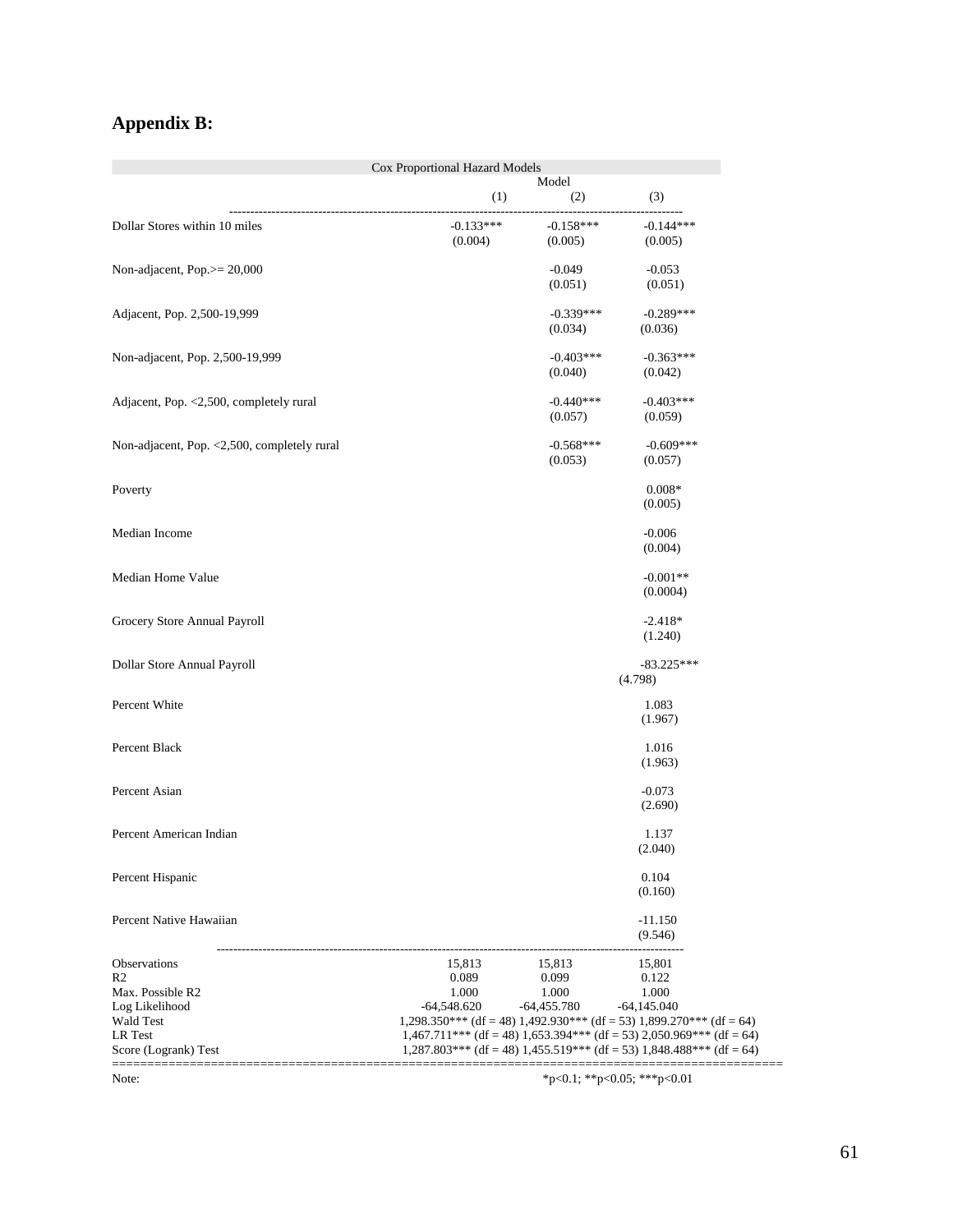|                                         | Rural Grocery Stores with SNAP Authorizations: 1965-2020<br>Dollar Store Radius 2.5 Miles |                        |                        |
|-----------------------------------------|-------------------------------------------------------------------------------------------|------------------------|------------------------|
|                                         | <b>All Rural Stores</b>                                                                   | Adjacent to Metro      | Non-Adjacent to Metro  |
| Dollar Stores radius 2.5 miles          | $-0.245***$<br>(0.010)                                                                    | $-0.230***$<br>(0.012) | $-0.277***$<br>(0.017) |
| Non-adj., Pop. $>= 20,000$              | 0.029<br>(0.051)                                                                          |                        |                        |
| Adj., Pop. 2,500-19,999                 | $-0.073**$<br>(0.034)                                                                     | $-0.065*$<br>(0.037)   |                        |
| Non-adj., Pop. 2,500-19,999             | $-0.125***$<br>(0.041)                                                                    |                        | $-0.231***$<br>(0.058) |
| Adj., Pop. <2,500, completely rural     | $-0.167***$<br>(0.058)                                                                    | $-0.187***$<br>(0.064) |                        |
| Non-adj., Pop. <2,500, completely rural | $-0.377***$<br>(0.057)                                                                    |                        | $-0.440***$<br>(0.073) |
| Poverty                                 | 0.007<br>(0.005)                                                                          | 0.008<br>(0.007)       | 0.010<br>(0.008)       |
| Median Income                           | $-0.009**$<br>(0.004)                                                                     | $-0.005$<br>(0.006)    | $-0.011$<br>(0.007)    |
| Median Home Value                       | $-0.001$<br>(0.0004)                                                                      | $-0.001**$<br>(0.001)  | $-0.0001$<br>(0.001)   |
| Grocery Store Annual Payroll            | $-2.520**$                                                                                | 0.898                  | $-5.138***$            |

# **Appendix C:**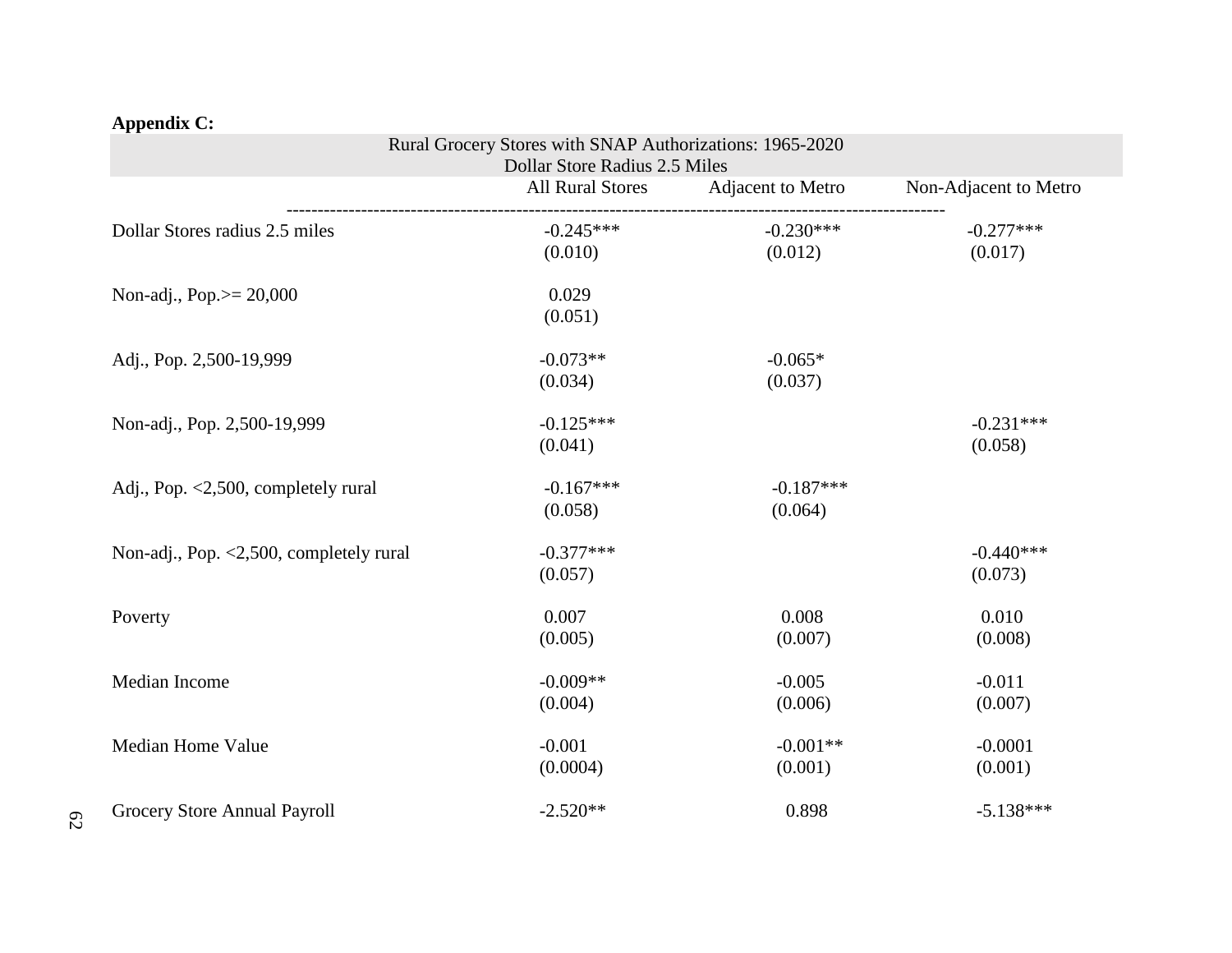| Rural Grocery Stores with SNAP Authorizations: 1965-2020<br>Dollar Store Radius 2.5 Miles |                          |                          |                             |  |
|-------------------------------------------------------------------------------------------|--------------------------|--------------------------|-----------------------------|--|
| Dollar Store Annual Payroll                                                               | (1.244)                  | (1.799)                  | (1.826)                     |  |
|                                                                                           | 92.278***                | $-115.615***$            | $-66.604***$                |  |
|                                                                                           | (4.912)                  | (6.730)                  | (7.109)                     |  |
| Percent White                                                                             | 1.795                    | $-0.521$                 | 3.504                       |  |
|                                                                                           | (1.960)                  | (2.975)                  | (2.908)                     |  |
| Percent Black                                                                             | 2.222                    | $-0.054$                 | 3.924                       |  |
|                                                                                           | (1.956)                  | (2.962)                  | (2.914)                     |  |
| Percent Asian                                                                             | 0.966                    | $-3.769$                 | 3.245                       |  |
|                                                                                           | (2.653)                  | (4.813)                  | (3.476)                     |  |
| Percent American Indian                                                                   | 1.799                    | $-0.765$                 | 3.478                       |  |
|                                                                                           | (2.032)                  | (3.162)                  | (2.975)                     |  |
| Percent Hispanic                                                                          | $0.326**$                | 0.128                    | $0.649**$                   |  |
|                                                                                           | (0.159)                  | (0.208)                  | (0.262)                     |  |
| Percent Native Hawaiian                                                                   | $-9.142$                 | $-2.037$                 | $-6.122$                    |  |
|                                                                                           | (9.380)                  | (17.729)                 | (11.895)                    |  |
| Observations                                                                              | 15,801                   | 9,853                    | 5,948                       |  |
| R <sub>2</sub>                                                                            | 0.105                    | 0.115                    | 0.101                       |  |
| Max. Possible R2                                                                          | 1.000                    | 1.000                    | 0.999                       |  |
| Log Likelihood                                                                            | $-64,298.290$            | $-38,382.020$            | $-21,021.610$               |  |
| <b>Wald Test</b>                                                                          | $1,691.530***$ (df = 64) | $1,174.880***$ (df = 60) | $591.800***$ (df = 58)      |  |
| LR Test                                                                                   | $1,744.464***$ (df = 64) | $1,198.962***$ (df = 60) | 635.113*** (df = 58)        |  |
| Score (Logrank) Test                                                                      | $1,661.947***$ (df = 64) | $1,147.361***$ (df = 60) | 623.649*** (df = 58)        |  |
| Note:                                                                                     |                          |                          | *p<0.1; **p<0.05; ***p<0.01 |  |

63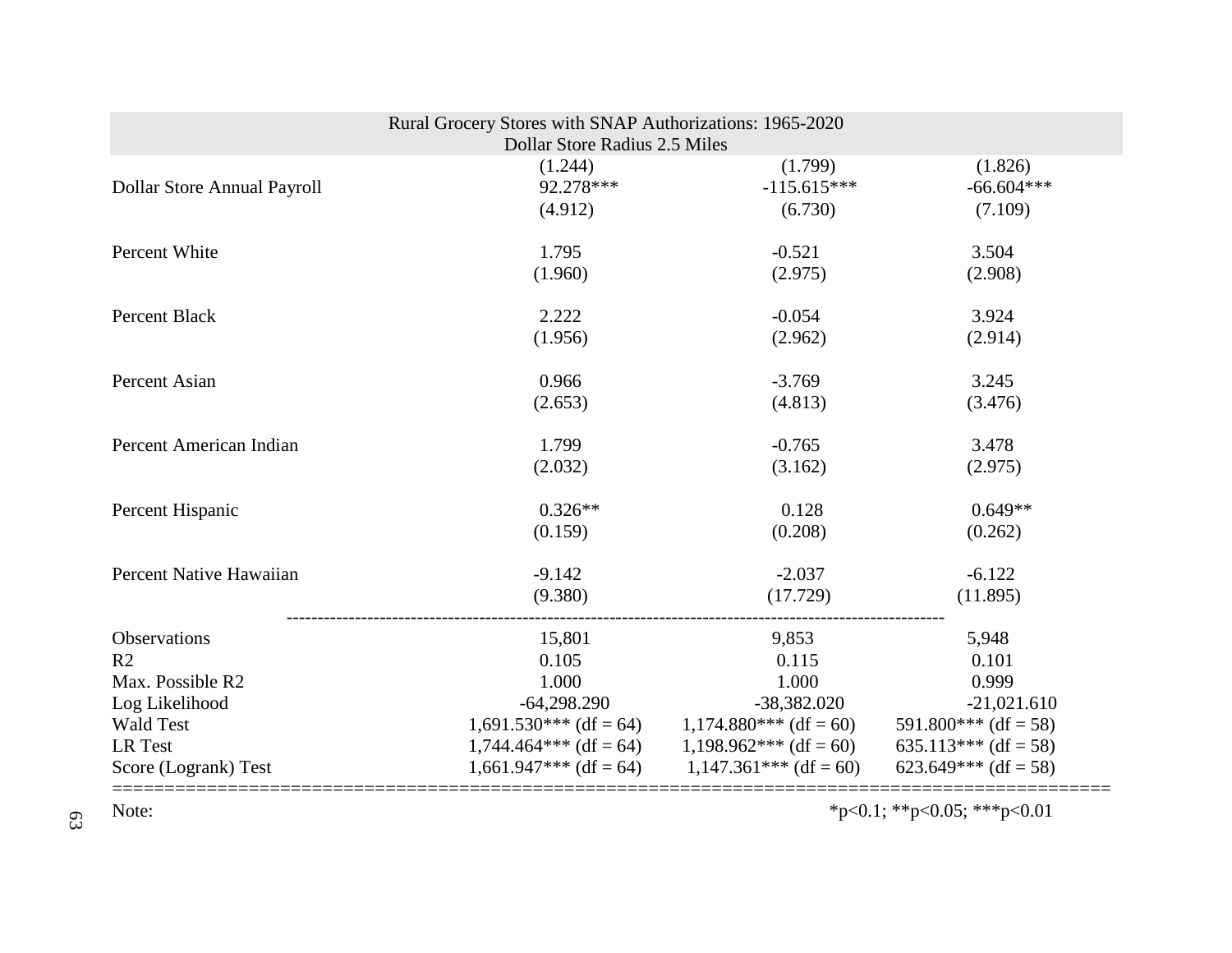## Metro Grocery Stores with SNAP Authorizations: 1965-2020 Dollar Store Radius 2.5 Miles

# Metro Grocery with SNAP Authorizations 1965-2020

| Dollar Stores radius 2.5 miles | $-0.030***$ |
|--------------------------------|-------------|
|                                | (0.001)     |
|                                |             |
| Metro, Pop. 250,000-1 Mil.     | $-0.095***$ |
|                                | (0.016)     |
| Metro, Pop. < 250,000          | $-0.031$    |
|                                | (0.023)     |
| Poverty                        | $0.011***$  |
|                                | (0.003)     |
| Median Income                  | $-0.015***$ |
|                                | (0.001)     |
| <b>Median Home Value</b>       | $0.0004***$ |
|                                | (0.0001)    |
| Grocery Store Annual Payroll   | $-0.284$    |
|                                | (1.211)     |
|                                |             |
| Dollar Store Annual Payroll    | 0.551       |
|                                | (1.219)     |
| Percent White                  | 0.804       |
|                                | (1.240)     |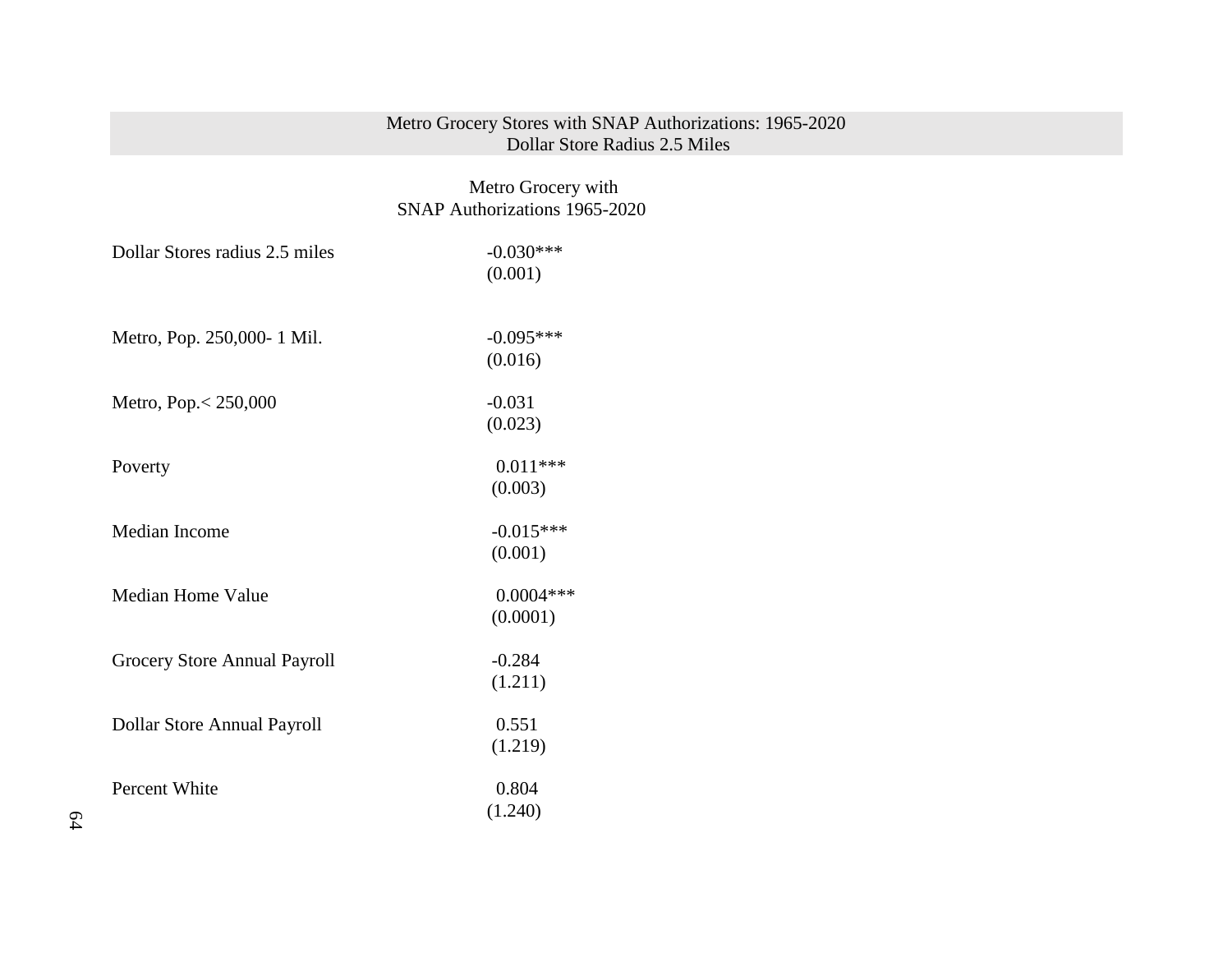# Metro Grocery Stores with Dollar Store Radius 2.5 Miles

| Percent Black                     | 0.293<br>(1.373) |                                                        |
|-----------------------------------|------------------|--------------------------------------------------------|
| Percent Asian                     | $0.850***$       |                                                        |
|                                   | (0.057)          |                                                        |
| Percent American Indian           | 1.006            |                                                        |
|                                   | (5.078)          |                                                        |
| Percent Hispanic                  | 17.071 ***       |                                                        |
|                                   | (1.109)          |                                                        |
| Percent Native Hawaiian           | $-302.204***$    |                                                        |
|                                   | (7.774)          |                                                        |
|                                   |                  |                                                        |
| Observations                      | 80,992           |                                                        |
| R <sub>2</sub>                    | 0.083            |                                                        |
| Max. Possible R2                  | 1.000            |                                                        |
| Log Likelihood                    | -399,263.000     |                                                        |
| Wald Test (df = $64$ )            | 6,883.430***     |                                                        |
| LR Test $(df = 64)$               | 7,030.428***     |                                                        |
| Score (Logrank) Test (df = $64$ ) | 6,851.583***     |                                                        |
| Note:                             |                  | =======================<br>*p<0.1; **p<0.05; ***p<0.01 |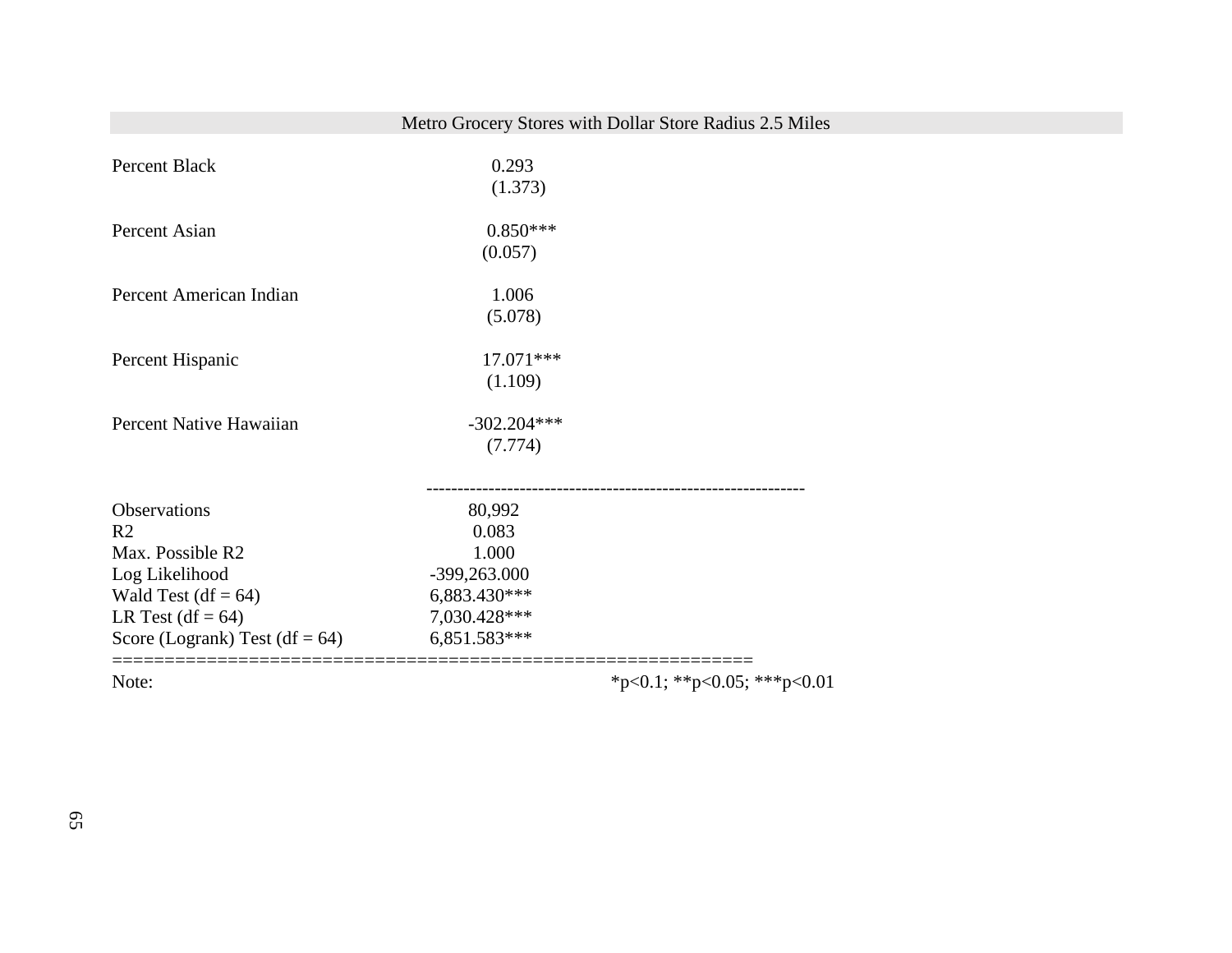|                                         | Rural Grocery Stores with SNAP Authorizations: 1965-2020<br>Dollar Store Radius 5 Miles |                        |                        |
|-----------------------------------------|-----------------------------------------------------------------------------------------|------------------------|------------------------|
|                                         | <b>All Rural Stores</b>                                                                 | Adjacent to Metro      | Non-Adjacent to Metro  |
| Dollar Stores radius 5 miles            | $-0.179***$<br>(0.007)                                                                  | $-0.166***$<br>(0.008) | $-0.207***$<br>(0.013) |
| Non-adj., Pop. $> = 20,000$             | 0.028<br>(0.051)                                                                        |                        |                        |
| Adj., Pop. 2,500-19,999                 | $-0.177***$<br>(0.035)                                                                  | $-0.159***$<br>(0.038) |                        |
| Non-adj., Pop. 2,500-19,999             | $-0.222***$<br>(0.042)                                                                  |                        | $-0.344***$<br>(0.059) |
| Adj., Pop. <2,500, completely rural     | $-0.276***$<br>(0.059)                                                                  | $-0.283***$<br>(0.064) |                        |
| Non-adj., Pop. <2,500, completely rural | $-0.463***$<br>(0.057)                                                                  |                        | $-0.545***$<br>(0.074) |
| Poverty                                 | 0.007<br>(0.005)                                                                        | 0.009<br>(0.007)       | 0.007<br>(0.008)       |
| Median Income                           | $-0.009**$<br>(0.004)                                                                   | $-0.004$<br>(0.006)    | $-0.012*$<br>(0.007)   |
| <b>Median Home Value</b>                | $-0.0005$<br>(0.0004)                                                                   | $-0.001**$<br>(0.001)  | 0.00000<br>(0.001)     |
| Grocery Store Annual Payroll            | $-2.270*$                                                                               | 1.221                  | $-4.960***$            |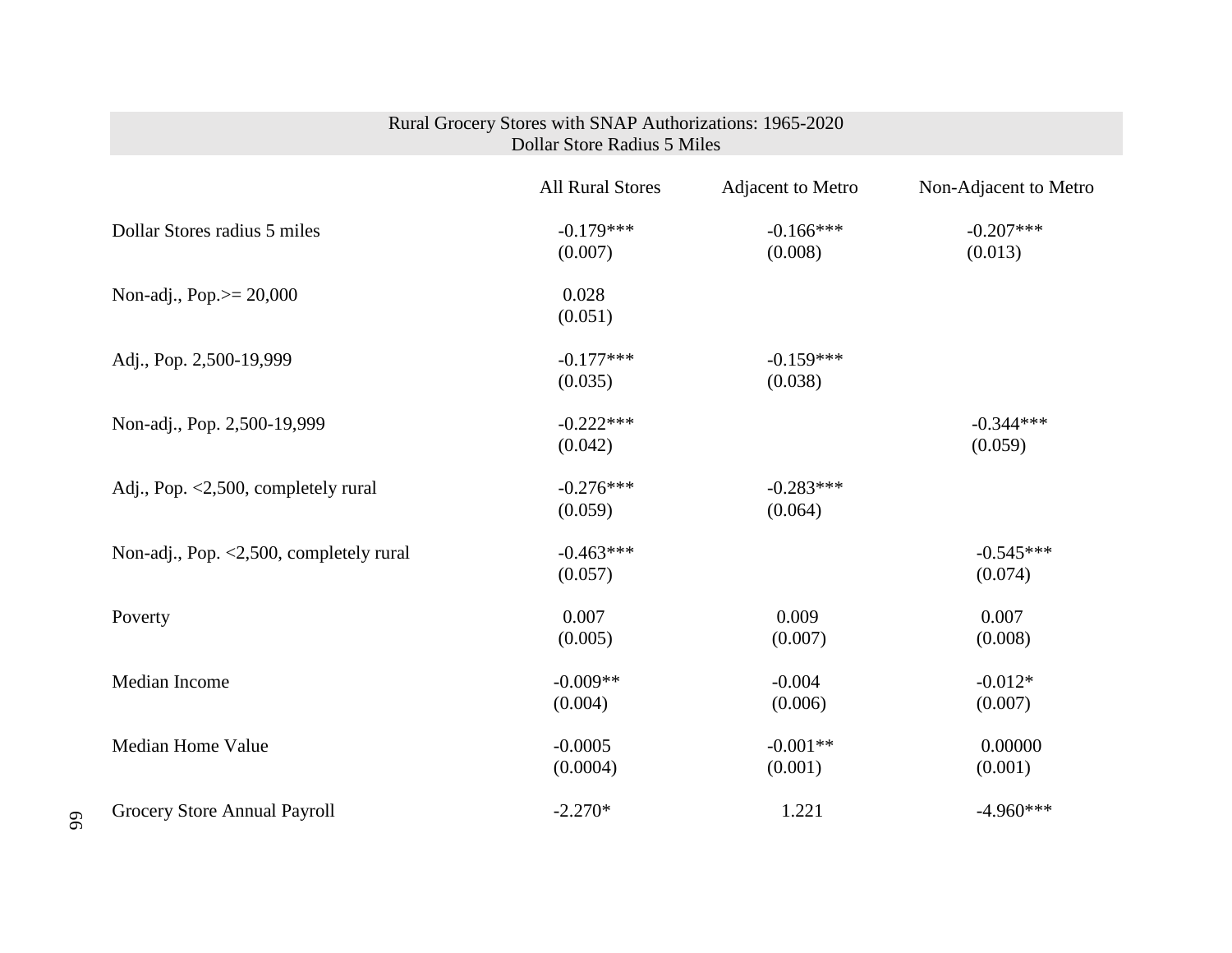|                             | Rural Grocery Stores with SNAP Authorizations: 1965-2020<br><b>Dollar Store Radius 5 Miles</b> |                                                   |                      |
|-----------------------------|------------------------------------------------------------------------------------------------|---------------------------------------------------|----------------------|
|                             | (1.243)                                                                                        | (1.796)                                           | (1.831)              |
| Dollar Store Annual Payroll | $-92.782***$                                                                                   | $-115.209***$                                     | $-67.612***$         |
|                             | (4.885)                                                                                        | (6.695)                                           | (7.073)              |
| Percent White               | 1.830                                                                                          | $-0.899$                                          | 4.037                |
|                             | (1.977)                                                                                        | (2.985)                                           | (2.930)              |
| Percent Black               | 2.112                                                                                          | $-0.586$                                          | 4.327                |
|                             | (1.973)                                                                                        | (2.973)                                           | (2.935)              |
| Percent Asian               | 0.898                                                                                          | $-4.353$                                          | 3.679                |
|                             | (2.677)                                                                                        | (4.801)                                           | (3.515)              |
| Percent American Indian     | 1.834                                                                                          | $-1.254$                                          | 4.131                |
|                             | (2.050)                                                                                        | (3.172)                                           | (2.997)              |
| Percent Hispanic            | 0.209                                                                                          | 0.015                                             | $0.550**$            |
|                             | (0.159)                                                                                        | (0.208)                                           | (0.264)              |
| Percent Native Hawaiian     | $-8.560$                                                                                       | $-5.528$                                          | $-2.461$             |
|                             | (9.545)                                                                                        | (17.806)                                          | (12.213)             |
| Observations                | 15,801                                                                                         | 9,853                                             | 5,948                |
| R <sub>2</sub>              | 0.108                                                                                          | 0.118                                             | 0.105                |
| Max. Possible R2            | 1.000                                                                                          | 1.000                                             | 0.999                |
| Log Likelihood              | $-64,268.690$                                                                                  | $-38,362.580$                                     | $-21,010.790$        |
| <b>Wald Test</b>            |                                                                                                | $1,705.660***$ (df = 64) $1,173.710***$ (df = 60) | 609.100*** (df = 58) |
| LR Test                     | $1,803.668***$ (df = 64)                                                                       | $1,237.836***$ (df = 60)                          | 656.769*** (df = 58) |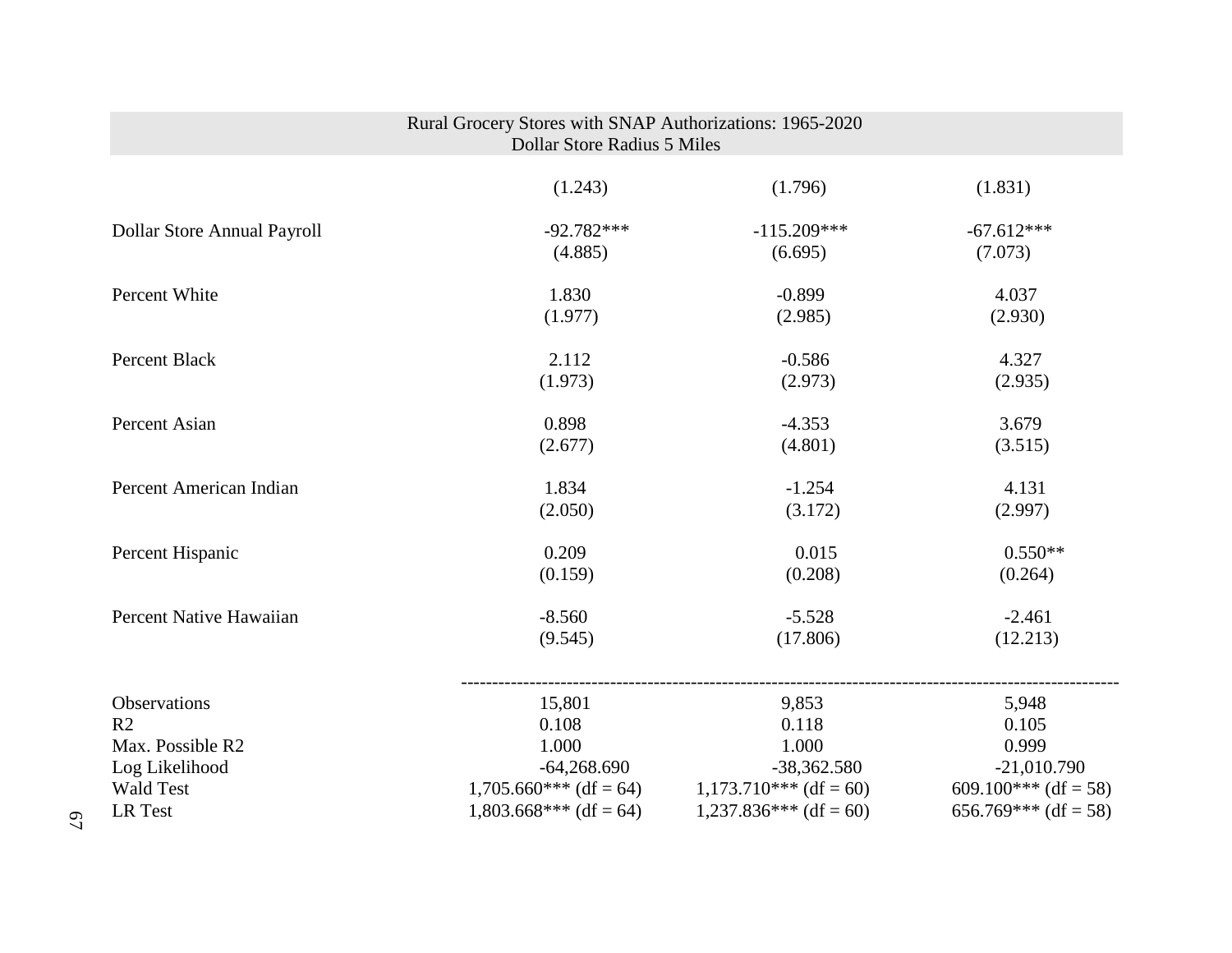| Score (Logrank) Test | $1,672.269***$ (df = 64) | $1,148.798***$ (df = 60) | $639.674***$ (df = 58)      |
|----------------------|--------------------------|--------------------------|-----------------------------|
| Note:                |                          |                          | *p<0.1; **p<0.05; ***p<0.01 |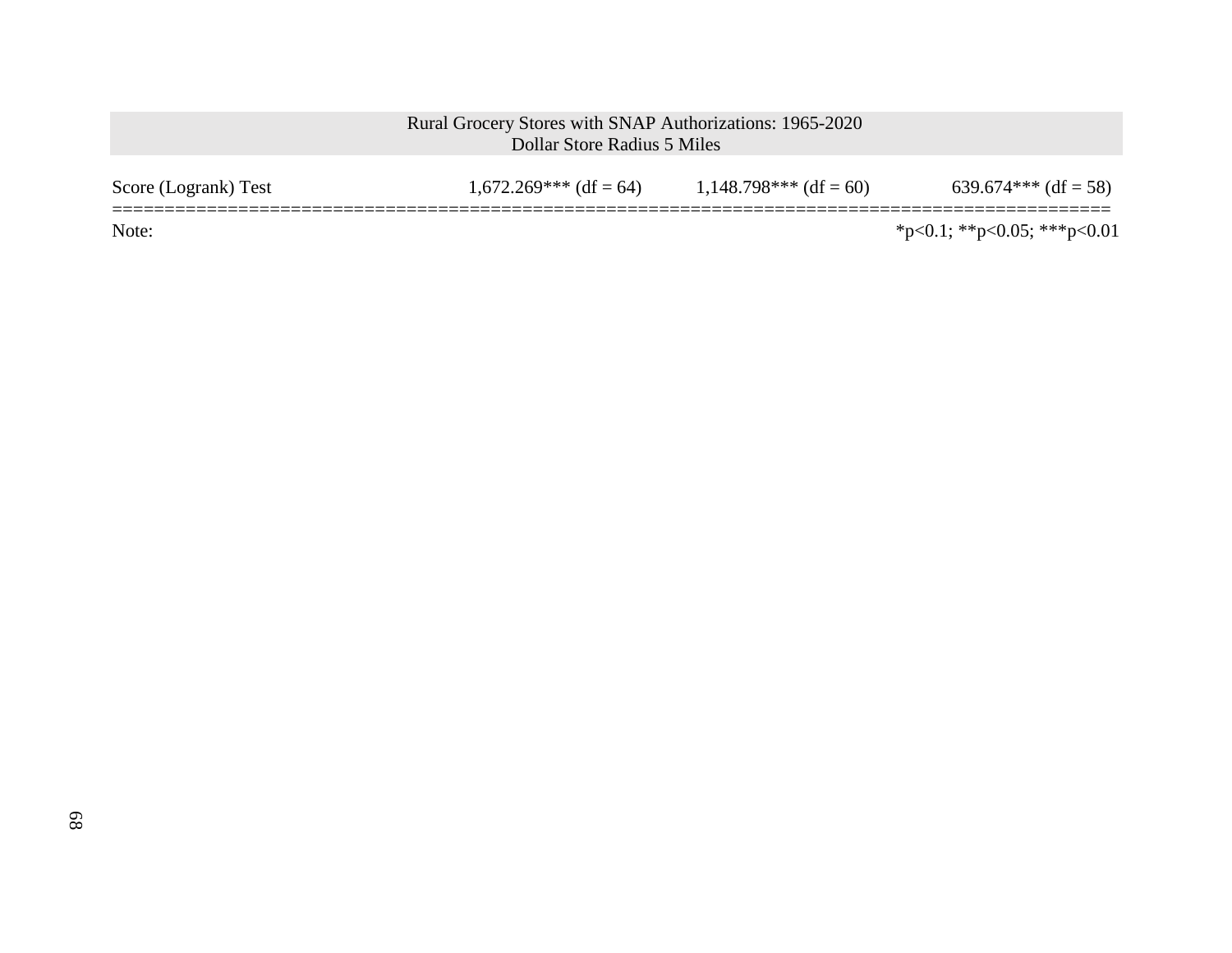# Metro Grocery Stores with Dollar Store Radius 5 Miles

 Metro Grocery with SNAP Authorizations 1965-2020

| Dollar Stores radius 5 miles | $-0.022***$   |
|------------------------------|---------------|
|                              | (0.0005)      |
| Metro, Pop. 250,000-1 Mil.   | $-0.145***$   |
|                              | (0.016)       |
| Metro, Pop. < 250,000        | $-0.132***$   |
|                              | (0.023)       |
| Poverty                      | $0.008***$    |
|                              | (0.003)       |
| Median Income                | $-0.020***$   |
|                              | (0.01)        |
| <b>Median Home Value</b>     | $0.001***$    |
|                              | (0.0001)      |
| Grocery Store Annual Payroll | 14.724***     |
|                              | (1.112)       |
| Dollar Store Annual Payroll  | $-280.219***$ |
|                              | (7.498)       |
| Percent White                | $-1.312$      |
|                              | (1.211)       |
| Percent Black                | $-0.118$      |
|                              |               |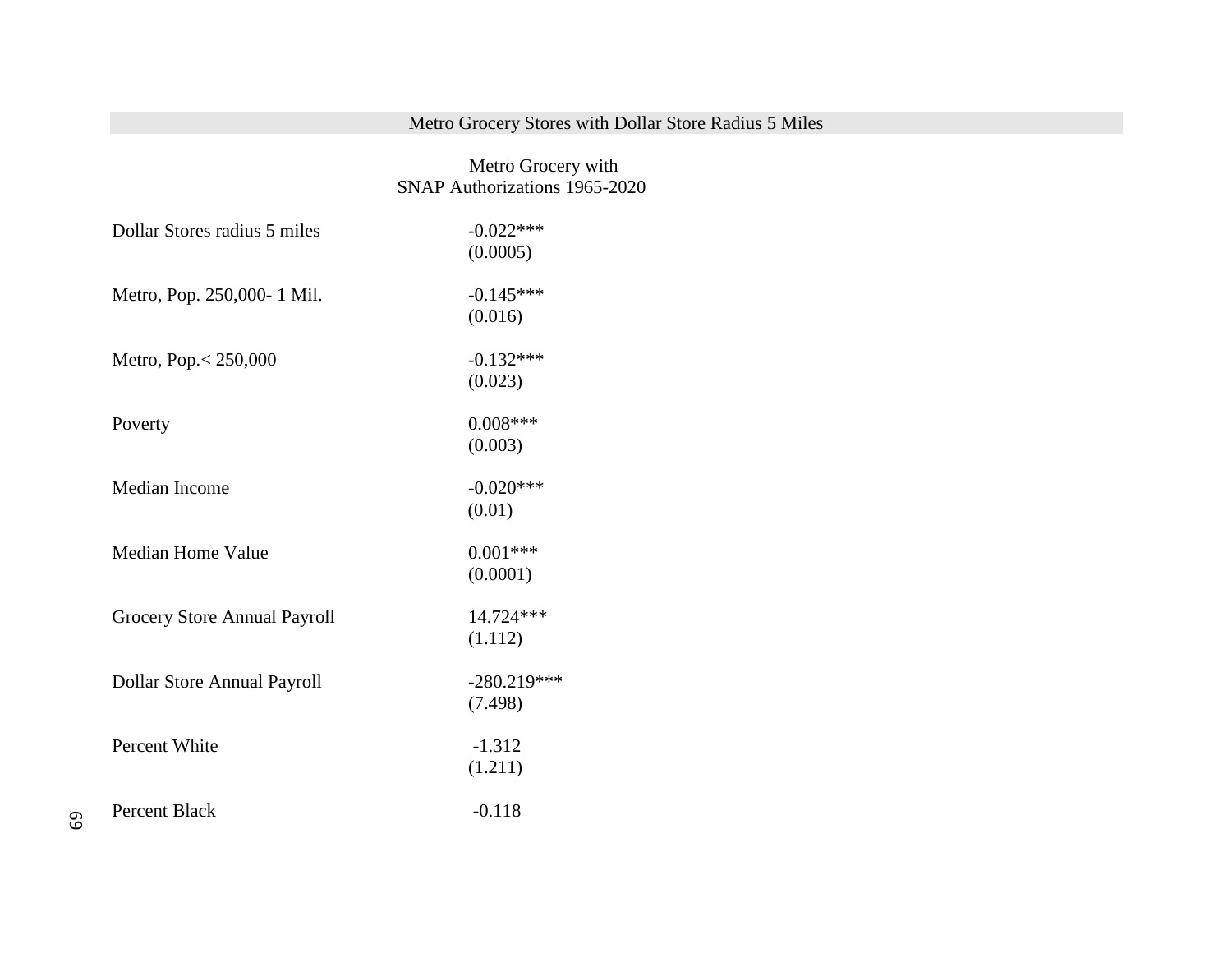|                                   | Metro Grocery Stores with Dollar Store Radius 5 Miles<br>(1.219) |  |
|-----------------------------------|------------------------------------------------------------------|--|
|                                   |                                                                  |  |
| Percent Asian                     | 0.197                                                            |  |
|                                   | (1.241)                                                          |  |
| Percent American Indian           | $-0.903$                                                         |  |
|                                   | (1.380)                                                          |  |
| Percent Hispanic                  | $0.953***$                                                       |  |
|                                   | (0.057)                                                          |  |
| Percent Native Hawaiian           | $-8.785*$                                                        |  |
|                                   | (5.129)                                                          |  |
|                                   |                                                                  |  |
| Observations                      | 80,992                                                           |  |
| R <sub>2</sub>                    | 0.099                                                            |  |
| Max. Possible R2                  | 1.000                                                            |  |
| Log Likelihood                    | -398,564.600                                                     |  |
| Wald Test (df = $64$ )            | 8,896.950***                                                     |  |
| LR Test $(df = 64)$               | 8,427.168***                                                     |  |
| Score (Logrank) Test (df = $64$ ) | 8,731.983***                                                     |  |
|                                   |                                                                  |  |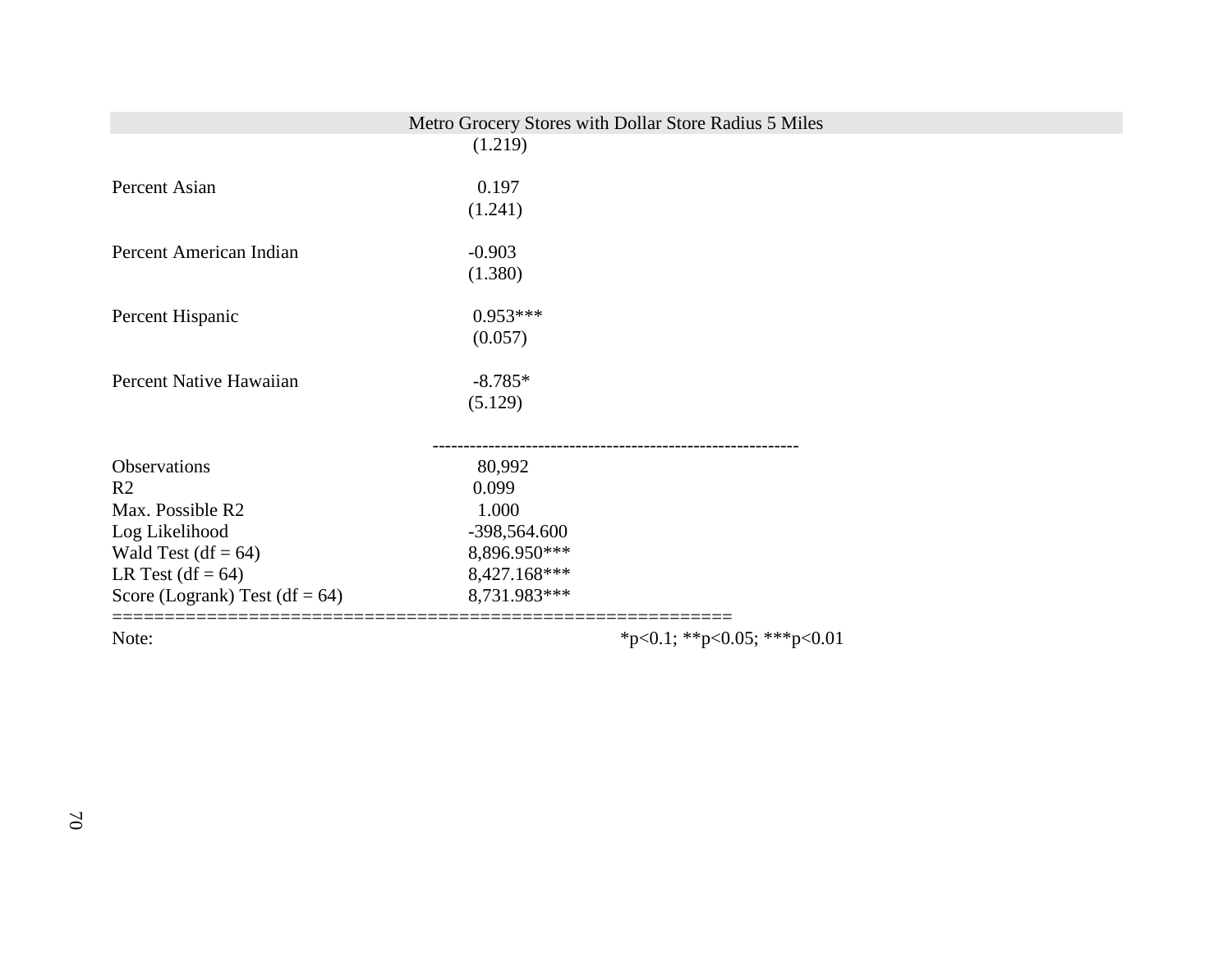| Rural Grocery Stores with SNAP Authorizations: 1965-2020<br>Dollar Store Radius 10 Miles |                         |                        |                        |
|------------------------------------------------------------------------------------------|-------------------------|------------------------|------------------------|
|                                                                                          | <b>All Rural Stores</b> | Adjacent to Metro      | Non-Adjacent to Metro  |
| Dollar Stores radius 10 miles                                                            | $-0.144***$<br>(0.005)  | $-0.141***$<br>(0.006) | $-0.159***$<br>(0.009) |
| Non-adj., Pop. $> = 20,000$                                                              | $-0.053$<br>(0.051)     |                        |                        |
| Adj., Pop. 2,500-19,999                                                                  | $-0.289***$<br>(0.036)  | $-0.277***$<br>(0.039) |                        |
| Non-adj., Pop. 2,500-19,999                                                              | $-0.363***$<br>(0.042)  |                        | $-0.397***$<br>(0.060) |
| Adj., Pop. <2,500, completely rural                                                      | $-0.403***$<br>(0.059)  | $-0.413***$<br>(0.065) |                        |
| Non-adj., Pop. <2,500, completely rural                                                  | $-0.609***$<br>(0.057)  |                        | $-0.605***$<br>(0.075) |
| Poverty                                                                                  | $0.008*$<br>(0.005)     | 0.010<br>(0.007)       | 0.006<br>(0.008)       |
| Median Income                                                                            | $-0.006$<br>(0.004)     | $-0.002$<br>(0.006)    | $-0.009$<br>(0.007)    |
| <b>Median Home Value</b>                                                                 | $-0.001**$<br>(0.0004)  | $-0.001***$<br>(0.001) | $-0.0001$<br>(0.001)   |
| Grocery Store Annual Payroll                                                             | $-2.418*$<br>(1.240)    | 0.726<br>(1.791)       | $-4.713***$<br>(1.820) |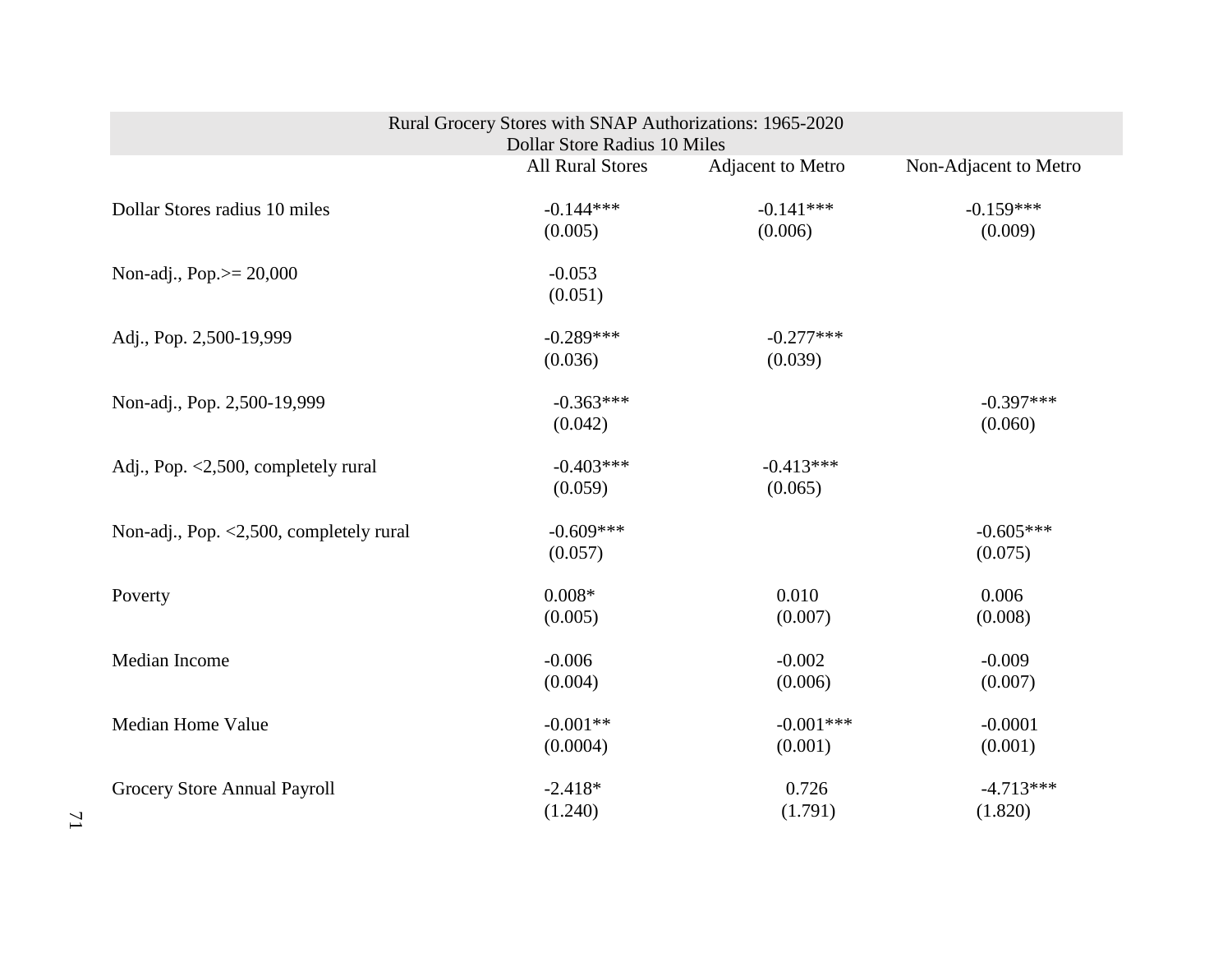| Rural Grocery Stores with SNAP Authorizations: 1965-2020<br><b>Dollar Store Radius 10 Miles</b> |                          |                          |                             |
|-------------------------------------------------------------------------------------------------|--------------------------|--------------------------|-----------------------------|
| Dollar Store Annual Payroll                                                                     | $-83.225***$             | $-101.608***$            | $-62.397***$                |
|                                                                                                 | (4.798)                  | (6.588)                  | (6.938)                     |
| Percent White                                                                                   | 1.083                    | $-2.300$                 | 3.825                       |
|                                                                                                 | (1.967)                  | (2.982)                  | (2.912)                     |
| Percent Black                                                                                   | 1.016                    | $-2.358$                 | 3.876                       |
|                                                                                                 | (1.963)                  | (2.971)                  | (2.917)                     |
| Percent Asian                                                                                   | $-0.073$                 | $-6.606$                 | 3.160                       |
|                                                                                                 | (2.690)                  | (4.792)                  | (3.554)                     |
| Percent American Indian                                                                         | 1.137                    | $-2.509$                 | 3.976                       |
|                                                                                                 | (2.040)                  | (3.179)                  | (2.978)                     |
| Percent Hispanic                                                                                | 0.104                    | $-0.097$                 | 0.431                       |
|                                                                                                 | (0.160)                  | (0.209)                  | (0.265)                     |
| Percent Native Hawaiian                                                                         | $-11.150$                | 0.848                    | $-6.088$                    |
|                                                                                                 | (9.546)                  | (17.771)                 | (12.141)                    |
|                                                                                                 |                          |                          |                             |
| Observations                                                                                    | 15,801                   | 9,853                    | 5,948                       |
| R <sub>2</sub>                                                                                  | 0.122                    | 0.137                    | 0.109                       |
| Max. Possible R2                                                                                | 1.000                    | 1.000                    | 0.999                       |
| Log Likelihood                                                                                  | $-64,145.040$            | $-38,253.280$            | $-20,994.330$               |
| <b>Wald Test</b>                                                                                | $1,899.270***$ (df = 64) | $1,329.630***$ (df = 60) | $640.250***$ (df = 58)      |
| LR Test                                                                                         | $2,050.969***$ (df = 64) | $1,456.435***$ (df = 60) | 689.673*** (df = 58)        |
| Score (Logrank) Test                                                                            | $1,848.488***$ (df = 64) | $1,302.274***$ (df = 60) | 660.164*** (df = 58)        |
| Note:                                                                                           |                          |                          | *p<0.1; **p<0.05; ***p<0.01 |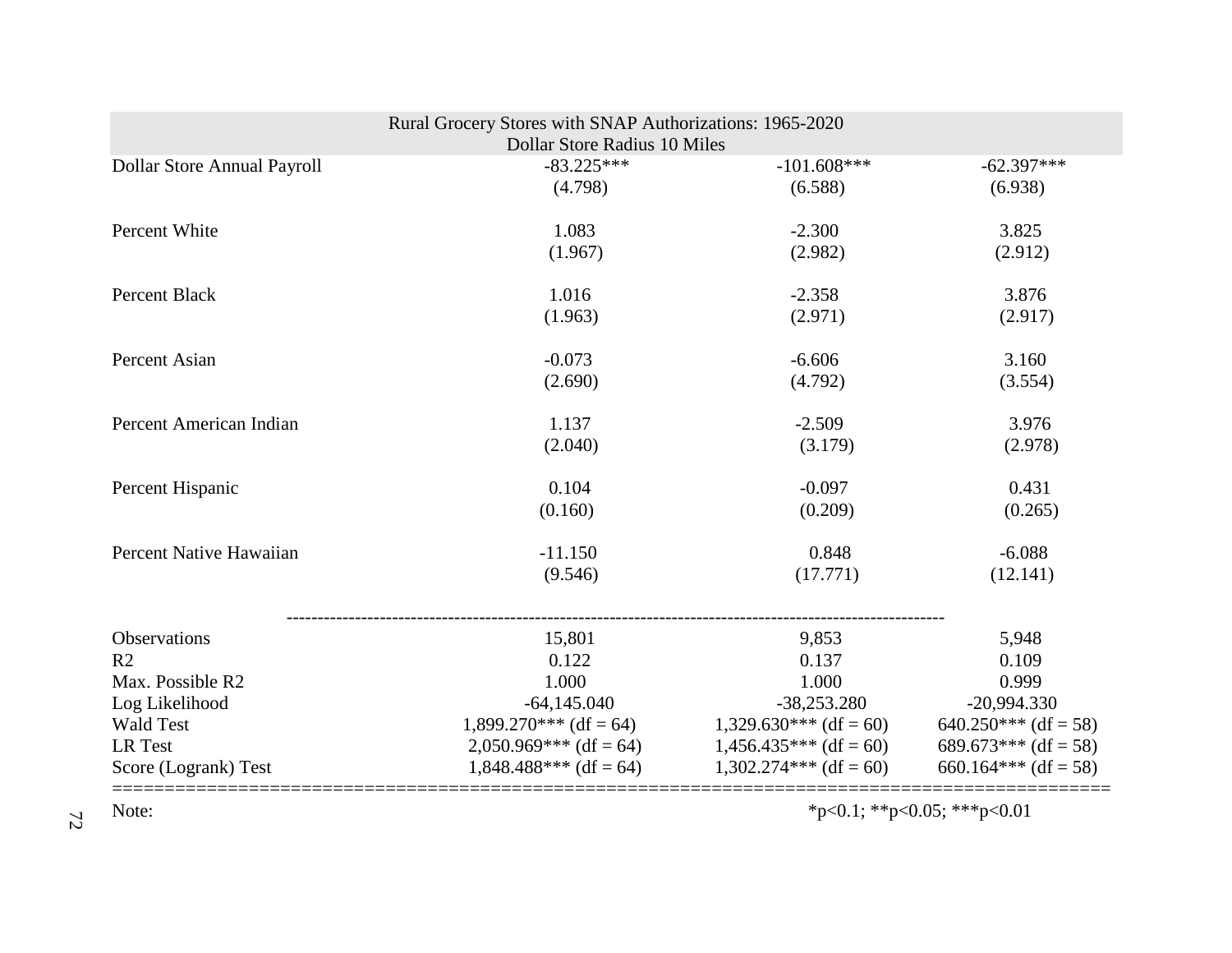| Metro Grocery Stores with SNAP Authorizations: 1965-2020 |  |
|----------------------------------------------------------|--|
| Dollar Store Radius 10 Miles                             |  |
| Metro Grocery with                                       |  |
| SNAP Authorizations 1965-2020                            |  |

| Dollar Stores radius 10 miles | $-0.012***$   |
|-------------------------------|---------------|
|                               | (0.0002)      |
| Metro, Pop. 250,000-1 Mil.    | $-0.236***$   |
|                               | (0.016)       |
| Metro, Pop. < 250,000         | $-0.278***$   |
|                               | (0.023)       |
| Poverty                       | $-0.007$ ***  |
|                               | (0.003)       |
| Median Income                 | $-0.027***$   |
|                               | (0.001)       |
| <b>Median Home Value</b>      | $0.001***$    |
|                               | (0.0001)      |
| Grocery Store Annual Payroll  | 10.899***     |
|                               | (1.128)       |
| Dollar Store Annual Payroll   | $-277.851***$ |
|                               | (7.332)       |
| Percent White                 | $-0.082$      |
|                               | (1.220)       |
| <b>Percent Black</b>          | 1.343         |
|                               |               |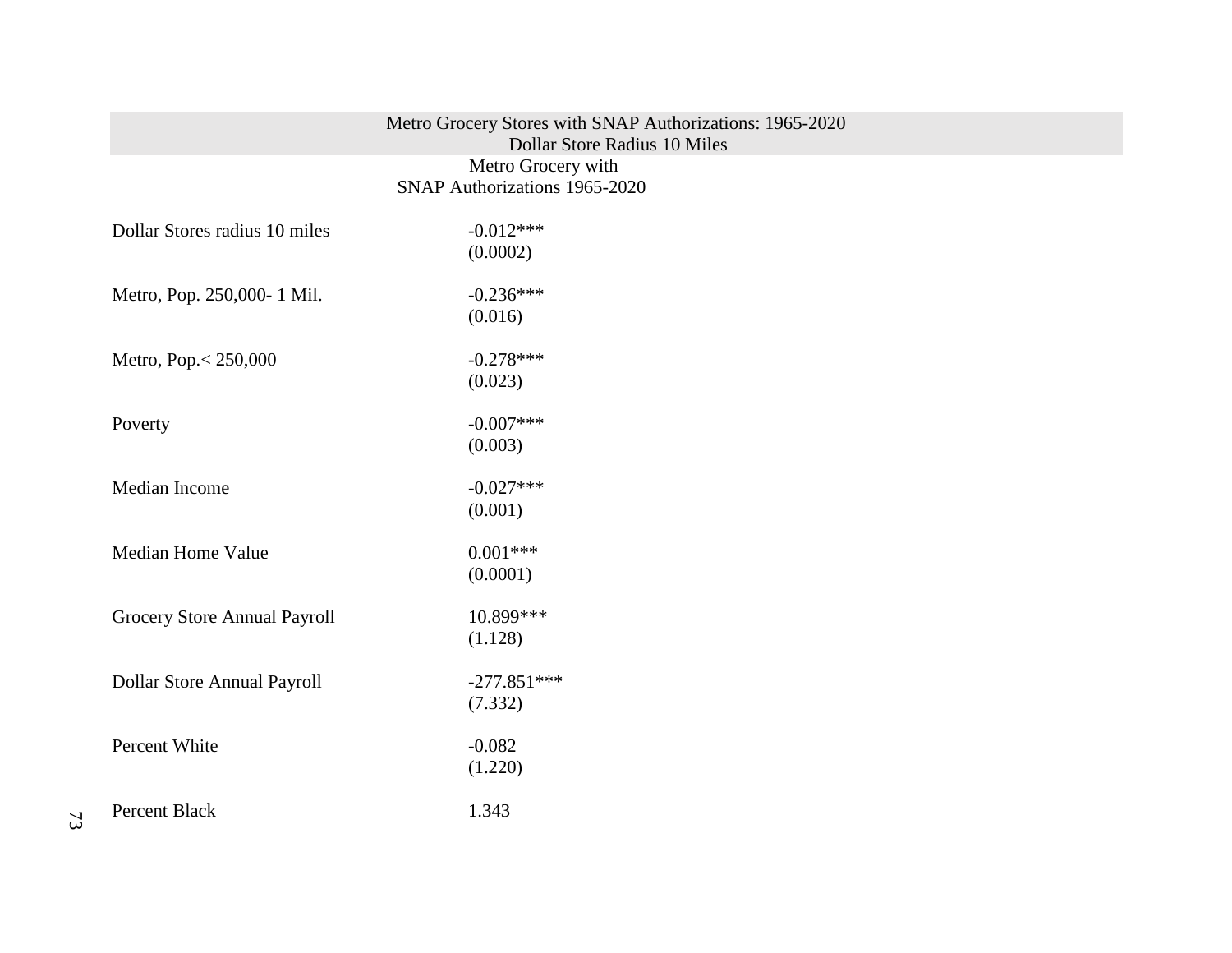| (1.228)         |
|-----------------|
| $2.635**$       |
| (1.250)         |
| 0.298           |
| (1.413)         |
| 1.198***        |
| (0.057)         |
| $-26.318***$    |
| (5.264)         |
|                 |
| 80,992<br>0.118 |
| 1.000           |
| $-397,699.100$  |
| 11,334.290***   |
| 10,158.220***   |
| 10,995.790***   |
|                 |

Note: \*\*\*p<0.1; \*\*p<0.05; \*\*\*p<0.01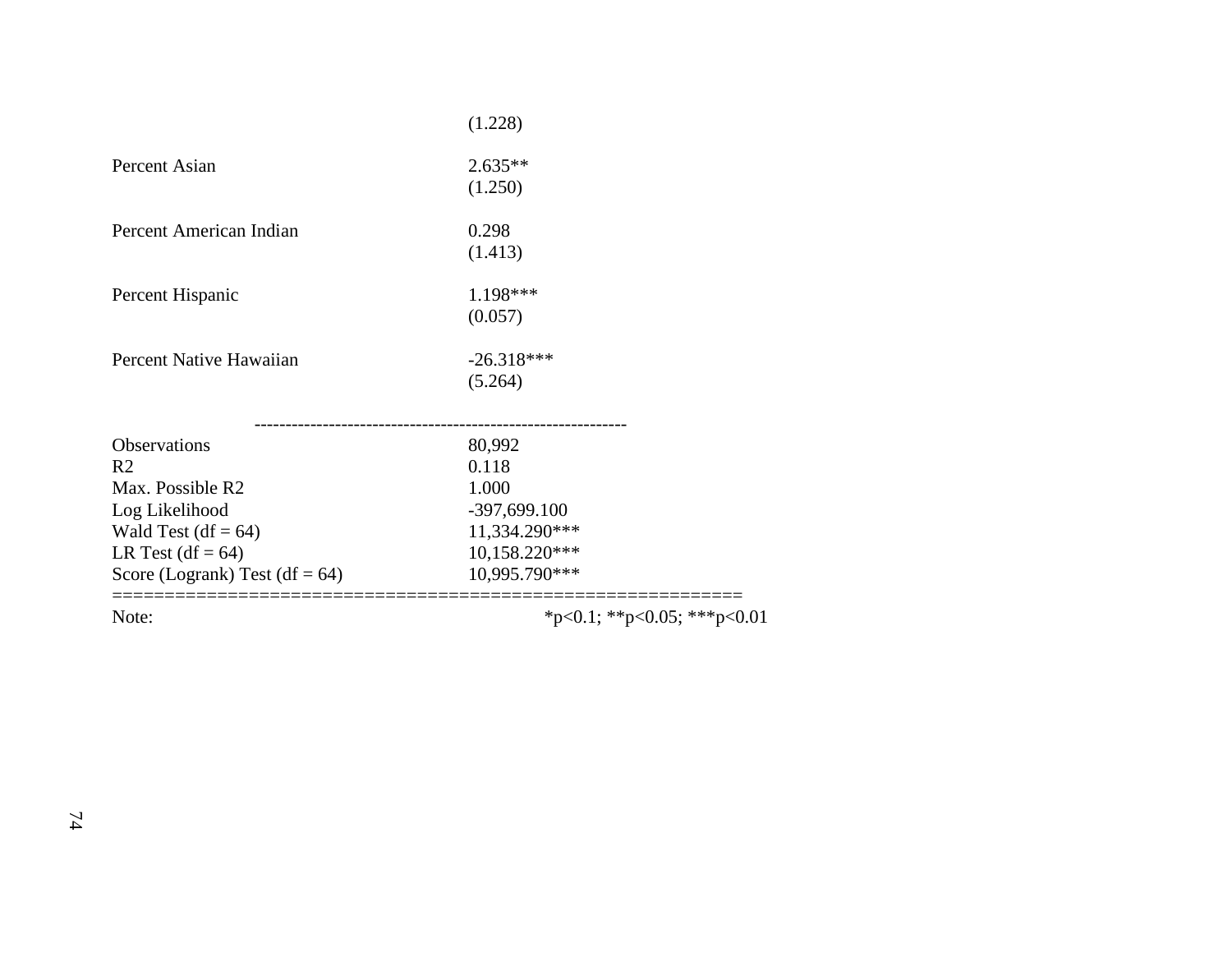| Rural Grocery Stores with SNAP Authorizations: 1965-2020<br>Dollar Store Radius 15 Miles |                         |                        |                        |
|------------------------------------------------------------------------------------------|-------------------------|------------------------|------------------------|
|                                                                                          | <b>All Rural Stores</b> | Adjacent to Metro      | Non-Adjacent to Metro  |
| Dollar Stores radius 15 miles                                                            | $-0.091***$<br>(0.003)  | $-0.087***$<br>(0.004) | $-0.115***$<br>(0.006) |
| Non-adj., Pop. $> = 20,000$                                                              | $-0.170***$<br>(0.051)  |                        |                        |
| Adj., Pop. 2,500-19,999                                                                  | $-0.295***$<br>(0.036)  | $-0.281***$<br>(0.039) |                        |
| Non-adj., Pop. 2,500-19,999                                                              | $-0.406***$<br>(0.043)  |                        | $-0.335***$<br>(0.059) |
| Adj., Pop. <2,500, completely rural                                                      | $-0.387***$<br>(0.059)  | $-0.381***$<br>(0.065) |                        |
| Non-adj., Pop. <2,500, completely rural                                                  | $-0.612***$<br>(0.058)  |                        | $-0.518***$<br>(0.074) |
| Poverty                                                                                  | $0.009*$<br>(0.005)     | 0.008<br>(0.007)       | 0.007<br>(0.008)       |
| Median Income                                                                            | $-0.0003$<br>(0.004)    | 0.005<br>(0.006)       | $-0.006$<br>(0.007)    |
| <b>Median Home Value</b>                                                                 | $-0.001***$<br>(0.0004) | $-0.002***$<br>(0.001) | $-0.0002$<br>(0.001)   |
| Grocery Store Annual Payroll                                                             | $-2.405*$<br>(1.240)    | 0.905<br>(1.792)       | $-4.873***$<br>(1.810) |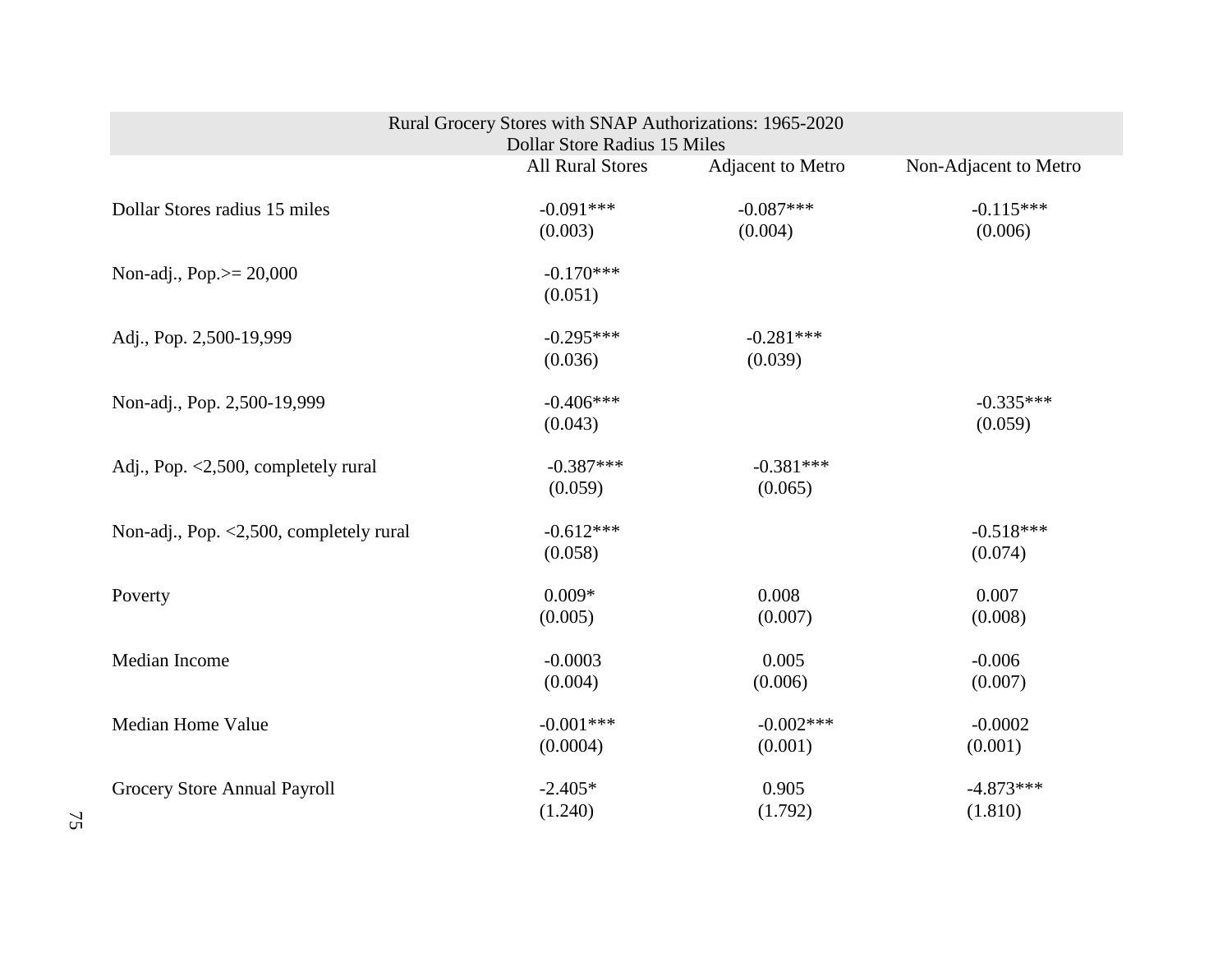|                             | Rural Grocery Stores with SNAP Authorizations: 1965-2020 |                          |                             |
|-----------------------------|----------------------------------------------------------|--------------------------|-----------------------------|
|                             | Dollar Store Radius 15 Miles                             |                          |                             |
| Dollar Store Annual Payroll | $-78.111***$                                             | $-94.891***$             | $-57.903***$                |
|                             | (4.808)                                                  | (6.640)                  | (6.889)                     |
| Percent White               | 0.489                                                    | $-1.957$                 | 1.695                       |
|                             | (1.952)                                                  | (2.951)                  | (2.892)                     |
| <b>Percent Black</b>        | 0.263                                                    | $-2.135$                 | 1.472                       |
|                             | (1.949)                                                  | (2.939)                  | (2.900)                     |
| Percent Asian               | $-1.699$                                                 | $-9.101*$                | 0.968                       |
|                             | (2.729)                                                  | (4.813)                  | (3.564)                     |
| Percent American Indian     | 0.656                                                    | $-1.691$                 | 1.788                       |
|                             | (2.024)                                                  | (3.150)                  | (2.959)                     |
| Percent Hispanic            | $-0.031$                                                 | $-0.222$                 | 0.283                       |
|                             | (0.161)                                                  | (0.211)                  | (0.265)                     |
| Percent Native Hawaiian     | $-14.071$                                                | 8.959                    | $-12.091$                   |
|                             | (9.538)                                                  | (17.988)                 | (12.010)                    |
| Observations                | 15,801                                                   | 9,853                    | 5,948                       |
| R <sub>2</sub>              | 0.123                                                    | 0.140                    | 0.112                       |
| Max. Possible R2            | 1.000                                                    | 1.000                    | 0.999                       |
| Log Likelihood              | $-64,135.470$                                            | $-38,240.840$            | $-20,984.360$               |
| <b>Wald Test</b>            | $1,915.690***$ (df = 64)                                 | $1,352.650***$ (df = 60) | 660.830*** (df = 58)        |
| LR Test                     | $2,070.115***$ (df = 64)                                 | $1,481.315***$ (df = 60) | 709.626*** (df = 58)        |
| Score (Logrank) Test        | $1,817.166***$ (df = 64)                                 | $1,285.897***$ (df = 60) | 684.050*** (df = 58)        |
| Note:                       |                                                          |                          | *p<0.1; **p<0.05; ***p<0.01 |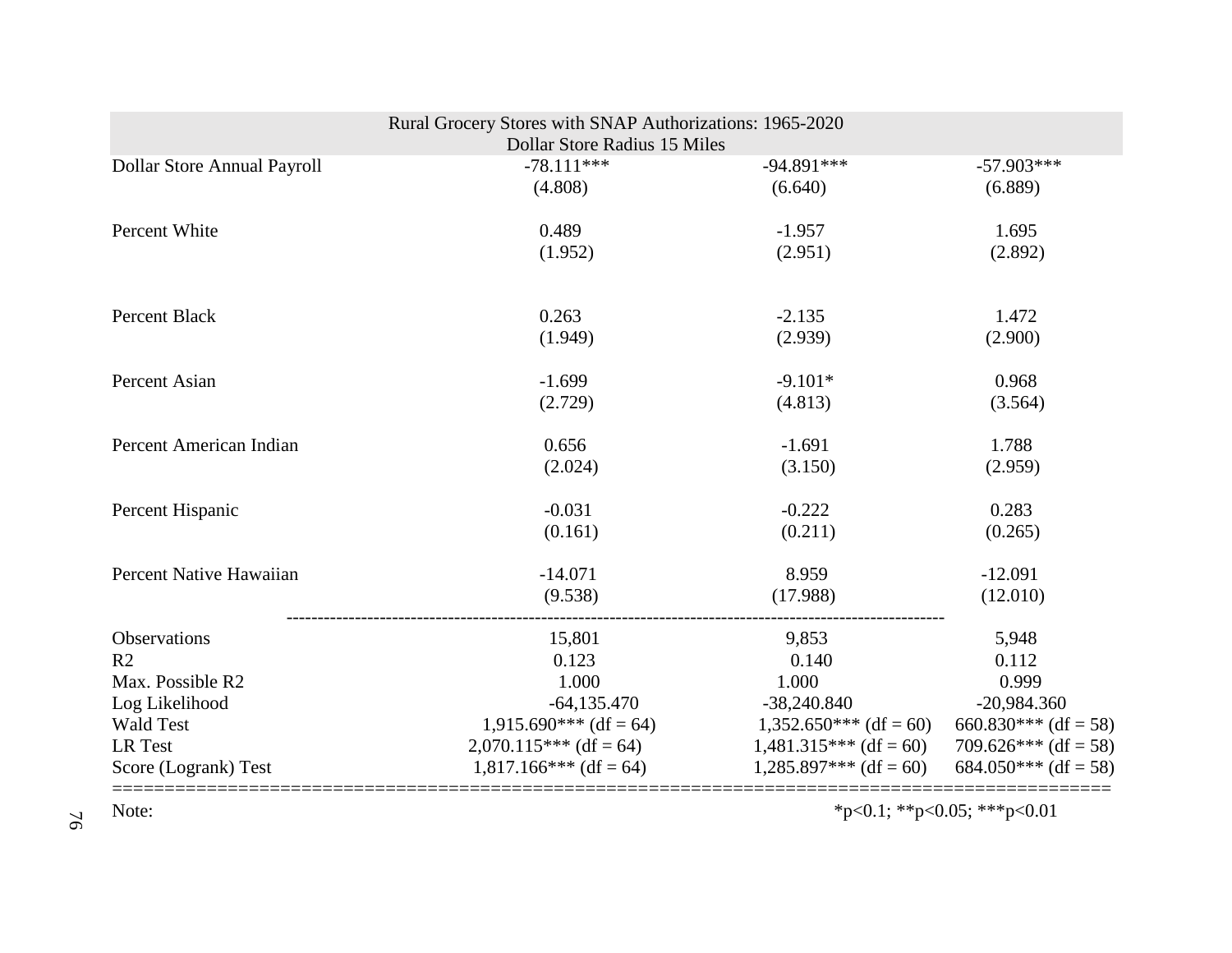## Metro Grocery Stores with SNAP Authorizations 1965-2020 Dollar Store Radius 15 Miles

# Metro Grocery with SNAP Authorizations 1965-2020

| Dollar Stores radius 15 miles | $-0.008$ ***  |
|-------------------------------|---------------|
|                               | (0.0001)      |
| Metro, Pop. 250,000-1 Mil.    | $-0.322***$   |
|                               | (0.017)       |
| Metro, Pop. $< 250,000$       | $-0.374***$   |
|                               | (0.023)       |
| Poverty                       | $-0.012***$   |
|                               | (0.003)       |
| Median Income                 | $-0.028***$   |
|                               | (0.001)       |
| <b>Median Home Value</b>      | $0.001***$    |
|                               | (0.0001)      |
| Grocery Store Annual Payroll  | 9.273***      |
|                               | (1.125)       |
| Dollar Store Annual Payroll   | $-253.705***$ |
|                               | (7.235)       |
| Percent White                 | 0.051         |
|                               | (1.215)       |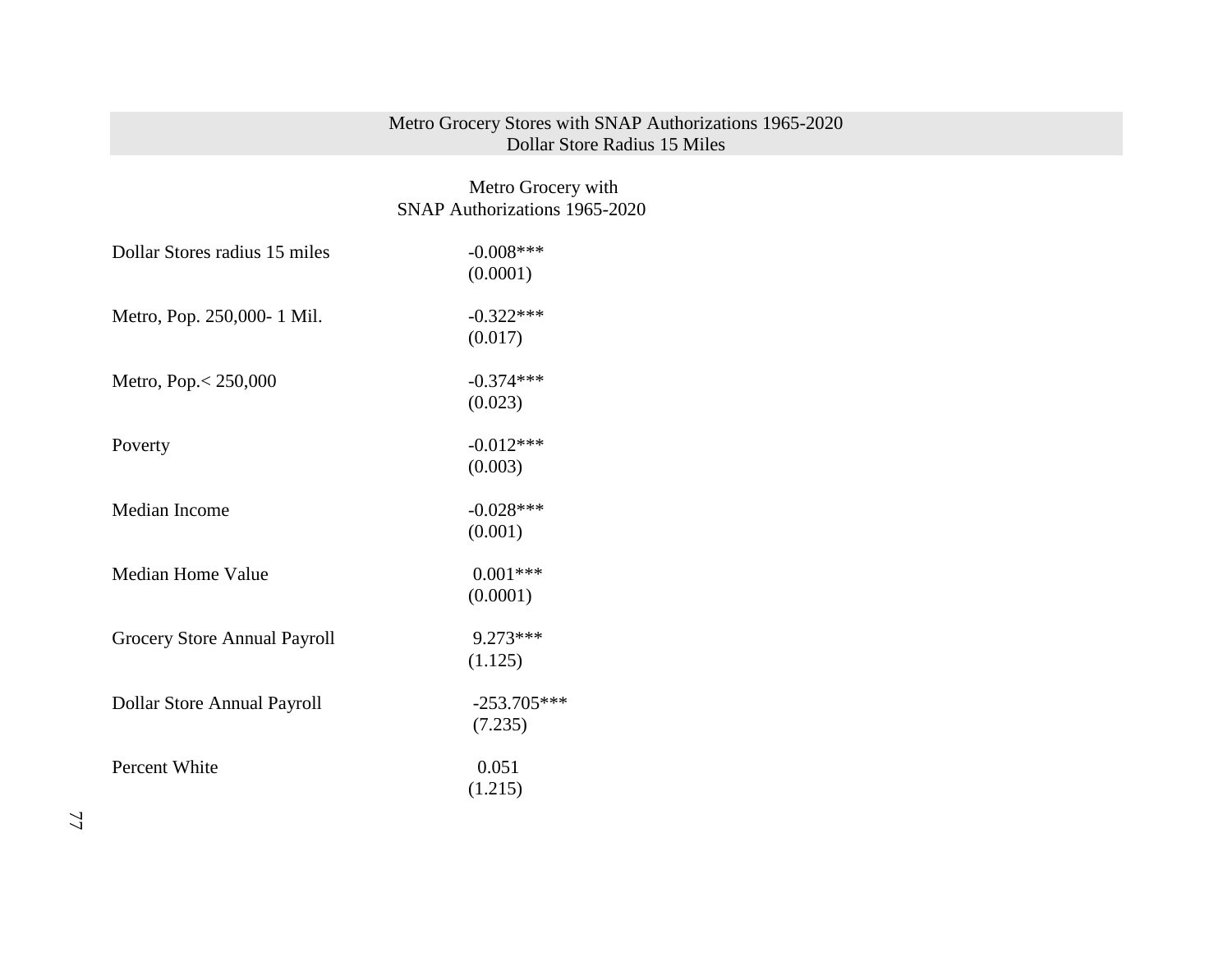| <b>AT</b>                         | $\mathcal{N}$ and $\mathcal{N}$ and $\mathcal{N}$ and $\mathcal{N}$ and $\mathcal{N}$ |  |
|-----------------------------------|---------------------------------------------------------------------------------------|--|
| Score (Logrank) Test (df = $64$ ) | 12,562.930***                                                                         |  |
| LR Test $(df = 64)$               | 11,255.750***                                                                         |  |
| Wald Test $(df = 64)$             | 13,033.740***                                                                         |  |
| Log Likelihood                    | $-397,150.300$                                                                        |  |
| Max. Possible R2                  | 1.000                                                                                 |  |
| R <sub>2</sub>                    | 0.130                                                                                 |  |
| Observations                      | 80,992                                                                                |  |
|                                   |                                                                                       |  |
|                                   | (5.239)                                                                               |  |
| Percent Native Hawaiian           | $-28.580***$                                                                          |  |
|                                   | (0.056)                                                                               |  |
| Percent Hispanic                  | 1.319***                                                                              |  |
|                                   |                                                                                       |  |
|                                   | (1.388)                                                                               |  |
| Percent American Indian           | 0.942                                                                                 |  |
|                                   | (1.245)                                                                               |  |
| Percent Asian                     | $2.410*$                                                                              |  |
|                                   | (1.224)                                                                               |  |
| Percent Black                     | 1.628                                                                                 |  |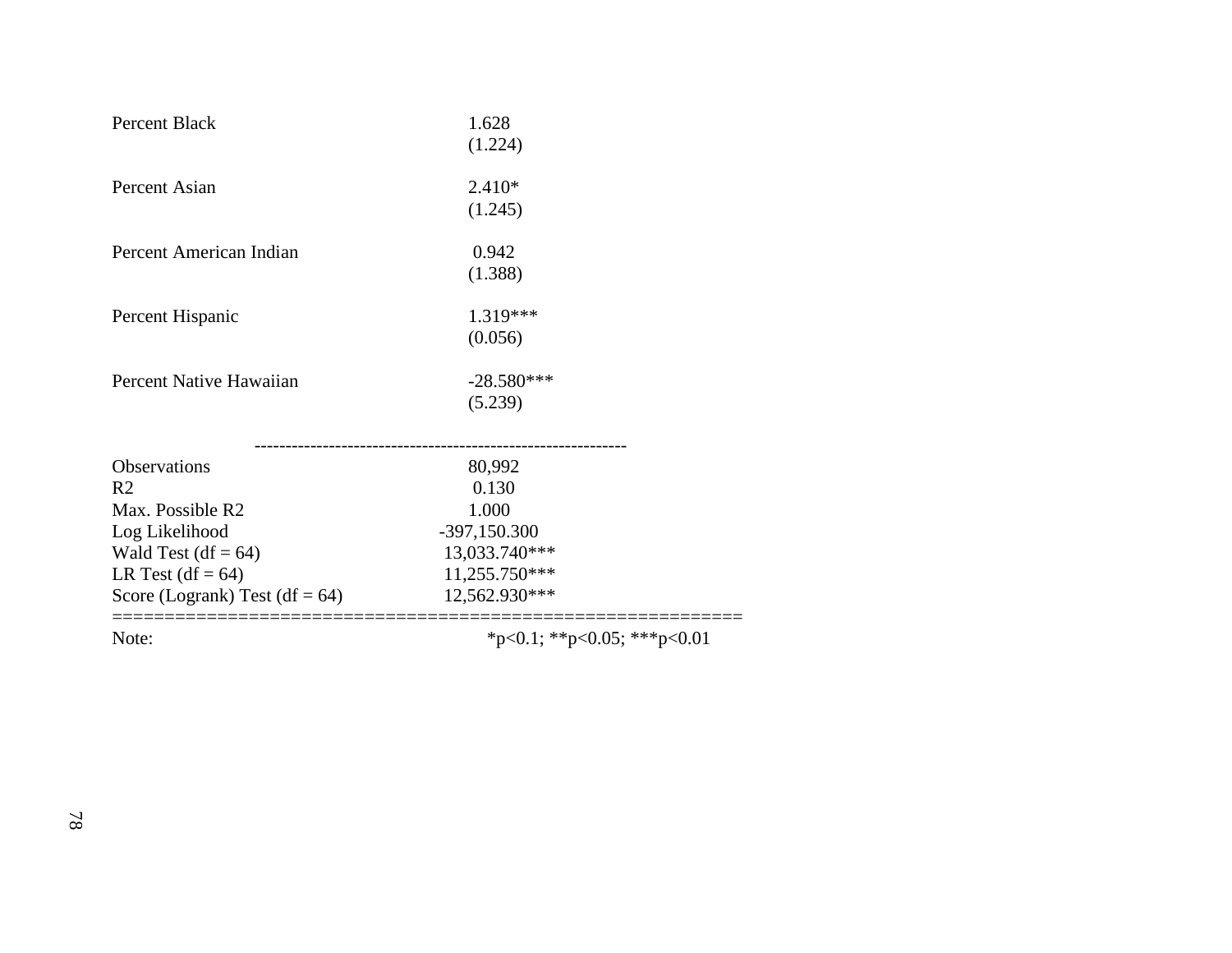| Rural Grocery Stores with SNAP Authorizations: 1965-2020<br><b>Dollar Store Radius 20 Miles</b> |                         |                        |                        |  |
|-------------------------------------------------------------------------------------------------|-------------------------|------------------------|------------------------|--|
|                                                                                                 | <b>All Rural Stores</b> | Adjacent to Metro      | Non-Adjacent to Metro  |  |
| Dollar Stores radius 20 miles                                                                   | $-0.055***$<br>(0.002)  | $-0.050***$<br>(0.002) | $-0.085***$<br>(0.004) |  |
| Non-adj., Pop.>= 20,000                                                                         | $-0.214***$<br>(0.051)  |                        |                        |  |
| Adj., Pop. 2,500-19,999                                                                         | $-0.222***$<br>(0.035)  | $-0.204***$<br>(0.038) |                        |  |
| Non-adj., Pop. 2,500-19,999                                                                     | $-0.362***$<br>(0.042)  |                        | $-0.265***$<br>(0.058) |  |
| Adj., Pop. <2,500, completely rural                                                             | $-0.276***$<br>(0.059)  | $-0.255***$<br>(0.064) |                        |  |
| Non-adj., Pop. $\langle 2, 500,$ completely rural                                               | $-0.528***$<br>(0.057)  |                        | $-0.433***$<br>(0.073) |  |
| Poverty                                                                                         | $0.012**$<br>(0.005)    | $0.012*$<br>(0.007)    | 0.009<br>(0.008)       |  |
| Median Income                                                                                   | 0.004<br>(0.004)        | $0.012**$<br>(0.006)   | $-0.006$<br>(0.007)    |  |
| <b>Median Home Value</b>                                                                        | $-0.001***$<br>(0.0004) | $-0.002***$<br>(0.001) | $-0.0001$<br>(0.001)   |  |
| Grocery Store Annual Payroll                                                                    | $-2.799**$<br>(1.248)   | 0.748<br>(1.799)       | $-5.650***$<br>(1.828) |  |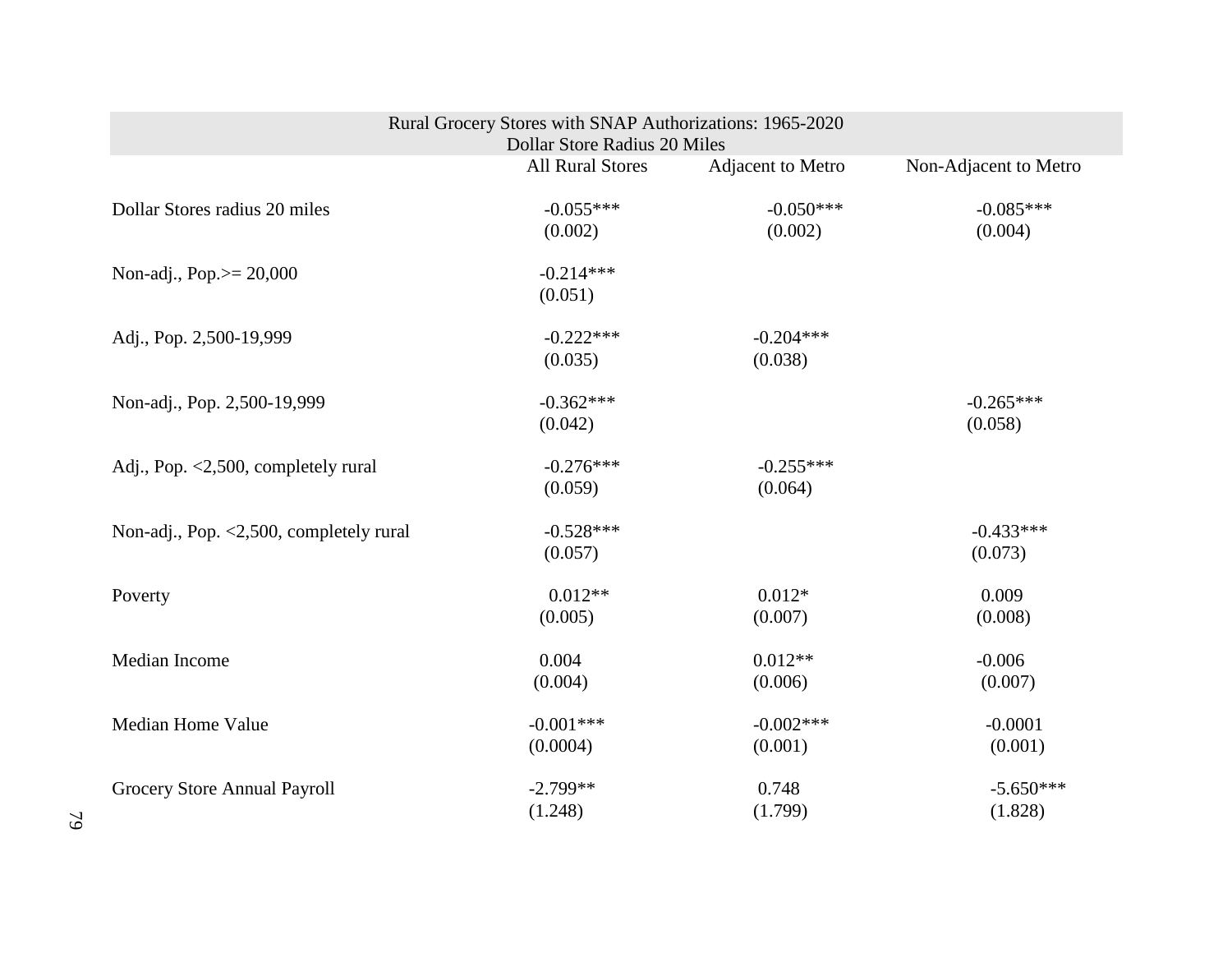|                                    | Rural Grocery Stores with SNAP Authorizations: 1965-2020<br>Dollar Store Radius 20 Miles |                                           |                                       |
|------------------------------------|------------------------------------------------------------------------------------------|-------------------------------------------|---------------------------------------|
| Dollar Store Annual Payroll        | $-77.588***$                                                                             | $-95.587***$                              | $-53.310***$                          |
|                                    | (4.865)                                                                                  | (6.718)                                   | (6.857)                               |
| Percent White                      | 0.942                                                                                    | $-1.601$                                  | 1.098                                 |
|                                    | (1.952)                                                                                  | (2.964)                                   | (2.890)                               |
| <b>Percent Black</b>               | 0.594                                                                                    | $-1.864$                                  | 0.607                                 |
|                                    | (1.950)                                                                                  | (2.952)                                   | (2.901)                               |
| Percent Asian                      | $-1.634$                                                                                 | $-10.215**$                               | 0.230                                 |
|                                    | (2.738)                                                                                  | (4.860)                                   | (3.572)                               |
| Percent American Indian            | 1.030                                                                                    | $-1.501$                                  | 1.082                                 |
|                                    | (2.026)                                                                                  | (3.162)                                   | (2.960)                               |
| Percent Hispanic                   | $-0.106$                                                                                 | $-0.265$                                  | 0.138                                 |
|                                    | (0.161)                                                                                  | (0.211)                                   | (0.265)                               |
| Percent Native Hawaiian            | $-12.164$                                                                                | 20.575                                    | $-13.144$                             |
|                                    | (9.510)                                                                                  | (17.926)                                  | (11.935)                              |
| Observations                       | 15,801                                                                                   | 9,853                                     | 5,948                                 |
| R <sub>2</sub>                     | 0.122                                                                                    | 0.138                                     | 0.121                                 |
| Max. Possible R2                   | 1.000                                                                                    | 1.000                                     | 0.999                                 |
| Log Likelihood<br><b>Wald Test</b> | $-64,142.890$<br>$1,887.740***$ (df = 64)                                                | $-38,248.030$<br>$1,328.520***$ (df = 60) | $-20,956.930$<br>718.980*** (df = 58) |
| LR Test                            | $2,055.284***$ (df = 64)                                                                 | $1,466.944***$ (df = 60)                  | $764.484***$ (df = 58)                |
| Score (Logrank) Test               | $1,752.031***$ (df = 64)                                                                 | $1,240.930***$ (df = 60)                  | $749.725***$ (df = 58)                |
| Note:                              |                                                                                          |                                           | *p<0.1; **p<0.05; ***p<0.01           |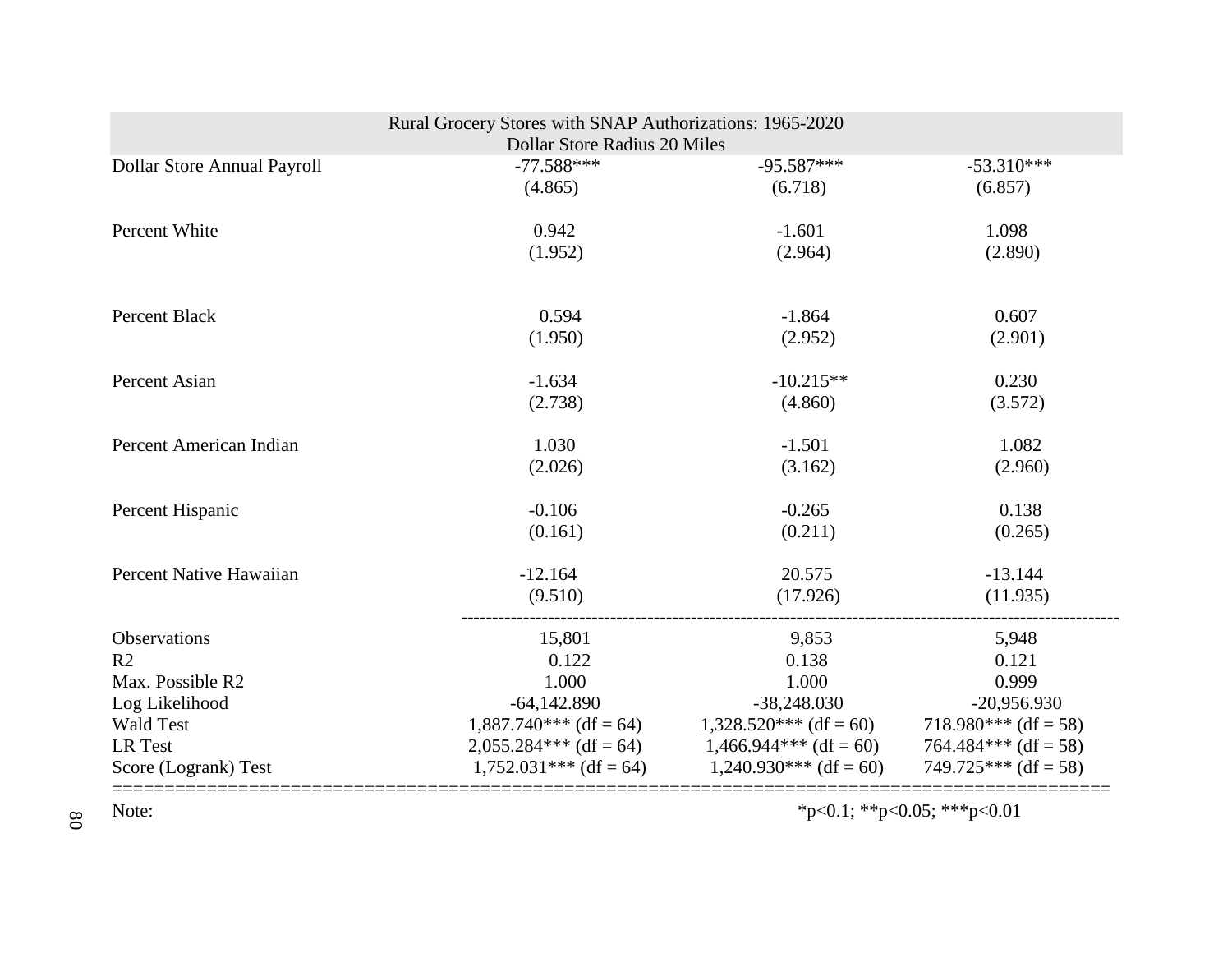#### Metro Grocery Stores with SNAP Authorizations: 1965-2020 Dollar Store Radius 20 Miles

# Metro Grocery with SNAP Authorizations 1965-2020

| Dollar Stores radius 20 miles | $-0.007$ ***  |
|-------------------------------|---------------|
|                               | (0.0001)      |
| Metro, Pop. 250,000-1 Mil.    | $-0.375***$   |
|                               | (0.017)       |
| Metro, Pop. $< 250,000$       | $-0.434***$   |
|                               | (0.023)       |
| Poverty                       | $-0.017***$   |
|                               | (0.003)       |
| Median Income                 | $-0.027***$   |
|                               | (0.001)       |
| <b>Median Home Value</b>      | $0.001***$    |
|                               | (0.0001)      |
| Grocery Store Annual Payroll  | 9.055***      |
|                               | (1.114)       |
| Dollar Store Annual Payroll   | $-232.204***$ |
|                               | (7.154)       |
| Percent White                 | $2.781**$     |
|                               | (1.211)       |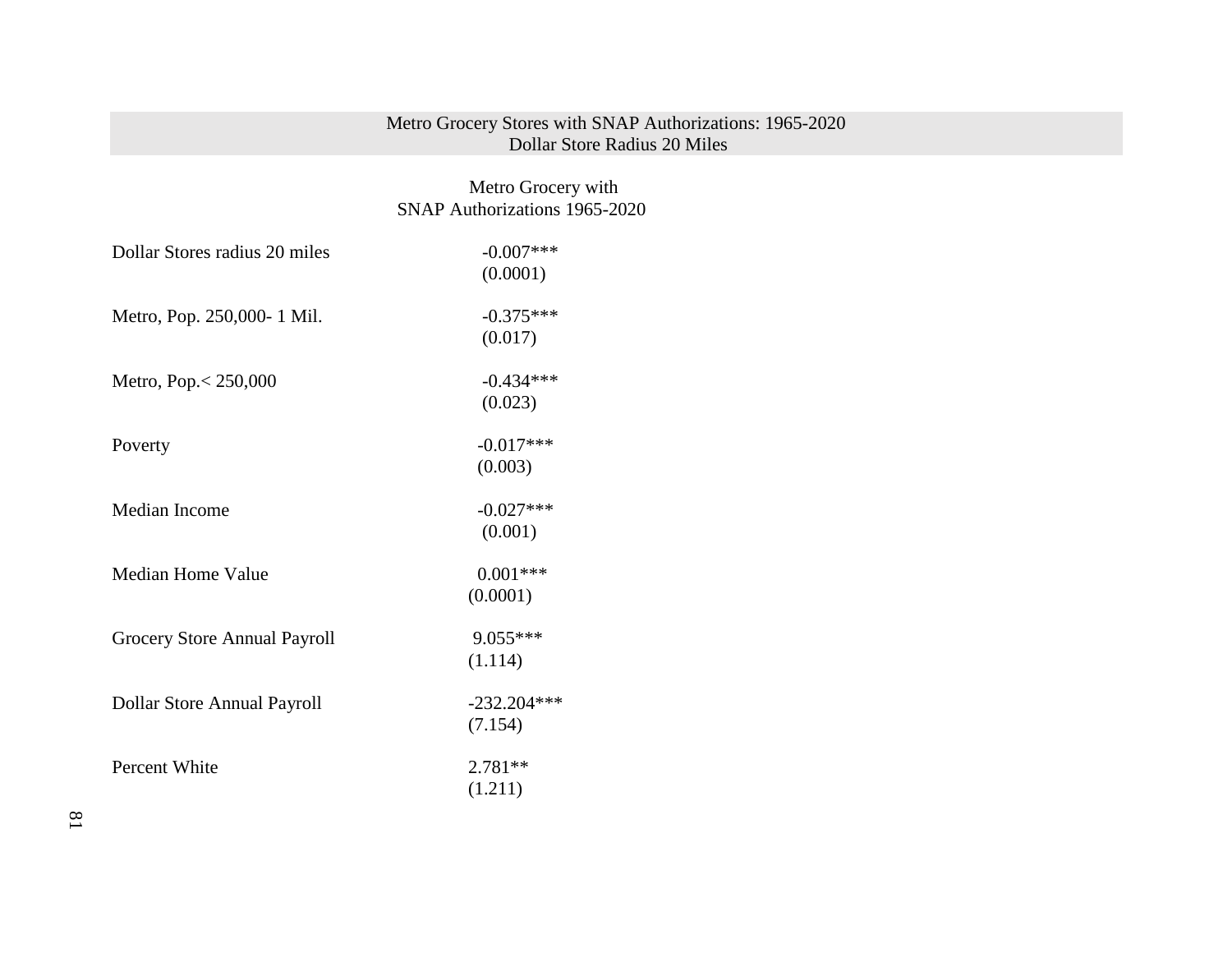|                                  | Metro Grocery Stores with SNAP Authorizations: 1965-2020<br><b>Dollar Store Radius 20 Miles</b> |
|----------------------------------|-------------------------------------------------------------------------------------------------|
|                                  |                                                                                                 |
| Percent Black                    | $4.517***$                                                                                      |
|                                  | (1.220)                                                                                         |
| Percent Asian                    | $5.053***$                                                                                      |
|                                  | (1.240)                                                                                         |
| Percent American Indian          | $4.115***$                                                                                      |
|                                  | (1.371)                                                                                         |
| Percent Hispanic                 | $1.356***$                                                                                      |
|                                  | (0.055)                                                                                         |
| Percent Native Hawaiian          | $-25.676***$                                                                                    |
|                                  | (5.215)                                                                                         |
|                                  |                                                                                                 |
| <b>Observations</b>              | 80,992                                                                                          |
| R <sub>2</sub>                   | 0.139                                                                                           |
| Max. Possible R2                 | 1.000                                                                                           |
| Log Likelihood                   | -396,713.700                                                                                    |
| Wald Test $(df = 64)$            | 14,223.970***                                                                                   |
| LR Test $(df = 64)$              | 12,128.930***                                                                                   |
| Score (Logrank) Test $(df = 64)$ | 13,741.840***                                                                                   |
| Note:                            | *p<0.1; **p<0.05; ***p<0.01                                                                     |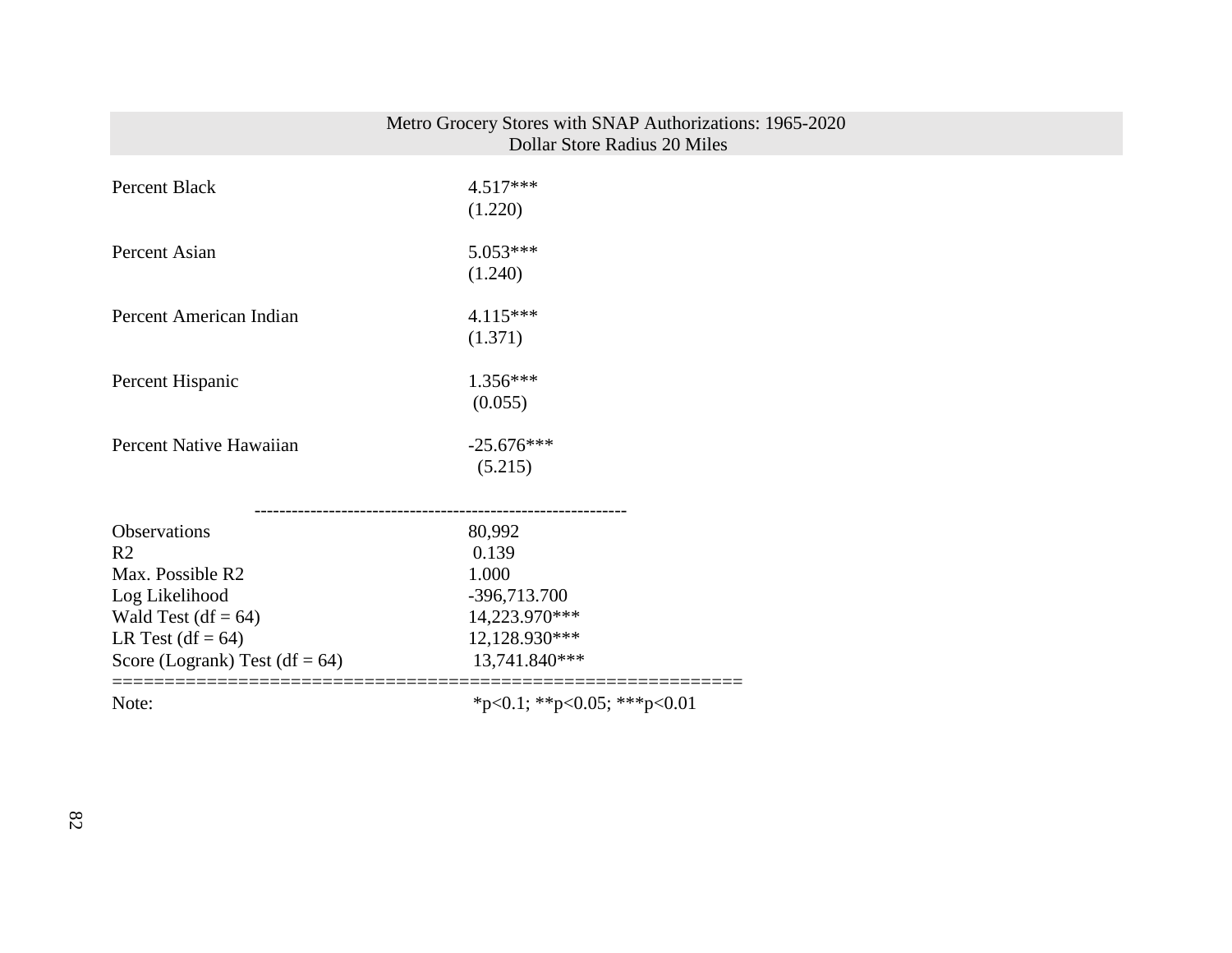# **Appendix D:**

| Rural Grocery Stores with SNAP Authorizations: 1992-2020<br>Dollar Store Radius 2.5 Miles |                                                   |                                             |                                                 |
|-------------------------------------------------------------------------------------------|---------------------------------------------------|---------------------------------------------|-------------------------------------------------|
| Dollar Stores radius 2.5 miles                                                            | <b>All Rural Stores</b><br>$-0.293***$<br>(0.011) | Adjacent to Metro<br>$-0.274***$<br>(0.014) | Non-Adjacent to Metro<br>$-0.332***$<br>(0.020) |
| Non-adj., Pop. $> = 20,000$                                                               | $-0.011$<br>(0.059)                               |                                             |                                                 |
| Adj., Pop. 2,500-19,999                                                                   | $-0.069*$<br>(0.040)                              | $-0.053$<br>(0.043)                         |                                                 |
| Non-adj., Pop. 2,500-19,999                                                               | $-0.161***$<br>(0.048)                            |                                             | $-0.231***$<br>(0.066)                          |
| Adj., Pop. <2,500, completely rural                                                       | $-0.161**$<br>(0.068)                             | $-0.175**$<br>(0.075)                       |                                                 |
| Non-adj., Pop. $\langle 2, 500,$ completely rural                                         | $-0.388***$<br>(0.067)                            |                                             | $-0.425***$<br>(0.086)                          |
| Poverty                                                                                   | $-0.0001$<br>(0.006)                              | 0.003<br>(0.008)                            | $-0.005$<br>(0.009)                             |
| Median Income                                                                             | $-0.016***$<br>(0.005)                            | $-0.014**$<br>(0.007)                       | $-0.023***$<br>(0.008)                          |
| <b>Median Home Value</b>                                                                  | $-0.001***$<br>(0.0004)                           | $-0.002***$<br>(0.001)                      | $-0.001$<br>(0.001)                             |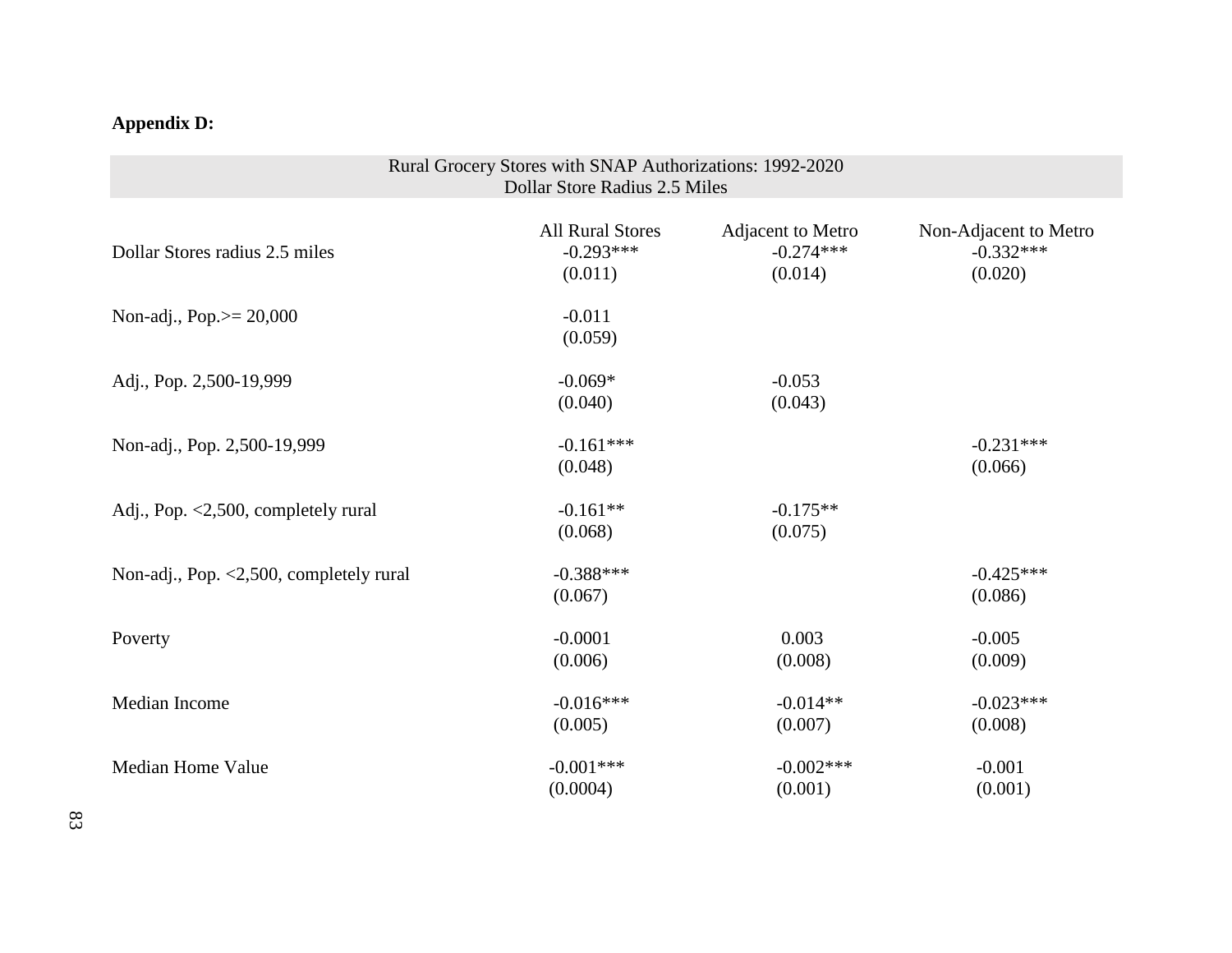|                                    | Rural Grocery Stores with SNAP Authorizations: 1992-2020<br>Dollar Store Radius 2.5 Miles |                      |                        |
|------------------------------------|-------------------------------------------------------------------------------------------|----------------------|------------------------|
| Grocery Store Annual Payroll       | 1.674                                                                                     | 5.925***             | $-3.113$               |
|                                    | (1.565)                                                                                   | (2.170)              | (2.402)                |
| <b>Dollar Store Annual Payroll</b> | $-109.223***$                                                                             | $-141.487***$        | $-75.044***$           |
|                                    | (6.106)                                                                                   | (8.316)              | (8.704)                |
| Percent White                      | 1.324                                                                                     | 0.419                | 2.372                  |
|                                    | (2.379)                                                                                   | (3.601)              | (3.607)                |
| Percent Black                      | 1.912                                                                                     | 1.019                | 3.028                  |
|                                    | (2.369)                                                                                   | (3.583)              | (3.601)                |
| Percent Asian                      | $-1.234$                                                                                  | 0.213                | $-0.807$               |
|                                    | (2.991)                                                                                   | (5.775)              | (4.124)                |
| Percent American Indian            | 1.531                                                                                     | 0.138                | 2.822                  |
|                                    | (2.462)                                                                                   | (3.801)              | (3.683)                |
| Percent Hispanic                   | $0.488***$                                                                                | 0.171                | $1.027***$             |
|                                    | (0.183)                                                                                   | (0.237)              | (0.310)                |
| Percent Native Hawaiian            | $-17.778$                                                                                 | $-9.250$             | $-18.614$              |
|                                    | (11.220)                                                                                  | (20.535)             | (14.561)               |
| Observations                       | 11,988                                                                                    | 7,515                | 4,473                  |
| R <sub>2</sub>                     | 0.119                                                                                     | 0.131                | 0.118                  |
| Max. Possible R2                   | 1.000                                                                                     | 0.999                | 0.999                  |
| Log Likelihood                     | $-46,018.430$                                                                             | $-27,706.570$        | $-14,749.140$          |
| <b>Wald Test</b>                   | $1,445.980***$ (df = 64)                                                                  | 999.110*** (df = 60) | $517.670***$ (df = 58) |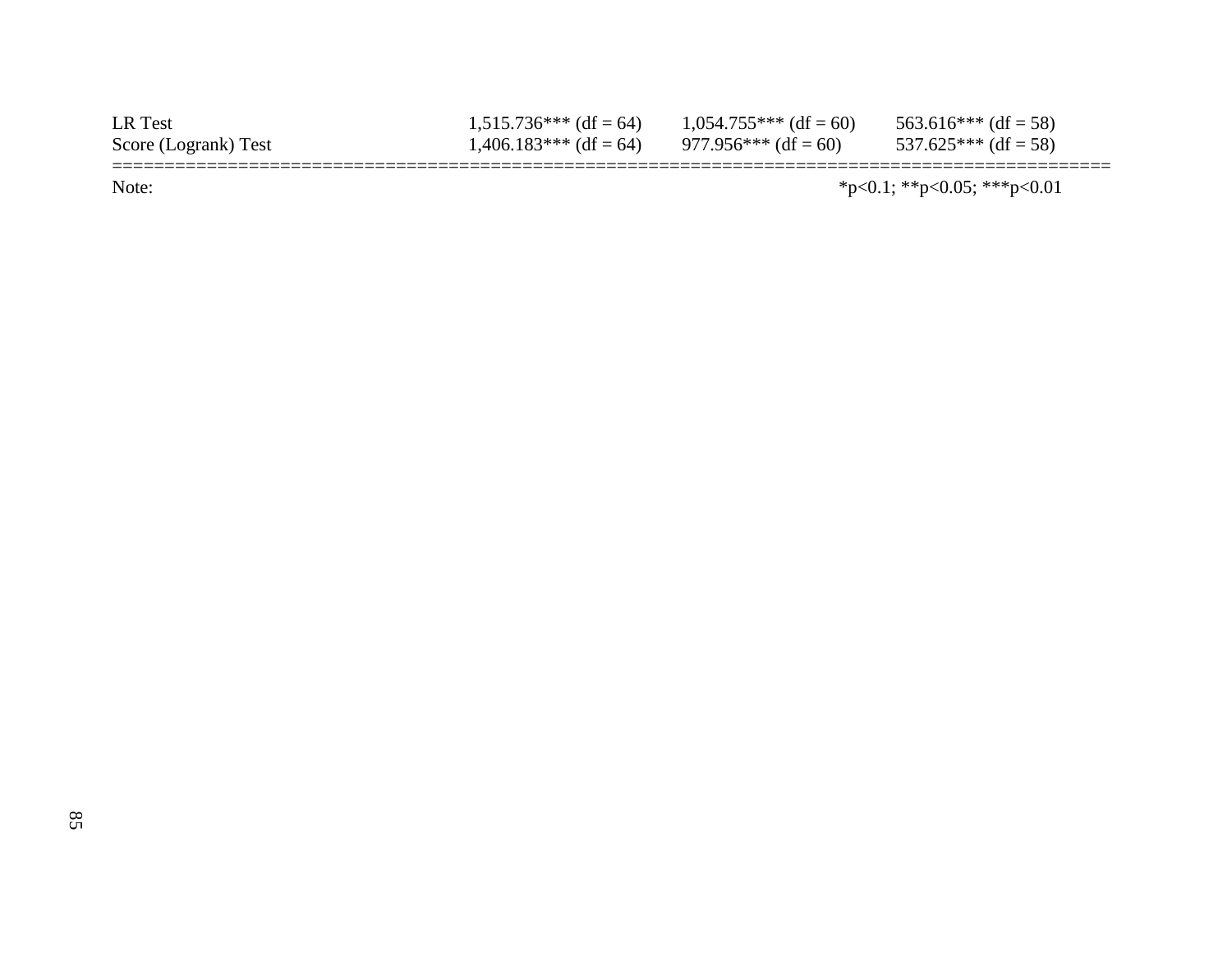#### Metro Grocery Stores with SNAP Authorizations 1992-2020 Dollar Store Radius 2.5 Miles

 Metro Grocery with SNAP Authorizations 1992-2020

| Dollar Stores radius 2.5 miles | $-0.034***$<br>(0.001) |
|--------------------------------|------------------------|
| Metro, Pop. 250,000-1 Mil.     | $-0.067***$            |
|                                | (0.018)                |
| Metro, Pop. < 250,000          | 0.034                  |
|                                | (0.026)                |
| Poverty                        | $0.014***$             |
|                                | (0.003)                |
| Median Income                  | $-0.017***$            |
|                                | (0.001)                |
| <b>Median Home Value</b>       | $0.0003***$            |
|                                | (0.0001)               |
| Grocery Store Annual Payroll   | 0.952                  |
|                                | (1.329)                |
| Dollar Store Annual Payroll    | 1.642                  |
|                                | (1.337)                |
| Percent White                  | 1.973                  |
|                                | (1.359)                |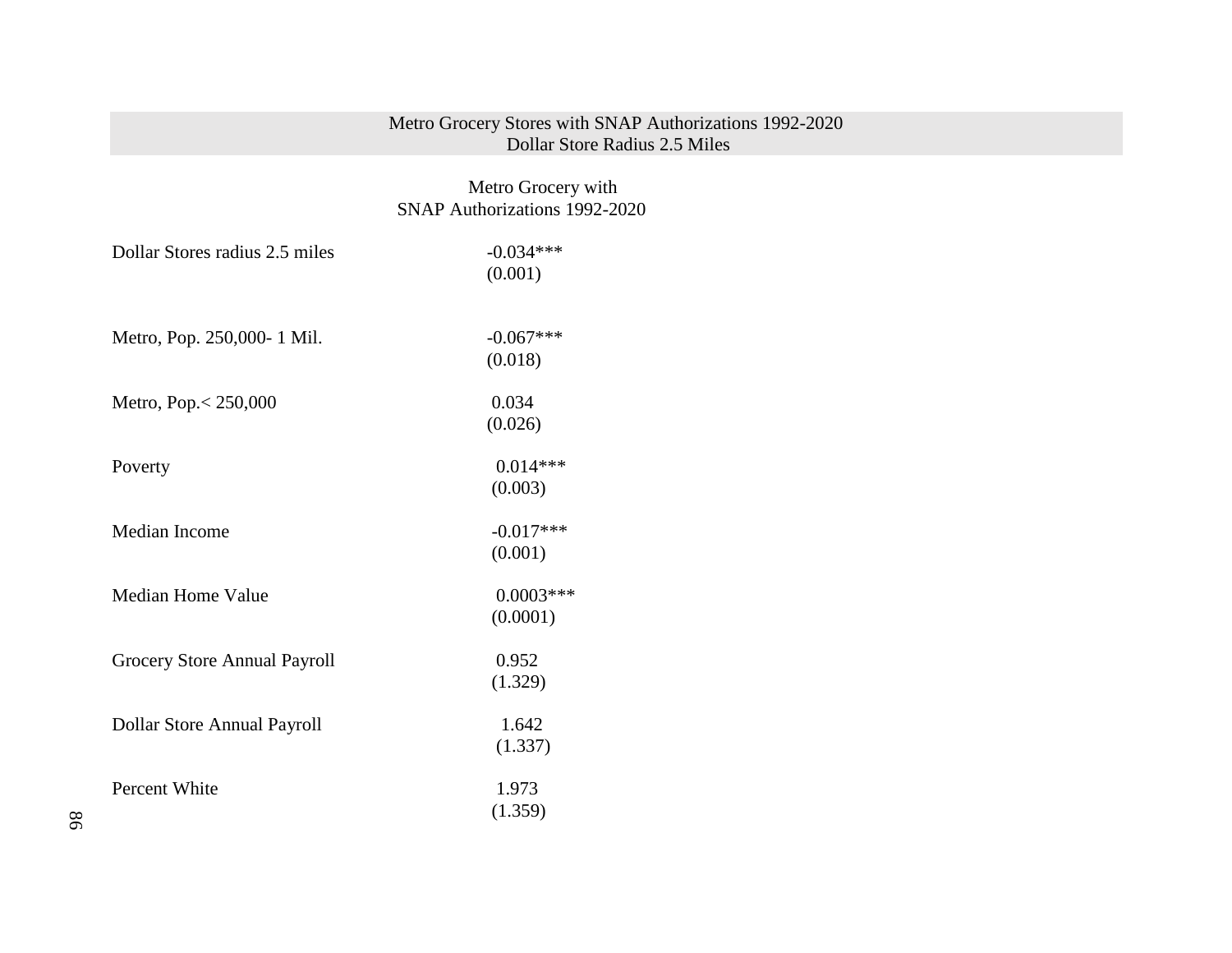|                                   | Metro Grocery Stores with SNAP Authorizations 1992-2020<br>Dollar Store Radius 2.5 Miles |  |
|-----------------------------------|------------------------------------------------------------------------------------------|--|
| Percent Black                     | 1.977                                                                                    |  |
|                                   | (1.554)                                                                                  |  |
|                                   |                                                                                          |  |
| Percent Asian                     | $0.772***$                                                                               |  |
|                                   | (0.062)                                                                                  |  |
|                                   |                                                                                          |  |
| Percent American Indian           | 3.524                                                                                    |  |
|                                   | (5.512)                                                                                  |  |
| Percent Hispanic                  | 20.599***                                                                                |  |
|                                   | (1.256)                                                                                  |  |
| Percent Native Hawaiian           | $-360.464***$                                                                            |  |
|                                   | (9.240)                                                                                  |  |
|                                   |                                                                                          |  |
| Observations                      | 70,688                                                                                   |  |
| R <sub>2</sub>                    | 0.084                                                                                    |  |
| Max. Possible R2                  | 1.000                                                                                    |  |
| Log Likelihood                    | $-342,175.800$                                                                           |  |
| Wald Test $(df = 64)$             | 6,186.320***                                                                             |  |
| LR Test $(df = 64)$               | 6,213.494***                                                                             |  |
| Score (Logrank) Test (df = $64$ ) | 6,001.264***                                                                             |  |
| Note:                             | *p<0.1; **p<0.05; ***p<0.01                                                              |  |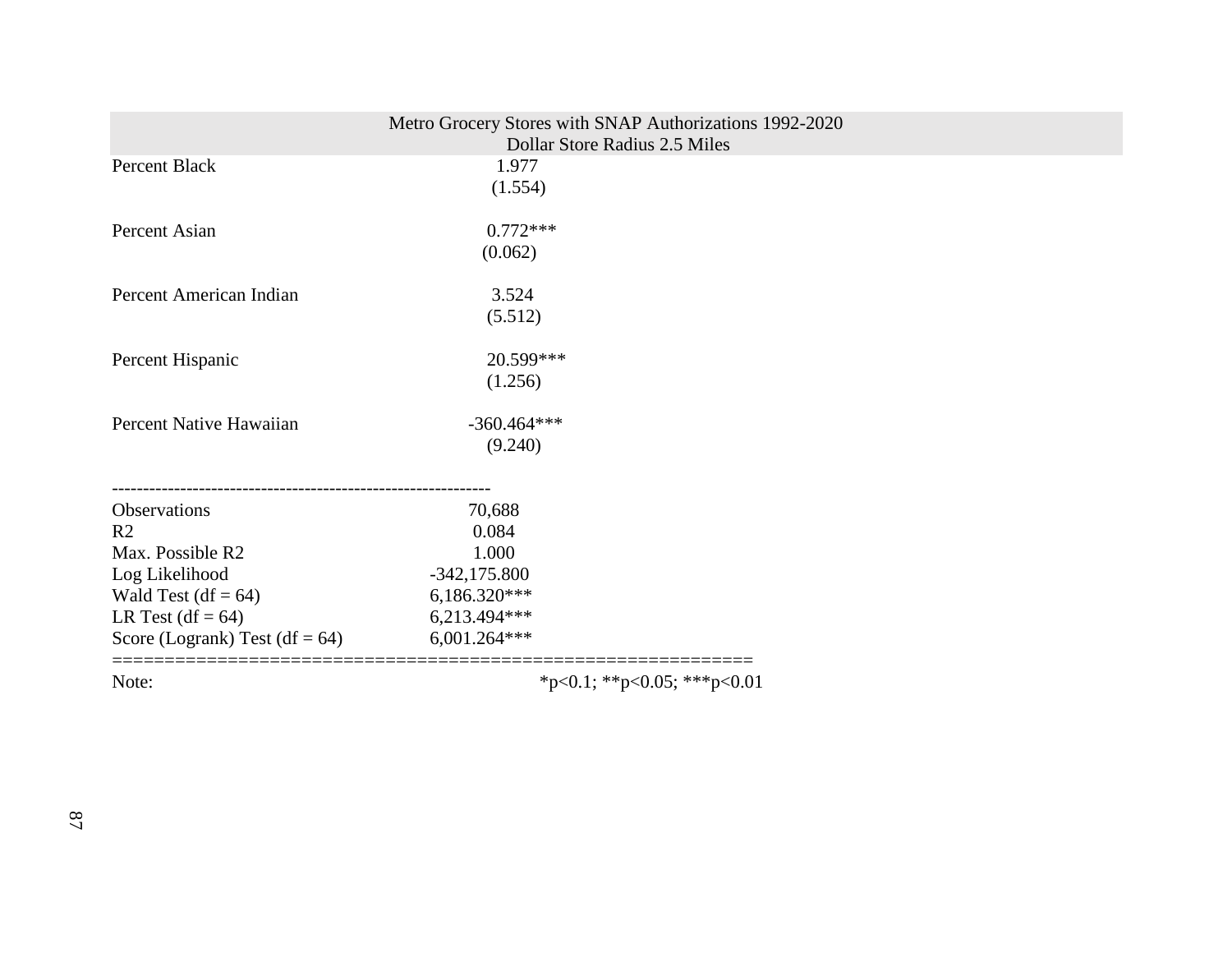| Rural Grocery Stores with SNAP Authorizations: 1992-2020<br><b>Dollar Store Radius 5 Miles</b> |                         |                        |                        |
|------------------------------------------------------------------------------------------------|-------------------------|------------------------|------------------------|
|                                                                                                | <b>All Rural Stores</b> | Adjacent to Metro      | Non-Adjacent to Metro  |
| Dollar Stores radius 5 miles                                                                   | $-0.214***$<br>(0.008)  | $-0.200***$<br>(0.010) | $-0.250***$<br>(0.015) |
| Non-adj., Pop.>= 20,000                                                                        | $-0.006$<br>(0.059)     |                        |                        |
| Adj., Pop. 2,500-19,999                                                                        | $-0.201***$<br>(0.041)  | $-0.173***$<br>(0.044) |                        |
| Non-adj., Pop. 2,500-19,999                                                                    | $-0.292***$<br>(0.048)  |                        | $-0.407***$<br>(0.068) |
| Adj., Pop. <2,500, completely rural                                                            | $-0.286***$<br>(0.069)  | $-0.284***$<br>(0.076) |                        |
| Non-adj., Pop. $\langle 2,500,$ completely rural                                               | $-0.497***$<br>(0.068)  |                        | $-0.585***$<br>(0.087) |
| Poverty                                                                                        | 0.001<br>(0.006)        | 0.006<br>(0.008)       | $-0.009$<br>(0.009)    |
| Median Income                                                                                  | $-0.016***$<br>(0.005)  | $-0.013*$<br>(0.007)   | $-0.024***$<br>(0.008) |
| Median Home Value                                                                              | $-0.001***$<br>(0.0004) | $-0.002***$<br>(0.001) | $-0.001$<br>(0.001)    |
| Grocery Store Annual Payroll                                                                   | 2.121<br>(1.564)        | $6.448***$<br>(2.163)  | $-2.530$<br>(2.410)    |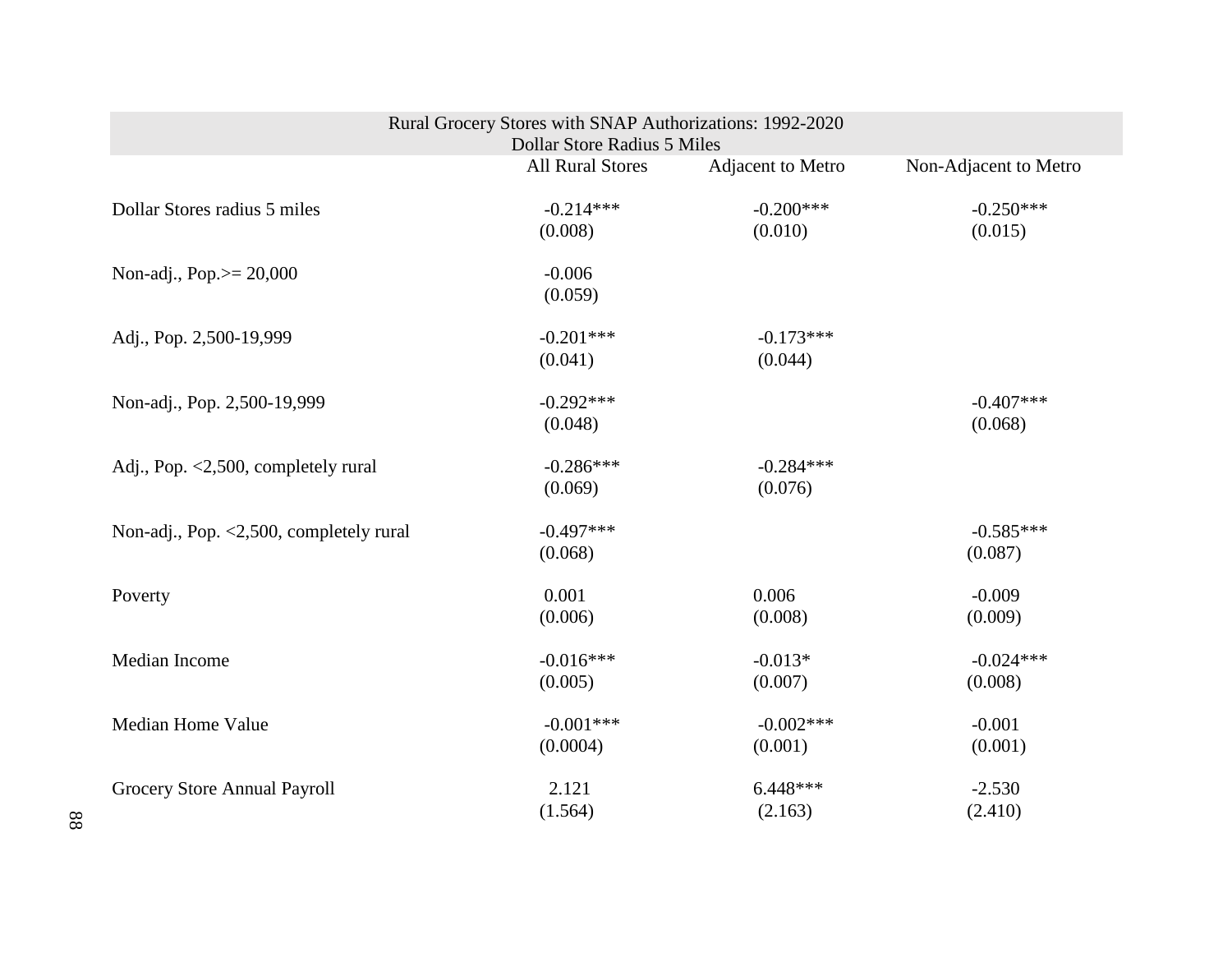|                             | Rural Grocery Stores with SNAP Authorizations: 1992-2020 |                                                   |                        |
|-----------------------------|----------------------------------------------------------|---------------------------------------------------|------------------------|
|                             | <b>Dollar Store Radius 5 Miles</b>                       |                                                   |                        |
| Dollar Store Annual Payroll | $-108.802***$                                            | $-139.322***$                                     | $-76.594***$           |
|                             | (6.055)                                                  | (8.264)                                           | (8.620)                |
| Percent White               | 1.160                                                    | $-0.187$                                          | 3.024                  |
|                             | (2.397)                                                  | (3.608)                                           | (3.637)                |
| <b>Percent Black</b>        | 1.535                                                    | 0.212                                             | 3.446                  |
|                             | (2.387)                                                  | (3.591)                                           | (3.629)                |
| Percent Asian               | $-1.504$                                                 | $-0.609$                                          | $-0.375$               |
|                             | (3.024)                                                  | (5.759)                                           | (4.185)                |
| Percent American Indian     | 1.350                                                    | $-0.574$                                          | 3.589                  |
|                             | (2.481)                                                  | (3.813)                                           | (3.713)                |
| Percent Hispanic            | $0.346*$                                                 | 0.037                                             | $0.881***$             |
|                             | (0.183)                                                  | (0.237)                                           | (0.314)                |
| Percent Native Hawaiian     | $-18.013$                                                | $-14.146$                                         | $-14.482$              |
|                             | (11.451)                                                 | (20.607)                                          | (15.059)               |
| Observations                | 11,988                                                   | 7,515                                             | 4,473                  |
| R <sub>2</sub>              | 0.125                                                    | 0.137                                             | 0.125                  |
| Max. Possible R2            | 1.000                                                    | 0.999                                             | 0.999                  |
| Log Likelihood              | $-45,979.220$                                            | $-27,681.000$                                     | $-14,731.770$          |
| <b>Wald Test</b>            |                                                          | $1,481.390***$ (df = 64) $1,013.940***$ (df = 60) | $546.890***$ (df = 58) |
| LR Test                     |                                                          | $1,594.159***$ (df = 64) $1,105.900***$ (df = 60) | 598.372*** (df = 58)   |
| Score (Logrank) Test        | $1,444.016***$ (df = 64)                                 | 998.437*** $(df = 60)$                            | $568.412***$ (df = 58) |
| Note:                       | *p<0.1; **p<0.05; ***p<0.01                              |                                                   |                        |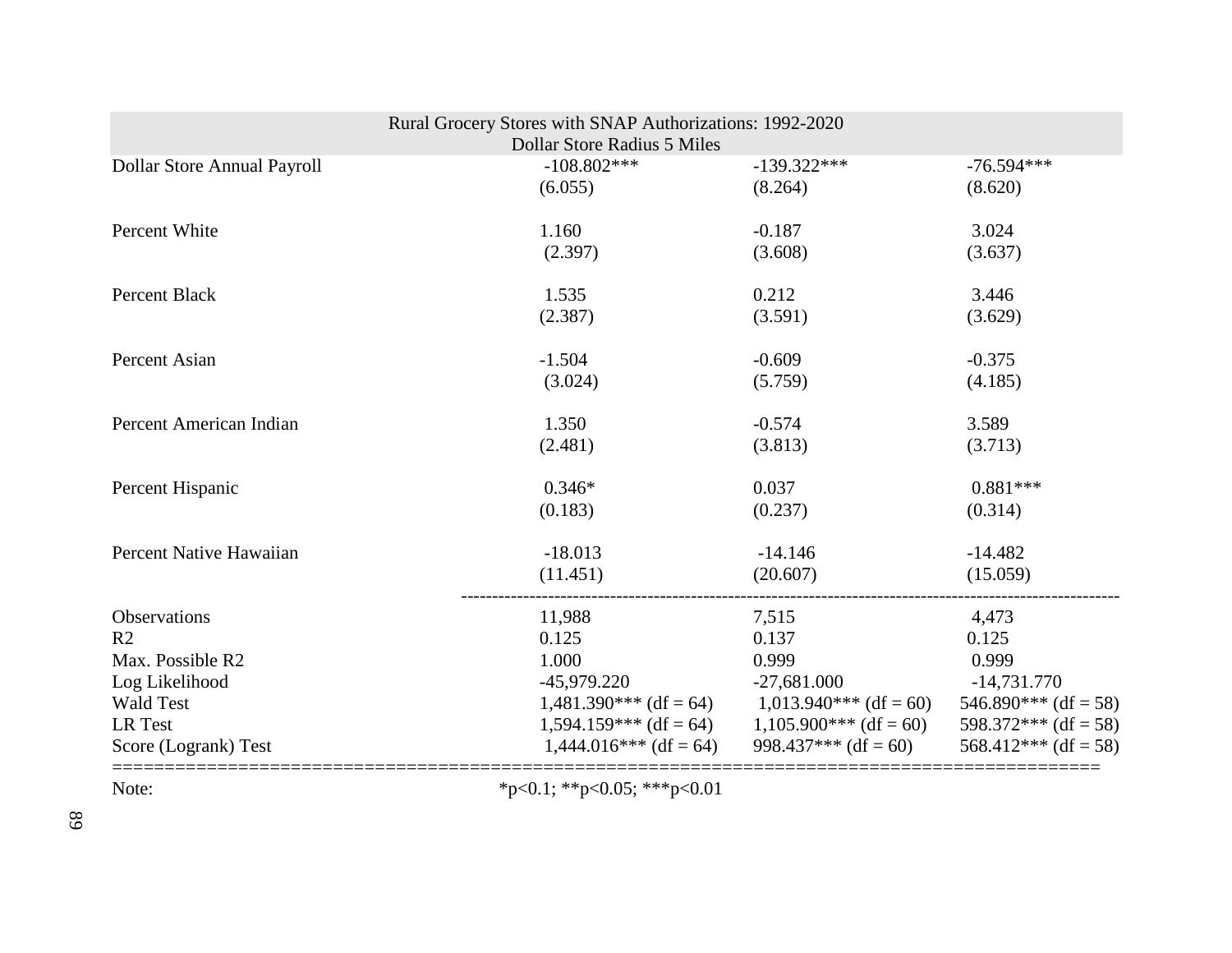## Metro Grocery Stores with SNAP Authorizations 1992-2020 Dollar Store Radius 5 Miles

# Metro Grocery with SNAP Authorizations 1992-2020

| Dollar Stores radius 5 miles | $-0.024***$   |
|------------------------------|---------------|
|                              | (0.001)       |
| Metro, Pop. 250,000-1 Mil.   | $-0.120***$   |
|                              | (0.018)       |
| Metro, Pop. < 250,000        | $-0.079***$   |
|                              | (0.026)       |
| Poverty                      | $0.011***$    |
|                              | (0.003)       |
| Median Income                | $-0.022***$   |
|                              | (0.001)       |
| Median Home Value            | $0.001***$    |
|                              | (0.0001)      |
| Grocery Store Annual Payroll | $17.657***$   |
|                              | (1.264)       |
| Dollar Store Annual Payroll  | $-332.382***$ |
|                              | (8.894)       |
| Percent White                | 0.227         |
|                              | (1.330)       |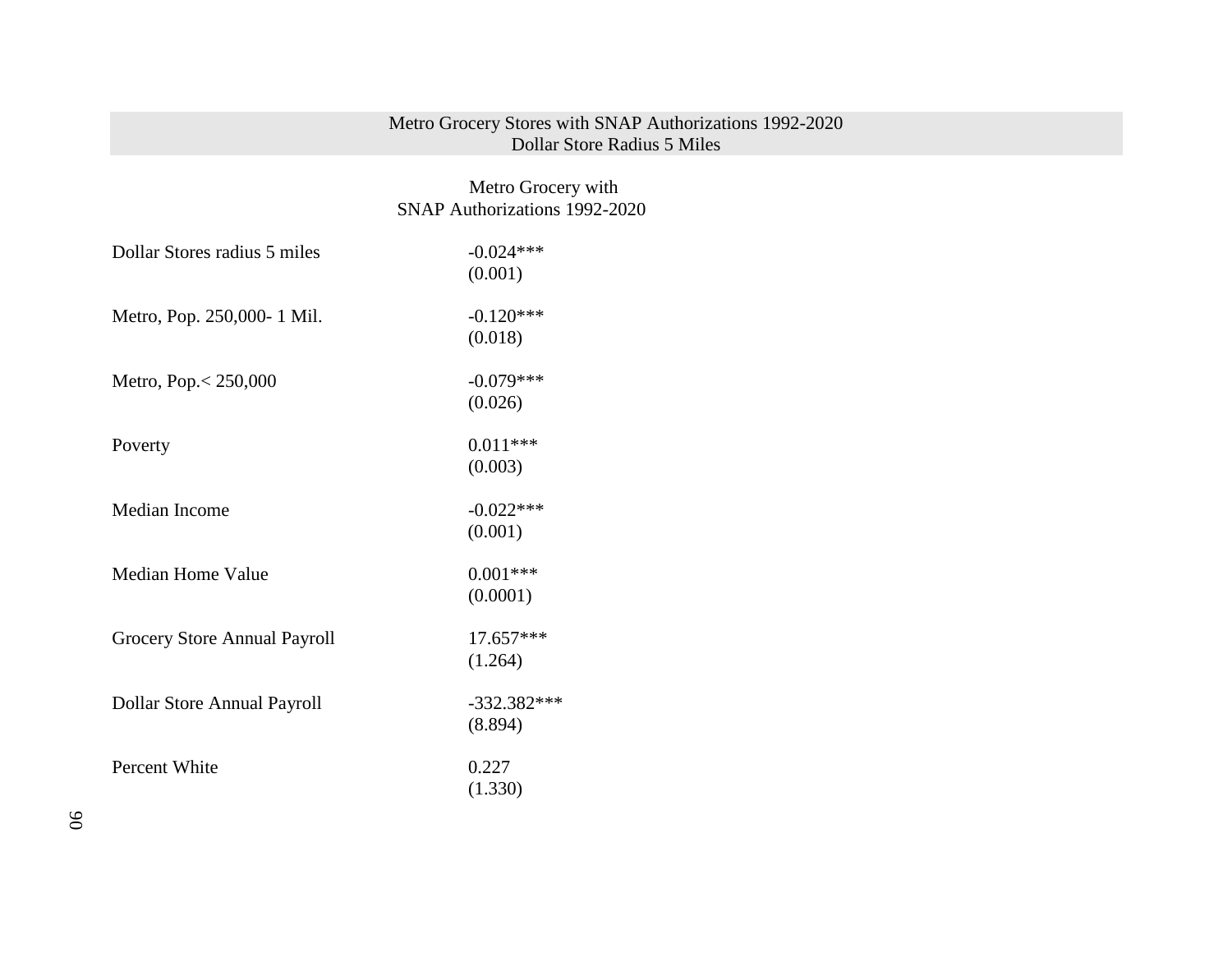|                                   | Metro Grocery Stores with SNAP Authorizations 1992-2020<br>Dollar Store Radius 5 Miles |
|-----------------------------------|----------------------------------------------------------------------------------------|
|                                   |                                                                                        |
| Percent Black                     | 1.313                                                                                  |
|                                   | (1.338)                                                                                |
| Percent Asian                     | 1.745                                                                                  |
|                                   | (1.361)                                                                                |
| Percent American Indian           | 1.012                                                                                  |
|                                   | (1.568)                                                                                |
|                                   |                                                                                        |
| Percent Hispanic                  | $0.862***$                                                                             |
|                                   | (0.061)                                                                                |
| Percent Native Hawaiian           | $-6.901$                                                                               |
|                                   | (5.574)                                                                                |
|                                   |                                                                                        |
| Observations                      | 70,688                                                                                 |
| R <sub>2</sub>                    | 0.103                                                                                  |
| Max. Possible R2                  | 1.000                                                                                  |
| Log Likelihood                    | $-341,436.700$                                                                         |
| Wald Test $(df = 64)$             | 8,341.490***                                                                           |
| LR Test $(df = 64)$               | 7,691.818***                                                                           |
| Score (Logrank) Test (df = $64$ ) | ,985.836***                                                                            |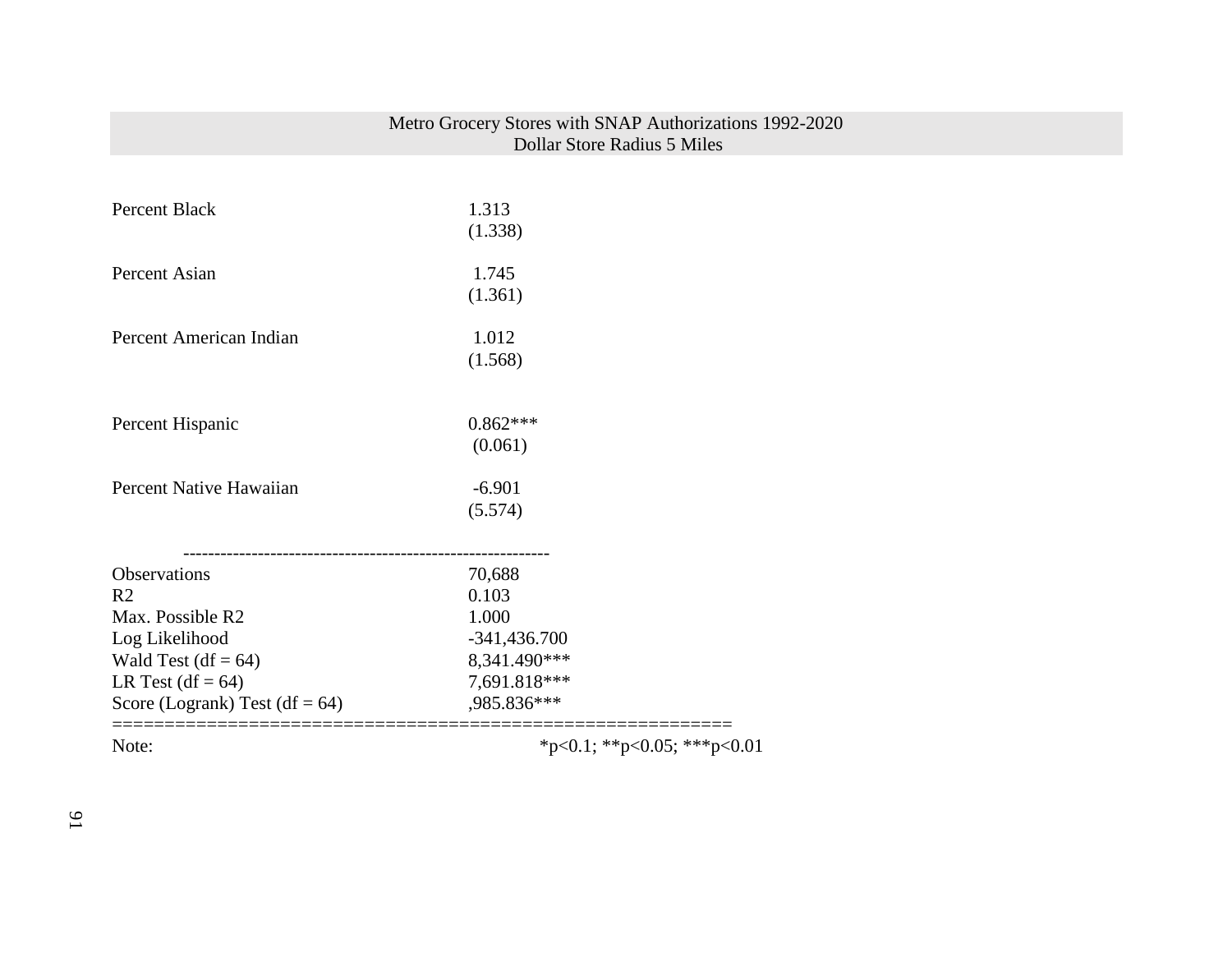| Rural Grocery Stores with SNAP Authorizations: 1992-2020<br>Dollar Store Radius 10 Miles |                         |                        |                        |  |
|------------------------------------------------------------------------------------------|-------------------------|------------------------|------------------------|--|
|                                                                                          | <b>All Rural Stores</b> | Adjacent to Metro      | Non-Adjacent to Metro  |  |
| Dollar Stores radius 10 miles                                                            | $-0.171***$<br>(0.006)  | $-0.166***$<br>(0.007) | $-0.196***$<br>(0.011) |  |
| Non-adj., Pop. $> = 20,000$                                                              | $-0.090$<br>(0.059)     |                        |                        |  |
| Adj., Pop. 2,500-19,999                                                                  | $-0.346***$<br>(0.042)  | $-0.322***$<br>(0.046) |                        |  |
| Non-adj., Pop. 2,500-19,999                                                              | $-0.471***$<br>(0.050)  |                        | $-0.516***$<br>(0.070) |  |
| Adj., Pop. <2,500, completely rural                                                      | $-0.439***$<br>(0.070)  | $-0.437***$<br>(0.077) |                        |  |
| Non-adj., Pop. <2,500, completely rural                                                  | $-0.677***$<br>(0.069)  |                        | $-0.703***$<br>(0.090) |  |
| Poverty                                                                                  | 0.001<br>(0.006)        | 0.006<br>(0.008)       | $-0.011$<br>(0.009)    |  |
| Median Income                                                                            | $-0.014***$<br>(0.005)  | $-0.013*$<br>(0.007)   | $-0.021***$<br>(0.008) |  |
| <b>Median Home Value</b>                                                                 | $-0.001***$<br>(0.0004) | $-0.002***$<br>(0.001) | $-0.001$<br>(0.001)    |  |
| Grocery Store Annual Payroll                                                             | 2.167<br>(1.556)        | $6.264***$<br>(2.155)  | $-2.209$<br>(2.389)    |  |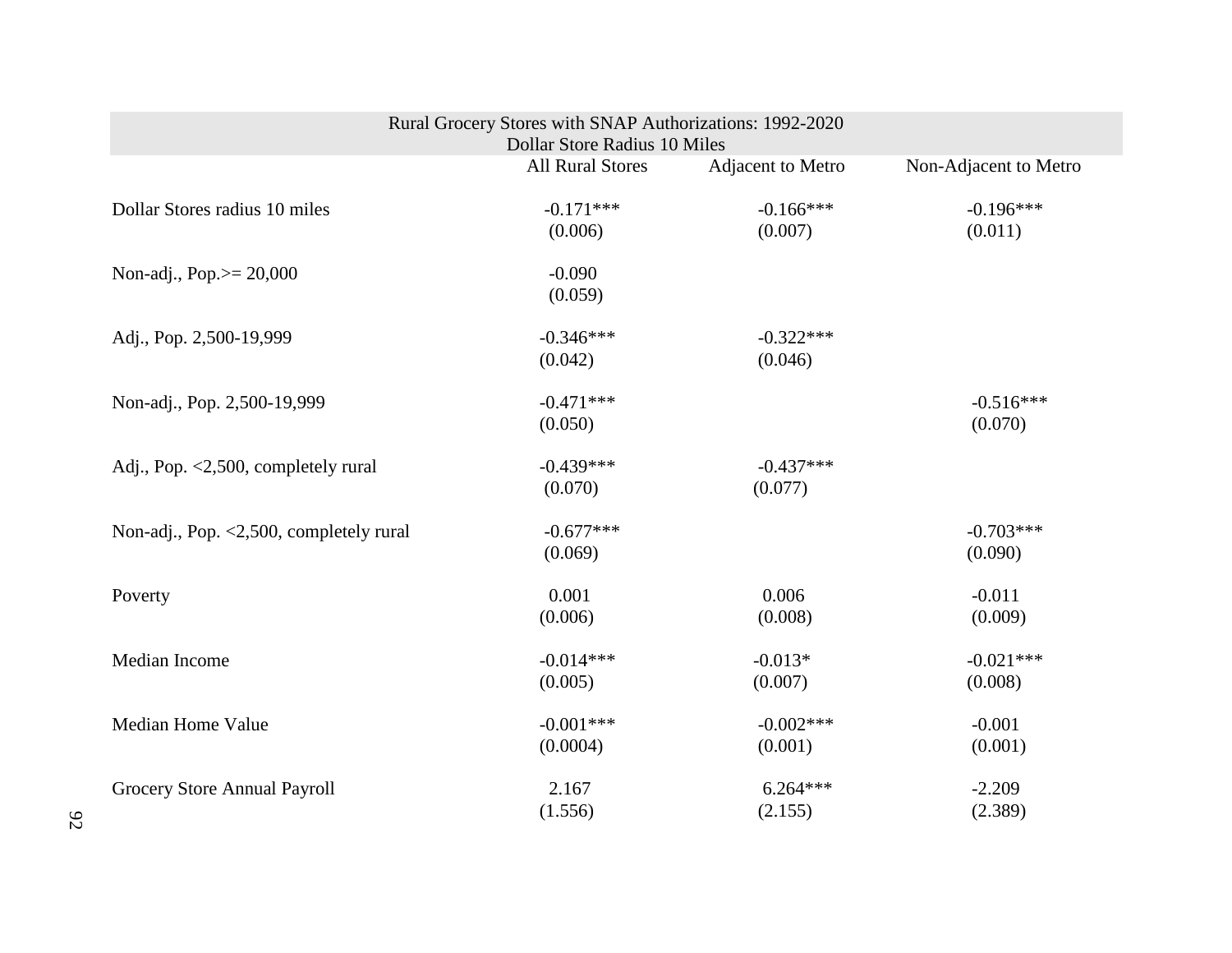| Rural Grocery Stores with SNAP Authorizations: 1992-2020<br><b>Dollar Store Radius 10 Miles</b> |                          |                          |                        |  |
|-------------------------------------------------------------------------------------------------|--------------------------|--------------------------|------------------------|--|
| Dollar Store Annual Payroll                                                                     | $-98.884***$             | $-124.818***$            | $-72.476***$           |  |
|                                                                                                 | (5.955)                  | (8.170)                  | (8.437)                |  |
| Percent White                                                                                   | 0.836                    | $-1.667$                 | 3.404                  |  |
|                                                                                                 | (2.378)                  | (3.599)                  | (3.612)                |  |
| <b>Percent Black</b>                                                                            | 0.788                    | $-1.717$                 | 3.527                  |  |
|                                                                                                 | (2.369)                  | (3.582)                  | (3.603)                |  |
| Percent Asian                                                                                   | $-2.171$                 | $-3.410$                 | $-0.468$               |  |
|                                                                                                 | (3.057)                  | (5.749)                  | (4.248)                |  |
| Percent American Indian                                                                         | 1.076                    | $-2.029$                 | 4.057                  |  |
|                                                                                                 | (2.463)                  | (3.817)                  | (3.685)                |  |
| Percent Hispanic                                                                                | 0.185                    | $-0.135$                 | $0.693**$              |  |
|                                                                                                 | (0.184)                  | (0.239)                  | (0.315)                |  |
| Percent Native Hawaiian                                                                         | $-17.893$                | $-4.363$                 | $-16.676$              |  |
|                                                                                                 | (11.510)                 | (20.549)                 | (15.014)               |  |
| Observations                                                                                    | 11,988                   | 7,515                    | 4,473                  |  |
| R <sub>2</sub>                                                                                  | 0.139                    | 0.156                    | 0.132                  |  |
| Max. Possible R2                                                                                | 1.000                    | 0.999                    | 0.999                  |  |
| Log Likelihood                                                                                  | -45,879.930              | $-27,595.180$            | $-14,713.610$          |  |
| <b>Wald Test</b>                                                                                | $1,624.030***$ (df = 64) | $1,134.710***$ (df = 60) | $571.810***$ (df = 58) |  |
| LR Test                                                                                         | $1,792.739***$ (df = 64) | $1,277.529***$ (df = 60) | 634.685*** (df = 58)   |  |
| Score (Logrank) Test                                                                            | $1,562.910***$ (df = 64) | $1,106.034***$ (df = 60) | 582.699*** (df = 58)   |  |
| *p<0.1; **p<0.05; ***p<0.01<br>Note:                                                            |                          |                          |                        |  |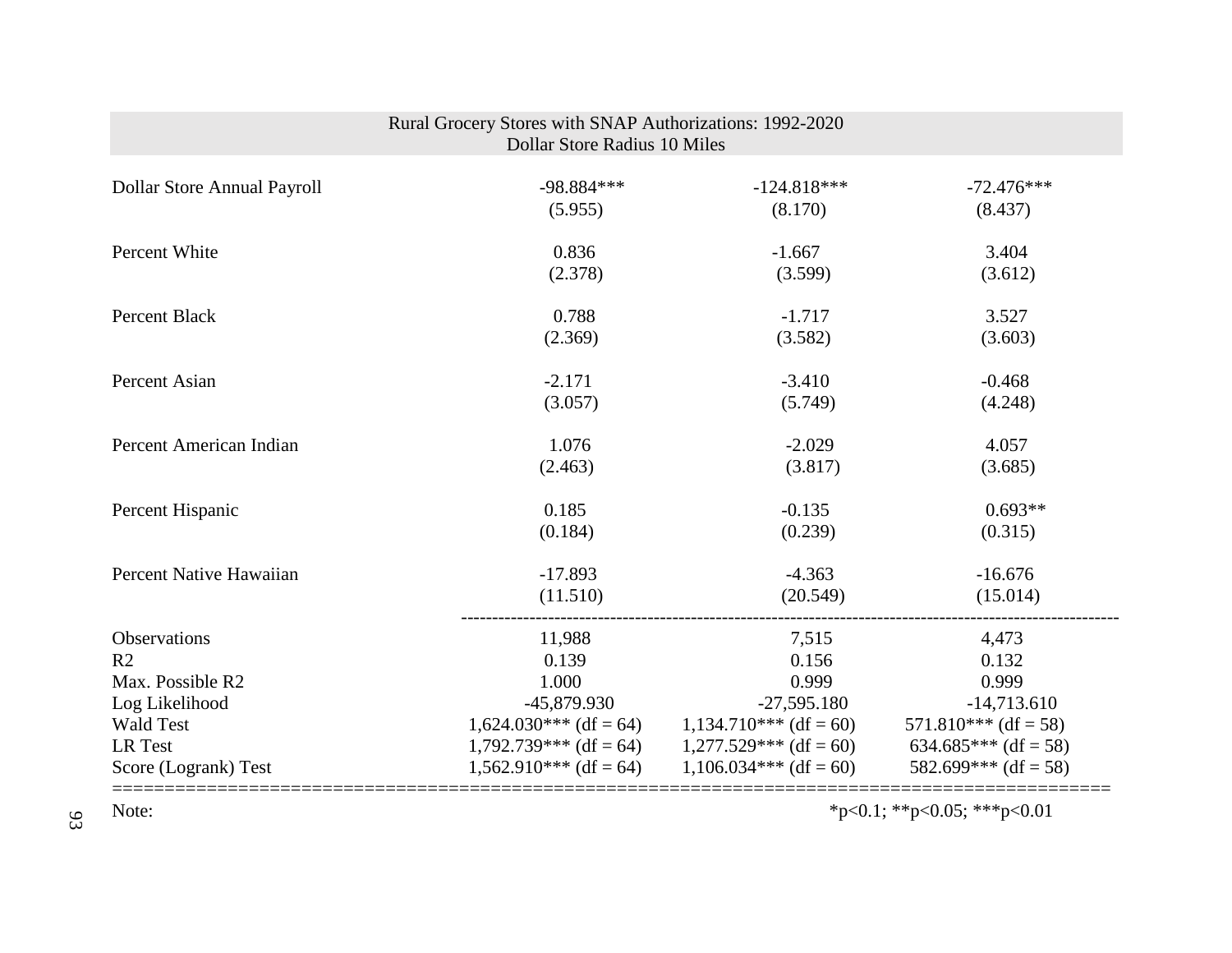#### Metro Grocery Stores with SNAP Authorizations 1992-2020 Dollar Store Radius 10 Miles

# Metro Grocery with SNAP Authorizations 1992-2020

| Dollar Stores radius 10 miles | $-0.013***$   |
|-------------------------------|---------------|
|                               | (0.0002)      |
| Metro, Pop. 250,000-1 Mil.    | $-0.222***$   |
|                               | (0.018)       |
| Metro, Pop. < 250,000         | $-0.249***$   |
|                               | (0.026)       |
| Poverty                       | $-0.006**$    |
|                               | (0.003)       |
| Median Income                 | $-0.030***$   |
|                               | (0.001)       |
| <b>Median Home Value</b>      | $0.001***$    |
|                               | (0.0001)      |
| Grocery Store Annual Payroll  | 13.684***     |
|                               | (1.283)       |
| Dollar Store Annual Payroll   | $-331.753***$ |
|                               | (8.662)       |
| Percent White                 | $2.266*$      |
|                               | (1.345)       |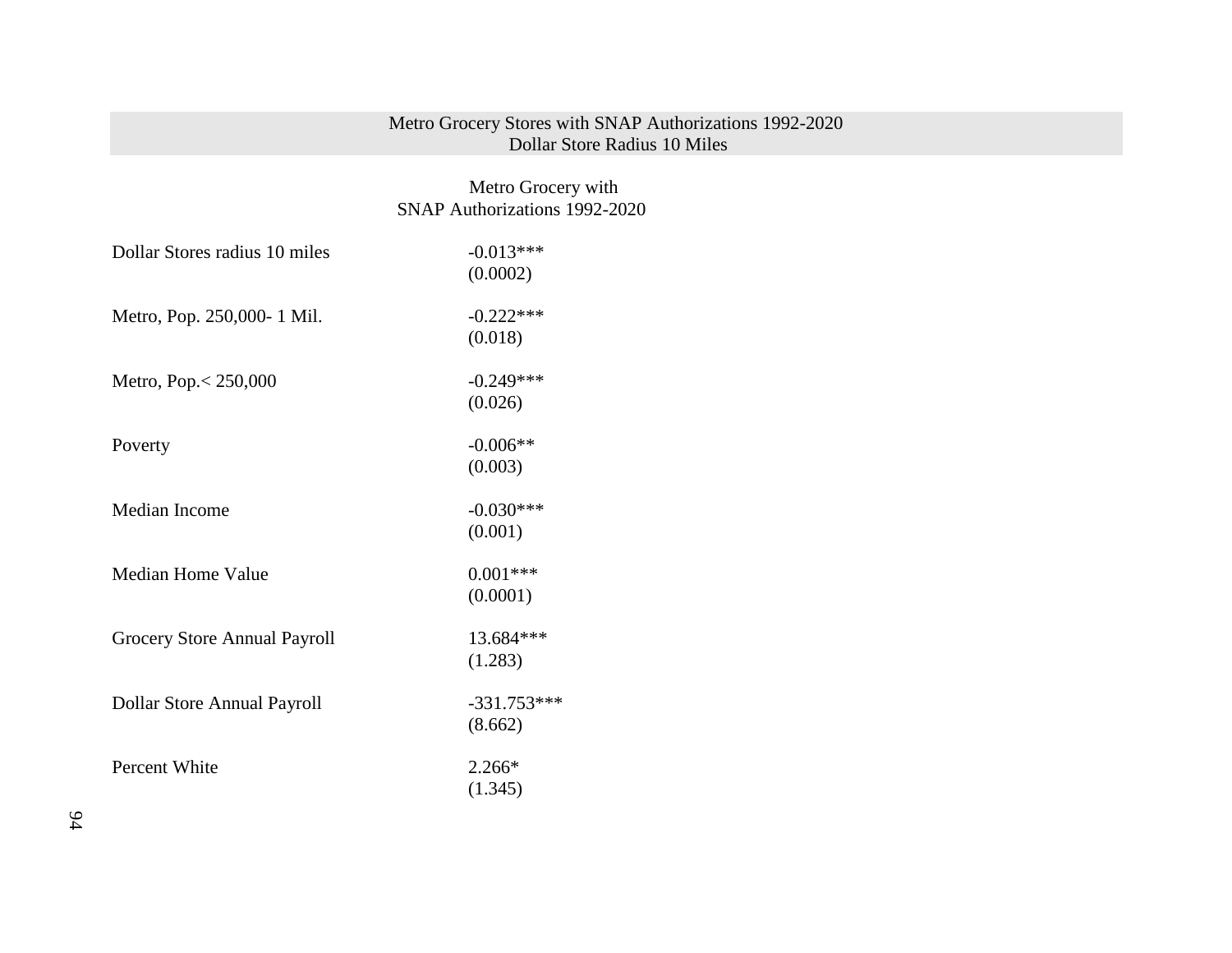|                                                                                                                                                           | Metro Grocery Stores with SNAP Authorizations 1992-2020<br><b>Dollar Store Radius 10 Miles</b> |  |
|-----------------------------------------------------------------------------------------------------------------------------------------------------------|------------------------------------------------------------------------------------------------|--|
| Percent Black                                                                                                                                             | $3.602***$<br>(1.353)                                                                          |  |
| Percent Asian                                                                                                                                             | $5.251***$<br>(1.376)                                                                          |  |
| Percent American Indian                                                                                                                                   | $2.735*$<br>(1.637)                                                                            |  |
| Percent Hispanic                                                                                                                                          | $1.130***$<br>(0.062)                                                                          |  |
| Percent Native Hawaiian                                                                                                                                   | $-25.507***$<br>(5.744)                                                                        |  |
| Observations<br>R <sub>2</sub><br>Max. Possible R2<br>Log Likelihood<br>Wald Test $(df = 64)$<br>LR Test $(df = 64)$<br>Score (Logrank) Test (df = $64$ ) | 70,688<br>0.126<br>1.000<br>$-340,538.500$<br>10,877.250***<br>9,488.167***<br>10,265.830***   |  |
| Note:                                                                                                                                                     | *p<0.1; **p<0.05; ***p<0.01                                                                    |  |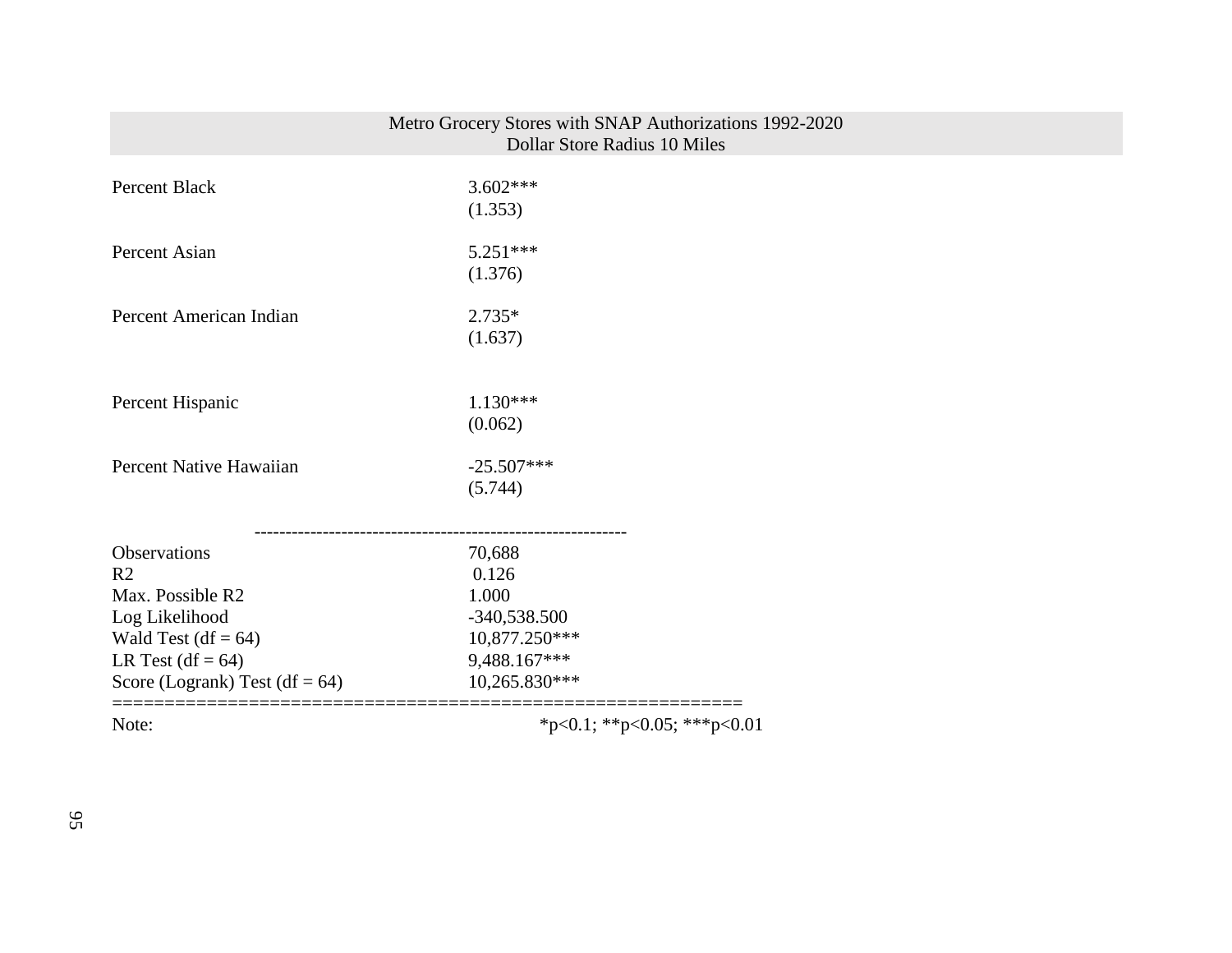| Rural Grocery Stores with SNAP Authorizations: 1992-2020<br>Dollar Store Radius 15 Miles |                         |                        |                        |  |
|------------------------------------------------------------------------------------------|-------------------------|------------------------|------------------------|--|
|                                                                                          | <b>All Rural Stores</b> | Adjacent to Metro      | Non-Adjacent to Metro  |  |
| Dollar Stores radius 15 miles                                                            | $-0.111***$<br>(0.004)  | $-0.106***$<br>(0.004) | $-0.140***$<br>(0.008) |  |
| Non-adj., Pop. $> = 20,000$                                                              | $-0.237***$<br>(0.059)  |                        |                        |  |
| Adj., Pop. 2,500-19,999                                                                  | $-0.360***$<br>(0.042)  | $-0.337***$<br>(0.046) |                        |  |
| Non-adj., Pop. 2,500-19,999                                                              | $-0.534***$<br>(0.050)  |                        | $-0.432***$<br>(0.069) |  |
| Adj., Pop. <2,500, completely rural                                                      | $-0.437***$<br>(0.070)  | $-0.423***$<br>(0.077) |                        |  |
| Non-adj., Pop. $\langle 2, 500,$ completely rural                                        | $-0.683***$<br>(0.069)  |                        | $-0.574***$<br>(0.088) |  |
| Poverty                                                                                  | 0.001<br>(0.006)        | 0.004<br>(0.008)       | $-0.011$<br>(0.009)    |  |
| Median Income                                                                            | $-0.006$<br>(0.005)     | $-0.0005$<br>(0.007)   | $-0.018**$<br>(0.008)  |  |
| <b>Median Home Value</b>                                                                 | $-0.002***$<br>(0.0004) | $-0.003***$<br>(0.001) | $-0.001$<br>(0.001)    |  |
| Grocery Store Annual Payroll                                                             | 1.995<br>(1.552)        | $6.828***$<br>(2.162)  | $-2.938$<br>(2.358)    |  |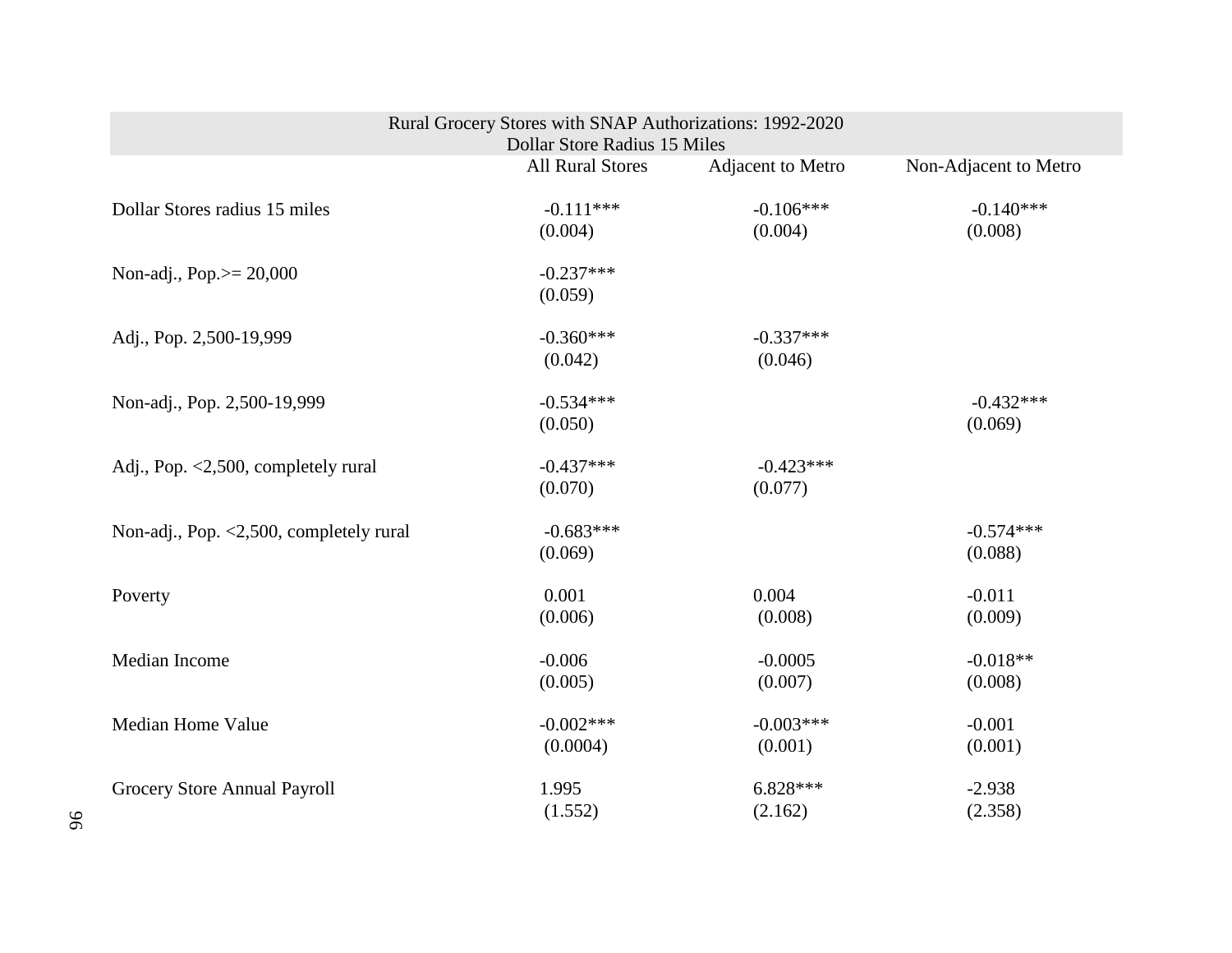| Rural Grocery Stores with SNAP Authorizations: 1992-2020<br>Dollar Store Radius 15 Miles |               |                                                                          |                             |  |  |
|------------------------------------------------------------------------------------------|---------------|--------------------------------------------------------------------------|-----------------------------|--|--|
| Dollar Store Annual Payroll                                                              | $-94.983***$  | $-121.078***$                                                            | $-66.796***$                |  |  |
|                                                                                          | (5.985)       | (8.240)                                                                  | (8.421)                     |  |  |
| Percent White                                                                            | $-0.646$      | $-3.029$                                                                 | 0.387                       |  |  |
|                                                                                          | (2.358)       | (3.559)                                                                  | (3.556)                     |  |  |
| <b>Percent Black</b>                                                                     | $-0.831$      | $-3.153$                                                                 | 0.259                       |  |  |
|                                                                                          | (2.351)       | (3.541)                                                                  | (3.551)                     |  |  |
| Percent Asian                                                                            | $-4.774$      | $-9.614*$                                                                | $-3.636$                    |  |  |
|                                                                                          | (3.129)       | (5.801)                                                                  | (4.239)                     |  |  |
| Percent American Indian                                                                  | $-0.295$      | $-2.959$                                                                 | 0.979                       |  |  |
|                                                                                          | (2.444)       | (3.780)                                                                  | (3.631)                     |  |  |
| Percent Hispanic                                                                         | 0.013         | $-0.259$                                                                 | 0.493                       |  |  |
|                                                                                          | (0.185)       | (0.242)                                                                  | (0.314)                     |  |  |
| Percent Native Hawaiian                                                                  | $-20.827*$    | 6.488                                                                    | $-24.898*$                  |  |  |
|                                                                                          | (11.572)      | (20.716)                                                                 | (14.783)                    |  |  |
| Observations                                                                             | 11,988        | 7,515                                                                    | 4,473                       |  |  |
| R <sub>2</sub>                                                                           | 0.141         | 0.161                                                                    | 0.133                       |  |  |
| Max. Possible R2                                                                         | 1.000         | 0.999                                                                    | 0.999                       |  |  |
| Log Likelihood                                                                           | $-45,868.620$ | $-27,574.220$                                                            | $-14,712.040$               |  |  |
| <b>Wald Test</b>                                                                         |               | $1,633.170***$ (df = 64) $1,162.930***$ (df = 60) $577.840***$ (df = 58) |                             |  |  |
| LR Test                                                                                  |               | $1,815.365***$ (df = 64) $1,319.464***$ (df = 60) $637.824***$ (df = 58) |                             |  |  |
| Score (Logrank) Test                                                                     |               | $1,502.932***$ (df = 64) $1,076.032***$ (df = 60) 5 82.948*** (df = 58)  |                             |  |  |
| Note:                                                                                    |               |                                                                          | *p<0.1; **p<0.05; ***p<0.01 |  |  |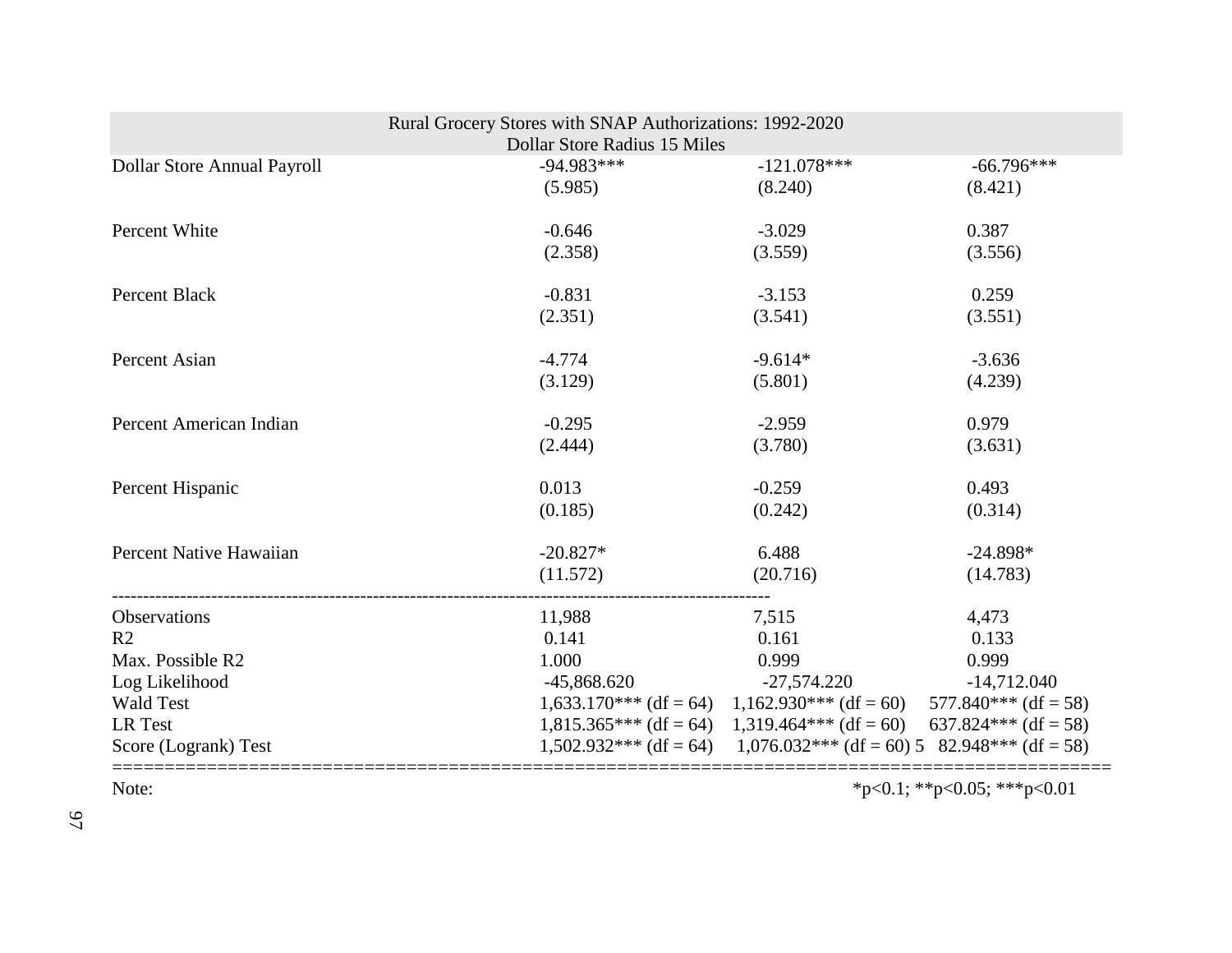## Metro Grocery Stores with SNAP Authorizations 1992-2020 Dollar Store Radius 15 Miles

 Metro Grocery with SNAP Authorizations 1992-2020

| Dollar Stores radius 15 miles | $-0.009***$   |
|-------------------------------|---------------|
|                               | (0.0001)      |
| Metro, Pop. 250,000- 1 Mil.   | $-0.327***$   |
|                               | (0.018)       |
| Metro, Pop. < 250,000         | $-0.368***$   |
|                               | (0.026)       |
| Poverty                       | $-0.012***$   |
|                               | (0.003)       |
| Median Income                 | $-0.031***$   |
|                               | (0.001)       |
| Median Home Value             | $0.001***$    |
|                               | (0.0001)      |
| Grocery Store Annual Payroll  | 11.733***     |
|                               | (1.283)       |
| Dollar Store Annual Payroll   | $-298.494***$ |
|                               | (8.518)       |
| Percent White                 | 2.191         |
|                               | (1.337)       |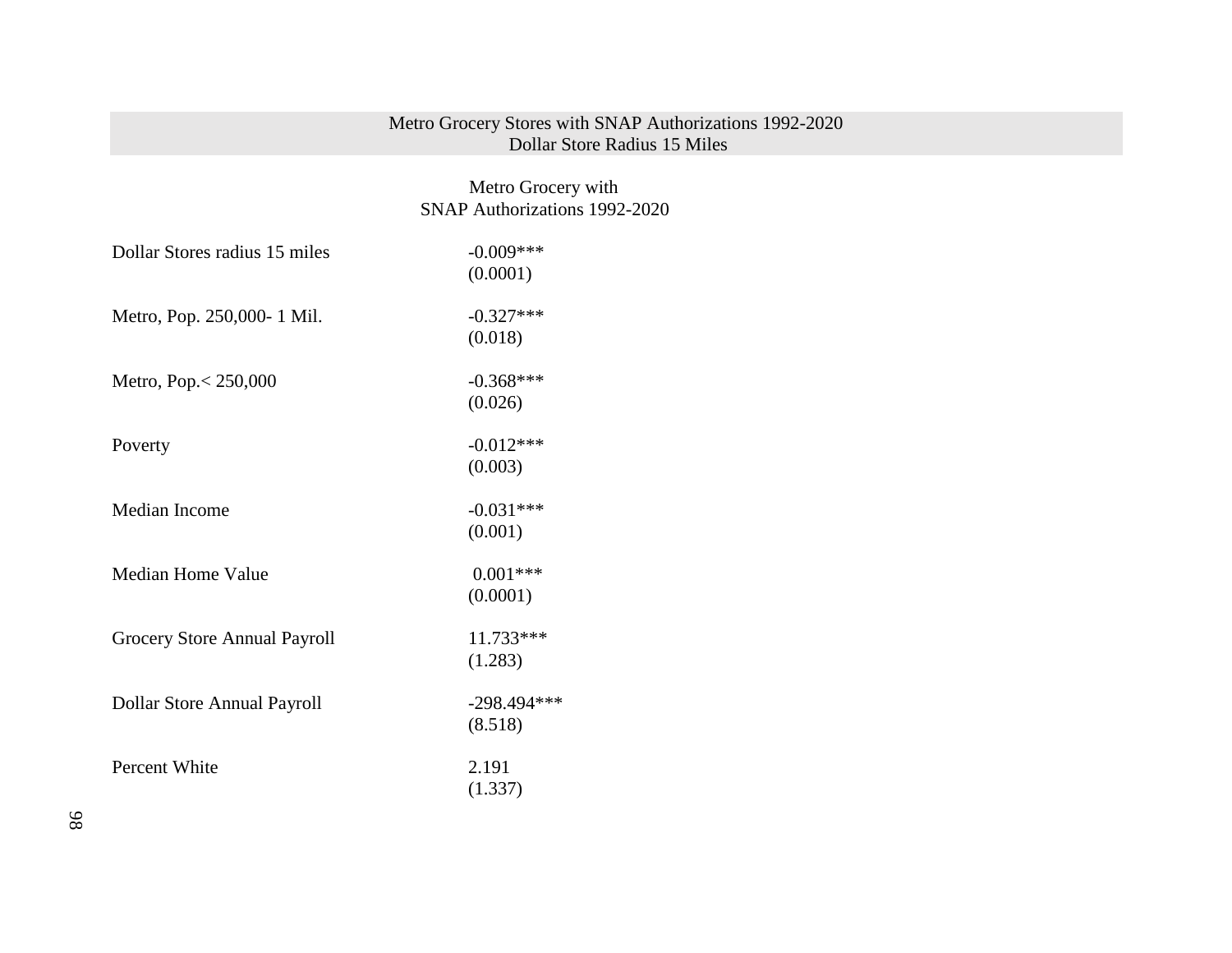| Note:                             | *p<0.1; **p<0.05; ***p<0.01                             |  |
|-----------------------------------|---------------------------------------------------------|--|
| Score (Logrank) Test (df = $64$ ) | 12,022.630***                                           |  |
| LR Test $(df = 64)$               | 10,699.290***                                           |  |
| Wald Test $(df = 64)$             | 12,790.470***                                           |  |
| Log Likelihood                    | -339,932.900                                            |  |
| Max. Possible R2                  | 1.000                                                   |  |
| R <sub>2</sub>                    | 0.140                                                   |  |
| Observations                      | 70,688                                                  |  |
|                                   | (5.708)                                                 |  |
| Percent Native Hawaiian           | $-28.487***$                                            |  |
|                                   | (0.061)                                                 |  |
| Percent Hispanic                  | $1.279***$                                              |  |
|                                   |                                                         |  |
| Percent American Indian           | $3.463**$<br>(1.588)                                    |  |
|                                   | (1.368)                                                 |  |
| Percent Asian                     | 4.718***                                                |  |
|                                   | (1.346)                                                 |  |
| <b>Percent Black</b>              | $3.722***$                                              |  |
|                                   | Dollar Store Radius 15 Miles                            |  |
|                                   | Metro Grocery Stores with SNAP Authorizations 1992-2020 |  |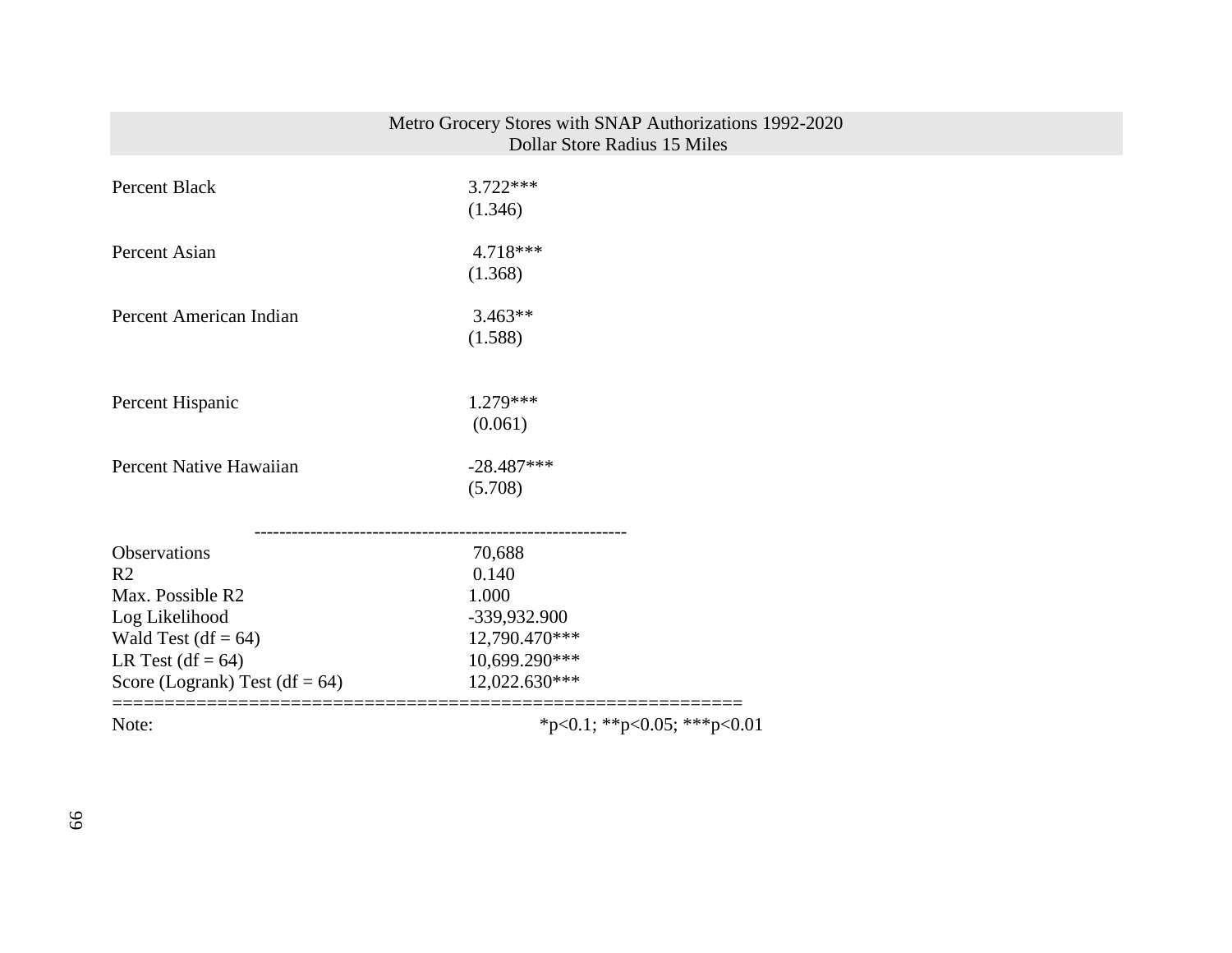| Rural Grocery Stores with SNAP Authorizations: 1992-2020<br>Dollar Store Radius 20 Miles |                         |                        |                        |  |
|------------------------------------------------------------------------------------------|-------------------------|------------------------|------------------------|--|
|                                                                                          | <b>All Rural Stores</b> | Adjacent to Metro      | Non-Adjacent to Metro  |  |
| Dollar Stores radius 20 miles                                                            | $-0.068***$<br>(0.002)  | $-0.062***$<br>(0.003) | $-0.105***$<br>(0.005) |  |
| Non-adj., Pop. $> = 20,000$                                                              | $-0.301***$<br>(0.059)  |                        |                        |  |
| Adj., Pop. 2,500-19,999                                                                  | $-0.276***$<br>(0.042)  | $-0.245***$<br>(0.045) |                        |  |
| Non-adj., Pop. 2,500-19,999                                                              | $-0.495***$<br>(0.050)  |                        | $-0.348***$<br>(0.068) |  |
| Adj., Pop. <2,500, completely rural                                                      | $-0.330***$<br>(0.069)  | $-0.291***$<br>(0.076) |                        |  |
| Non-adj., Pop. <2,500, completely rural                                                  | $-0.592***$<br>(0.068)  |                        | $-0.461***$<br>(0.086) |  |
| Poverty                                                                                  | 0.007<br>(0.006)        | 0.010<br>(0.008)       | $-0.005$<br>(0.009)    |  |
| Median Income                                                                            | $-0.00004$<br>(0.005)   | 0.009<br>(0.007)       | $-0.016**$<br>(0.008)  |  |
| Median Home Value                                                                        | $-0.002***$<br>(0.0004) | $-0.003***$<br>(0.001) | $-0.001$<br>(0.001)    |  |
| Grocery Store Annual Payroll                                                             | 1.093<br>(1.557)        | $6.314***$<br>(2.172)  | $-4.442*$<br>(2.351)   |  |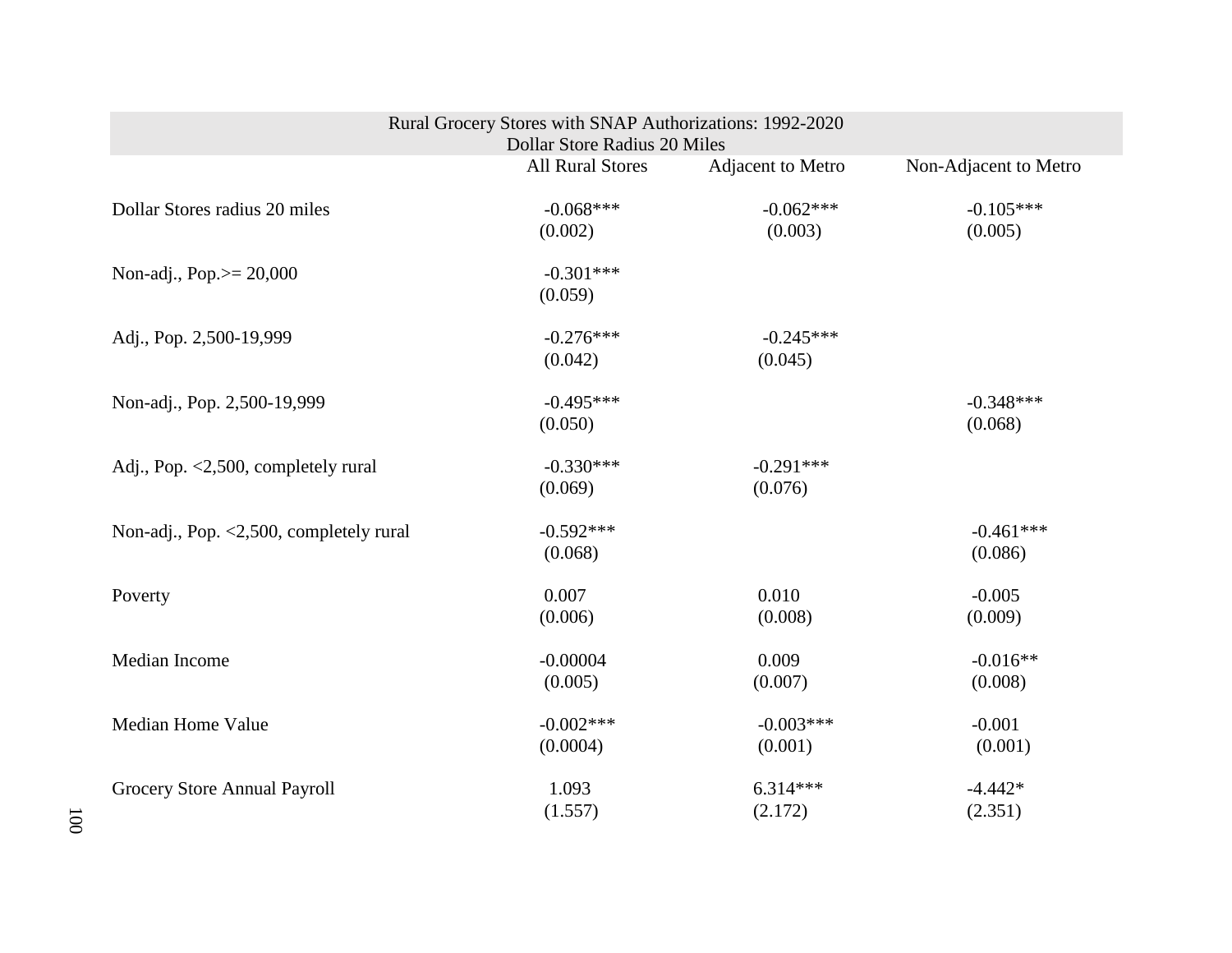|                             | Rural Grocery Stores with SNAP Authorizations: 1992-2020 |                                                                          |                        |
|-----------------------------|----------------------------------------------------------|--------------------------------------------------------------------------|------------------------|
|                             | <b>Dollar Store Radius 20 Miles</b>                      |                                                                          |                        |
| Dollar Store Annual Payroll | $-94.631***$                                             | $-123.050***$                                                            | $-60.933***$           |
|                             | (6.076)                                                  | (8.331)                                                                  | (8.458)                |
| Percent White               | $-0.350$                                                 | $-3.182$                                                                 | $-0.259$               |
|                             | (2.368)                                                  | (3.574)                                                                  | (3.544)                |
| Percent Black               | $-0.700$                                                 | $-3.397$                                                                 | $-0.763$               |
|                             | (2.361)                                                  | (3.556)                                                                  | (3.544)                |
| Percent Asian               | $-5.098$                                                 | $-12.227**$                                                              | $-4.633$               |
|                             | (3.169)                                                  | (5.878)                                                                  | (4.263)                |
| Percent American Indian     | $-0.118$                                                 | $-3.293$                                                                 | 0.146                  |
|                             | (2.454)                                                  | (3.791)                                                                  | (3.623)                |
| Percent Hispanic            | $-0.106$                                                 | $-0.324$                                                                 | 0.307                  |
|                             | (0.185)                                                  | (0.242)                                                                  | (0.313)                |
| Percent Native Hawaiian     | $-17.850$                                                | 21.940                                                                   | $-25.958*$             |
|                             | (11.606)                                                 | (20.664)                                                                 | (14.718)               |
| Observations                | 11,988                                                   | 7,515                                                                    | 4,473                  |
| R <sub>2</sub>              | 0.141                                                    | 0.161                                                                    | 0.146                  |
| Max. Possible R2            | 1.000                                                    | 0.999                                                                    | 0.999                  |
| Log Likelihood              | $-45,863.310$                                            | -27,574.660                                                              | $-14,677.450$          |
| <b>Wald Test</b>            |                                                          | $1,625.880***$ (df = 64) $1,152.410***$ (df = 60)                        | $641.210***$ (df = 58) |
| LR Test                     |                                                          | $1,825.987***$ (df = 64) $1,318.571***$ (df = 60) $707.011***$ (df = 58) |                        |
| Score (Logrank) Test        |                                                          | $1,455.246***$ (df = 64) $1,041.807***$ (df = 60)                        | 655.688*** (df = 58)   |
|                             |                                                          |                                                                          |                        |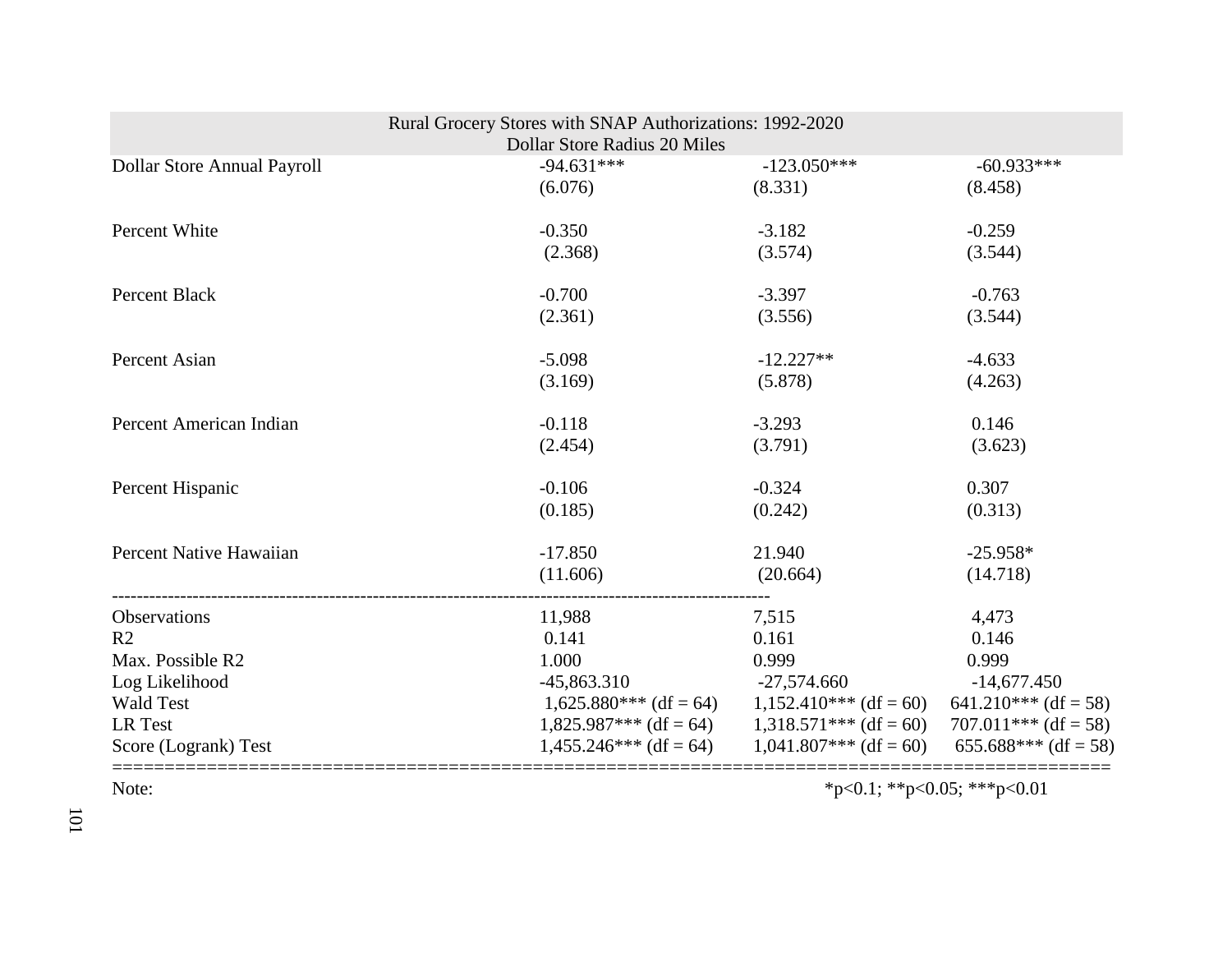#### Metro Grocery Stores with SNAP Authorizations 1992-2020 Dollar Store Radius 20 Miles

 Metro Grocery with SNAP Authorizations 1992-2020

| Dollar Stores radius 20 miles | $-0.007$ ***<br>(0.0001) |
|-------------------------------|--------------------------|
| Metro, Pop. 250,000-1 Mil.    | $-0.393***$<br>(0.018)   |
| Metro, Pop. < 250,000         | $-0.444***$<br>(0.026)   |
| Poverty                       | $-0.017***$<br>(0.003)   |
| Median Income                 | $-0.031***$<br>(0.001)   |
| Median Home Value             | $0.001***$<br>(0.0001)   |
| Grocery Store Annual Payroll  | 11.579***<br>(1.269)     |
| Dollar Store Annual Payroll   | $-270.136***$<br>(8.399) |
| Percent White                 | 5.399***<br>(1.331)      |